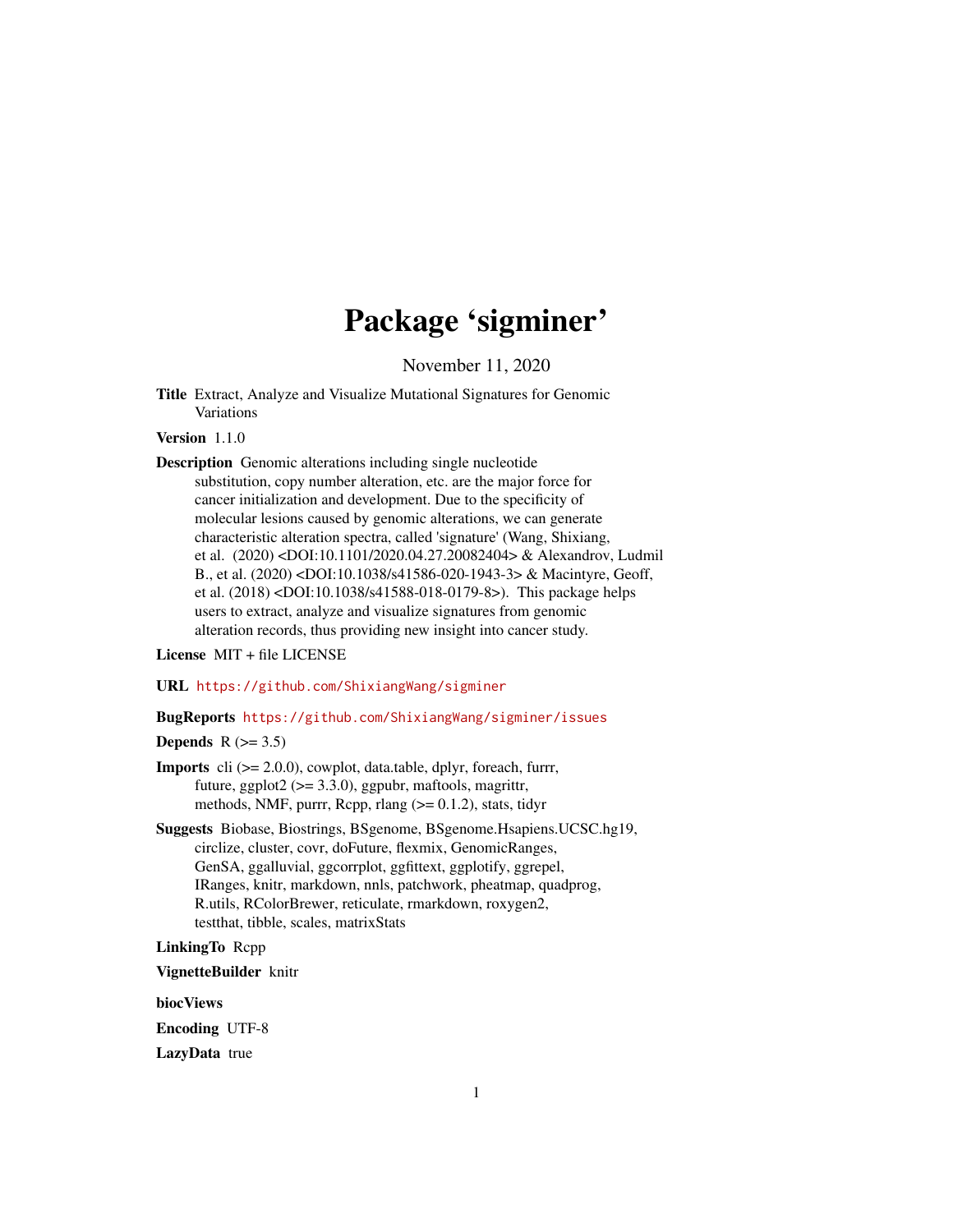# RoxygenNote 7.1.1

NeedsCompilation yes

Author Shixiang Wang [aut, cre] (<https://orcid.org/0000-0001-9855-7357>), Xue-Song Liu [aut, ctb] (<https://orcid.org/0000-0002-7736-0077>), Tao Wu [aut, ctb], Ziyu Tao [aut, ctb], Geoffrey Macintyre [ctb], Anand Mayakonda [ctb]

Maintainer Shixiang Wang <w\_shixiang@163.com>

Repository CRAN

Date/Publication 2020-11-11 07:40:06 UTC

# R topics documented:

| $\overline{4}$                                                                                                      |
|---------------------------------------------------------------------------------------------------------------------|
| 5                                                                                                                   |
| 6                                                                                                                   |
| 7                                                                                                                   |
| $\overline{7}$                                                                                                      |
| 8                                                                                                                   |
| 8                                                                                                                   |
| 9                                                                                                                   |
| 9                                                                                                                   |
| <b>10</b>                                                                                                           |
| <b>10</b>                                                                                                           |
| 11                                                                                                                  |
| 11                                                                                                                  |
| <sup>12</sup>                                                                                                       |
|                                                                                                                     |
| $\overline{13}$                                                                                                     |
| 14                                                                                                                  |
| 15                                                                                                                  |
| <sup>16</sup>                                                                                                       |
| 17<br>$get\_genome\_annotation \dots \dots \dots \dots \dots \dots \dots \dots \dots \dots \dots \dots \dots \dots$ |
|                                                                                                                     |
| -19                                                                                                                 |
| 21                                                                                                                  |
| 22                                                                                                                  |
| 23                                                                                                                  |
|                                                                                                                     |
|                                                                                                                     |
| 27                                                                                                                  |
| 28                                                                                                                  |
|                                                                                                                     |
|                                                                                                                     |
| 31                                                                                                                  |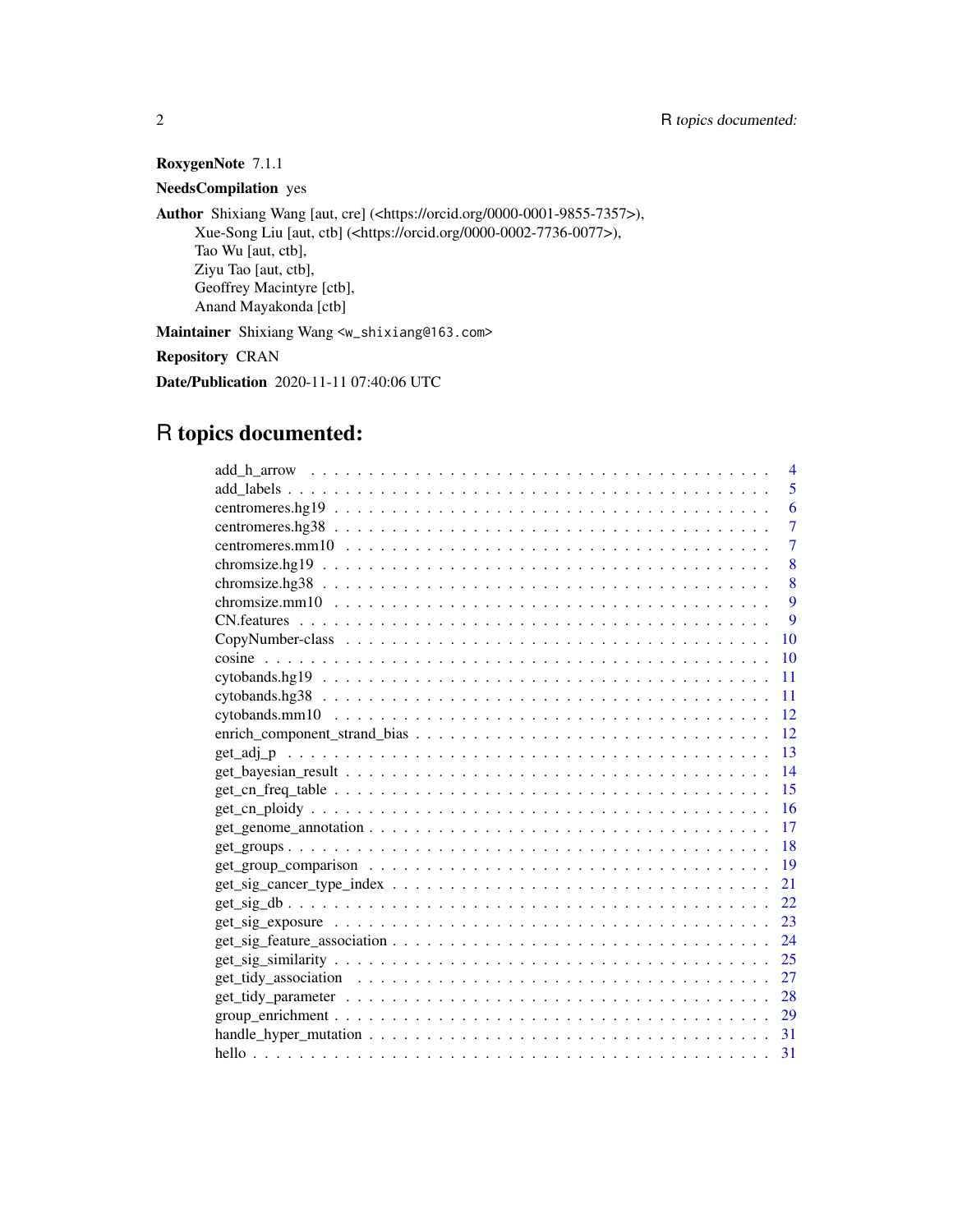|                                                                                                                | 32       |
|----------------------------------------------------------------------------------------------------------------|----------|
|                                                                                                                | 32       |
|                                                                                                                | 33       |
|                                                                                                                | 33       |
|                                                                                                                | 34       |
|                                                                                                                | 34       |
|                                                                                                                | 36       |
|                                                                                                                | 37       |
|                                                                                                                | 38       |
|                                                                                                                | 39       |
|                                                                                                                | 39       |
|                                                                                                                | 40       |
|                                                                                                                | 42       |
|                                                                                                                | 43       |
|                                                                                                                | 44       |
|                                                                                                                | 46       |
|                                                                                                                | 47       |
|                                                                                                                | 48       |
|                                                                                                                | 50       |
|                                                                                                                | 51       |
|                                                                                                                | 53       |
|                                                                                                                | 54       |
|                                                                                                                | 55       |
|                                                                                                                | 56       |
|                                                                                                                | 57       |
|                                                                                                                | 59       |
|                                                                                                                | 61       |
|                                                                                                                | 62       |
|                                                                                                                | 63       |
|                                                                                                                | 67       |
|                                                                                                                | 68       |
|                                                                                                                | 69       |
|                                                                                                                | 71       |
|                                                                                                                | 73       |
|                                                                                                                | 74       |
|                                                                                                                | -76      |
|                                                                                                                | 80       |
|                                                                                                                |          |
|                                                                                                                | 82<br>83 |
|                                                                                                                |          |
|                                                                                                                | 83       |
|                                                                                                                | 85       |
|                                                                                                                | 87       |
|                                                                                                                | 89       |
| $sig\_extract \dots \dots \dots \dots \dots \dots \dots \dots \dots \dots \dots \dots \dots \dots \dots \dots$ | 91       |
| sig fit                                                                                                        | 92       |
| sig_fit_bootstrap                                                                                              | 95       |
|                                                                                                                | 97       |
|                                                                                                                | 99       |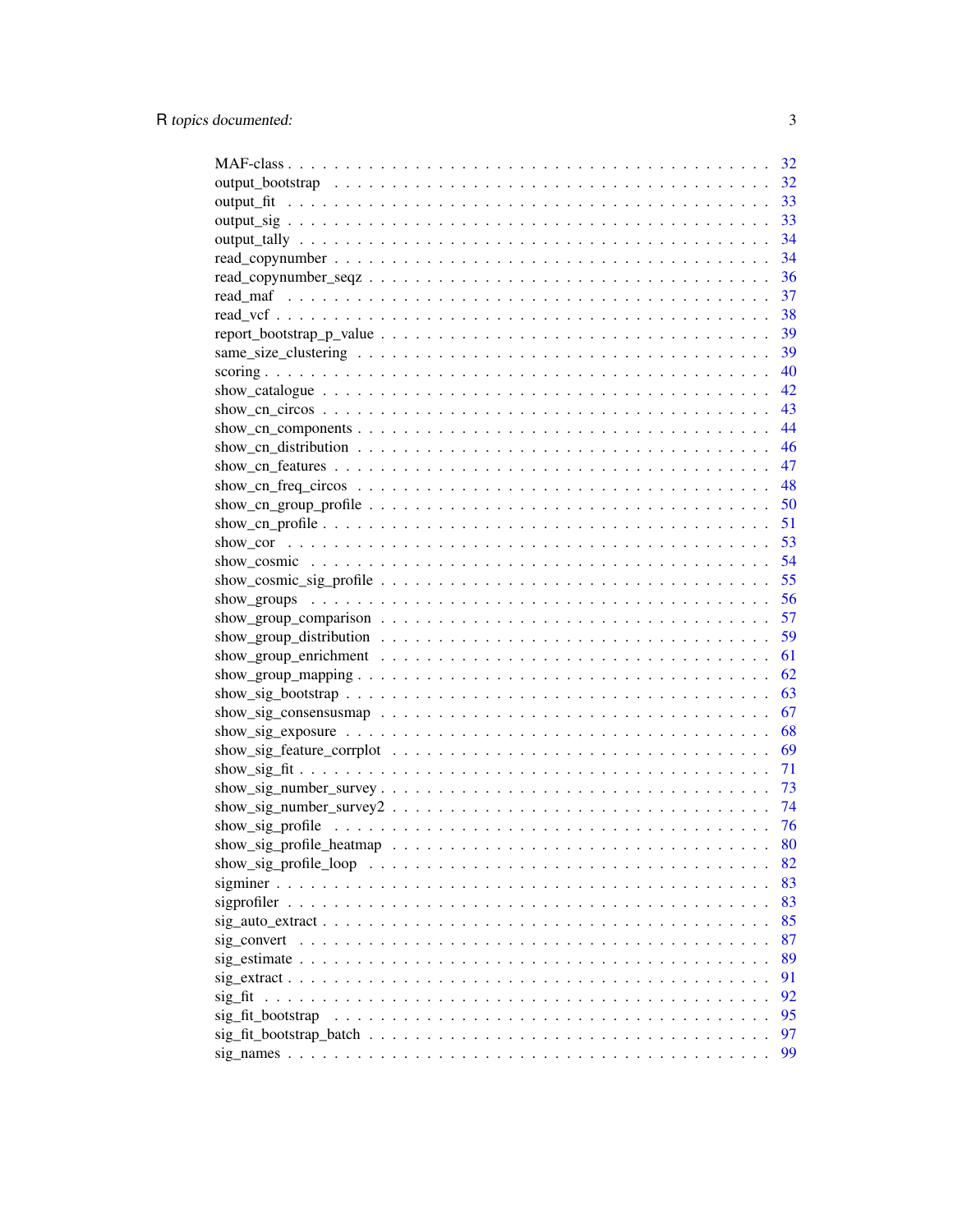<span id="page-3-0"></span>

| Index | 110 |
|-------|-----|

add\_h\_arrow *Add Horizontal Arrow with Text Label to a ggplot*

# Description

Add Horizontal Arrow with Text Label to a ggplot

# Usage

```
add_h_arrow(
 p,
 x,
 y,
  label = "optimal number",
  space = 0.01,vjust = 0.3,
  seg_length = 0.1,arrow\_len = unit(2, "mm"),
  arrow_type = c("closed", "open"),
  font_size = 5,
 font_family = c("serif", "sans", "mono"),
  font_face = c("plain", "bold", "italic")
\mathcal{L}
```
# Arguments

| p            | a ggplot.                                                                                                       |
|--------------|-----------------------------------------------------------------------------------------------------------------|
| $\mathsf{x}$ | position at x axis.                                                                                             |
| y            | position at y axis.                                                                                             |
| label        | text label.                                                                                                     |
| space        | a small space between arrow and text.                                                                           |
| vjust        | vertical adjustment, set to 0 to align with the bottom, 0.5 for the middle, and 1<br>(the default) for the top. |
| seg_len      | length of the arrow segment.                                                                                    |
| arrow_len    | length of the arrow.                                                                                            |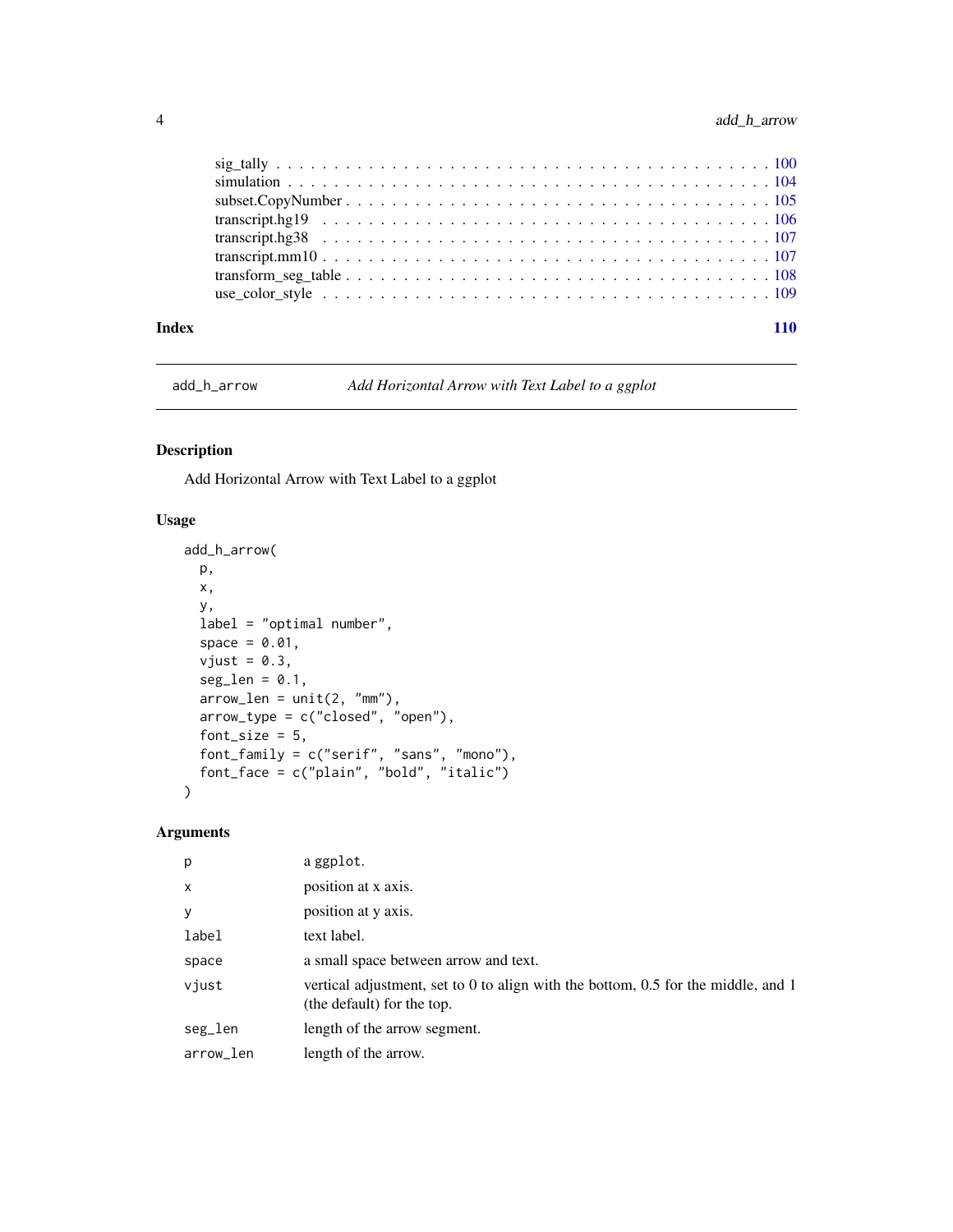# <span id="page-4-0"></span>add\_labels 5

| arrow_type       | type of the arrow. |
|------------------|--------------------|
| font size        | font size.         |
| $font$ $f$ amily | font family.       |
| font_face        | font face.         |

# Value

a ggplot object.

add\_labels *Add Text Labels to a ggplot*

# Description

Add text labels to a ggplot object, such as the result from [show\\_sig\\_profile.](#page-75-1)

# Usage

```
add_labels(
 p,
 x,
 y,
 y<sub>-</sub>end = NULL,
 n_label = NULL,
 labels = NULL,
 revert_order = FALSE,
  font_size = 5,
  font_family = "serif",
 font_face = c("plain", "bold", "italic"),
  ...
)
```
# Arguments

| p                         | a ggplot.                                                                                                               |
|---------------------------|-------------------------------------------------------------------------------------------------------------------------|
| $\boldsymbol{\mathsf{x}}$ | position at x axis.                                                                                                     |
| y                         | position at y axis.                                                                                                     |
| y_end                     | end position of y axis when n_label is set.                                                                             |
| n_label                   | the number of label, when this is set, the position of labels at y axis is auto-<br>generated according to y and y_end. |
| labels                    | text labels or a similarity object from get_sig_similarity.                                                             |
| revert order              | if TRUE, revert label order.                                                                                            |
| font_size                 | font size.                                                                                                              |
| font_family               | font family.                                                                                                            |
| font_face                 | font face.                                                                                                              |
| $\ddots$                  | other parameters passing to ggplot2::annotate.                                                                          |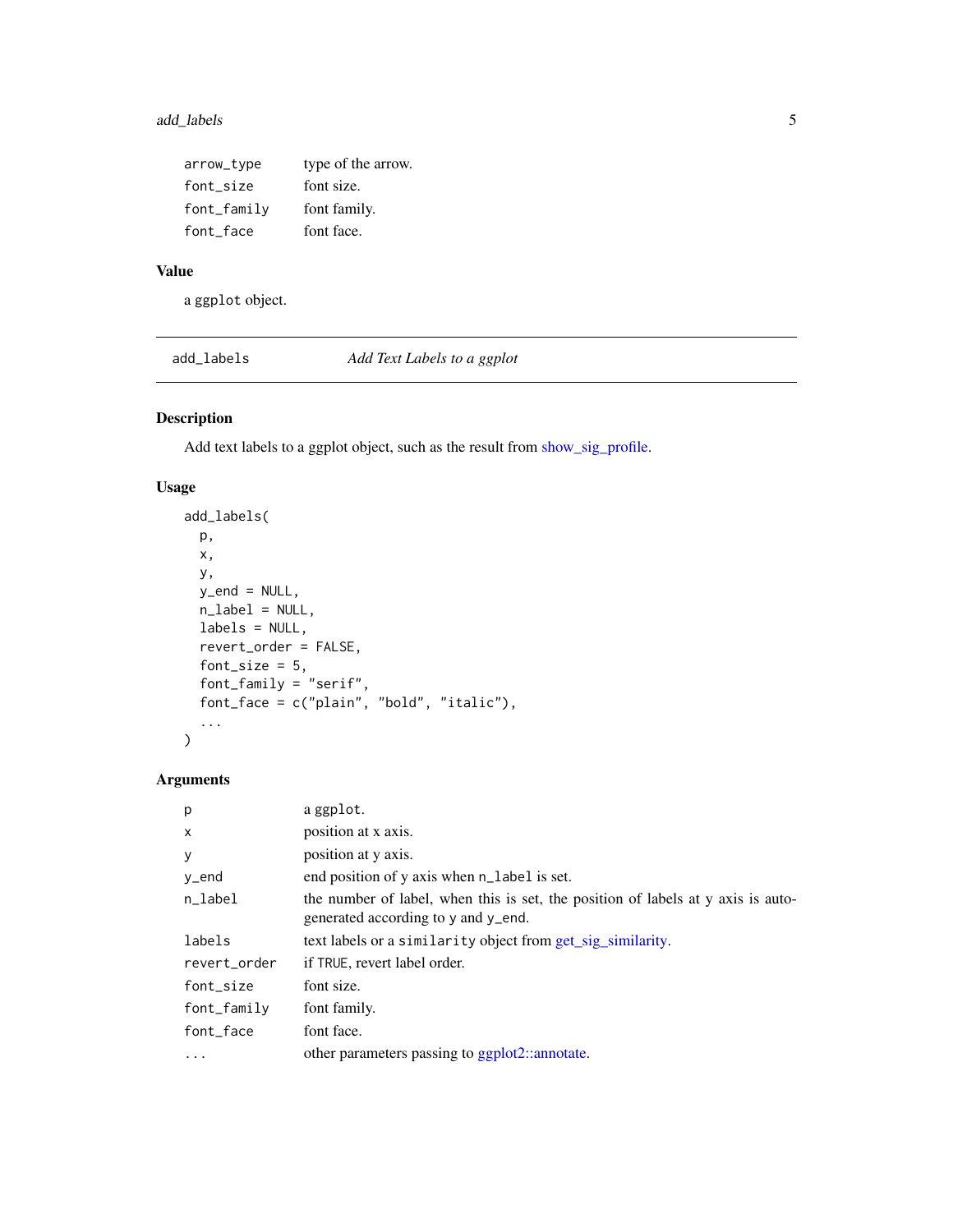# <span id="page-5-0"></span>Value

a ggplot object.

#### Examples

```
# Load mutational signature
load(system.file("extdata", "toy_mutational_signature.RData",
  package = "sigminer", mustWork = TRUE
))
# Show signature profile
p <- show_sig_profile(sig2, mode = "SBS")
# Method 1
p1 <- add_labels(p,
 x = 0.75, y = 0.3, y_{end} = 0.9, n_{label} = 3,
 labels = paste0("text", 1:3)
)
p1
# Method 2
p2 <- add_labels(p,
 x = c(0.15, 0.6, 0.75), y = c(0.3, 0.6, 0.9),labels = paste0("text", 1:3)\mathcal{L}p2
# Method 3
sim <- get_sig_similarity(sig2)
p3 <- add_labels(p,
 x = c(0.15, 0.6, 0.75), y = c(0.25, 0.55, 0.8),labels = sim, font_size = 2
)
p3
```
centromeres.hg19 *Location of Centromeres at Genome Build hg19*

# Description

Location of Centromeres at Genome Build hg19

#### Format

A data.frame

#### Source

Generate from UCSC gold path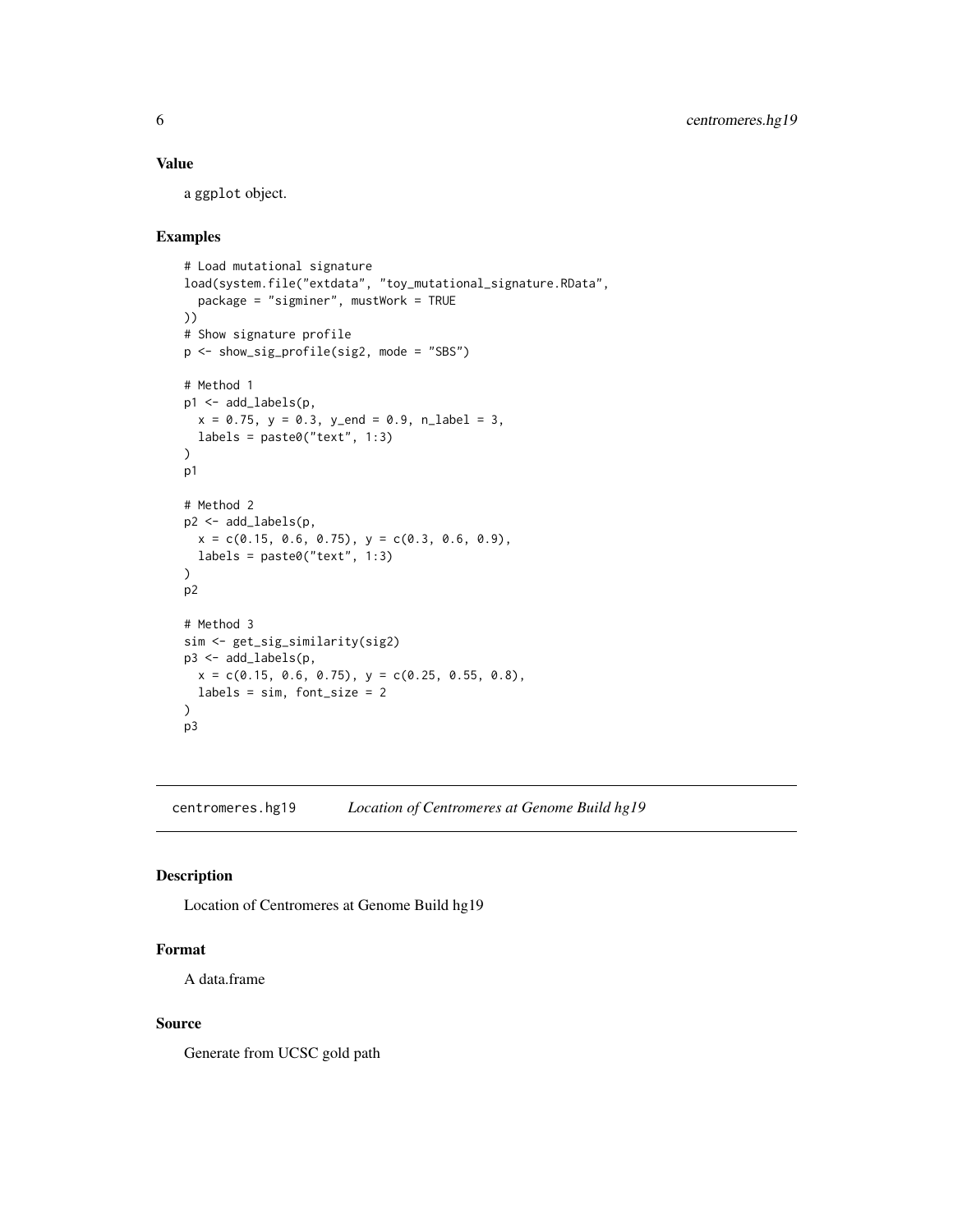# <span id="page-6-0"></span>centromeres.hg38 7

# Examples

data(centromeres.hg19)

centromeres.hg38 *Location of Centromeres at Genome Build hg38*

# Description

Location of Centromeres at Genome Build hg38

#### Format

A data.frame

#### Source

Generate from Genome Reference Consortium

# Examples

data(centromeres.hg38)

centromeres.mm10 *Location of Centromeres at Genome Build mm10*

# Description

Location of Centromeres at Genome Build mm10

# Format

A data.frame

## Source

Generate from <https://hgdownload.soe.ucsc.edu/goldenPath/mm10/database/gap.txt.gz>

# Examples

data(centromeres.mm10)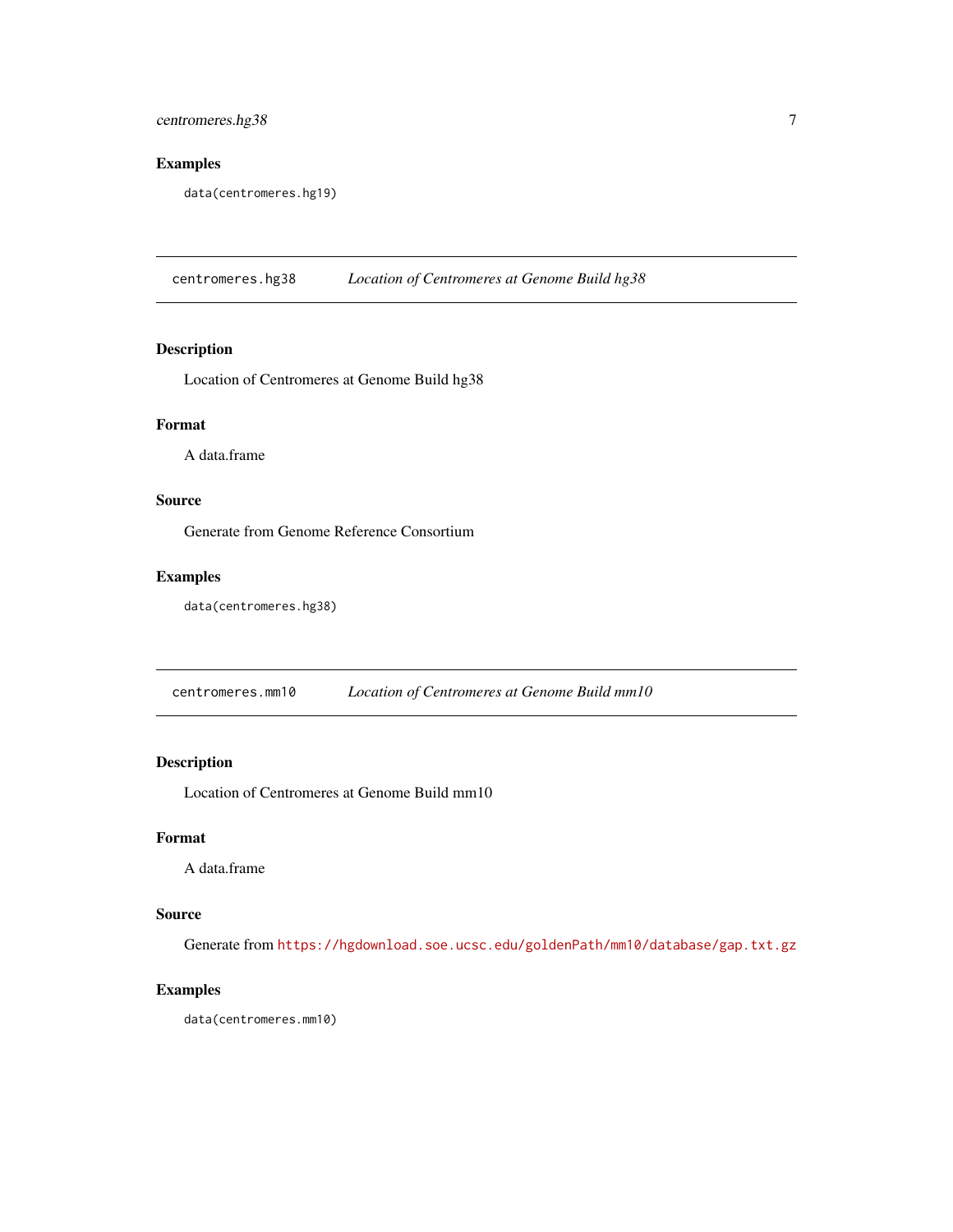<span id="page-7-0"></span>

Chromosome Size of Genome Build hg19

#### Format

A data.frame

# Source

Generate from UCSC gold path

# Examples

data(chromsize.hg19)

chromsize.hg38 *Chromosome Size of Genome Build hg38*

# Description

Chromosome Size of Genome Build hg38

# Format

A data.frame

# Source

Generate from UCSC gold path

# Examples

data(chromsize.hg38)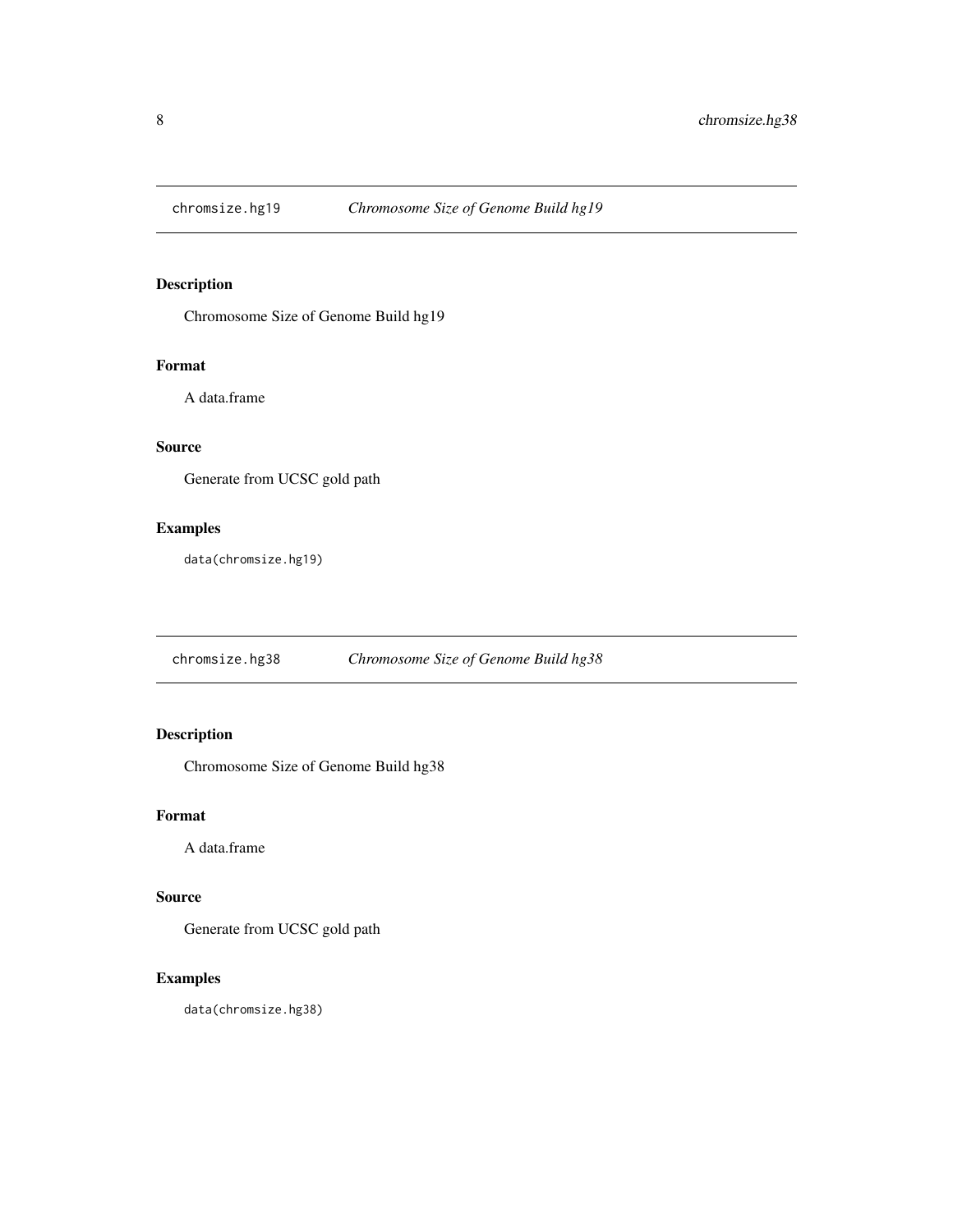<span id="page-8-0"></span>

Chromosome Size of Genome Build mm10

# Format

A data.frame

# Source

Generate from UCSC gold path [http://hgdownload.cse.ucsc.edu/goldenPath/mm10/bigZips](http://hgdownload.cse.ucsc.edu/goldenPath/mm10/bigZips/mm10.chrom.sizes)/ [mm10.chrom.sizes](http://hgdownload.cse.ucsc.edu/goldenPath/mm10/bigZips/mm10.chrom.sizes)

# Examples

data(chromsize.mm10)

<span id="page-8-1"></span>

| CN. features | Classfication Table of Copy Number Features Devised by Wang et al. |
|--------------|--------------------------------------------------------------------|
|              | for Method 'W'                                                     |

# Description

Classfication Table of Copy Number Features Devised by Wang et al. for Method 'W'

#### Format

A data.table with "sigminer.features" class name

# Source

Generate from code under data\_raw/

# Examples

data(CN.features)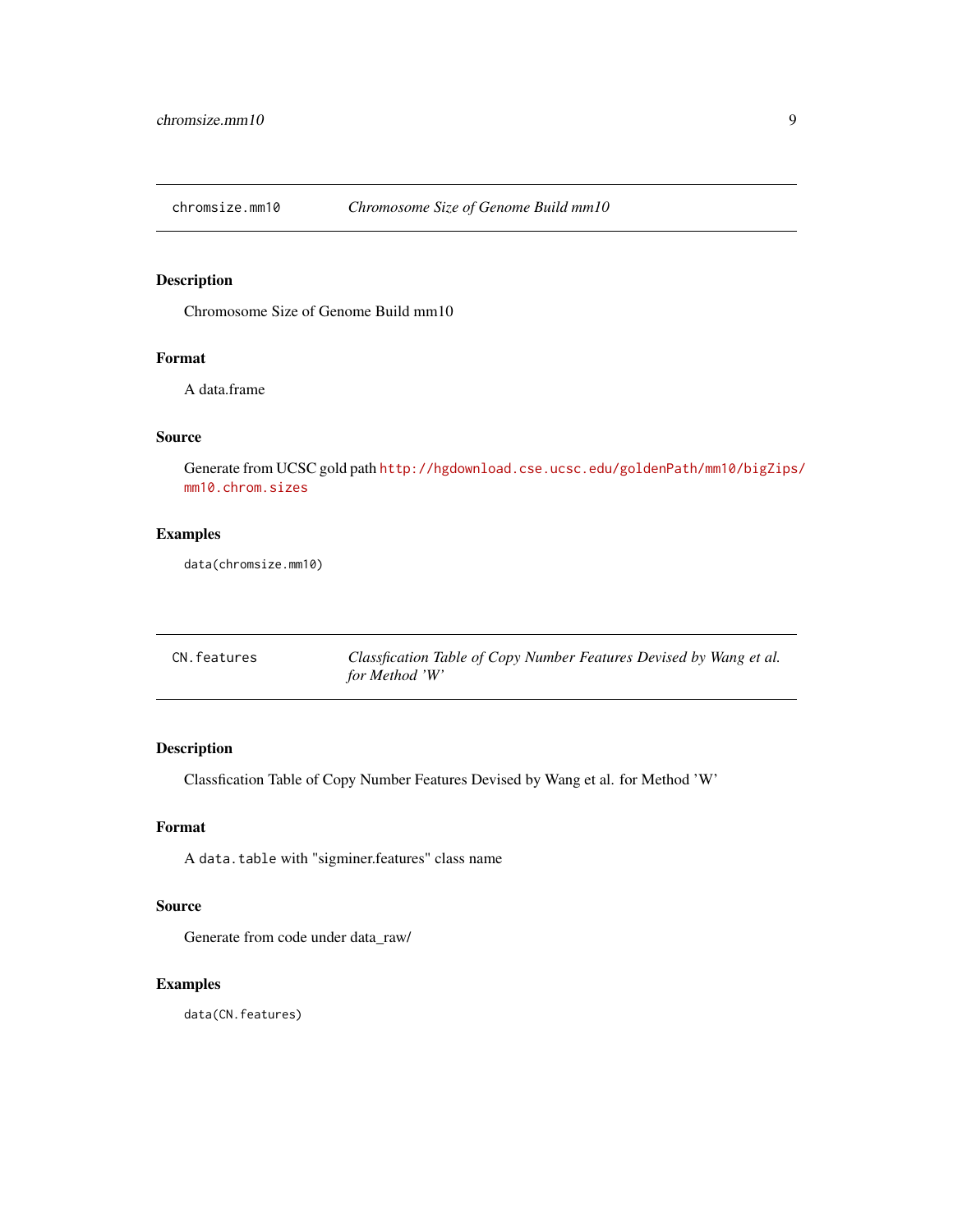<span id="page-9-0"></span>CopyNumber-class *Class CopyNumber*

#### <span id="page-9-1"></span>Description

S4 class for storing summarized absolute copy number profile.

#### **Slots**

data data.table of absolute copy number calling.

summary.per.sample data.table of copy number variation summary per sample.

genome\_build genome build version, should be one of 'hg19' or 'hg38'.

genome\_measure Set 'called' will use autosomo called segments size to compute total size for CNA burden calculation, this option is useful for WES and target sequencing. Set 'wg' will autosome size from genome build, this option is useful for WGS, SNP etc..

annotation data.table of annotation for copy number segments.

dropoff.segs data.table of copy number segments dropped from raw input.

cosine *Calculate Cosine Measures*

#### Description

Calculate Cosine Measures

#### Usage

cosine(x, y)

#### Arguments

| X | a numeric vector or matrix. |
|---|-----------------------------|
| У | must be same format as x.   |

# Value

a numeric value or matrix.

```
x <- c(1, 1, 1, 0, 0, 0, 0, 0, 0, 0, 0, 0)
y <- c(0, 0, 1, 1, 1, 1, 1, 0, 1, 0, 0, 0)
z1 \leftarrow \text{cosine}(x, y)z1
z2 <- cosine(matrix(x), matrix(y))
z2
```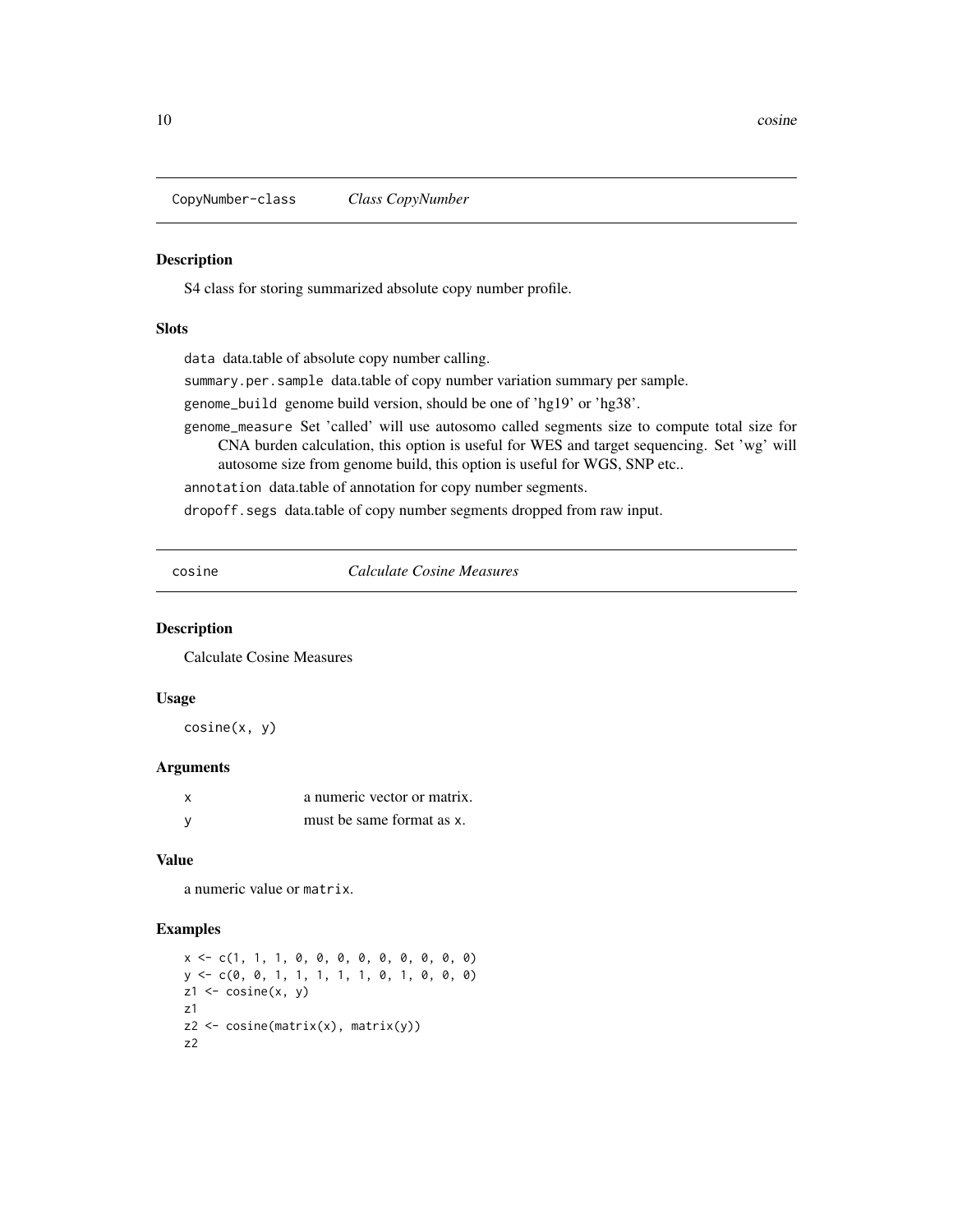<span id="page-10-0"></span>cytobands.hg19 *Location of Chromosome Cytobands at Genome Build hg19*

# Description

Location of Chromosome Cytobands at Genome Build hg19

#### Format

A data.frame

# Source

from UCSC

# Examples

data(cytobands.hg19)

cytobands.hg38 *Location of Chromosome Cytobands at Genome Build hg38*

# Description

Location of Chromosome Cytobands at Genome Build hg38

# Format

A data.frame

# Source

from UCSC

# Examples

data(cytobands.hg38)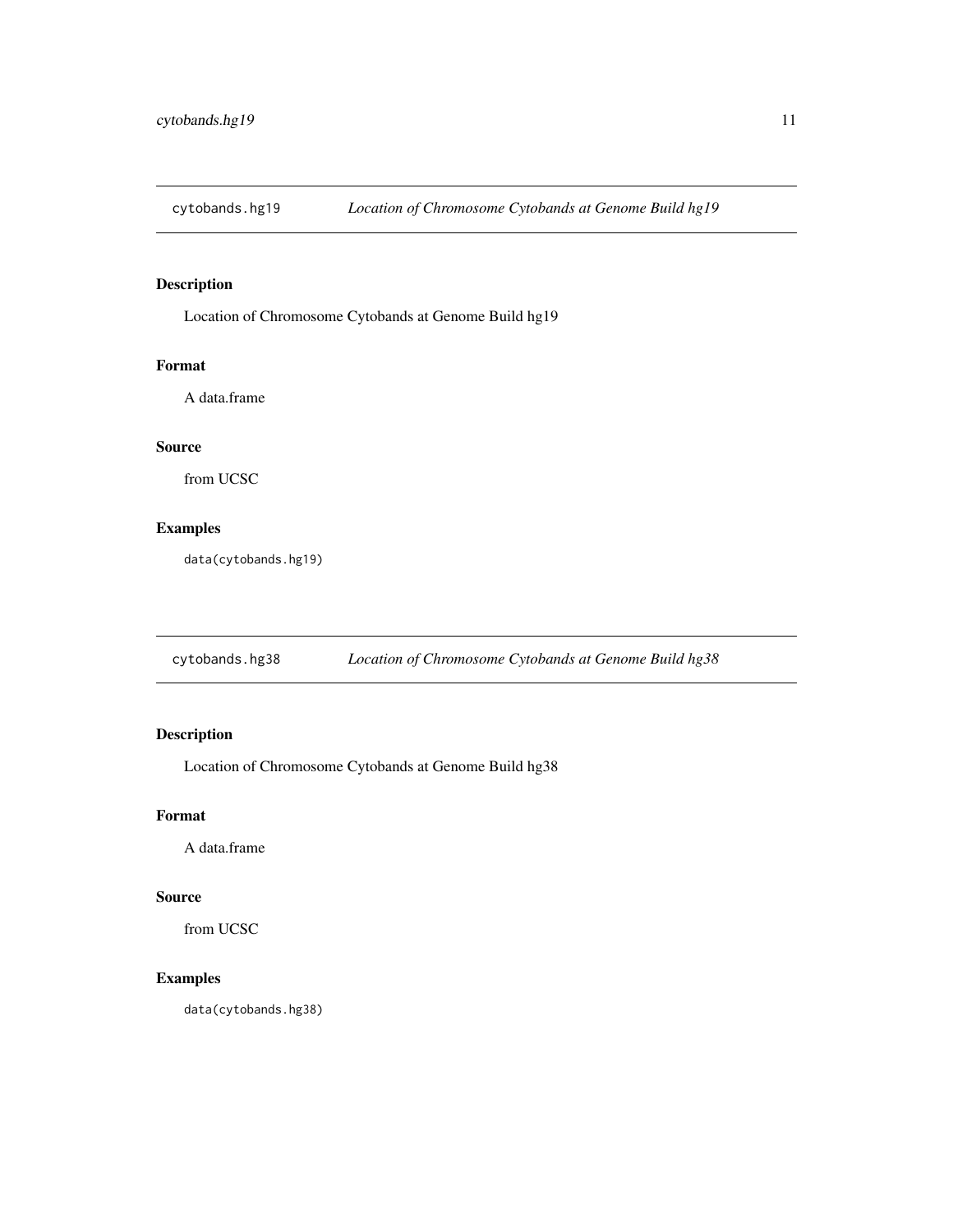<span id="page-11-0"></span>

Location of Chromosome Cytobands at Genome Build mm10

# Format

A data.frame

# Source

from UCSC [http://hgdownload.cse.ucsc.edu/goldenpath/mm10/database/cytoBand.txt.](http://hgdownload.cse.ucsc.edu/goldenpath/mm10/database/cytoBand.txt.gz) [gz](http://hgdownload.cse.ucsc.edu/goldenpath/mm10/database/cytoBand.txt.gz)

# Examples

data(cytobands.mm10)

```
enrich_component_strand_bias
```
*Performs Strand Bias Enrichment Analysis for a Given Sample-by-Component Matrix*

# Description

See [sig\\_tally](#page-99-1) for examples.

#### Usage

enrich\_component\_strand\_bias(mat)

#### Arguments

mat a sample-by-component matrix from [sig\\_tally](#page-99-1) with strand bias labels "T:" and "B:".

#### Value

a data.table sorted by p\_value.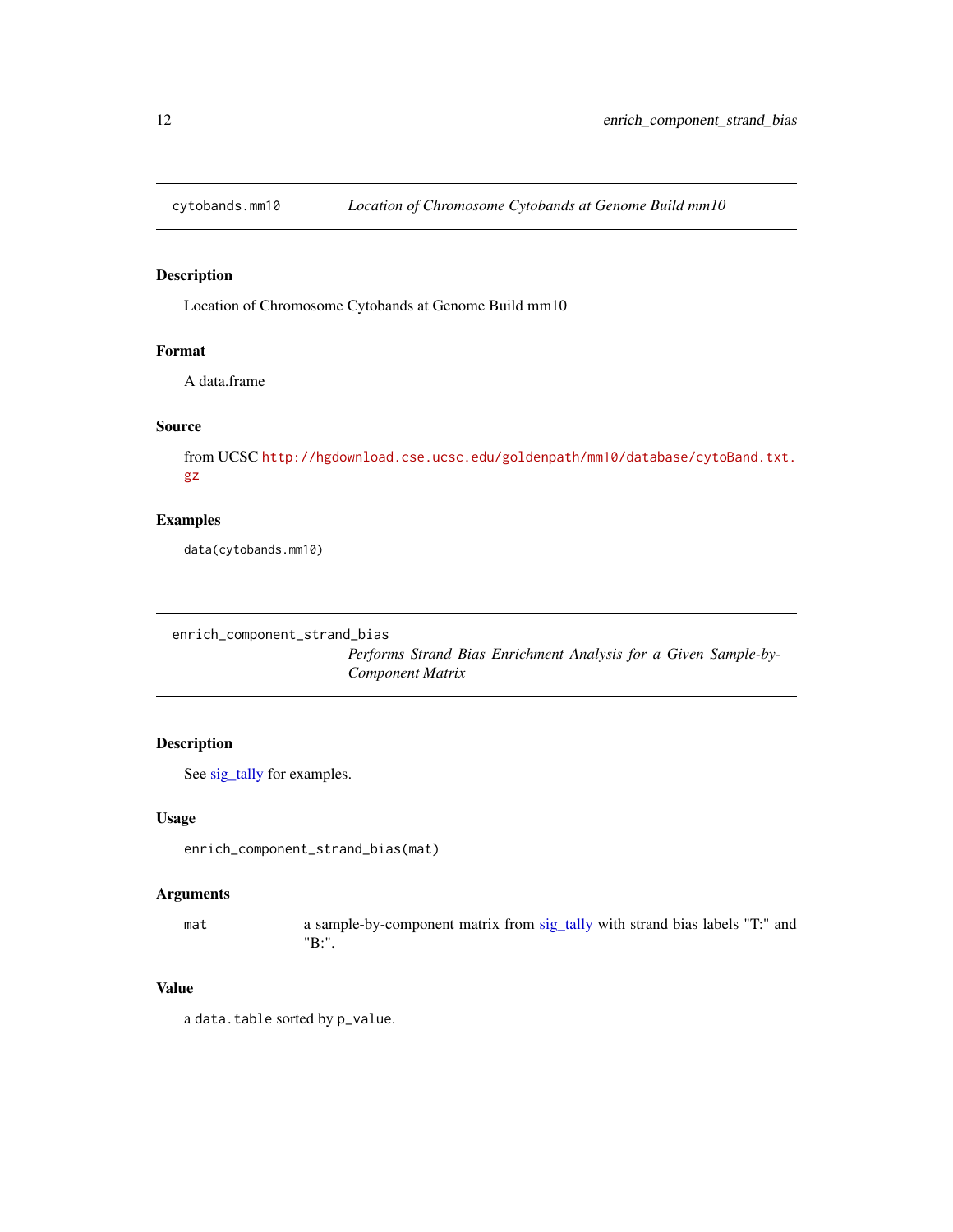<span id="page-12-0"></span>

Setting aes(label=..p.adj..) in [ggpubr::compare\\_means\(\)](#page-0-0) does not show adjust p values. The returned result of this function can be combined with [ggpubr::stat\\_pvalue\\_manual\(\)](#page-0-0) to fix this problem.

#### Usage

```
get_adj_p(
  data,
  .col,
  .grp = "Sample",
  comparisons = NULL,
 method = "wilcox.test",
 p.adjust.method = "fdr",
 p.digits = 3L,
  ...
)
```
# Arguments

| data            | a data. frame containing column for groups and column for comparison.                                                                                                                                                                                                   |  |
|-----------------|-------------------------------------------------------------------------------------------------------------------------------------------------------------------------------------------------------------------------------------------------------------------------|--|
| .col            | column name for comparison.                                                                                                                                                                                                                                             |  |
| .grp            | column name for groups.                                                                                                                                                                                                                                                 |  |
| comparisons     | Default is NULL, use all combination in group column. It can be a list of length-2<br>vectors. The entries in the vector are either the names of 2 values on the x-axis<br>or the 2 integers that correspond to the index of the groups of interest, to be<br>compared. |  |
| method          | a character string indicating which method to be used for comparing means. It<br>can be 't.test', 'wilcox.test' etc                                                                                                                                                     |  |
| p.adjust.method |                                                                                                                                                                                                                                                                         |  |
|                 | correction method, default is 'fdr'. Run p. adjust. methods to see all available<br>options.                                                                                                                                                                            |  |
| p.digits        | how many significant digits are to be used.                                                                                                                                                                                                                             |  |
|                 | other arguments passed to ggpubr:: compare_means()                                                                                                                                                                                                                      |  |

# Details

More info see [ggpubr::compare\\_means\(\)](#page-0-0), [ggpubr::stat\\_compare\\_means\(\)](#page-0-0) and [stats::p.adjust\(\)](#page-0-0).

#### Value

a data.frame containing comparison result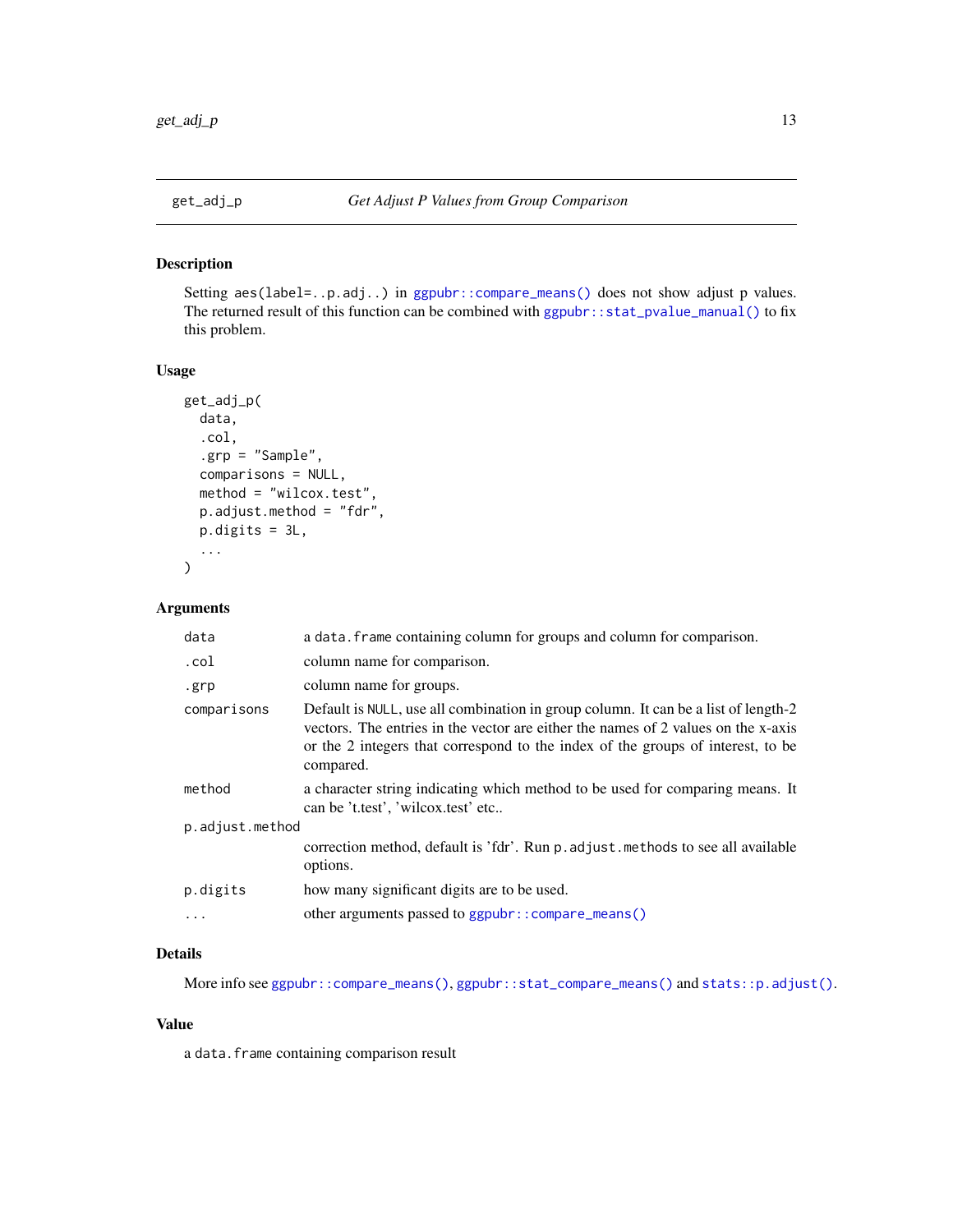#### <span id="page-13-0"></span>Source

https://github.com/kassambara/ggpubr/issues/143

#### Examples

```
library(ggpubr)
# T-test
stat.test <- compare_means(
  len ~ dose,
  data = ToothGrowth,
 method = "t.test",
  p.adjust.method = "fdr"
\lambdastat.test
# Create a simple box plot
p \leq - ggboxplot(ToothGrowth, x = "dose", y = "len")
\mathsf{D}# Add p values
my_comparisons <- list(c("0.5", "1"), c("1", "2"), c("0.5", "2"))
p + stat_compare_means(method = "t.test", comparisons = my_comparisons)
# Try adding adjust p values
# proposed by author of ggpubr
# however it does not work
p + stat_compare_means(aes(label = ..p.adj..), method = "t.test", comparisons = my_comparisons)
# Solution:
# calculate adjust p values and their location
# then use stat_pvalue_manual() function
p_adj <- get_adj_p(ToothGrowth, .col = "len", .grp = "dose")
p_adj
p + stat_pvalue_manual(p_adj, label = "p.adj")
# Show selected comparisons
# Of note, p value is ajusted
# for three comparisons, but only
# two are showed in figure
p_adj <- get_adj_p(ToothGrowth,
  col = "len", \n    spre = "dose",comparisons = list(c("0.5", "1"), c("1", "2"))\lambdap + stat_pvalue_manual(p_adj, label = "p.adj")
```
get\_bayesian\_result *Get Specified Bayesian NMF Result from Run*

#### **Description**

Sometimes, we may want to use or inspect specified run result from [sig\\_auto\\_extract.](#page-84-1) This function is designed for this purpose.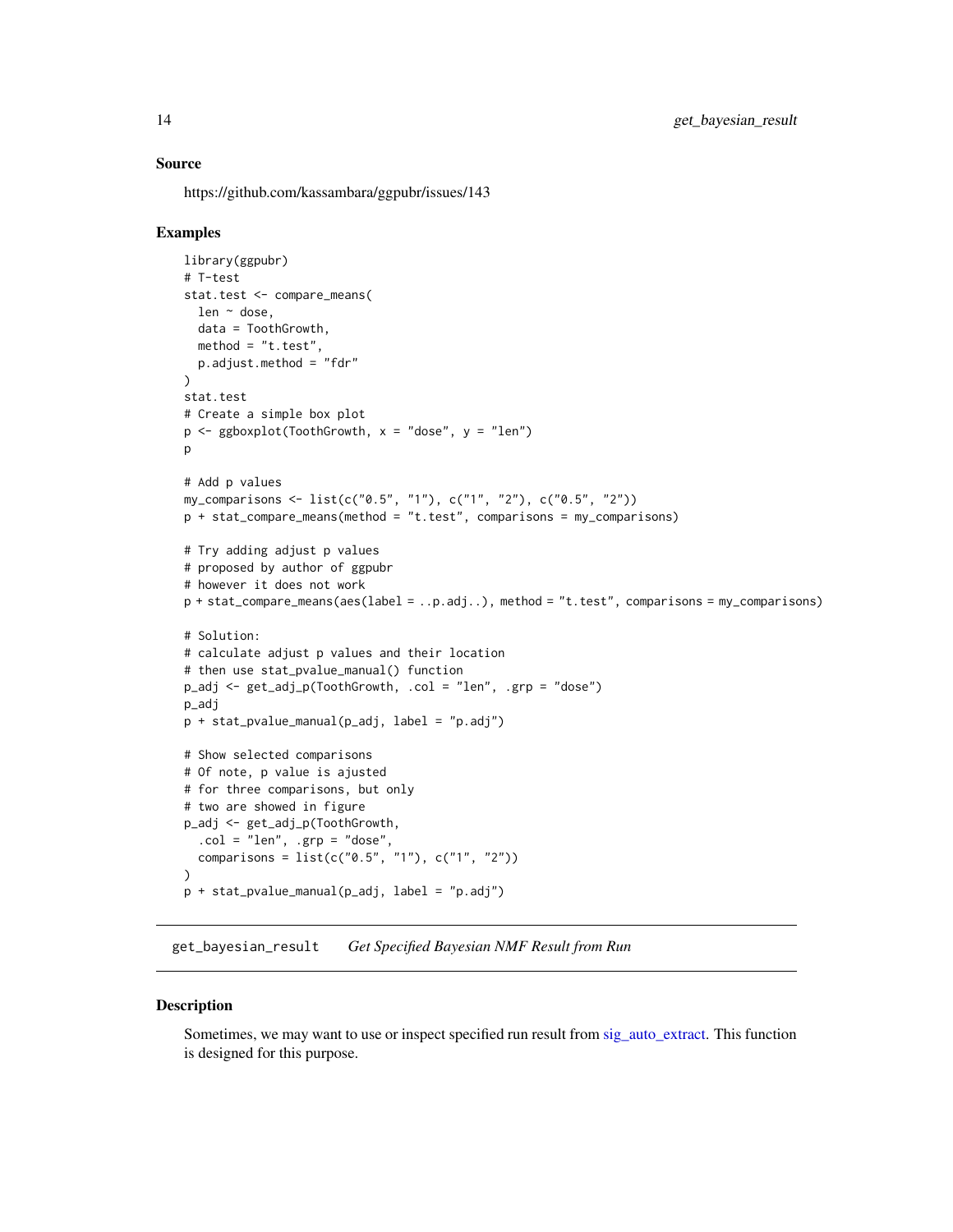# <span id="page-14-0"></span>get\_cn\_freq\_table 15

# Usage

get\_bayesian\_result(run\_info)

# Arguments

run\_info a data.frame with 1 row and two necessary columns Run and file.

# Value

a list.

#### Author(s)

Shixiang Wang

# Examples

```
load(system.file("extdata", "toy_copynumber_tally_W.RData",
  package = "sigminer", mustWork = TRUE
))
res <- sig_auto_extract(cn_tally_W$nmf_matrix, result_prefix = "Test_copynumber", nrun = 1)
# All run info are stored in res$Raw$summary_run
# Obtain result of run 1
res_run1 <- get_bayesian_result(res$Raw$summary_run[1, ])
```
get\_cn\_freq\_table *Get CNV Frequency Table*

# Description

Get CNV Frequency Table

#### Usage

```
get_cn_freq_table(
  data,
  genome\_build = "hg19",cutoff = 2L,
  resolution_factor = 1L
\mathcal{E}
```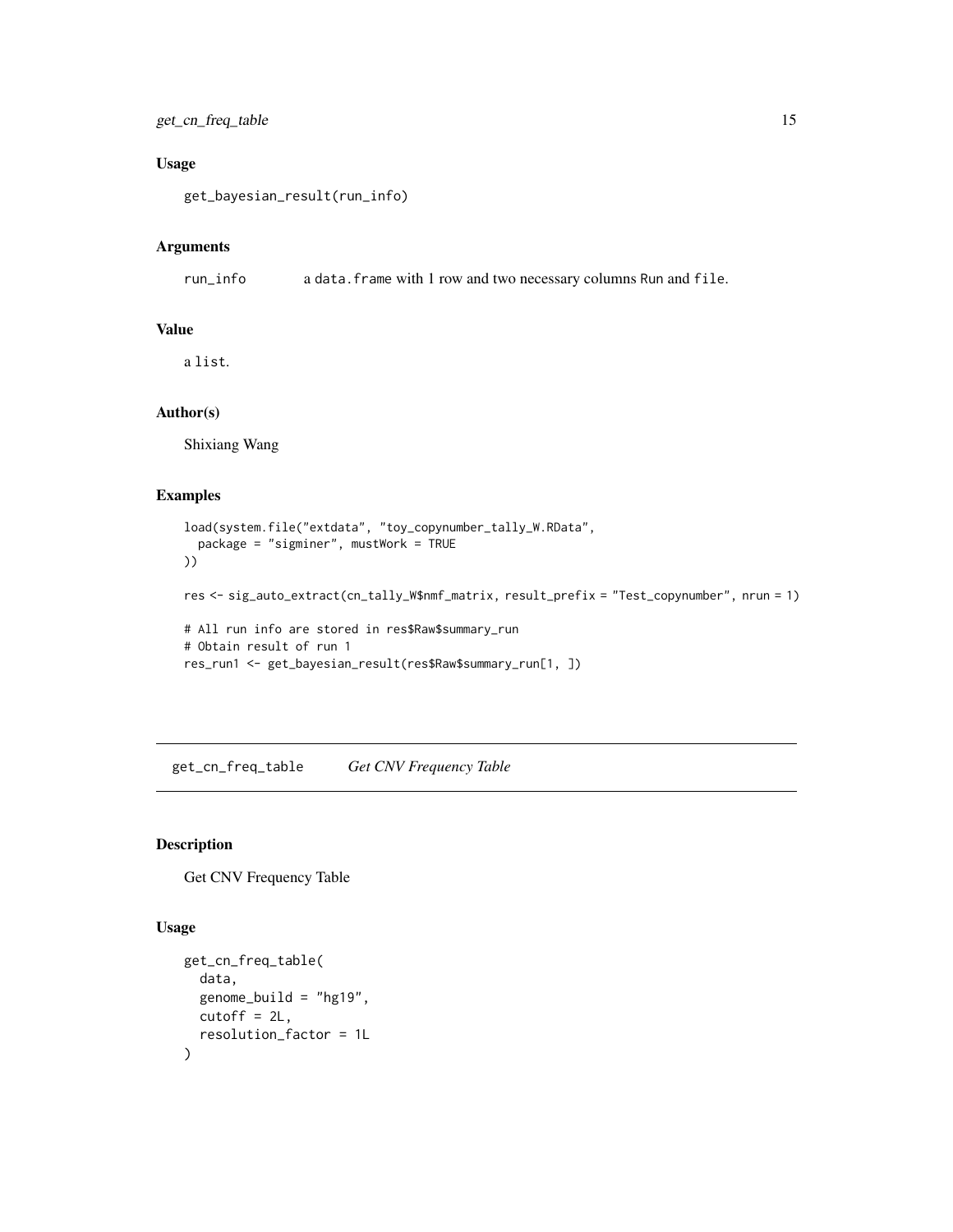# <span id="page-15-0"></span>Arguments

| data              | a CopyNumber object or a data.frame containing at least 'chromosome', 'start',<br>'end', 'segVal', 'sample' these columns.                                                      |  |
|-------------------|---------------------------------------------------------------------------------------------------------------------------------------------------------------------------------|--|
| genome_build      | genome build version, used when data is a data. frame, should be 'hg19' or<br>hg38'.                                                                                            |  |
| cutoff            | copy number value cutoff for splitting data into AMP and DEL. The values<br>equal to cutoff are discarded. Default is 2, you can also set a length-2 vector,<br>e.g. $c(2,2)$ . |  |
| resolution_factor |                                                                                                                                                                                 |  |
|                   | an integer to control the resolution. When it is 1 (default), compute frequency<br>in each cytoband. When it is 2, use compute frequency in each half cytoband.                 |  |

# Value

a data.table.

get\_cn\_ploidy *Get Ploidy from Absolute Copy Number Profile*

# Description

Get Ploidy from Absolute Copy Number Profile

#### Usage

```
get_cn_ploidy(data)
```
# Arguments

data a [CopyNumber](#page-9-1) object or a data.frame containing at least 'chromosome', 'start', 'end', 'segVal' these columns.

# Value

```
a value or a data.table
```

```
# Load copy number object
load(system.file("extdata", "toy_copynumber.RData",
  package = "sigminer", mustWork = TRUE
))
df <- get_cn_ploidy(cn)
df
```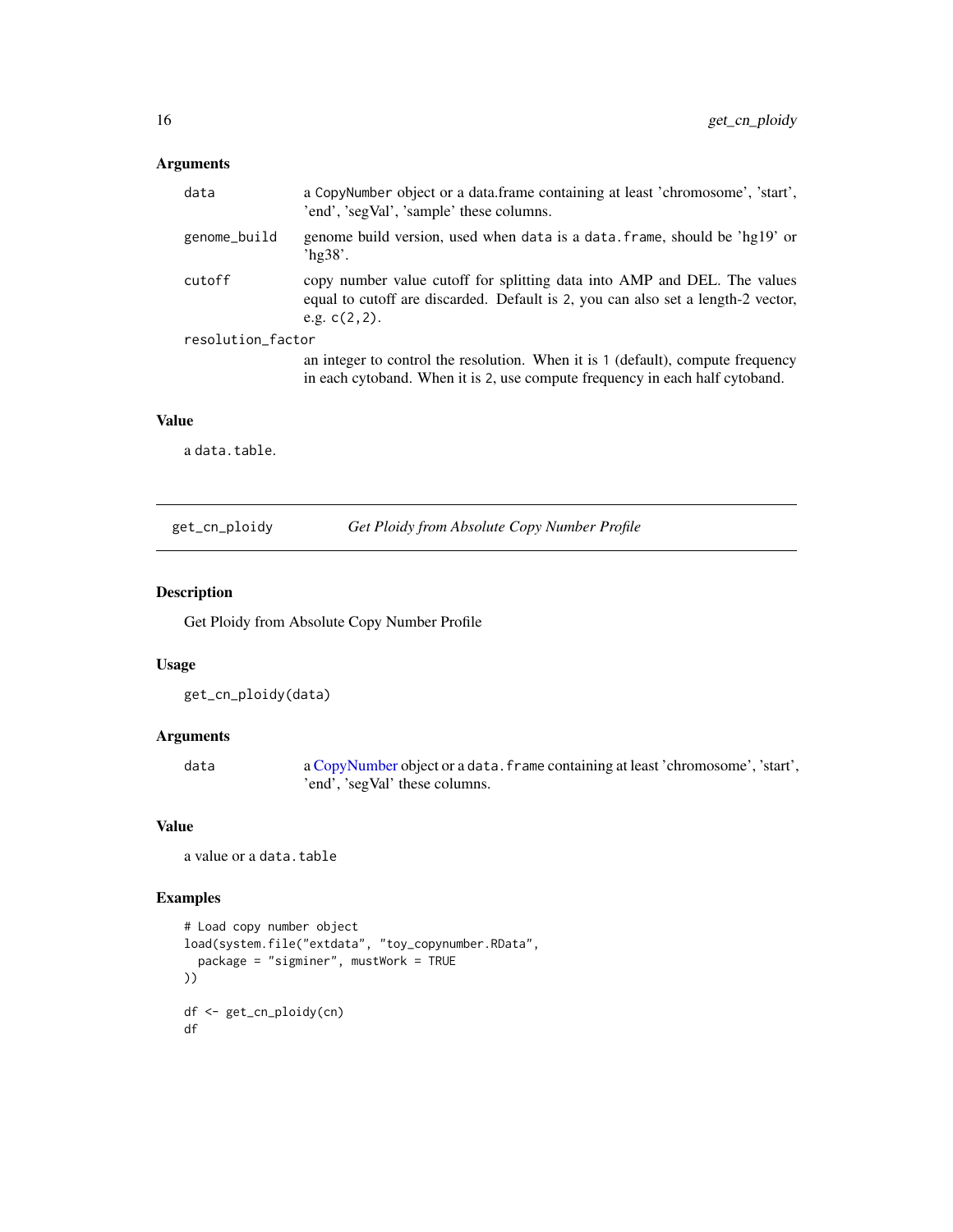<span id="page-16-0"></span>get\_genome\_annotation *Get Genome Annotation*

#### Description

Get Genome Annotation

# Usage

```
get_genome_annotation(
  data_type = c("chr_size", "centro_loc", "cytobands", "transcript"),
  chrs = paste0("chr", c(1:22, "X", "Y")),
  genome_build = c("hg19", "hg38", "mm10")
\lambda
```
#### Arguments

| data_type    | 'chr size' for chromosome size, 'centro loc' for location of centromeres, 'cy-<br>tobands' for location of chromosome cytobands and 'transcript' for location of<br>transcripts. |
|--------------|----------------------------------------------------------------------------------------------------------------------------------------------------------------------------------|
| chrs         | chromosomes start with 'chr'                                                                                                                                                     |
| genome_build | one of 'hg $19'$ , 'hg $38'$                                                                                                                                                     |

#### Value

a data.frame containing annotation data

```
df1 <- get_genome_annotation()
df1
df2 <- get_genome_annotation(genome_build = "hg38")
df2
df3 <- get_genome_annotation(data_type = "centro_loc")
df3
df4 <- get_genome_annotation(data_type = "centro_loc", genome_build = "hg38")
df4
df5 <- get_genome_annotation(data_type = "cytobands")
df5
df6 <- get_genome_annotation(data_type = "cytobands", genome_build = "hg38")
df6
```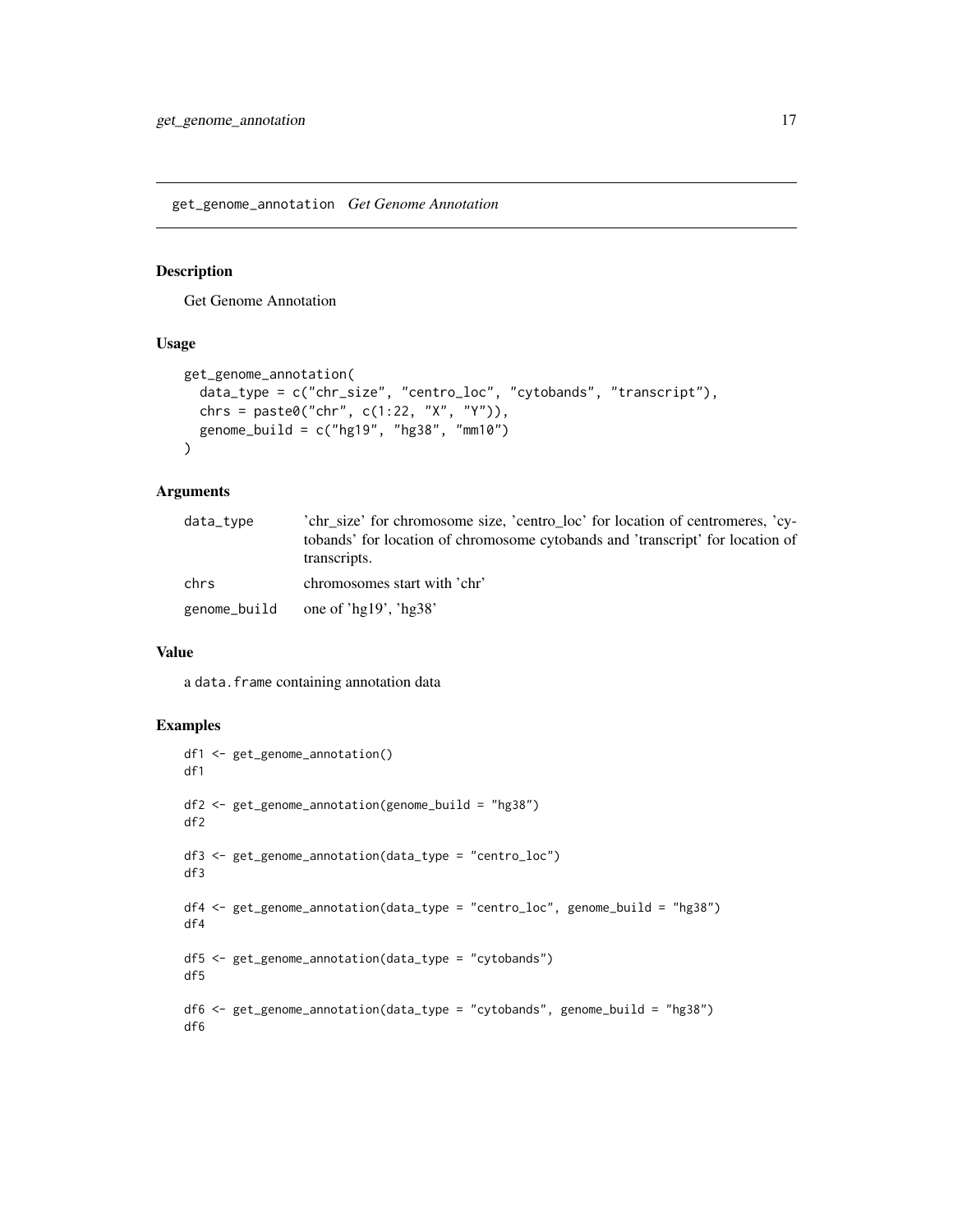One of key results from signature analysis is to cluster samples into different groups. This function takes Signature object as input and return the membership in each cluster.

# Usage

```
get_groups(
  Signature,
 method = c("consensus", "k-means", "exposure", "samples"),
 n_cluster = NULL,
 match_consensus = TRUE
)
```
# Arguments

| Signature       | a Signature object obtained either from sig_extract or sig_auto_extract. Now<br>it can be used to relative exposure result in data. table format from sig_fit.                                                          |
|-----------------|-------------------------------------------------------------------------------------------------------------------------------------------------------------------------------------------------------------------------|
| method          | grouping method, more see details, could be one of the following:                                                                                                                                                       |
|                 | • 'consensus' - returns the cluster membership based on the hierarchical clus-<br>tering of the consensus matrix, it can only be used for the result obtained<br>by sig_extract() with multiple runs using NMF package. |
|                 | • 'k-means' - returns the clusters by k-means.                                                                                                                                                                          |
|                 | • 'exposure' - assigns a sample into a group whose signature exposure is<br>dominant.                                                                                                                                   |
|                 | • 'samples' - returns the cluster membership based on the contribution of<br>signature to each sample, it can only be used for the result obtained by<br>sig_extract() using NMF package.                               |
| n_cluster       | only used when the method is 'k-means'.                                                                                                                                                                                 |
| match_consensus |                                                                                                                                                                                                                         |
|                 | only used when the method is 'consensus' If TBUE the result will meteh order                                                                                                                                            |

only used when the method is 'consensus'. If TRUE, the result will match order as shown in consensus map.

#### Details

Users may find there are bigger differences between using method 'samples' and 'exposure' but they use a similar idear to find dominant signature, here goes the reason:

Method 'samples' using data directly from NMF decomposition, this means the two matrix W (basis matrix or signature matrix) and H (coefficient matrix or exposure matrix) are the results of NMF. For method 'exposure', it uses the signature exposure loading matrix. In this situation, each signture represents a number of mutations (alterations) about implementation please see source code of [sig\\_extract\(\)](#page-90-1) function.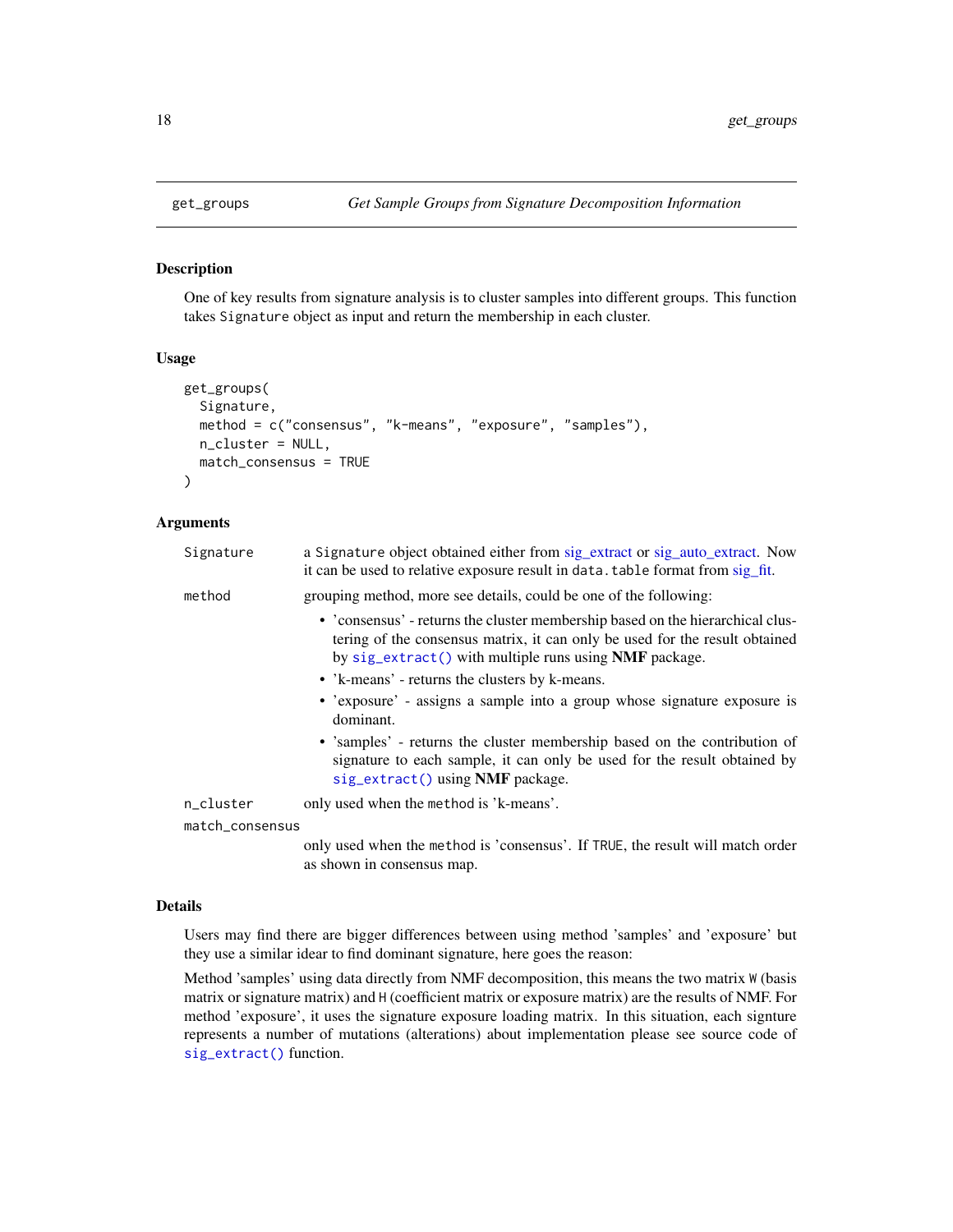#### <span id="page-18-0"></span>Value

a data.table object

#### See Also

[NMF::predict\(\)](#page-0-0), [show\\_groups.](#page-55-1)

# Examples

```
# Load copy number prepare object
load(system.file("extdata", "toy_copynumber_tally_W.RData",
  package = "sigminer", mustWork = TRUE
))
# Extract copy number signatures
library(NMF)
sig <- sig_extract(cn_tally_W$nmf_matrix, 2,
 nrun = 10,
  pConstant = 1e-13
)
# Methods 'consensus' and 'samples' are from NMF::predict()
get_groups(sig, method = "consensus", match_consensus = TRUE)
get_groups(sig, method = "samples")
# Use k-means clustering
get_groups(sig, method = "k-means")
```
get\_group\_comparison *Get Comparison Result between Signature Groups*

#### Description

Compare genotypes/phenotypes based on signature groups (samples are assigned to several groups). For categorical type, calculate fisher p value (using [stats::fisher.test\)](#page-0-0) and count table. In larger than 2 by 2 tables, compute p-values by Monte Carlo simulation. For continuous type, calculate anova p value (using [stats::aov\)](#page-0-0), summary table and Tukey Honest significant difference (using [stats::TukeyHSD\)](#page-0-0). The result of this function can be plotted by [show\\_group\\_comparison\(\)](#page-56-1).

#### Usage

```
get_group_comparison(
  data,
  col_group,
  cols_to_compare,
  type = "ca".
 NAs = NA,
  verbose = FALSE
)
```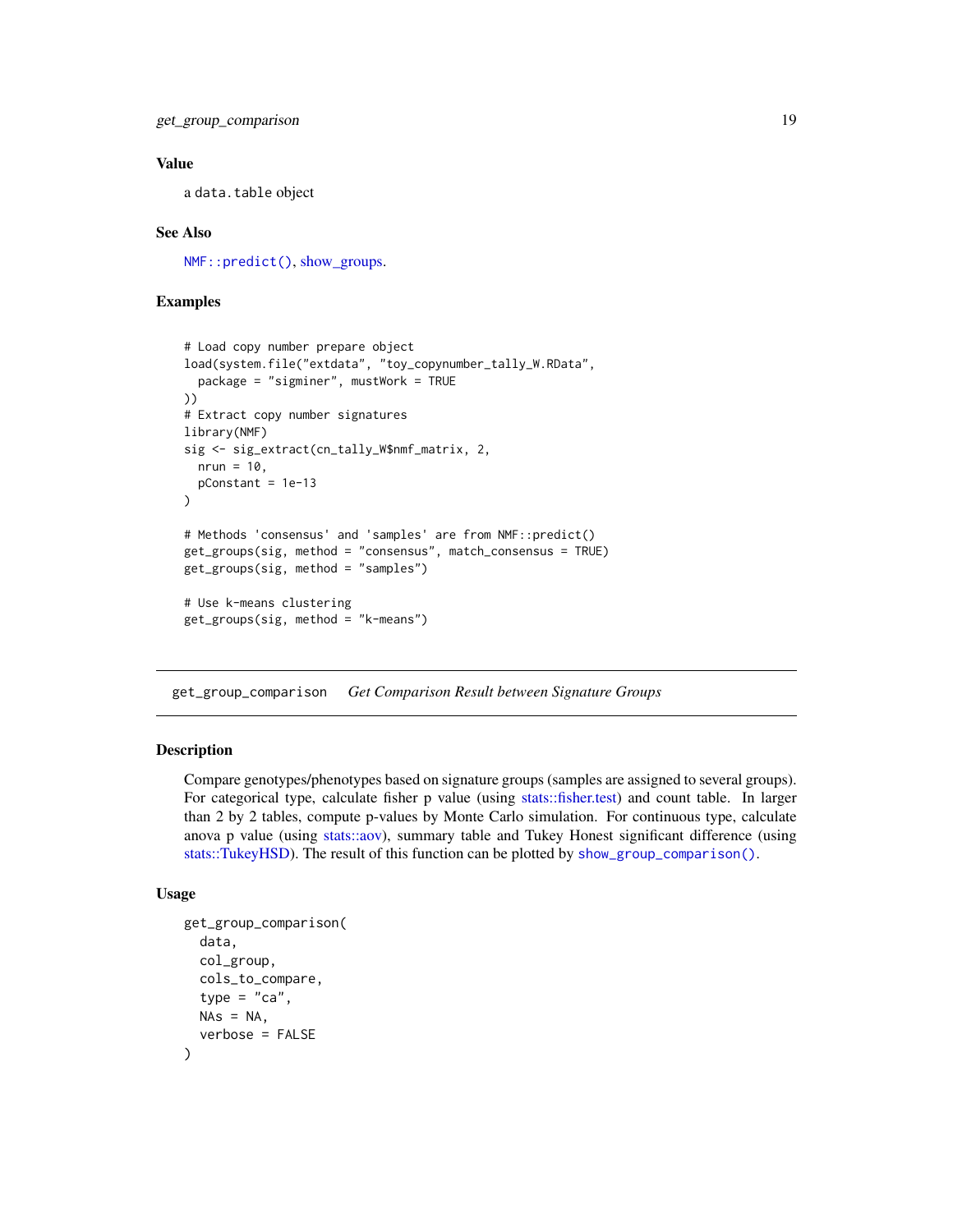#### Arguments

| data                  | a data. frame containing signature groups and genotypes/phenotypes (includ-<br>ing categorical and continuous type data) want to analyze. User need to con-<br>struct this data. frame by him/herself. |
|-----------------------|--------------------------------------------------------------------------------------------------------------------------------------------------------------------------------------------------------|
| col_group             | column name of signature groups.                                                                                                                                                                       |
| cols_to_compare       |                                                                                                                                                                                                        |
|                       | column names of genotypes/phenotypes want to summarize based on groups.                                                                                                                                |
| type                  | a characater vector with length same as $\text{cols_tojarrow}$ , 'ca' for categorical<br>type and 'co' for continuous type.                                                                            |
| <b>NA<sub>S</sub></b> | default is NA, filter NAs for categorical columns. Otherwise a value (either length<br>1 or length same as cols_to_compare) fill NAs.                                                                  |
| verbose               | if TRUE, print extra information.                                                                                                                                                                      |
|                       |                                                                                                                                                                                                        |

# Value

a list contains data, summary, p value etc..

# Author(s)

Shixiang Wang [w\\_shixiang@163.com](mailto:w_shixiang@163.com)

```
load(system.file("extdata", "toy_copynumber_signature_by_M.RData",
  package = "sigminer", mustWork = TRUE
))
# Assign samples to clusters
groups <- get_groups(sig, method = "k-means")
set.seed(1234)
groups$prob <- rnorm(10)
groups$new_group <- sample(c("1", "2", "3", "4", NA), size = nrow(groups), replace = TRUE)
# Compare groups (filter NAs for categorical coloumns)
groups.cmp <- get_group_comparison(groups[, -1],
 col\_group = "group",cols_to_compare = c("prob", "new_group"),
  type = c("co", "ca"), verbose = TRUE
\lambda# Compare groups (Set NAs of categorical columns to 'Rest')
groups.cmp2 <- get_group_comparison(groups[, -1],
  col_group = "group",
  cols_to_compare = c("prob", "new_group"),
  type = c("co", "ca"), NAs = "Rest", verbose = TRUE
)
```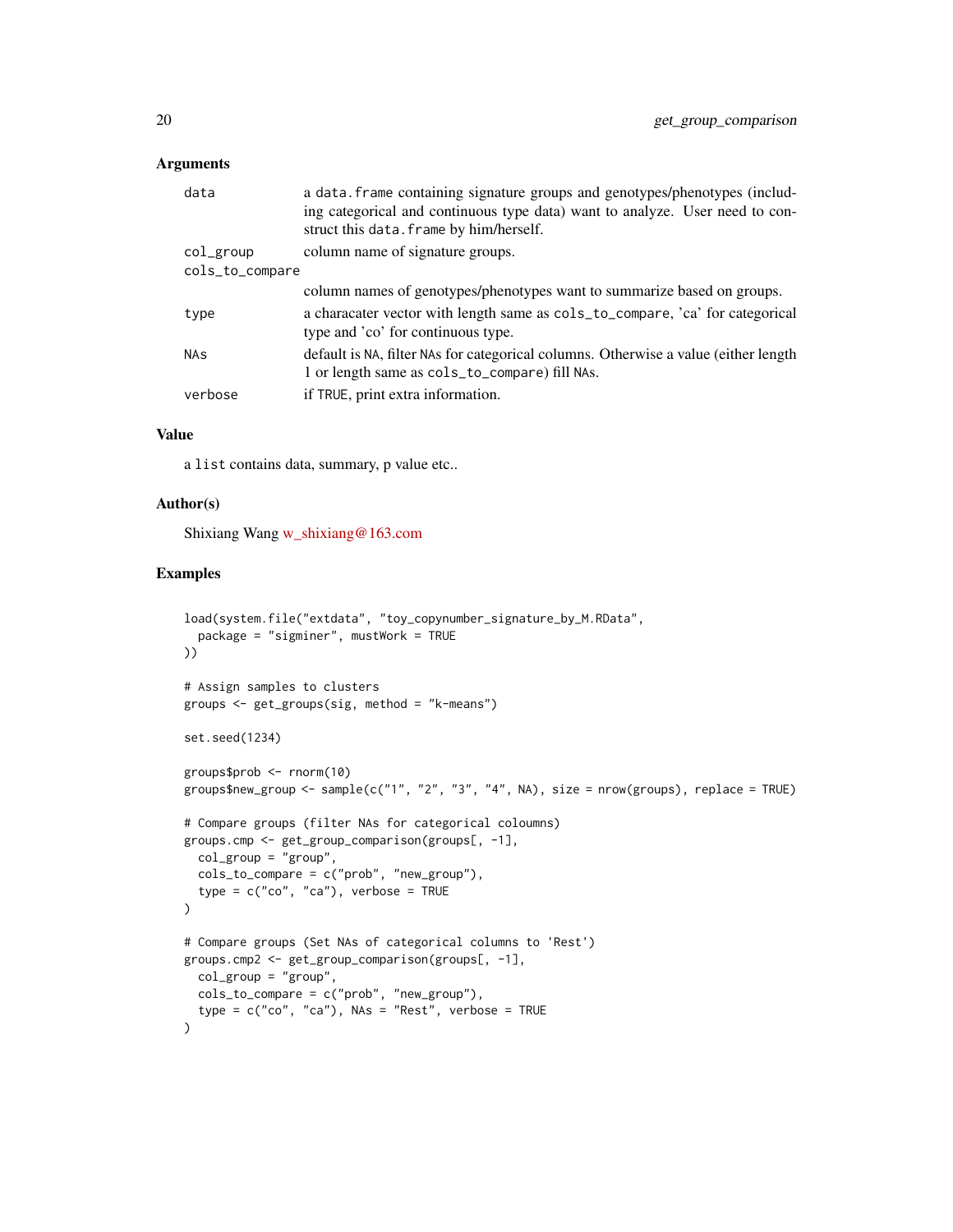<span id="page-20-0"></span>get\_sig\_cancer\_type\_index

*Obtain Signature Index for Cancer Types*

# Description

Obtain Signature Index for Cancer Types

# Usage

```
get_sig_cancer_type_index(
  sig_type = c("legacy", "SBS", "DBS", "ID"),
  seq_type = c("WGS", "WES"),source = c("PCANG", "TCGA", "nonPCAWG"),keyword = NULL
\lambda
```
# Arguments

| sig_type | signature type.                                    |
|----------|----------------------------------------------------|
| seq_type | sequencing type.                                   |
| source   | data source.                                       |
| keyword  | keyword to search in the signature index database. |

# Value

a list.

```
l1 <- get_sig_cancer_type_index()
l2 <- get_sig_cancer_type_index(sig_type = "SBS")
l3 <- get_sig_cancer_type_index(sig_type = "DBS", source = "PCAWG", seq_type = "WGS")
l4 <- get_sig_cancer_type_index(sig_type = "ID")
l5 <- get_sig_cancer_type_index(keyword = "breast")
l1
l2
l3
l4
l5
```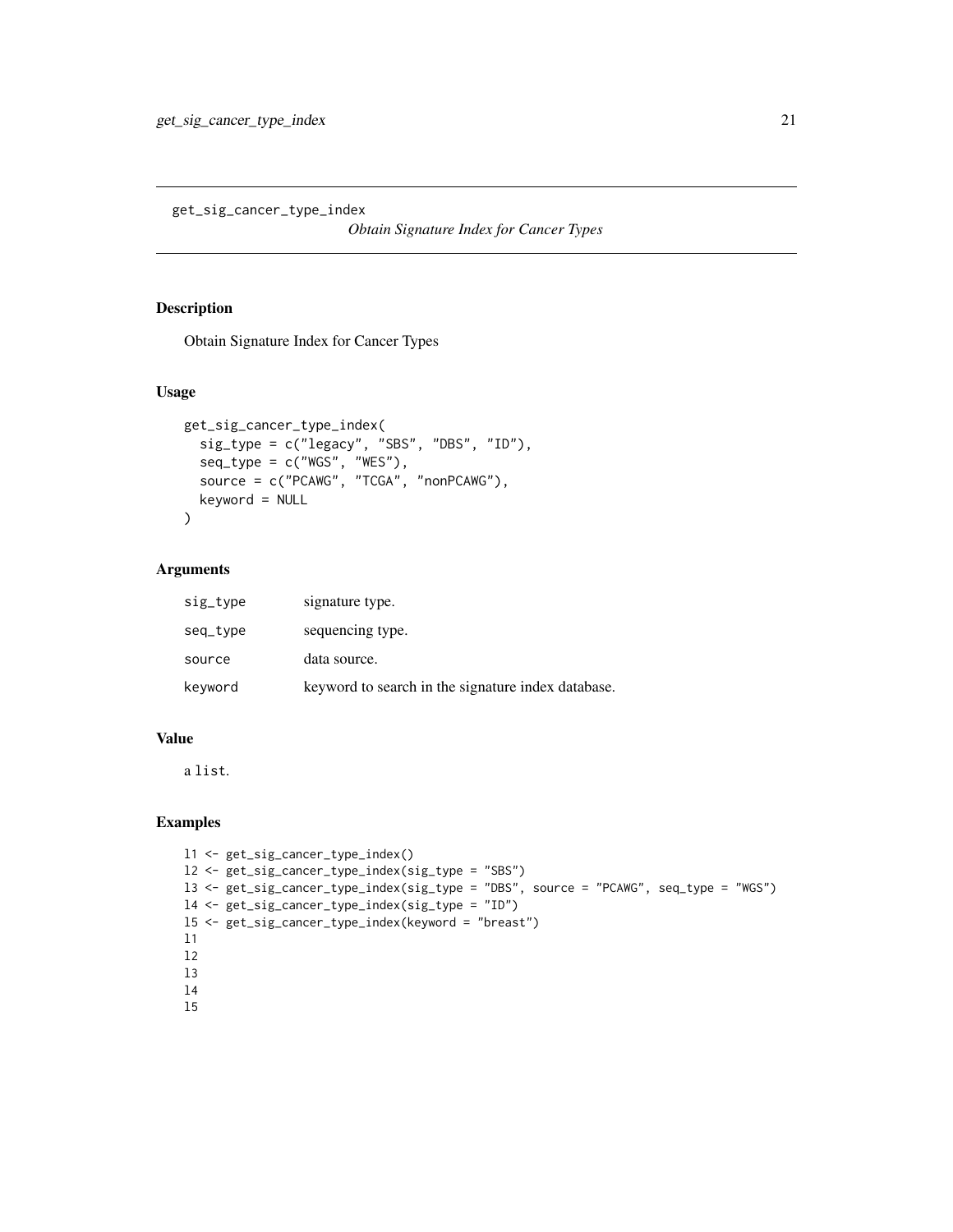<span id="page-21-0"></span>

The signatures and their aetiologies mainly obtained from COSMIC database (SigProfiler results) and cleaned before saving into sigminer package.

#### Usage

get\_sig\_db(sig\_db = "legacy")

#### Arguments

sig\_db default 'legacy', it can be 'legacy' (for [COSMIC v2 'SBS'\)](https://cancer.sanger.ac.uk/cosmic/signatures_v2.tt/), 'SBS', 'DBS', 'ID' and 'TSB' (for [COSMIV v3.1 signatures\)](https://cancer.sanger.ac.uk/cosmic/signatures/). For more specific details, it can also be 'SBS\_hg19', 'SBS\_hg38', 'SBS\_mm9', 'SBS\_mm10', 'DBS\_hg19', 'DBS\_hg38', 'DBS\_mm9', 'DBS\_mm10' to use COSMIC v3 reference signatures from Alexandrov, Ludmil B., et al. (2020) (reference #1). In addition, it can be one of "SBS\_Nik\_lab\_Organ", "RS\_Nik\_lab\_Organ", "SBS\_Nik\_lab", "RS\_Nik\_lab" to refer reference signatures from Degasperi, Andrea, et al. (2020) (reference #2). Note: the signature profile for different genome builds are basically same. And specific database (e.g. 'SBS\_mm10') contains less signatures than all COSMIC signatures (because some signatures are not detected from Alexandrov, Ludmil B., et al. (2020)).

#### Value

a list.

#### See Also

[get\\_sig\\_similarity,](#page-24-1) [sig\\_fit](#page-91-1) and [show\\_cosmic\\_sig\\_profile.](#page-54-1)

```
s1 \leftarrow get\_sig_db()s2 <- get_sig_db("DBS")
s3 <- get_sig_db("DBS_mm10")
s4 <- get_sig_db("SBS_Nik_lab")
s5 <- get_sig_db("RS_Nik_lab")
s1
s2
s3
s4
s5
```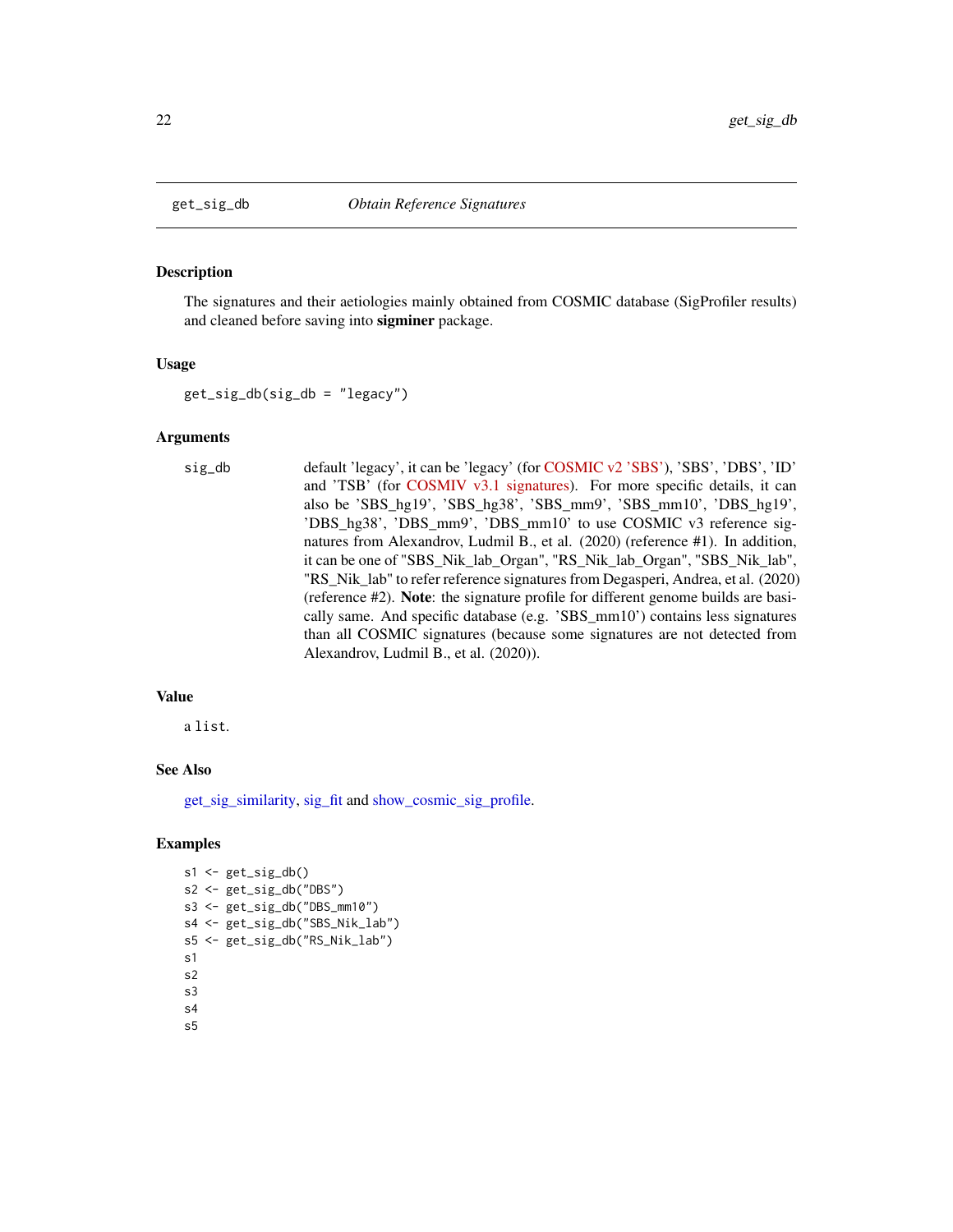<span id="page-22-0"></span>The expected number of mutations (or copy number segment records) with each signature was determined after a scaling transformation  $V \sim WH = W'H'$  where  $W' = WU'$  and  $H' = UH$ . The scaling matrix U is a KxK diagnal matrix (K is signature number, U' is the inverse of U) with the element corresponding to the L1-norm of column vectors of W (ie. the sum of the elements of the vector). As a result, the k-th row vector of the final matrix H' represents the absolute exposure (activity) of the k-th process across samples (e.g., for SBS, the estimated (or expected) number of mutations generated by the k-th process). Of note, for copy number signatures, only components of feature CN was used for calculating H'.

#### Usage

```
get_sig_exposure(
  Signature,
  type = c("absolute", "relative"),
  rel_threshold = 0.01
)
```
# Arguments

| Signature     | a Signature object obtained either from sig_extract or sig_auto_extract, or just<br>a raw exposure matrix with column representing samples (patients) and row<br>representing signatures.                  |
|---------------|------------------------------------------------------------------------------------------------------------------------------------------------------------------------------------------------------------|
| type          | 'absolute' for signature exposure and 'relative' for signature relative exposure.                                                                                                                          |
| rel_threshold | only used when type is 'relative', relative exposure less than $\le$ = this value will<br>be set to $0$ and thus all signature exposures may not sum to 1. This is similar to<br>this argument in sig fit. |

# Value

a data.table

# Author(s)

Shixiang Wang [w\\_shixiang@163.com](mailto:w_shixiang@163.com)

#### References

Kim, Jaegil, et al. "Somatic ERCC2 mutations are associated with a distinct genomic signature in urothelial tumors." Nature genetics 48.6 (2016): 600.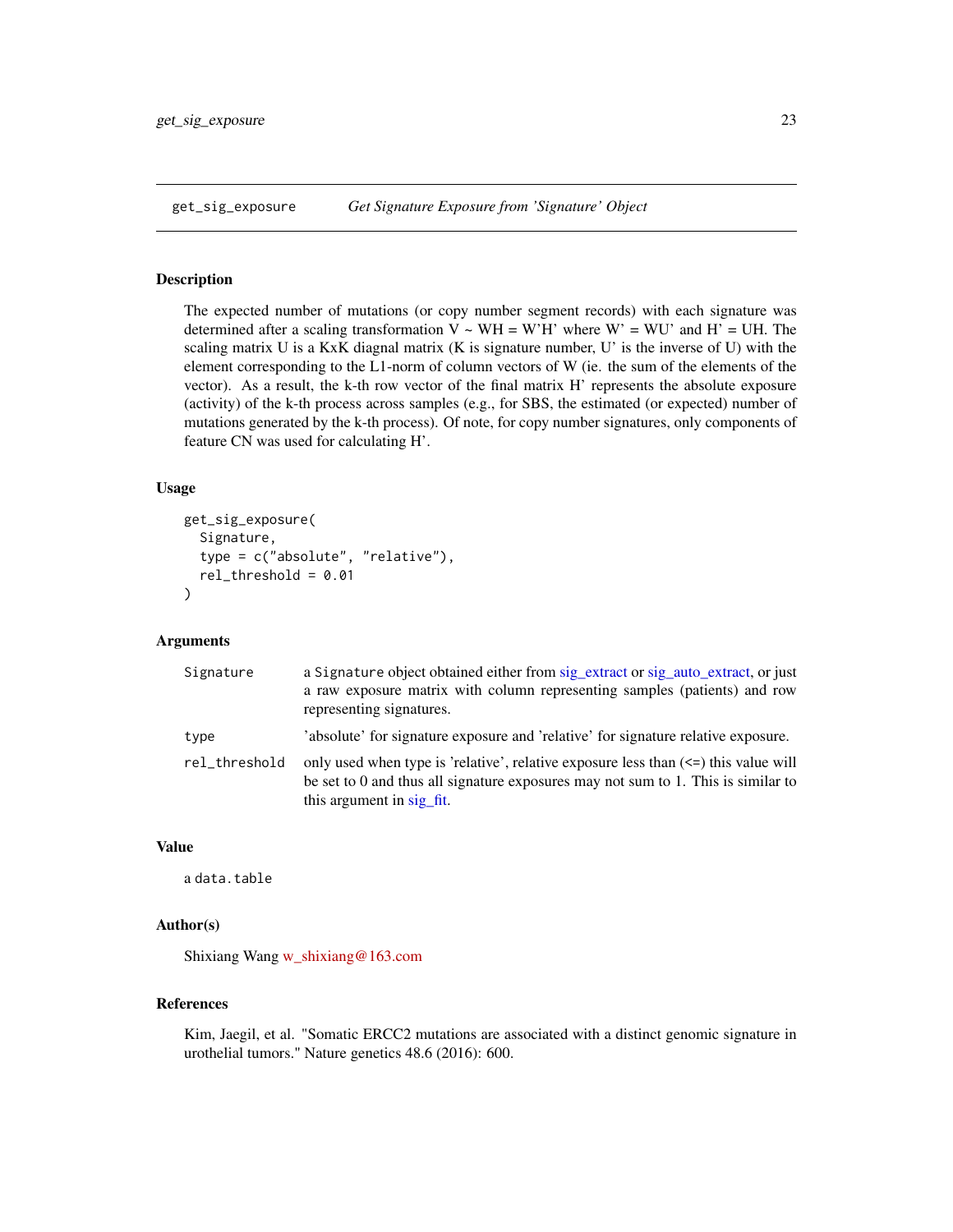#### Examples

```
# Load mutational signature
load(system.file("extdata", "toy_mutational_signature.RData",
  package = "sigminer", mustWork = TRUE
))
# Get signature exposure
expo1 <- get_sig_exposure(sig2)
expo1
expo2 <- get_sig_exposure(sig2, type = "relative")
expo2
```

```
get_sig_feature_association
```
*Calculate Association between Signature Exposures and Other Features*

#### Description

Association of signature exposures with other features will be performed using one of two procedures: for a continuous association variable (including ordinal variable), correaltion is performed; for a binary association variable, samples will be divided into two groups and Mann-Whitney Utest is performed to test for differences in signature exposure medians between the two groups. See [get\\_tidy\\_association](#page-26-1) for cleaning association result.

#### Usage

```
get_sig_feature_association(
 data,
  cols_to_sigs,
 cols_to_features,
  type = "ca",method_co = c("spearman", "pearson", "kendall"),
 method_ca = stats::wilcox.test,
 min_n = 0.01,
 verbose = FALSE,
  ...
)
```
#### **Arguments**

| data             | a data. frame contains signature exposures and other features                                                                                        |
|------------------|------------------------------------------------------------------------------------------------------------------------------------------------------|
| cols_to_sigs     | colnames for signature exposure                                                                                                                      |
| cols_to_features |                                                                                                                                                      |
|                  | colnames for other features                                                                                                                          |
| type             | a character vector containing 'ca' for categorical variable and 'co' for continu-<br>ous variable, it must have the same length as cols_to_features. |

<span id="page-23-0"></span>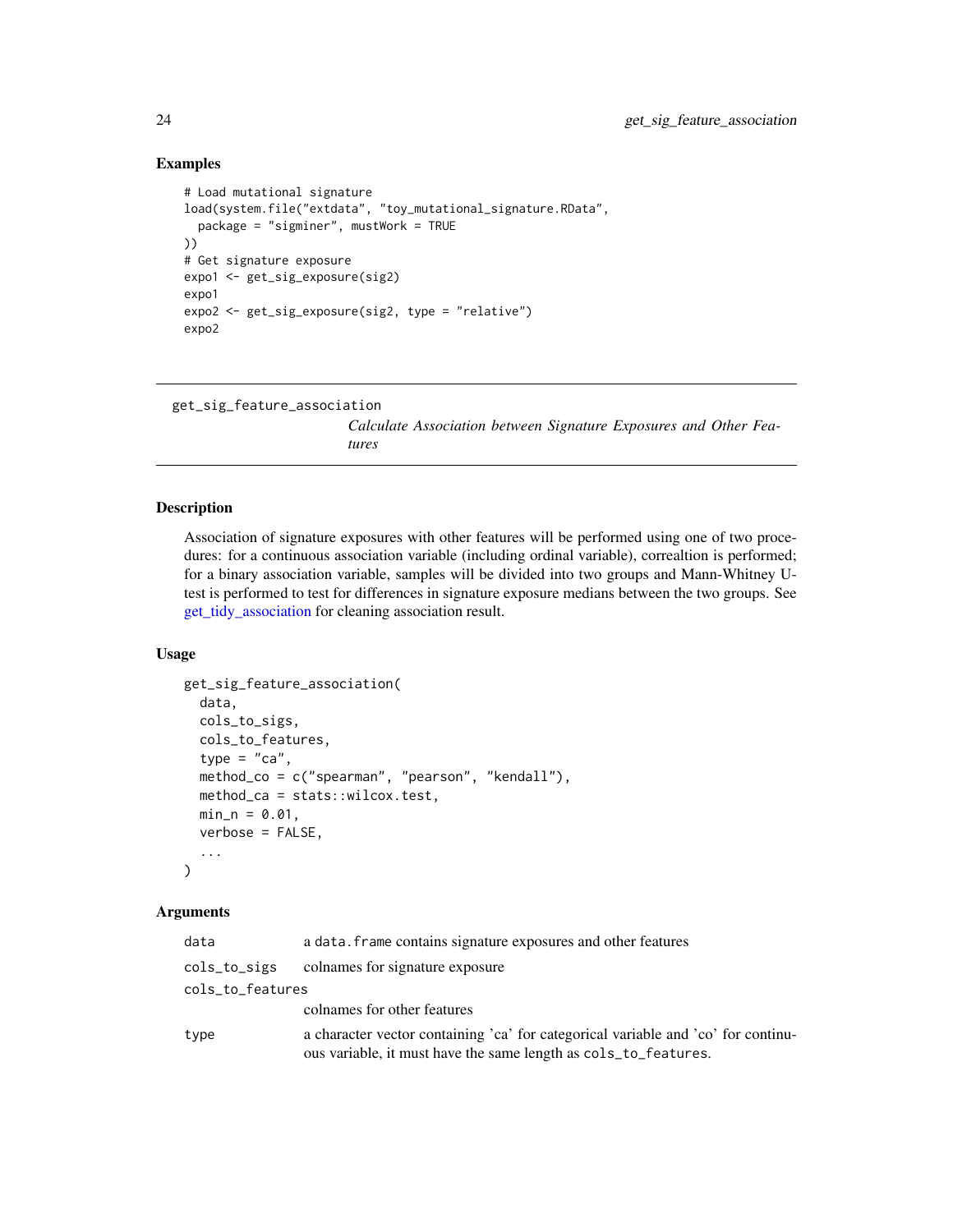<span id="page-24-0"></span>

| method_co    | method for continuous variable, default is "spearman", could also be "pearson"<br>and "kendall".                                           |
|--------------|--------------------------------------------------------------------------------------------------------------------------------------------|
| $method\_ca$ | method for categorical variable, default is "wilcox.test"                                                                                  |
| $min_n$      | a minimal fraction (e.g. $0.01$ ) or a integer number (e.g. 10) for filtering some<br>variables with few positive events. Default is 0.01. |
| verbose      | if TRUE, print extra message.                                                                                                              |
| $\cdot$      | other arguments passing to test functions, like cor. test.                                                                                 |

# Value

a list. For 'co' features, 'measure' means correlation coefficient. For 'ca' features, 'measure' means difference in means of signature exposure.

# References

Macintyre, Geoff, et al. "Copy number signatures and mutational processes in ovarian carcinoma." Nature genetics 50.9 (2018): 1262.

#### See Also

[get\\_tidy\\_association](#page-26-1)

<span id="page-24-1"></span>

| get_sig_similarity | Calculate Similarity between Identified Signatures and Reference Sig- |
|--------------------|-----------------------------------------------------------------------|
|                    | natures                                                               |

# Description

The reference signatures can be either a Signature object specified by Ref argument or known COSMIC signatures specified by sig\_db argument. Two COSMIC databases are used for comparisons - "legacy" which includes 30 signaures, and "SBS" - which includes updated/refined 65 signatures. This function is modified from compareSignatures() in **maftools** package. NOTE: all reference signatures are generated from gold standard tool: SigProfiler.

#### Usage

```
get_sig_similarity(
  Signature,
  Ref = NULL,sig_d b = "legacy",db_type = c("", "human-exome", "human-genome"),
  method = "cosine",
  normalize = c("row", "feature"),
  feature_setting = sigminer::CN.features,
  set_order = TRUE,
  pattern_to_rm = NULL,
  verbose = TRUE
)
```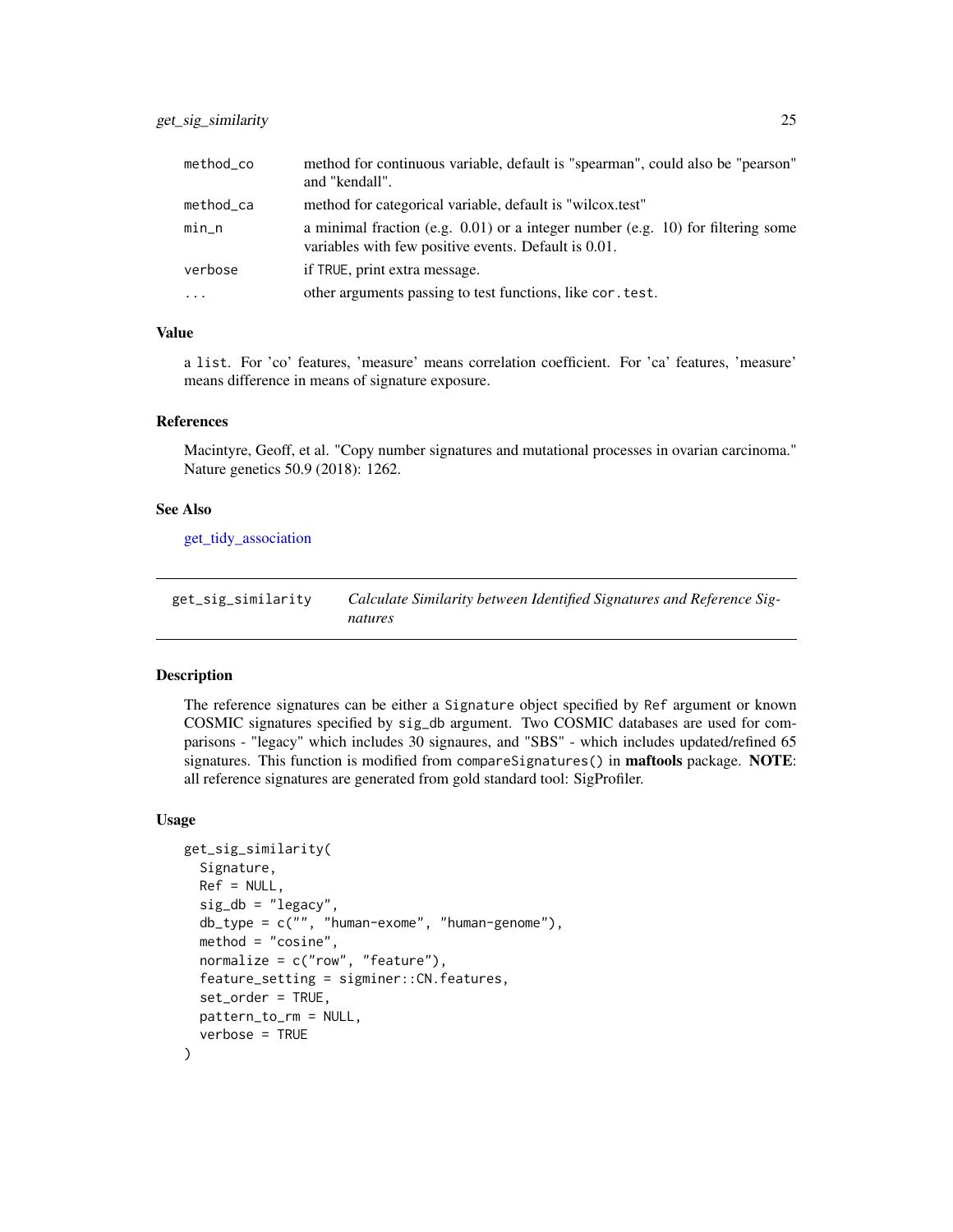#### Arguments

- Signature a Signature object or a component-by-signature matrix/data.frame (sum of each column is 1) or a normalized component-by-sample matrix/data.frame (sum of each column is 1). More please see examples.
- Ref default is NULL, can be a same object as Signature.
- sig\_db default 'legacy', it can be 'legacy' (for [COSMIC v2 'SBS'\)](https://cancer.sanger.ac.uk/cosmic/signatures_v2.tt/), 'SBS', 'DBS', 'ID' and 'TSB' (for [COSMIV v3.1 signatures\)](https://cancer.sanger.ac.uk/cosmic/signatures/). For more specific details, it can also be 'SBS\_hg19', 'SBS\_hg38', 'SBS\_mm9', 'SBS\_mm10', 'DBS\_hg19', 'DBS\_hg38', 'DBS\_mm9', 'DBS\_mm10' to use COSMIC v3 reference signatures from Alexandrov, Ludmil B., et al. (2020) (reference #1). In addition, it can be one of "SBS\_Nik\_lab\_Organ", "RS\_Nik\_lab\_Organ", "SBS\_Nik\_lab", "RS\_Nik\_lab" to refer reference signatures from Degasperi, Andrea, et al. (2020) (reference #2). Note: the signature profile for different genome builds are basically same. And specific database (e.g. 'SBS\_mm10') contains less signatures than all COSMIC signatures (because some signatures are not detected from Alexandrov, Ludmil B., et al. (2020)).
- db\_type only used when sig\_db is enabled. "" for keeping default, "human-exome" for transforming to exome frequency of component, and "human-genome" for transforming to whole genome frequency of component. Currently only works for 'SBS'.
- method default is 'cosine' for cosine similarity.
- normalize one of "row" and "feature". "row" is typically used for common mutational signatures. "feature" is designed by me to use when input are copy number signatures.

#### feature\_setting

a data.frame used for classification. Only used when method is "Wang" ("W"). Default is [CN.features.](#page-8-1) Users can also set custom input with "feature", "min" and "max" columns available. Valid features can be printed by unique(CN.features\$feature).

- set\_order if TRUE, order the return similarity matrix.
- pattern\_to\_rm patterns for removing some features/components in similarity calculation. A vector of component name is also accepted. The remove operation will be done after normalization. Default is NULL.
- verbose if TRUE, print extra info.

#### Value

a list containing smilarities, aetiologies if available, best match and RSS.

#### Author(s)

Shixiang Wang [w\\_shixiang@163.com](mailto:w_shixiang@163.com)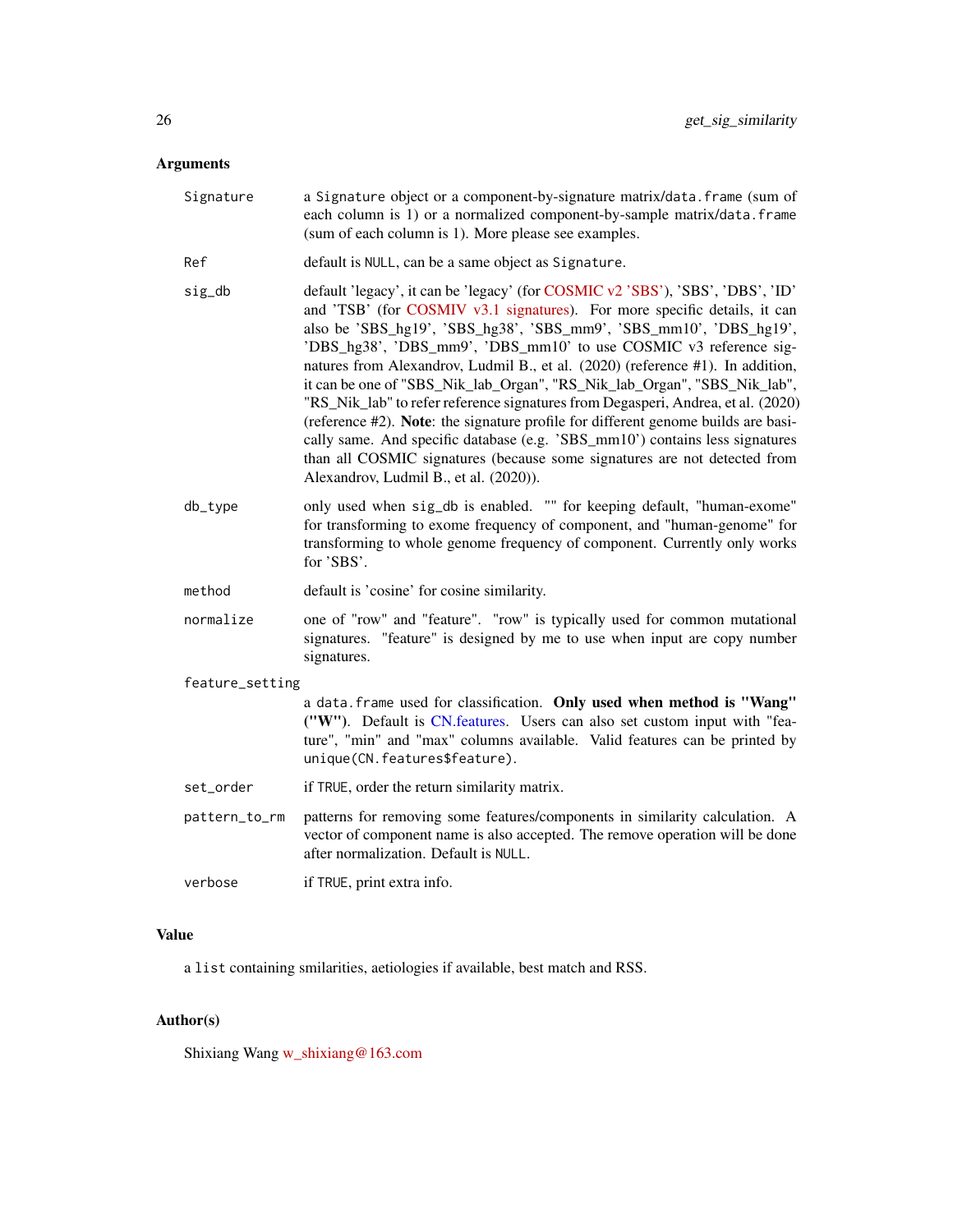#### <span id="page-26-0"></span>References

Alexandrov, Ludmil B., et al. "The repertoire of mutational signatures in human cancer." Nature 578.7793 (2020): 94-101.

Degasperi, Andrea, et al. "A practical framework and online tool for mutational signature analyses show intertissue variation and driver dependencies." Nature cancer 1.2 (2020): 249-263.

#### Examples

```
# Load mutational signature
load(system.file("extdata", "toy_mutational_signature.RData",
  package = "sigminer", mustWork = TRUE
))
s1 <- get_sig_similarity(sig2, Ref = sig2)
s1
s2 <- get_sig_similarity(sig2)
s2
s3 <- get_sig_similarity(sig2, sig_db = "SBS")
s3
# Set order for result similarity matrix
s4 <- get_sig_similarity(sig2, sig_db = "SBS", set_order = TRUE)
s4
## Remove some components
## in similarity calculation
s5 <- get_sig_similarity(sig2,
 Ref = sig2,
  pattern_to_rm = c("T[T>G]C", "T[T>G]G", "T[T>G]T")
)
s5
## Same to DBS and ID signatures
x1 <- get_sig_db("DBS_hg19")
x2 \leq -get\_sig_db("DBS_hg38")s6 <- get_sig_similarity(x1$db, x2$db)
s6
```
<span id="page-26-1"></span>get\_tidy\_association *Get Tidy Signature Association Results*

# Description

Get Tidy Signature Association Results

#### Usage

```
get_tidy_association(cor_res, p_adjust = FALSE, method = "fdr")
```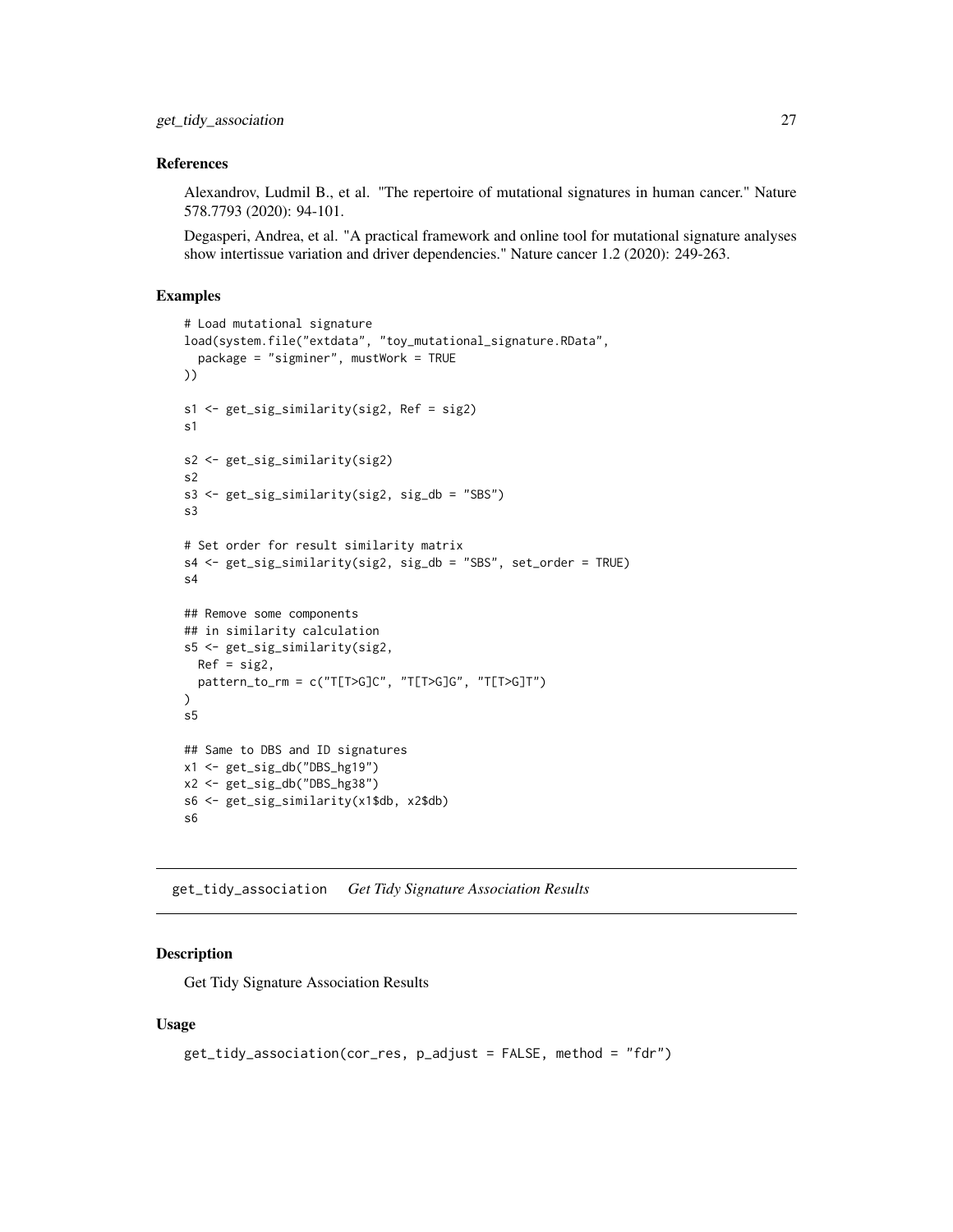# <span id="page-27-0"></span>Arguments

| cor res  | data returned by get_sig_feature_association()                  |
|----------|-----------------------------------------------------------------|
| p_adjust | logical, if TRUE, adjust p values by data type.                 |
| method   | p value correction method, see stats::p.adjust for more detail. |

#### Value

a data.frame

# See Also

[get\\_sig\\_feature\\_association](#page-23-1)

get\_tidy\_parameter *Get Tidy Parameter from Flexmix Model*

# Description

When users derive copy number features, it is useful to know the parameters of the fit components, including mean, sd and coefficient of variation. This function is used by [sig\\_tally](#page-99-1) function and exported to users for extra usage.

#### Usage

get\_tidy\_parameter(x)

#### Arguments

x a flexmix object or a list of flexmix objects.

# Value

a tibble.

```
load(system.file("extdata", "toy_copynumber_tally_M.RData",
  package = "sigminer", mustWork = TRUE
))
# Get all parameters
d1 <- get_tidy_parameter(cn_tally_M$components)
d1
# Get parameters for segsize feature
d2 <- get_tidy_parameter(cn_tally_M$components$segsize)
d2
```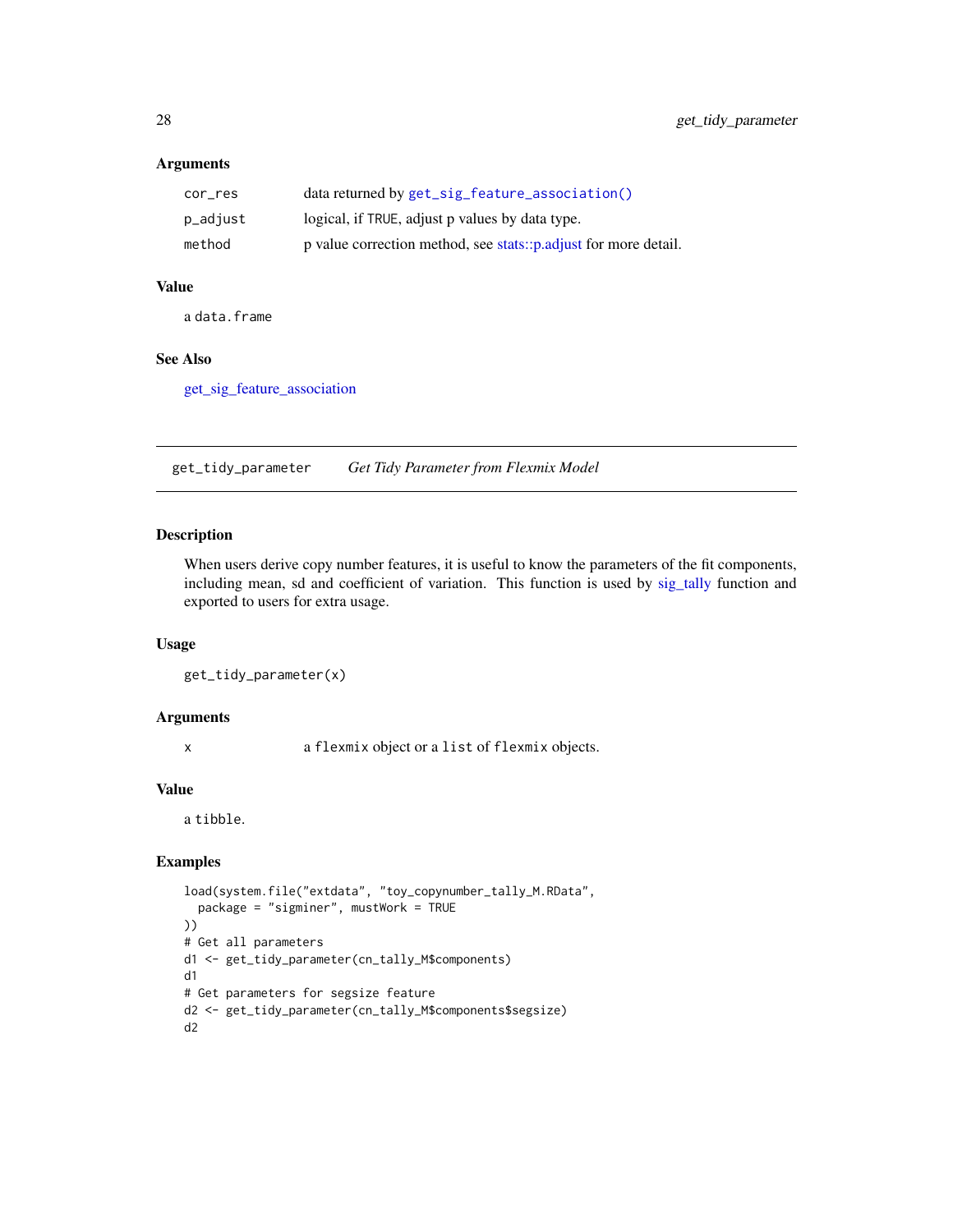<span id="page-28-0"></span>group\_enrichment *General Group Enrichment Analysis*

#### Description

This function takes a data. frame as input, compares proportion of positive cases or mean measure in one subgroup and the remaining samples.

# Usage

```
group_enrichment(
  df,
  grp_vars = NULL,
  enrich_vars = NULL,
 cross = TRUE,co_{\text{method}} = c("t.test", "wilcox.test"))
```
# Arguments

| df          | a data.frame.                                                                                                                                                                                                                                                                                                                                                                             |
|-------------|-------------------------------------------------------------------------------------------------------------------------------------------------------------------------------------------------------------------------------------------------------------------------------------------------------------------------------------------------------------------------------------------|
| grp_vars    | character vector specifying group variables to split samples into subgroups (at<br>least 2 subgroups, otherwise this variable will be skipped).                                                                                                                                                                                                                                           |
| enrich_vars | character vector specifying measure variables to be compared. If variable is not<br>numeric, only binary cases are accepted in the form of TRUE/FALSE or P/N (P<br>for positive cases and N for negative cases).                                                                                                                                                                          |
| cross       | logical, default is TRUE, combine all situations provided by grp_vars and enrich_vars.<br>For examples, $c('A', 'B')$ and $c('C', 'D')$ will construct 4 combinations(i.e.<br>"AC", "AD", "BC" and "BD"). A variable can not be in both grp_vars and<br>enrich_vars, such cases will be automatically drop. If FALSE, use pairwise<br>combinations, see section "examples" for use cases. |
| co method   | test method for continuous variable, default is 't.test'.                                                                                                                                                                                                                                                                                                                                 |

#### Value

a data.table with following columns:

- grp\_var: group variable name.
- enrich\_var: enrich variable (variable to be compared) name.
- grp1: the first group name, should be a member in grp\_var column.
- grp2: the remaining samples, marked as 'Rest'.
- grp1\_size: sample size for grp1.
- grp1\_pos\_measure: for binary variable, it stores the proportion of positive cases in grp1; for continuous variable, it stores mean value.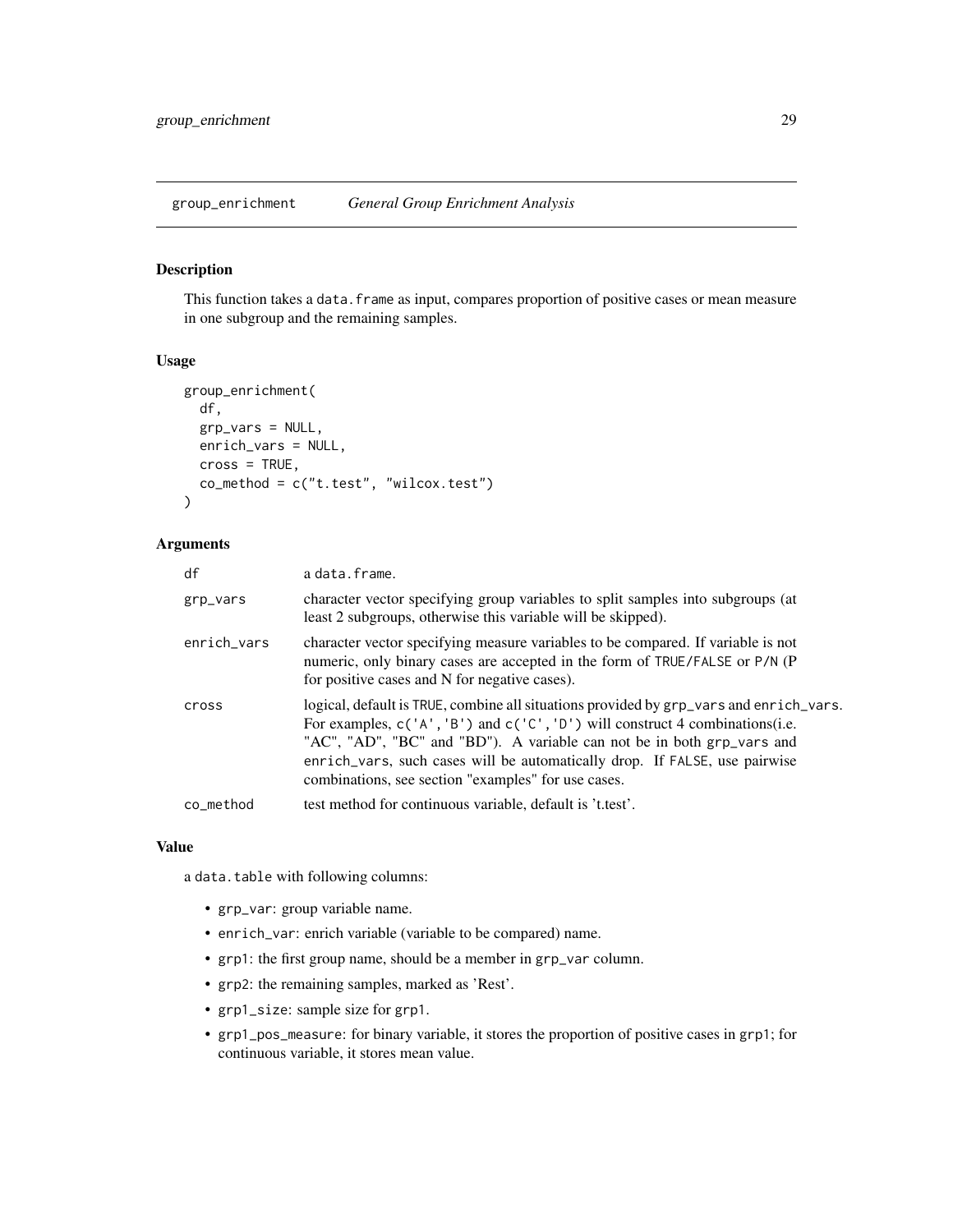- grp2\_size: sample size for grp2.
- grp2\_pos\_measure: same as grp1\_pos\_measure but for grp2.
- measure\_observed: for binary variable, it stores odds ratio; for continuous variable, it stores scaled mean ratio.
- measure\_tested: only for binary variable, it stores estimated odds ratio and its 95% CI from fisher.test().
- p\_value: for binary variable, it stores p value from fisher.test(); for continuous variable, it stores value from wilcox.test() or t.test().
- type: one of "binary" and "continuous".
- method: one of "fish.test", "wilcox.test" and "t.test".

#### See Also

[show\\_group\\_enrichment](#page-60-1)

```
set.seed(1234)
df <- dplyr::tibble(
  g1 = factor(abs(round(rnorm(99, 0, 1)))),
  g2 = rep(LETTERS[1:4], c(50, 40, 8, 1)),e1 = sample(c("P", "N"), 99, replace = TRUE),
  e2 = rnorm(99))
print(str(df))
print(head(df))
# Compare g1:e1, g1:e2, g2:e1 and g2:e2
x1 <- group_enrichment(df, grp_vars = c("g1", "g2"), enrich_vars = c("e1", "e2"))
x1
# Only compare g1:e1, g2:e2
x2 \le group_enrichment(df, grp_vars = c("g1", "g2"),
                       enrich_vars = c("e1", "e2"),co_method = "wilcox.test",
                      cross = FALSE)
x2
# Visualization
p1 <- show_group_enrichment(x1, fill_by_p_value = TRUE)
p1
p2 <- show_group_enrichment(x1, fill_by_p_value = FALSE)
p2
p3 <- show_group_enrichment(x1, return_list = TRUE)
p3
```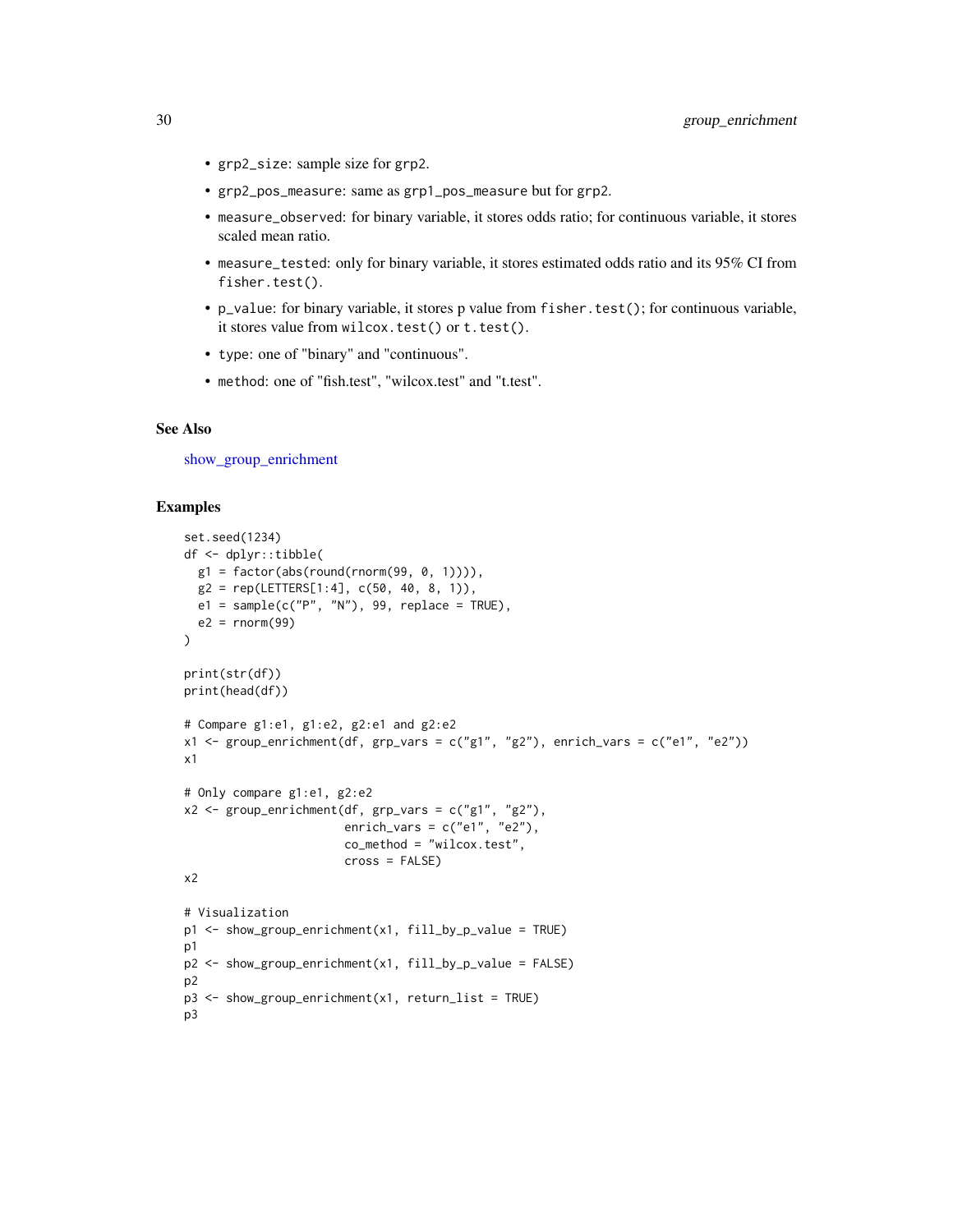<span id="page-30-0"></span>This can be used for SNV/INDEL count matrix. For copy number analysis, please skip it.

# Usage

```
handle_hyper_mutation(nmf_matrix)
```
# Arguments

nmf\_matrix a matrix used for NMF decomposition with rows indicate samples and columns indicate components.

#### Value

a matrix.

# References

Kim, Jaegil, et al. "Somatic ERCC2 mutations are associated with a distinct genomic signature in urothelial tumors." Nature genetics 48.6 (2016): 600.

hello *Say Hello to Users*

# Description

Say Hello to Users

# Usage

hello()

# Examples

hello()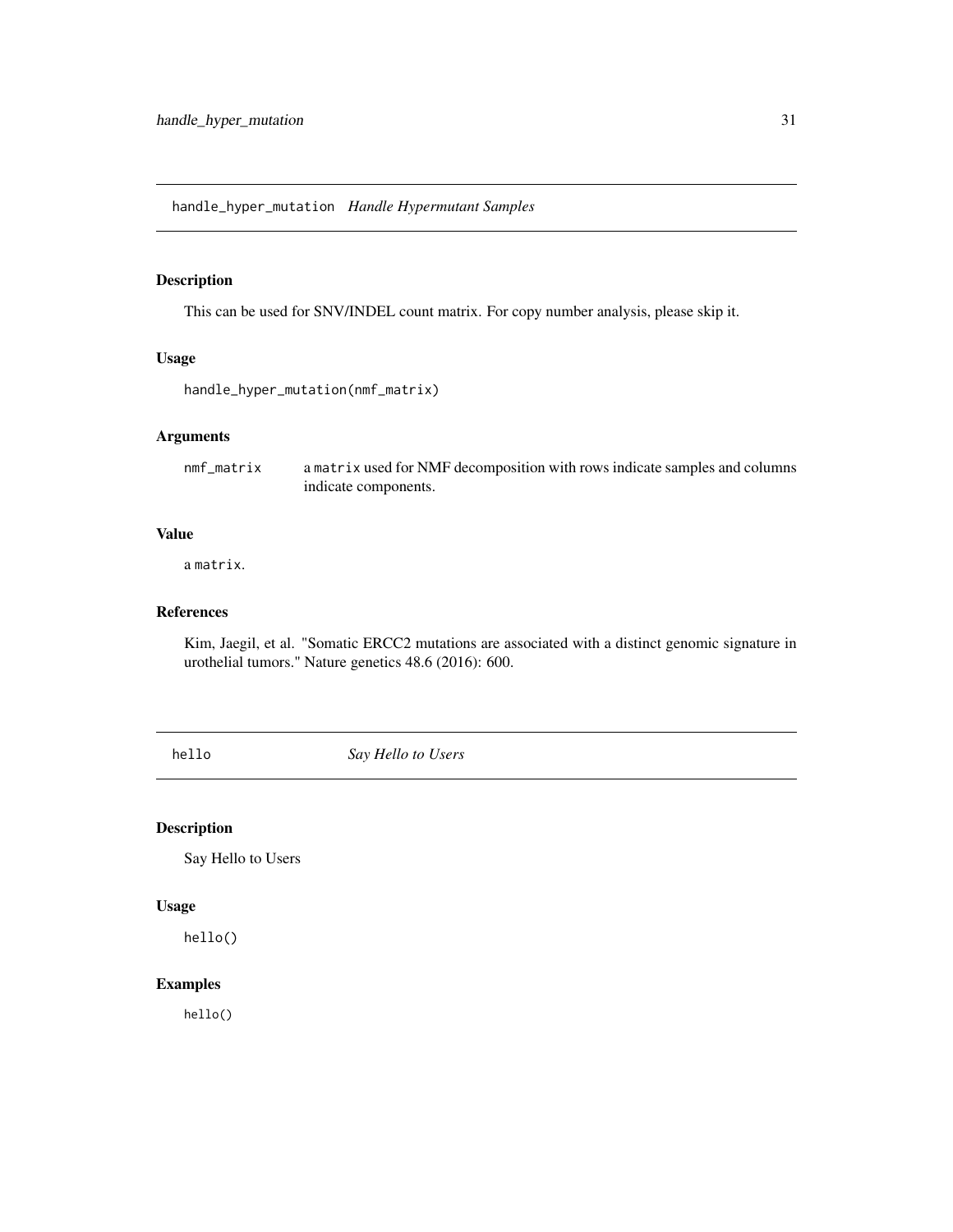<span id="page-31-0"></span>MAF-class *Class MAF*

#### <span id="page-31-1"></span>Description

S4 class for storing summarized MAF. It is from maftools package.

#### Details

More about MAF object please see [maftools.](https://github.com/PoisonAlien/maftools)

# Slots

data data.table of MAF file containing all non-synonymous variants. variants.per.sample table containing variants per sample variant.type.summary table containing variant types per sample variant.classification.summary table containing variant classification per sample gene.summary table containing variant classification per gene summary table with basic MAF summary stats maf.silent subset of main MAF containing only silent variants clinical.data clinical data associated with each sample/Tumor\_Sample\_Barcode in MAF.

output\_bootstrap *Output Signature Bootstrap Fitting Results*

# Description

Output Signature Bootstrap Fitting Results

#### Usage

```
output_bootstrap(x, result_dir, mut_type = "SBS")
```
# Arguments

| $\mathsf{x}$ | result from sig_fit_bootstrap_batch. |
|--------------|--------------------------------------|
| result dir   | a result directory.                  |
| mut_type     | one of 'SBS', 'DBS', 'ID' or 'CN'.   |

# Value

Nothing.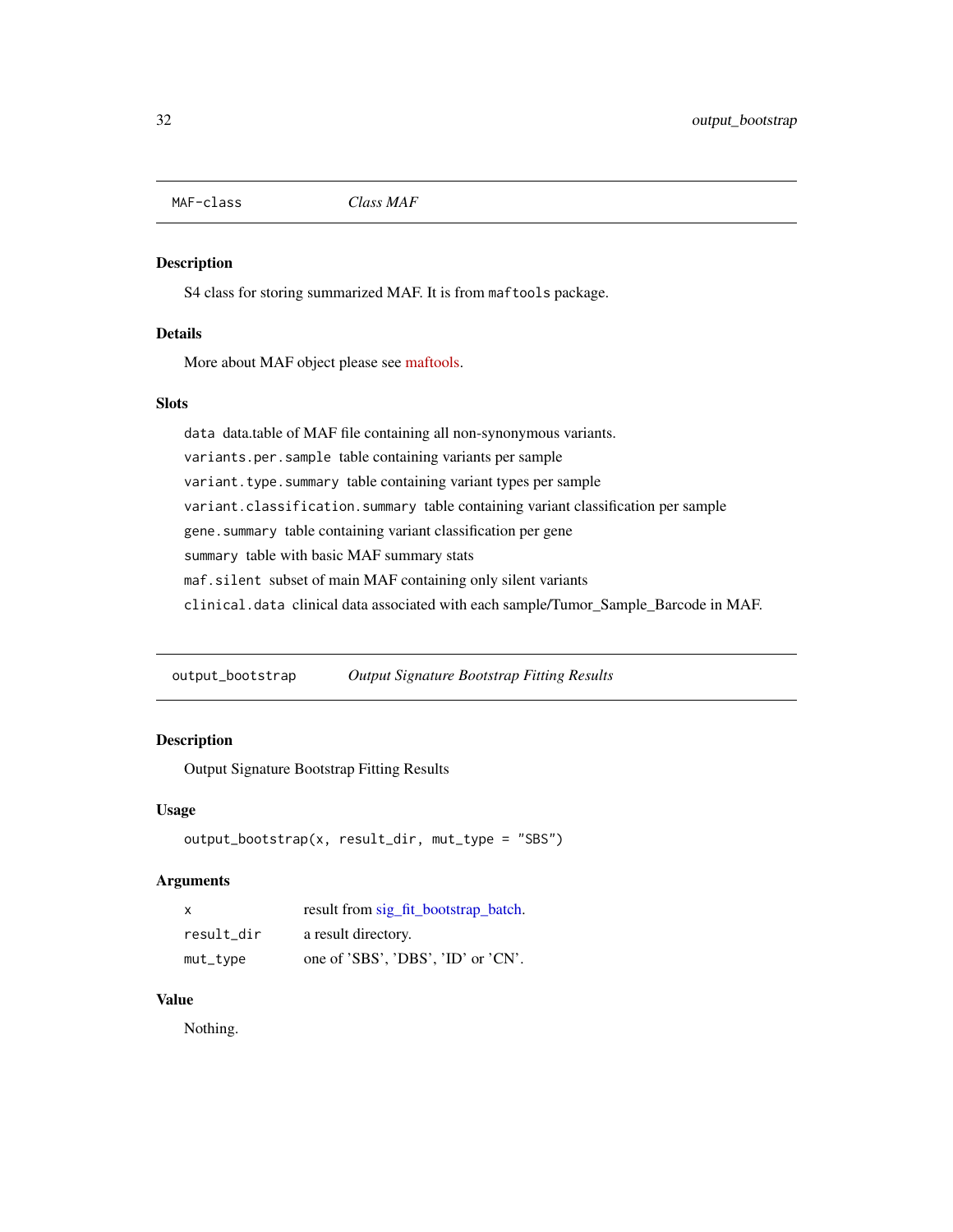<span id="page-32-0"></span>

Output Signature Fitting Results

# Usage

output\_fit(x, result\_dir, mut\_type = "SBS")

# Arguments

| X          | result from sig fit.               |
|------------|------------------------------------|
| result dir | a result directory.                |
| mut_type   | one of 'SBS', 'DBS', 'ID' or 'CN'. |

# Value

Nothing.

output\_sig *Output Signature Results*

# Description

Output Signature Results

# Usage

```
output_sig(sig, result_dir, mut_type = "SBS")
```
# Arguments

| sig         | a Signature object.                |
|-------------|------------------------------------|
| result dir  | a result directory.                |
| $mut\_type$ | one of 'SBS', 'DBS', 'ID' or 'CN'. |

# Value

Nothing.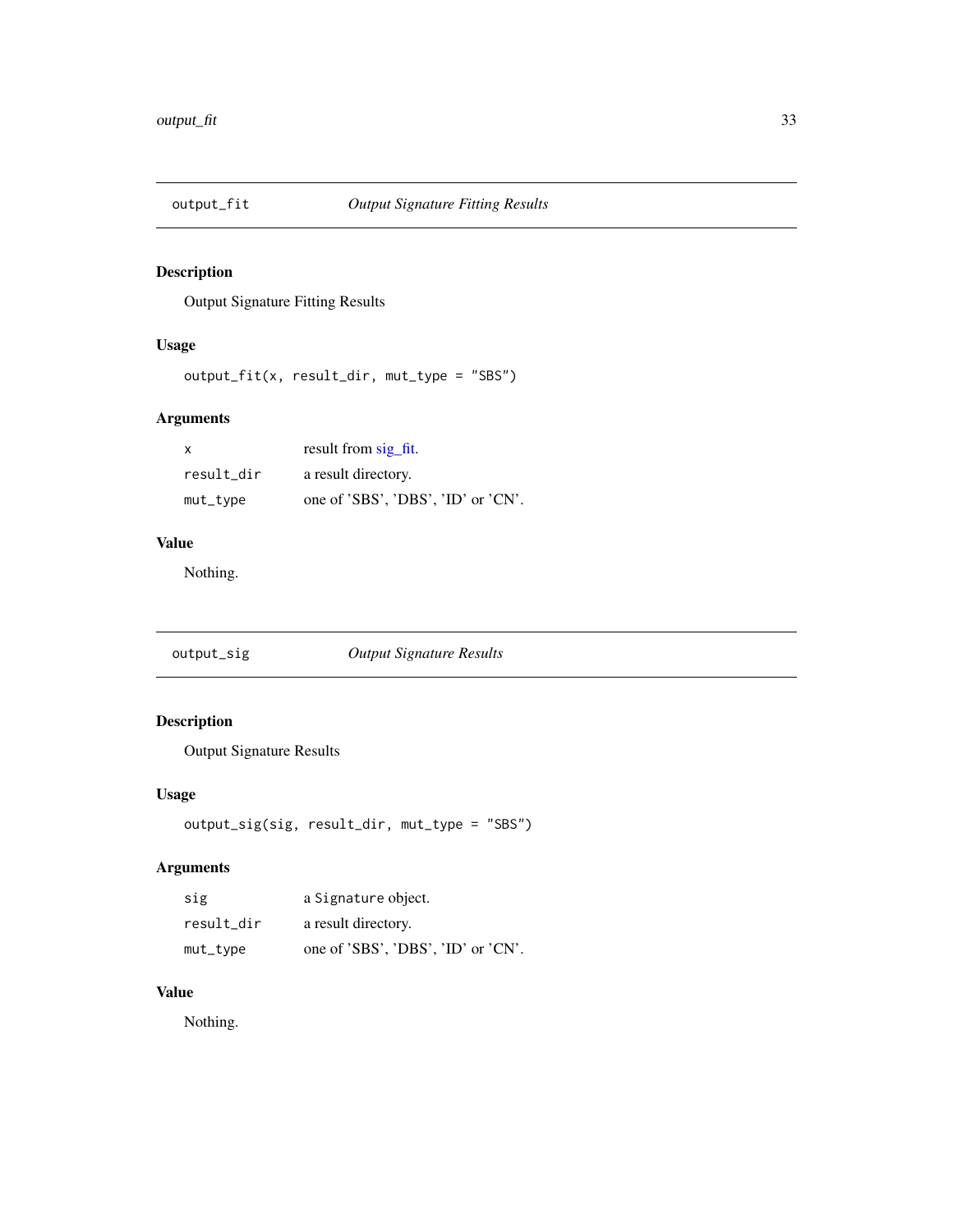<span id="page-33-0"></span>

Output Tally Result in Barplots

#### Usage

```
output_tally(x, result_dir, mut_type = "SBS")
```
# Arguments

| $\mathsf{x}$ | a matrix with row representing components (motifs) and column representing<br>samples. |
|--------------|----------------------------------------------------------------------------------------|
| result_dir   | a result directory.                                                                    |
| $mut\_type$  | one of 'SBS', 'DBS', 'ID' or 'CN'.                                                     |

#### Value

Nothing.

read\_copynumber *Read Absolute Copy Number Profile*

# Description

Read absolute copy number profile for preparing CNV signature analysis. See detail part of [sig\\_tally\(\)](#page-99-1) to see how to handle sex to get correct summary.

#### Usage

```
read_copynumber(
  input,
 pattern = NULL,
  ignore_case = FALSE,
  seg_cols = c("Chromosome", "Start.bp", "End.bp", "modal_cn"),
  samp_col = "sample",
  add_loh = FALSE,
  loh_min_len = 10000,
  loh\_min\_frac = 0.05,
  join_adj_seg = TRUE,
  skip_annotation = FALSE,
  use\_all = add\_loh,min\_segnum = 0L,
```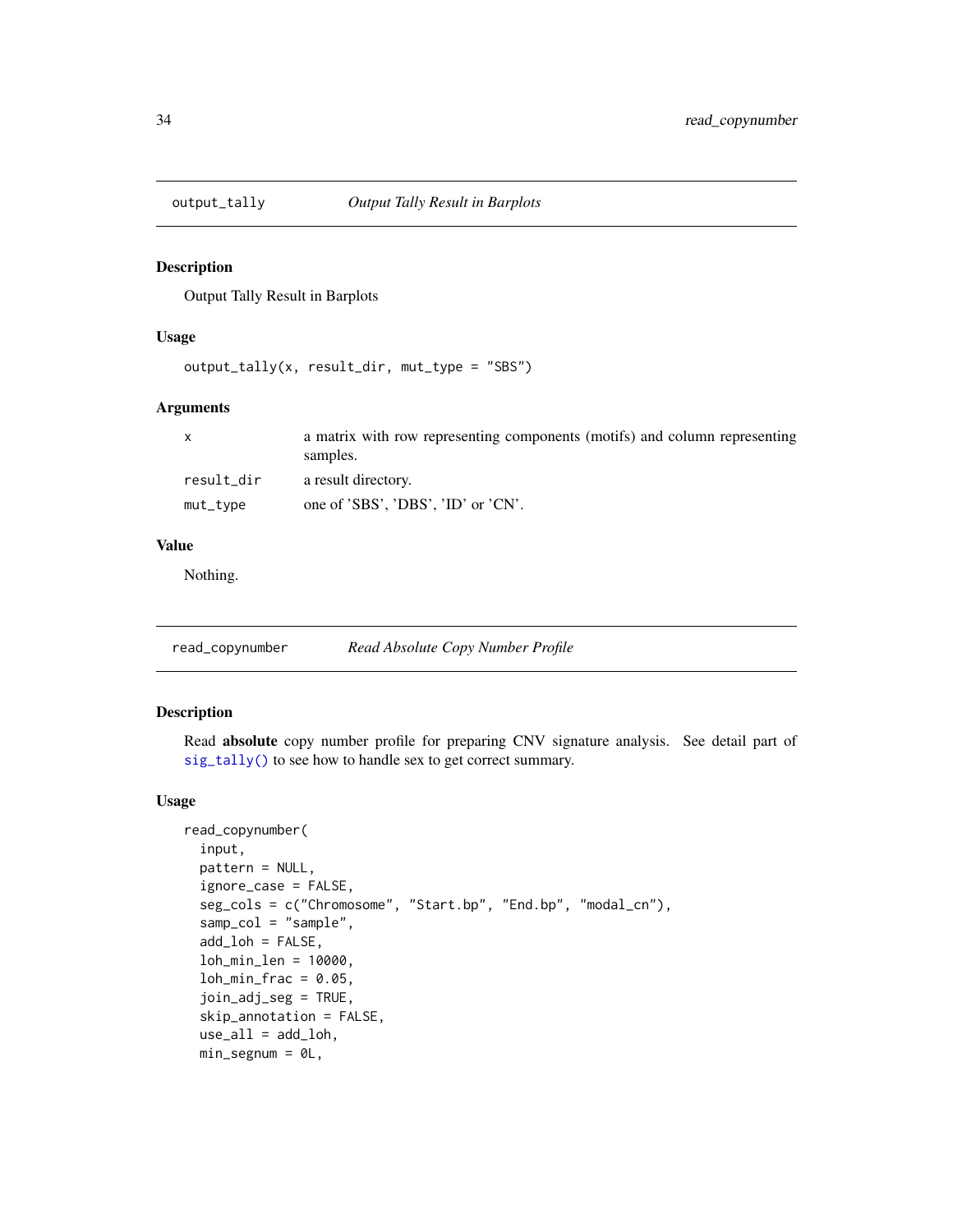# read\_copynumber 35

```
max_copynumber = 20L,genome\_build = c("hg19", "hg38", "mm10"),genome_measure = c("called", "wg"),complement = FALSE,
  ...
\mathcal{L}
```
# Arguments

| input           | a data. frame or a file or a directory contains copy number profile.                                                                                                                                                                                                                                  |
|-----------------|-------------------------------------------------------------------------------------------------------------------------------------------------------------------------------------------------------------------------------------------------------------------------------------------------------|
| pattern         | an optional regular expression used to select part of files if input is a directory,<br>more detail please see list. files () function.                                                                                                                                                               |
| ignore_case     | logical. Should pattern-matching be case-insensitive?                                                                                                                                                                                                                                                 |
| seg_cols        | four strings used to specify chromosome, start position, end position and copy<br>number value in input, respectively. Default use names from ABSOLUTE call-<br>ing result.                                                                                                                           |
| samp_col        | a character used to specify the sample column name. If input is a directory and<br>cannot find samp_co1, sample names will use file names (set this parameter to<br>NULL is recommended in this case).                                                                                                |
| add_loh         | if TRUE, add LOH labels to segments. NOTE a column 'minor_cn' must exist to<br>indicate minor allele copy number value. Sex chromosome will not be labeled.                                                                                                                                           |
| loh_min_len     | The length cut-off for labeling a segment as 'LOH'. Default is 10Kb.                                                                                                                                                                                                                                  |
| loh_min_frac    | When join_adj_seg set to TRUE, only the length fraction of LOH region is<br>larger than this value will be labeled as 'LOH'. Default is 30%.                                                                                                                                                          |
| join_adj_seg    | if TRUE (default), join adjacent segments with same copy number value. This is<br>helpful for precisely count the number of breakpoint. When set use_all=TRUE,<br>the mean function will be applied to extra numeric columns and unique string<br>columns will be pasted by comma for joined records. |
| skip_annotation |                                                                                                                                                                                                                                                                                                       |
|                 | if TRUE, skip annotation step, it may affect some analysis and visualization func-<br>tionality, but speed up reading data.                                                                                                                                                                           |
| use_all         | default is FALSE. If True, use all columns from raw input.                                                                                                                                                                                                                                            |
| min_segnum      | minimal number of copy number segments within a sample.                                                                                                                                                                                                                                               |
| max_copynumber  | bigger copy number within a sample will be reset to this value.                                                                                                                                                                                                                                       |
| genome_build    | genome build version, should be 'hg19', 'hg38' or 'mm10'.                                                                                                                                                                                                                                             |
| genome_measure  | default is 'called', can be 'wg' or 'called'. Set 'called' will use called segments<br>size to compute total size for CNA burden calculation, this option is useful for<br>WES and target sequencing. Set 'wg' will use autosome size from genome<br>build, this option is useful for WGS, SNP etc    |
| complement      | if TRUE, complement chromosome (except 'Y') does not show in input data with<br>normal copy 2.                                                                                                                                                                                                        |
| .               | other parameters pass to data.table::fread()                                                                                                                                                                                                                                                          |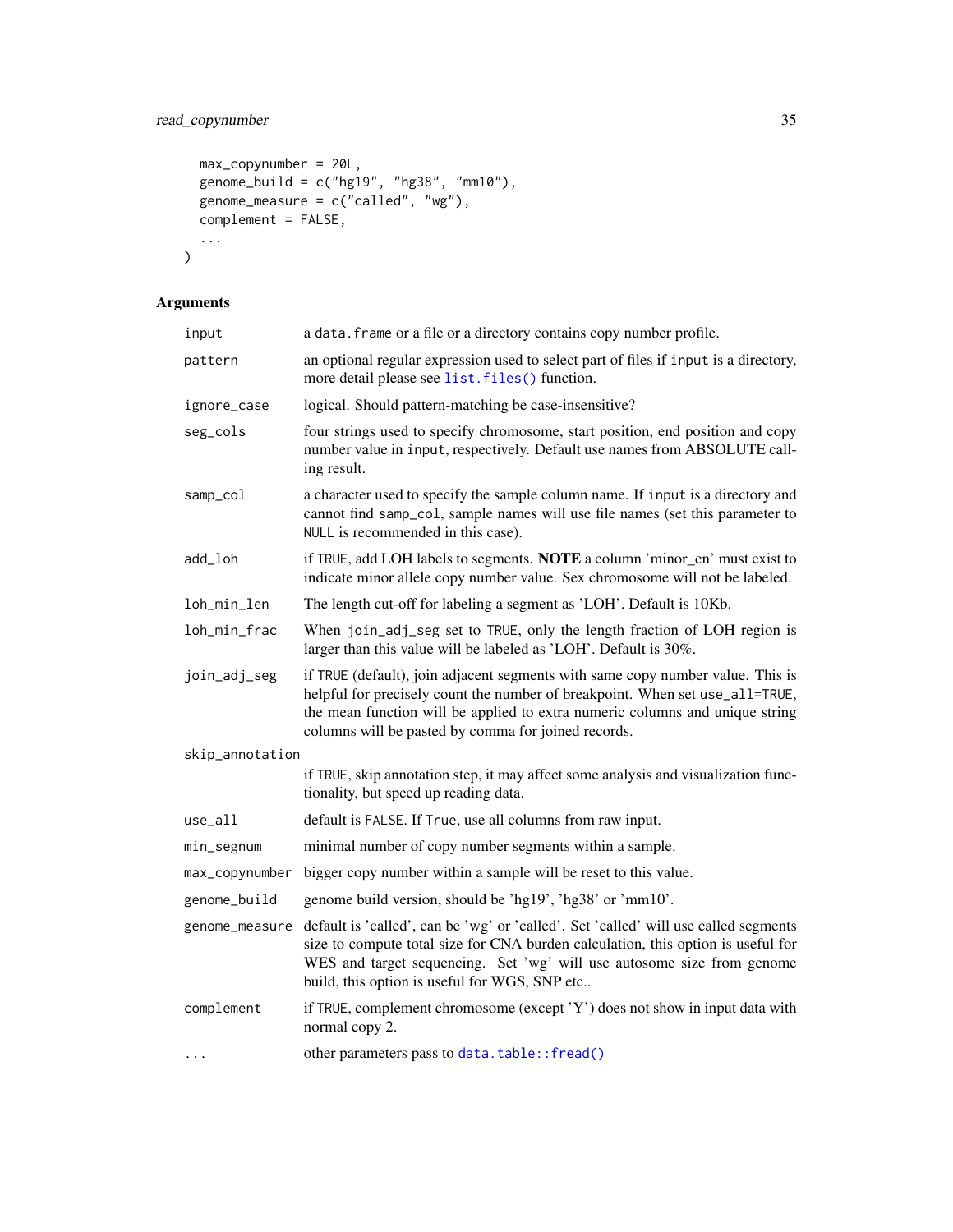#### <span id="page-35-0"></span>Value

a [CopyNumber](#page-9-1) object.

#### Author(s)

Shixiang Wang [w\\_shixiang@163.com](mailto:w_shixiang@163.com)

# See Also

[read\\_maf](#page-36-1) for reading mutation data to [MAF](#page-31-1) object.

#### Examples

```
# Load toy dataset of absolute copynumber profile
load(system.file("extdata", "toy_segTab.RData",
  package = "sigminer", mustWork = TRUE
))
cn <- read_copynumber(segTabs,
  seg_cols = c("chromosome", "start", "end", "segVal"),
  genome_build = "hg19", complement = FALSE
)
cn
cn_subset <- subset(cn, sample == "TCGA-DF-A2KN-01A-11D-A17U-01")
# Add LOH
set.seed(1234)
segTabs$minor_cn = sample(c(0, 1), size = nrow(segTabs), replace = TRUE)cn <- read_copynumber(segTabs,
  seg_cols = c("chromosome", "start", "end", "segVal"),
  genome_measure = "wg", complement = TRUE, add_loh = TRUE
)
tab_file <- system.file("extdata", "metastatic_tumor.segtab.txt",
  package = "sigminer", mustWork = TRUE
\lambdacn2 <- read_copynumber(tab_file)
cn2
```
read\_copynumber\_seqz *Read Absolute Copy Number Profile from Sequenza Result Directory*

#### Description

Read Absolute Copy Number Profile from Sequenza Result Directory

#### Usage

```
read_copynumber_seqz(target_dir, return_df = FALSE, ...)
```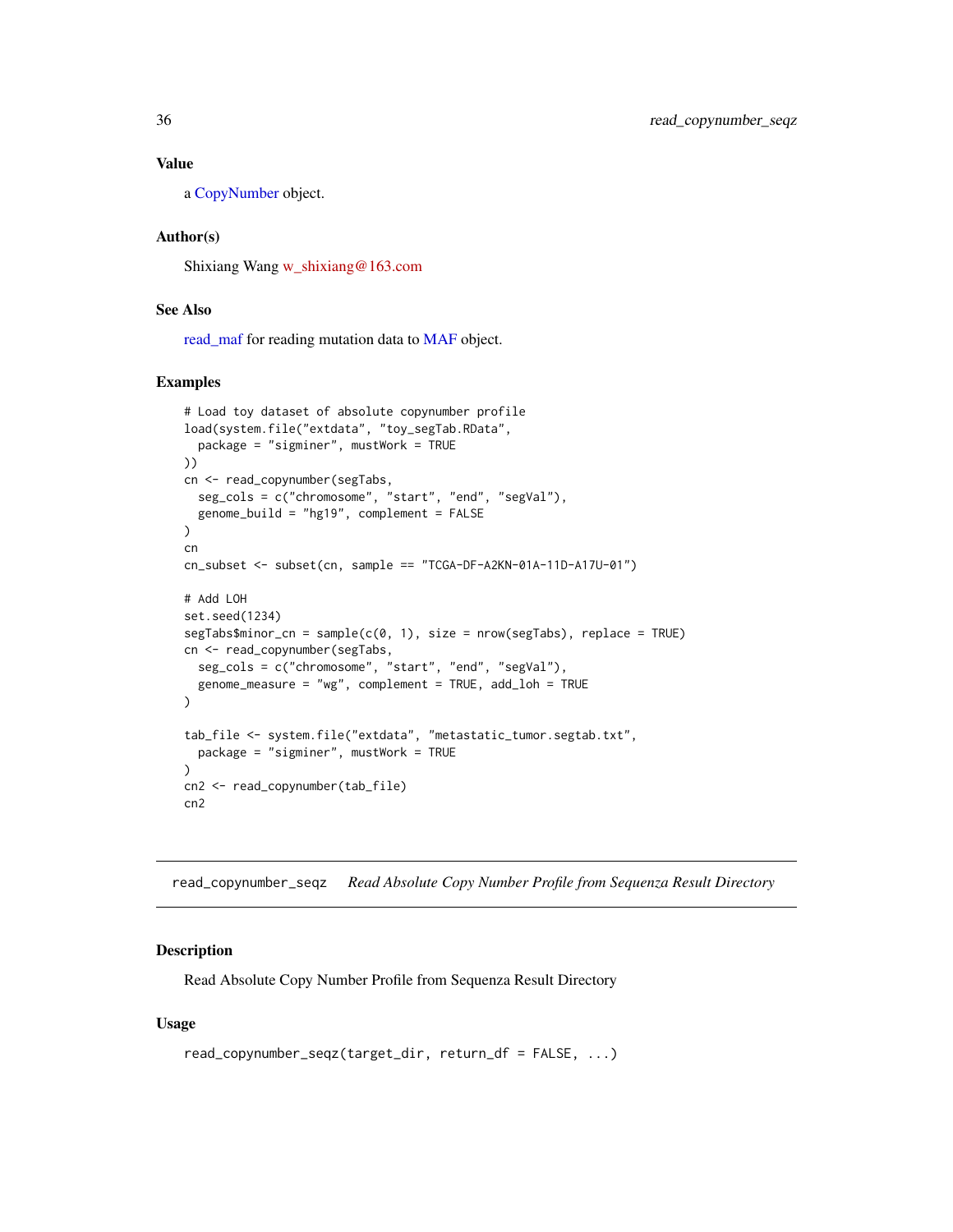#### read\_maf 37

### Arguments

| target_dir | a directory path.                                                             |
|------------|-------------------------------------------------------------------------------|
| return df  | if TRUE, return a data. frame directly, otherwise return a CopyNumber object. |
| $\cdots$   | other parameters passing to read_copynumber().                                |

## Value

a data.frame or a CopyNumber object.

<span id="page-36-0"></span>

| read_maf | Read MAF Files |  |
|----------|----------------|--|
|          |                |  |

## Description

This function is a wrapper of [maftools::read.maf.](#page-0-0) Useless options in [maftools::read.maf](#page-0-0) are dropped here. You can also use [maftools::read.maf](#page-0-0) to read the data. All reference alleles and mutation alleles should be recorded in positive strand format.

#### Usage

read\_maf(maf, verbose = TRUE)

#### Arguments

| maf     | tab delimited MAF file. File can also be gz compressed. Required. Alterna- |
|---------|----------------------------------------------------------------------------|
|         | tively, you can also provide already read MAF file as a data frame.        |
| verbose | TRUE logical. Default to be talkative and prints summary.                  |

## See Also

[read\\_copynumber](#page-33-0) for reading copy number data to [CopyNumber](#page-9-0) object.

```
laml.maf <- system.file("extdata", "tcga_laml.maf.gz", package = "maftools", mustWork = TRUE)
if (!require("R.utils")) {
  message("Please install 'R.utils' package firstly")
} else {
  laml <- read_maf(maf = laml.maf)
  laml
}
```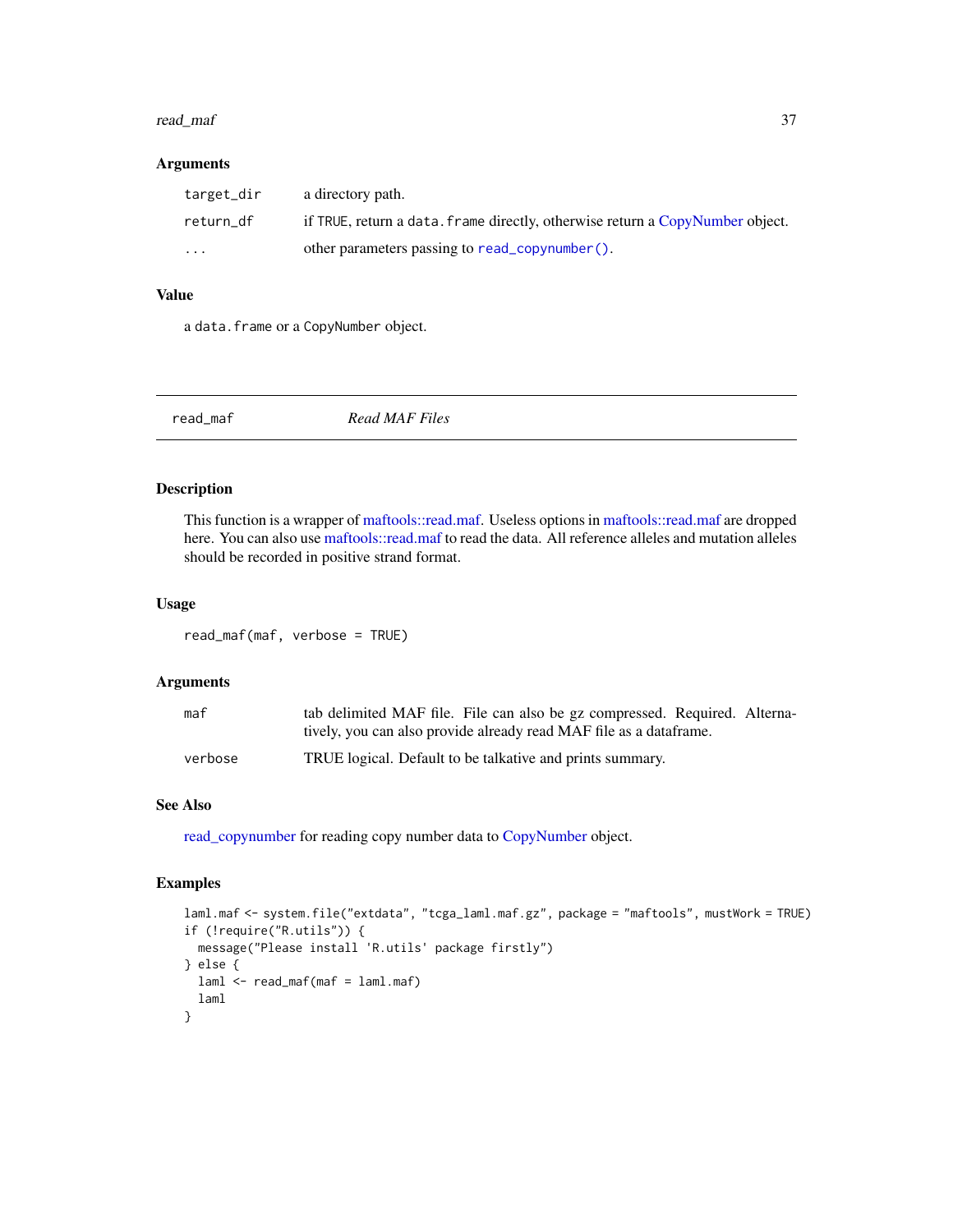## Description

Read VCF files as MAF object

## Usage

```
read_vcf(
  vcfs,
  samples = NULL,
  genome\_build = c("hg19", "hg38"),
 keep_only_pass = TRUE,
 verbose = TRUE
)
```
## Arguments

| vcfs         | VCF file paths.                                                 |
|--------------|-----------------------------------------------------------------|
| samples      | sample names for VCF files.                                     |
| genome_build | genome build version like "hg19".                               |
|              | keep_only_pass if TRUE, keep only 'PASS' mutation for analysis. |
| verbose      | if TRUE, print extra info.                                      |

## Value

a [MAF.](#page-31-0)

## See Also

[read\\_maf,](#page-36-0) [read\\_copynumber](#page-33-0)

```
vcfs <- list.files(system.file("extdata", package = "sigminer"), "*.vcf", full.names = TRUE)
maf <- read_vcf(vcfs)
maf <- read_vcf(vcfs, keep_only_pass = FALSE)
```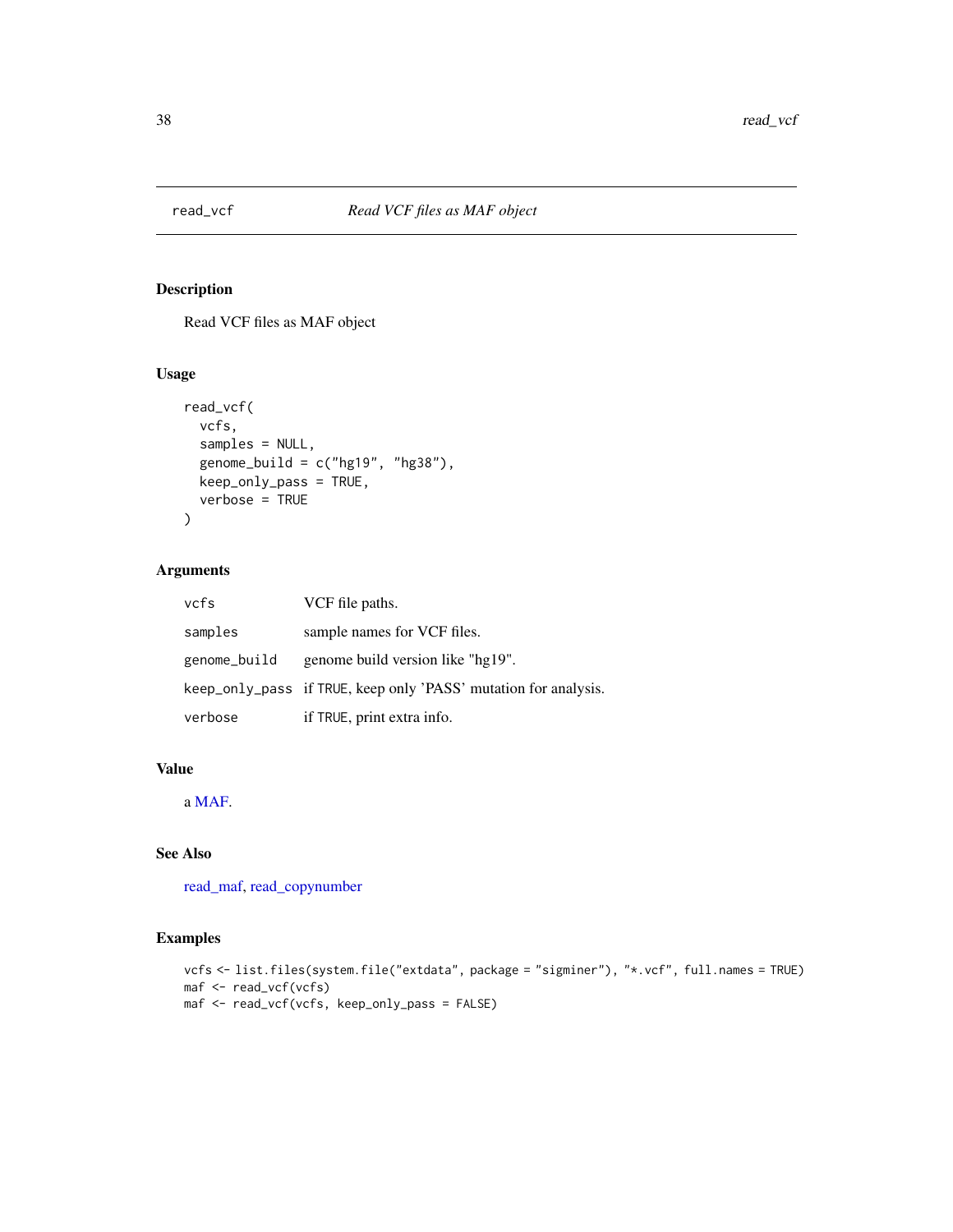report\_bootstrap\_p\_value

*Report P Values from bootstrap Results*

## Description

See examples in [sig\\_fit\\_bootstrap.](#page-94-0)

### Usage

```
report_bootstrap_p_value(x, thresholds = c(0.01, 0.05, 0.1))
```
#### Arguments

|            | a (list of) result from sig_fit_bootstrap.                        |
|------------|-------------------------------------------------------------------|
| thresholds | a vector of relative exposure threshold for calculating p values. |

## Value

a (list of) matrix

same\_size\_clustering *Same Size Clustering*

#### Description

This is a wrapper for several implementation that classify samples into same size clusters, the details please see [this blog.](http://jmonlong.github.io/Hippocamplus/2018/06/09/cluster-same-size/) The source code is modified based on code from the blog.

## Usage

```
same_size_clustering(
 mat,
 diss = FALSE,
  clsize = NULL,
  algo = c("nnit", "hcbottom", "kmvar"),
 method = c("maxd", "random", "mind", "elki", "ward.D", "average", "complete",
    "single")
)
```

| mat    | a data/distance matrix.                     |
|--------|---------------------------------------------|
| diss   | if TRUE, treat mat as a distance matrix.    |
| clsize | integer, number of sample within a cluster. |
| algo   | algorithm.                                  |
| method | method.                                     |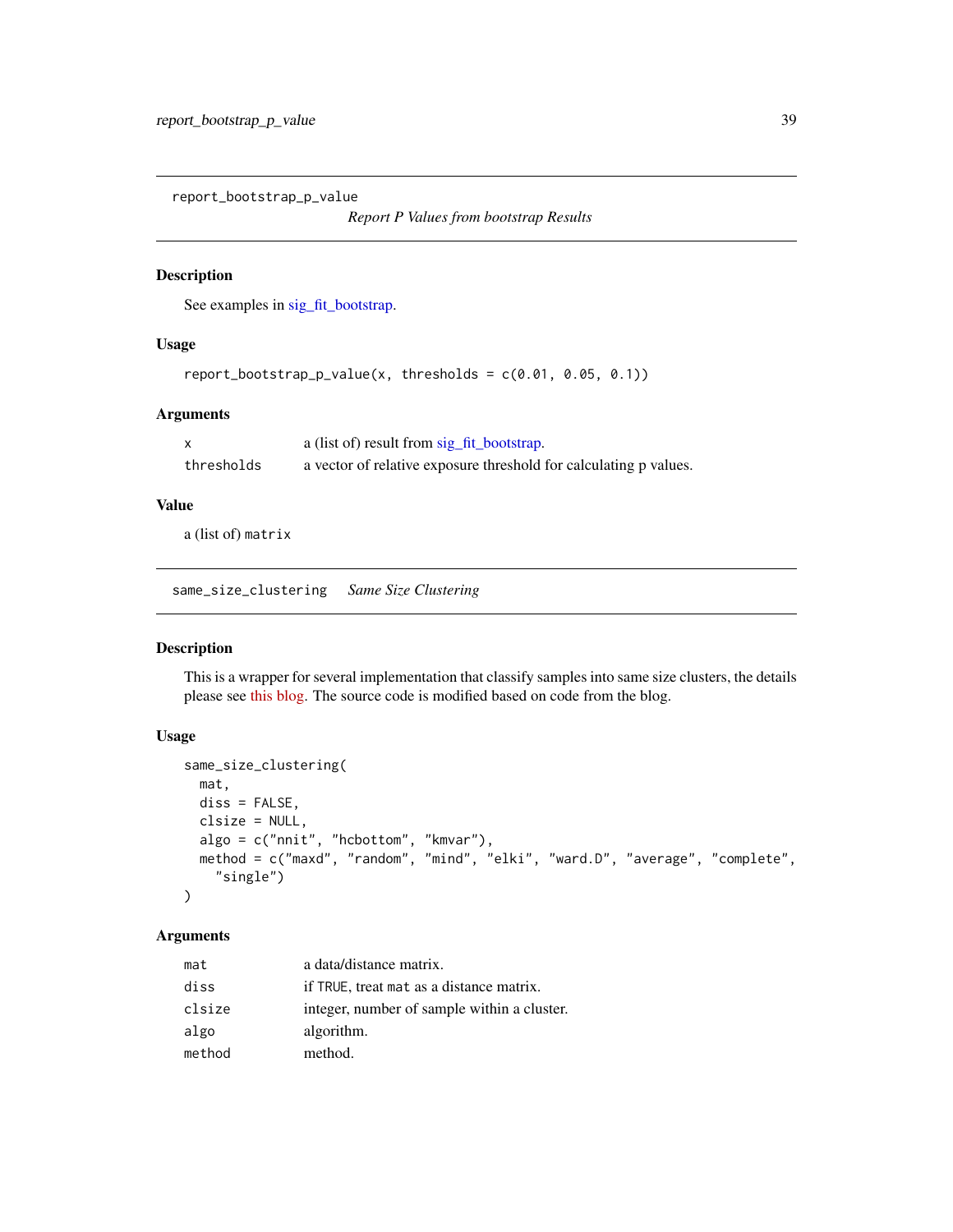40 scoring and the second second second second second second second second second second second second second second second second second second second second second second second second second second second second second

#### Value

a vector.

### Examples

```
set.seed(1234L)
x \le rbind(matrix(rnorm(100, sd = 0.3), ncol = 2),
           matrix(rnorm(100, mean = 1, sd = 0.3), ncol = 2))\text{colnames}(x) \leftarrow c("x", "y")y1 <- same_size_clustering(x, clsize = 10)
y11 \le same_size_clustering(as.matrix(dist(x)), clsize = 10, diss = TRUE)
y2 \leq - same_size_clustering(x, clsize = 10, algo = "hcbottom", method = "ward.D")
y3 <- same_size_clustering(x, clsize = 10, algo = "kmvar")
y33 <- same_size_clustering(as.matrix(dist(x)), clsize = 10, algo = "kmvar", diss = TRUE)
```
scoring *Score Copy Number Profile*

## Description

Returns quantification of copy number profile and events including tandem duplication and Chromothripisis etc. Only copy number data from autosome is used here. Some of the quantification methods are rough, you use at your risk. You should do some extra work to check the result scores.

## Usage

```
scoring(object, TD_size_cutoff = c(1000, 1e+05, 2e+06), TD_cn_cutoff = Inf)
```

| object       | a object of CopyNumber.                                                                                                                                                                                                                                                        |
|--------------|--------------------------------------------------------------------------------------------------------------------------------------------------------------------------------------------------------------------------------------------------------------------------------|
|              | TD_size_cutoff a length-3 numeric vector used to specify the start, midpoint, end segment size<br>for determining tandem duplication size range, midpoint is used to split TD into<br>short TD and long TD. Default is 1Kb to 100Kb for short TD, 100Kb to 2Mb<br>for long TD. |
| TD_cn_cutoff | a number defining the maximum copy number of TD, default is Inf, i.e. no<br>cutoff.                                                                                                                                                                                            |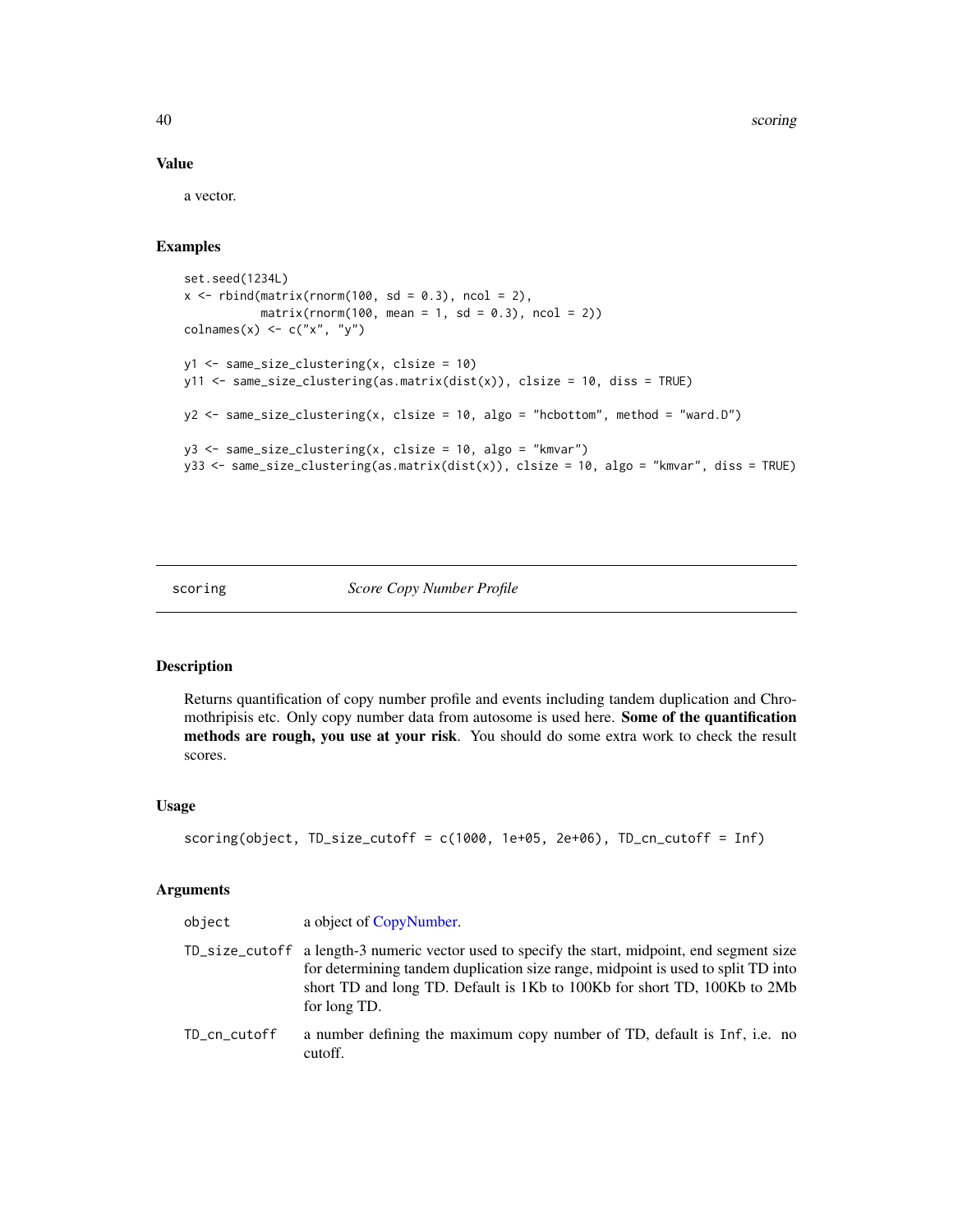#### scoring the set of the set of the set of the set of the set of the set of the set of the set of the set of the set of the set of the set of the set of the set of the set of the set of the set of the set of the set of the s

#### Value

a data.table with following scores:

- cnaBurden: CNA burden representing the altered genomic fraction as previously reported.
- cnaLoad: CNA load representing the quantity of copy number alteration.
- MACN: mean altered copy number (MACN) reflecting the property of altered copy number segments, calculated as

$$
MACN = \frac{\sum_{i} CN_{i}}{N_{env}}
$$

where  $CN_i$  is the copy number of altered segment i,  $N_{env}$  is the number of CNV.

• weightedMACN: same as MACN but weighted with segment length.

$$
MACN_{weighted} = \frac{\sum_{i}(CN_i \times L_i)}{\sum_{i} L_i}
$$

where  $L_i$  is the length of altered copy number segment i.

- Ploidy: ploidy, the formula is same as weightedMACN but using all copy number segments instead of altered copy number segments.
- TDP\_pnas: tandem duplication phenotype score from [https://www.pnas.org/content/](https://www.pnas.org/content/113/17/E2373) [113/17/E2373](https://www.pnas.org/content/113/17/E2373), the threshold k in reference is omitted.

$$
TDP = -\frac{\sum_{chr} | TD_{obs} - TD_{exp}|}{TD_{total}}
$$

where  $TD_{total}$  is the number of TD,  $TD_{obs}$  and  $TD_{e}xp$  are observed number of TD and expected number of TD for each chromosome.

• TDP: tandem duplication score used defined by our group work, TD represents segment with copy number greater than 2.

$$
TD = \frac{TD_{total}}{\sum_{chr} |TD_{obs} - TD_{exp}| + 1}
$$

- sTDP: TDP score for short TD.
- lTDP: TDP score for long TD.
- TDP\_size : TDP region size (Mb).
- sTDP\_size: sTDP region size (Mb).
- ITDP size: ITDP region size(Mb).
- Chromoth state: chromothripsis state score, according to reference [http://dx.doi.org/10.](http://dx.doi.org/10.1016/j.cell.2013.02.023) [1016/j.cell.2013.02.023](http://dx.doi.org/10.1016/j.cell.2013.02.023), chromothripsis frequently leads to massive loss of segments on the affected chromosome with segmental losses being interspersed with regions displaying normal (disomic) copy-number (e.g., copy-number states oscillating between copy-number = 1 and copy-number = 2), form tens to hundreds of locally clustered DNA rearrangements. Most of methods use both SV and CNV to infer chromothripsis, here we roughly quantify it with

$$
\sum_{chr} N_{OsCN}^2
$$

where  $N_{OsCN}$  is the number of oscillating copy number pattern "2-1-2" for each chromosome.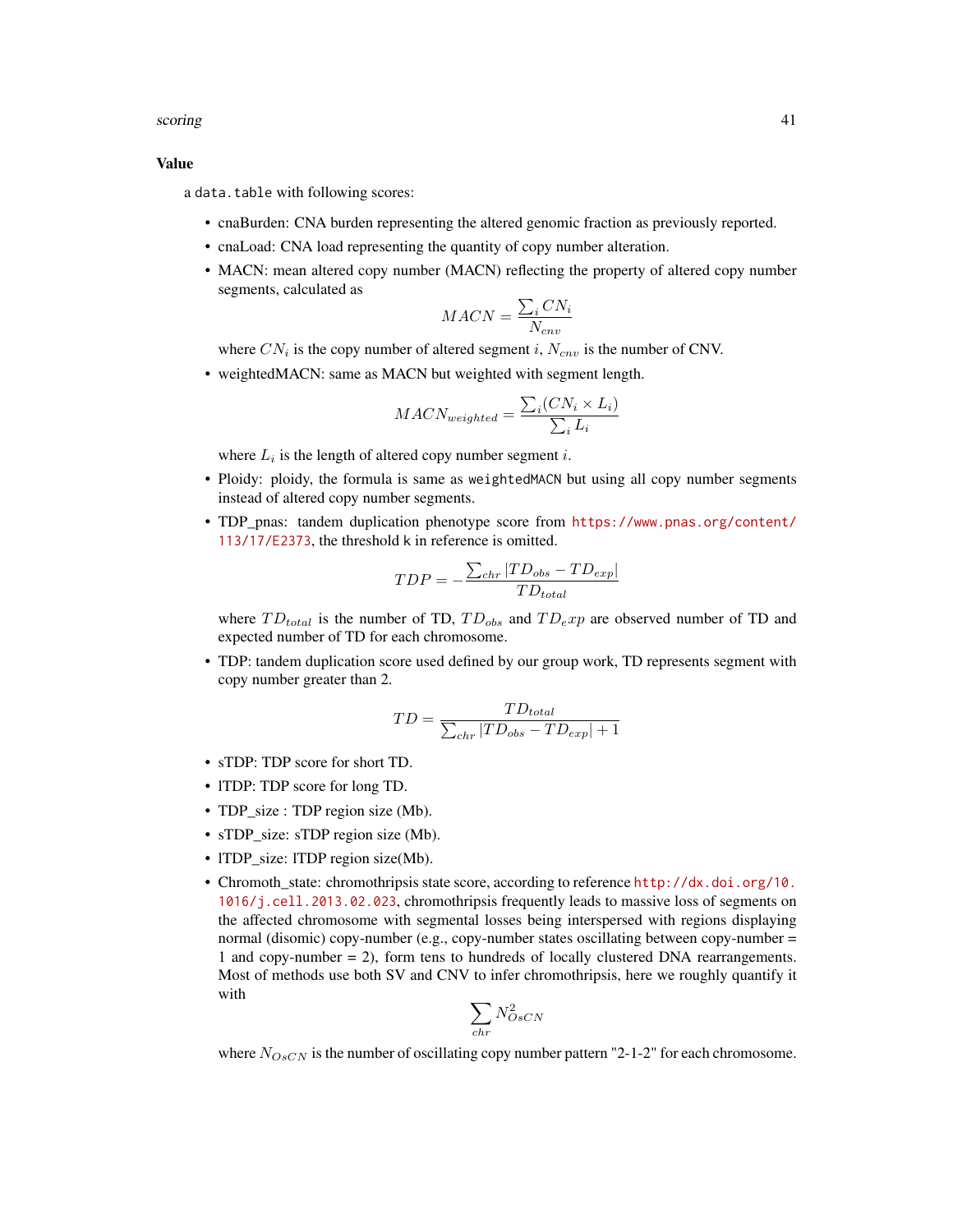## Examples

```
# Load copy number object
load(system.file("extdata", "toy_copynumber.RData",
  package = "sigminer", mustWork = TRUE
))
d <- scoring(cn)
d
d2 <- scoring(cn, TD_cn_cutoff = 4L)
d2
```
show\_catalogue *Show Alteration Catalogue Profile*

## Description

Show Alteration Catalogue Profile

#### Usage

```
show_catalogue(
 catalogue,
 mode = c("SBS", "copynumber", "DBS", "ID", "RS"),
 method = "Wang",
  normalize = c("raw", "row", "feature"),
  style = c("default", "cosmic"),
  samples = NULL,
  samples_name = NULL,
  x_lab = "Components",
 y_lab = "Counts",
  ...
\lambda
```

| catalogue | result from sig_tally or a matrix with row representing components (motifs) and<br>column representing samples           |
|-----------|--------------------------------------------------------------------------------------------------------------------------|
| mode      | signature type for plotting, now supports 'copynumber', 'SBS', 'DBS', 'ID' and<br>'RS' (genome rearrangement signature). |
| method    | method for copy number feature classification in sig_tally, can be one of "Mac-<br>intyre" ("M"), "Wang" ("W").          |
| normalize | normalize method.                                                                                                        |
| style     | plot style, one of 'default' and 'cosmic'.                                                                               |
| samples   | default is NULL, show sum of all samples in one row. If not NULL, show specified<br>samples.                             |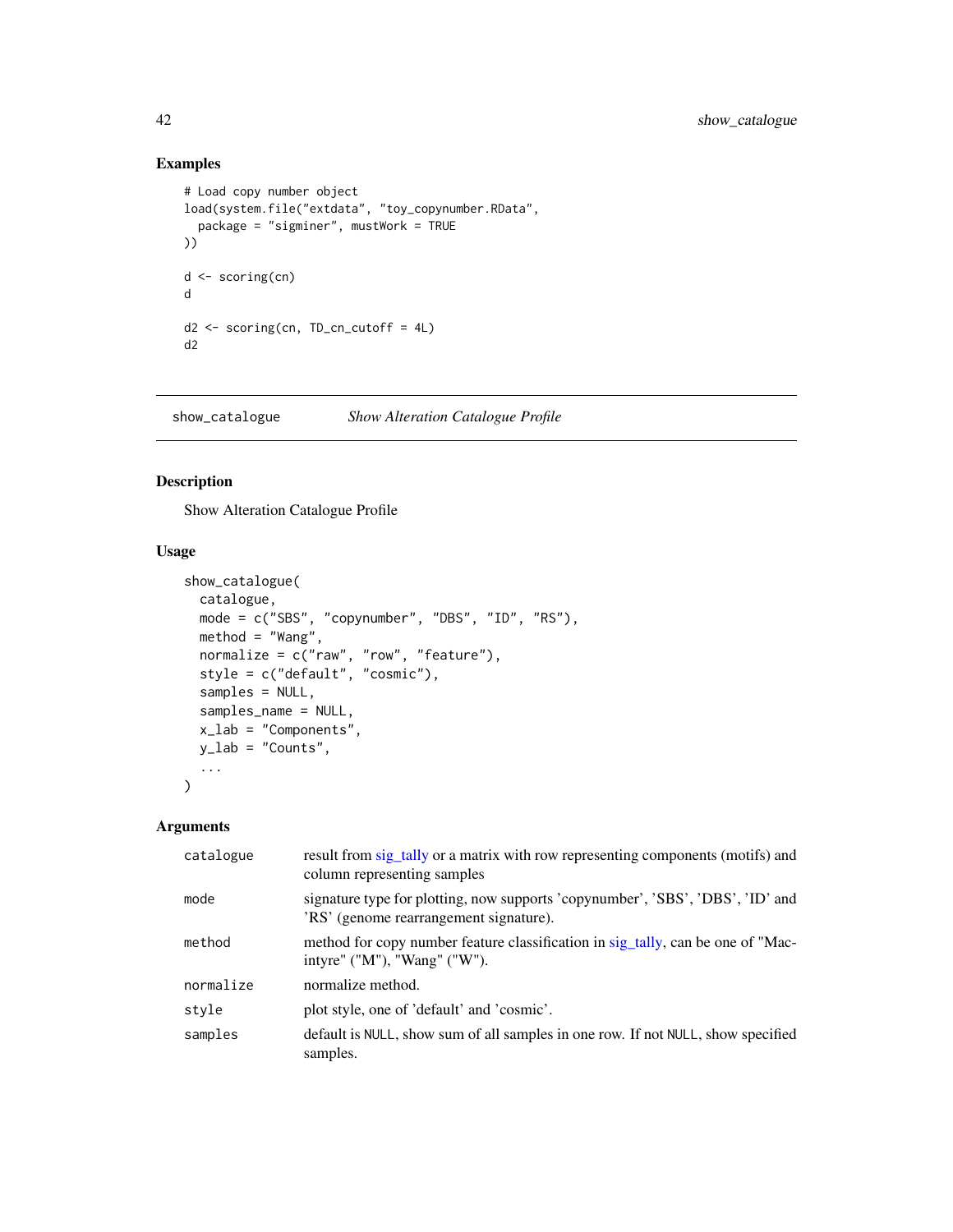| samples_name | set the sample names shown in plot.          |
|--------------|----------------------------------------------|
| x lab        | x axis lab.                                  |
| v_lab        | y axis lab.                                  |
|              | other arguments passing to show_sig_profile. |

a ggplot object

## Examples

```
load(system.file("extdata", "toy_copynumber_tally_M.RData",
  package = "sigminer", mustWork = TRUE
))
p <- show_catalogue(cn_tally_M,
 mode = "copynumber", method = "M",
  style = "cosmic", paint_axis_text = FALSE
\mathcal{L}p
```
show\_cn\_circos *Show Copy Number Profile in Circos*

### Description

Another visualization method for copy number profile like [show\\_cn\\_profile.](#page-50-0)

## Usage

```
show_cn_circos(
 data,
  samples = NULL,
 show_title = TRUE,
 chrs = paste0("chr", 1:22),genome_build = c("hg19", "hg38", "mm10"),
 col = NULL,side = "inside",
  ...
)
```

| data    | a CopyNumber object or a data, frame containing at least 'chromosome', 'start',<br>'end', 'segVal' these columns.                                                                   |
|---------|-------------------------------------------------------------------------------------------------------------------------------------------------------------------------------------|
| samples | default is NULL, can be a chracter vector representing multiple samples or num-<br>ber of samples to show. If data argument is a data, frame, a column called<br>sample must exist. |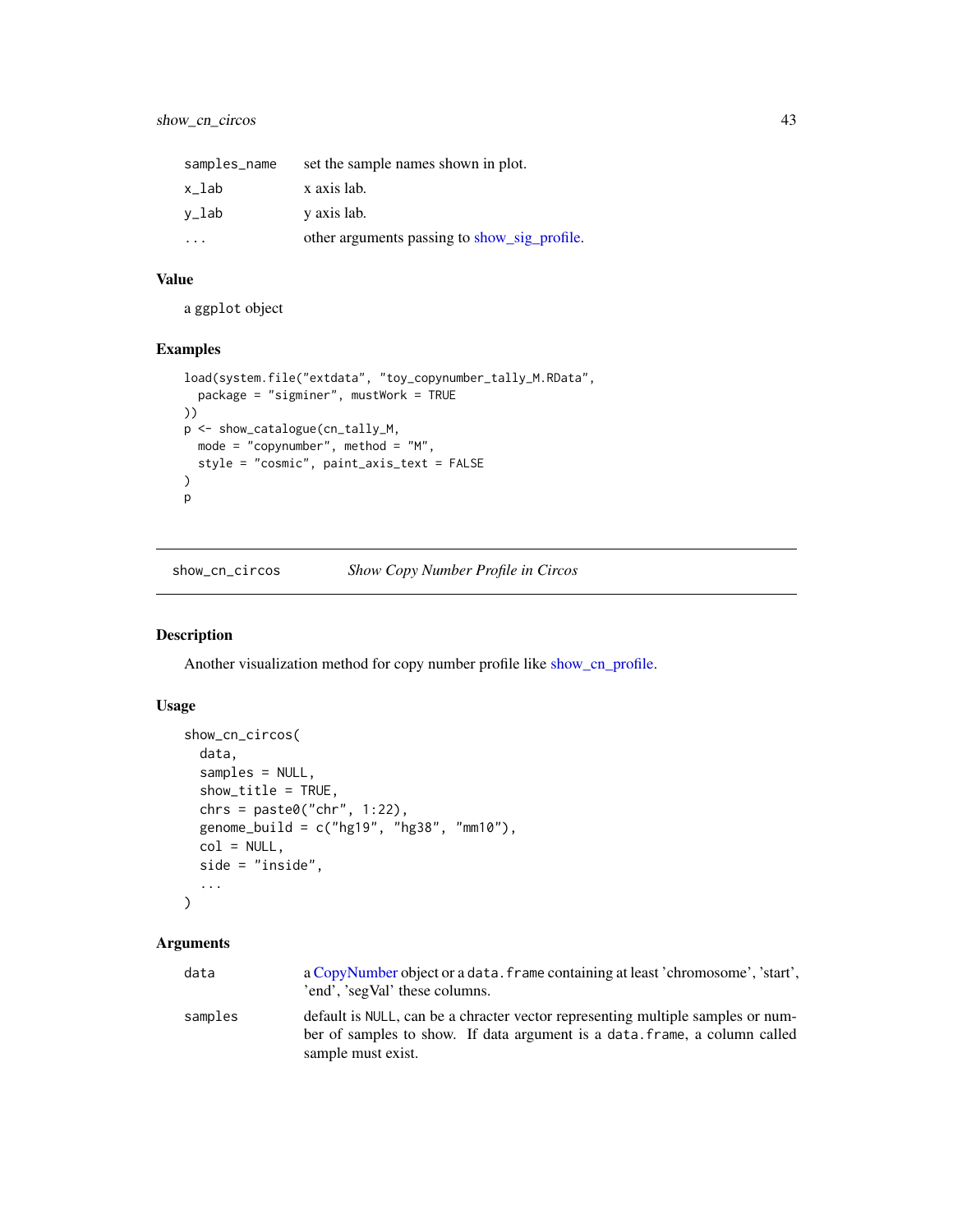| show_title   | if TRUE (default), show title with sample ID.                                                     |
|--------------|---------------------------------------------------------------------------------------------------|
| chrs         | chromosomes start with 'chr'.                                                                     |
| genome_build | genome build version, used when data is a data. frame, should be 'hg19' or<br>hg38'.              |
| col          | colors for the heatmaps. If it is NULL, set to circlize::colorRamp2(c(1,2,4),c("blue","black","re |
| side         | side of the heatmaps.                                                                             |
| $\cdots$     | other parameters passing to circlize::circos.genomicHeatmap.                                      |

a circos plot

### Examples

```
load(system.file("extdata", "toy_copynumber.RData",
  package = "sigminer", mustWork = TRUE
))
show_cn_circos(cn, samples = 1)
show_cn_circos(cn, samples = "TCGA-99-7458-01A-11D-2035-01")
## Remove title
show_cn_circos(cn, samples = 1, show_title = FALSE)
## Subset chromosomes
show_cn_circos(cn, samples = 1, chrs = c("chr1", "chr2", "chr3"))## Arrange plots
layout(matrix(1:4, 2, 2))
show_cn_circos(cn, samples = 4)
layout(1) # reset layout
```
show\_cn\_components *Show Copy Number Components*

### Description

Show mixture fit model components ("Macintyre" ("M") method) or standard classified components ("Wang" ("W") method) for copy number data.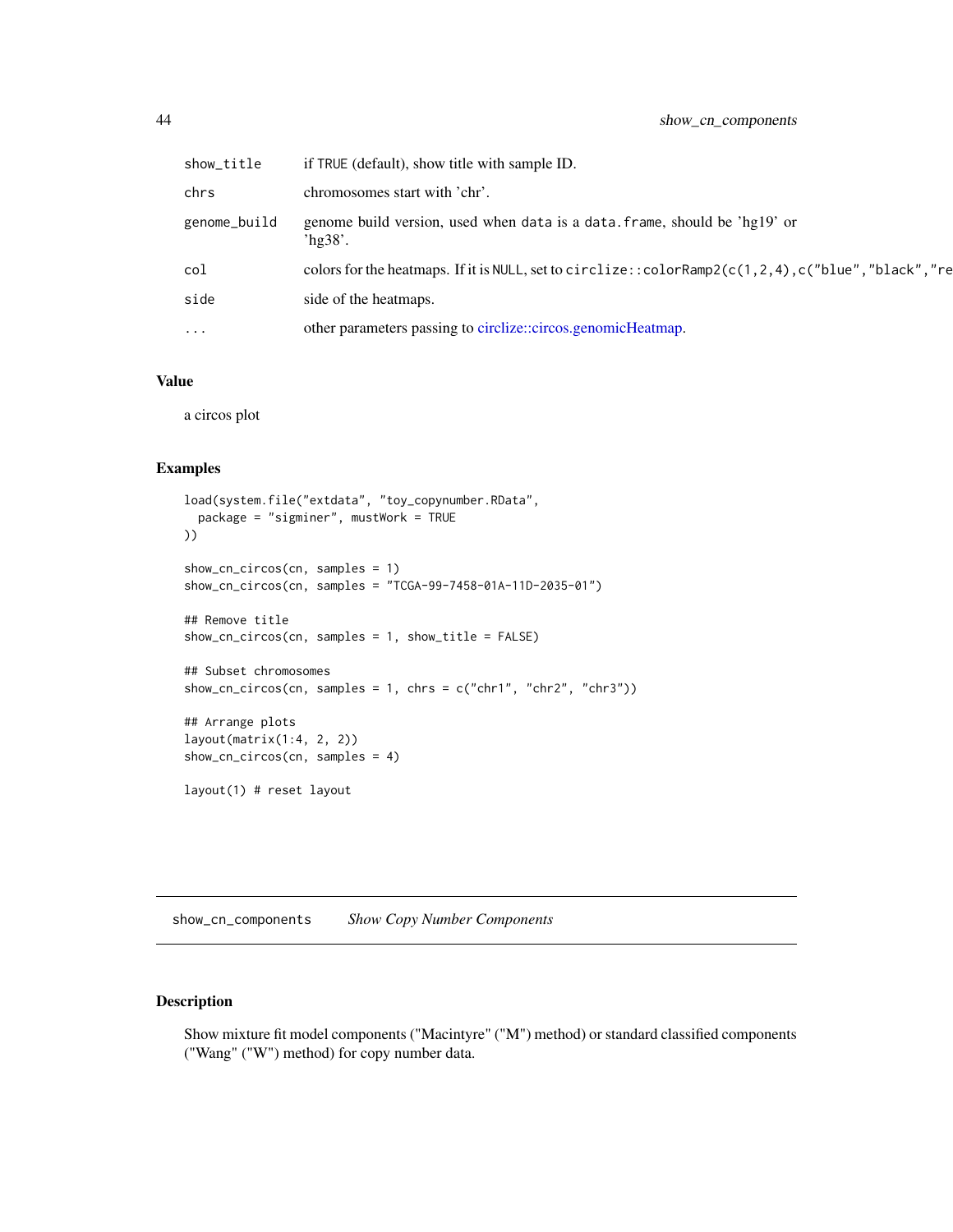show\_cn\_components 45

# Usage

```
show_cn_components(
 parameters,
 method = "Macintyre",
 show_weights = TRUE,
 log_segsize = TRUE,
 log_y = FALSE,
 auto_transform = TRUE,
 return_plotlist = FALSE,
 base_size = 12,
 nrow = 2,
 align = "hv",
  ...
\mathcal{L}
```
## Arguments

| parameters      | a data. frame contain parameter components, obtain this from sig_tally func-<br>tion.                                                                                                                  |  |
|-----------------|--------------------------------------------------------------------------------------------------------------------------------------------------------------------------------------------------------|--|
| method          | method for feature classification, can be one of "Macintyre" ("M"), "Wang"<br>("W").                                                                                                                   |  |
| show_weights    | default is TRUE, show weights for each component. Only used when method is<br>"Macintyre".                                                                                                             |  |
| log_segsize     | default is TRUE, show log10 based segsize, only works for input from "Macin-<br>tyre" ("M") method.                                                                                                    |  |
| $log_y$         | logical, if TRUE, show log10 based y axis, only works for input from "Wang"<br>("W") method.                                                                                                           |  |
|                 | auto_transform default is TRUE, it will auto increase the SD for components for showing them<br>better in the plot. Only used when method is "Macintyre".                                              |  |
| return_plotlist |                                                                                                                                                                                                        |  |
|                 | if TRUE, return a list of ggplot objects but a combined plot.                                                                                                                                          |  |
| base_size       | overall font size.                                                                                                                                                                                     |  |
| nrow            | (optional) Number of rows in the plot grid.                                                                                                                                                            |  |
| align           | (optional) Specifies whether graphs in the grid should be horizontally ("h") or<br>vertically ("v") aligned. Options are "none" (default), "hv" (align in both direc-<br>tions), " $h$ ", and " $v$ ". |  |
| $\cdots$        | other options pass to plot_grid function of <b>cowplot</b> package.                                                                                                                                    |  |

# Value

a ggplot object

## Author(s)

Shixiang Wang [w\\_shixiang@163.com](mailto:w_shixiang@163.com)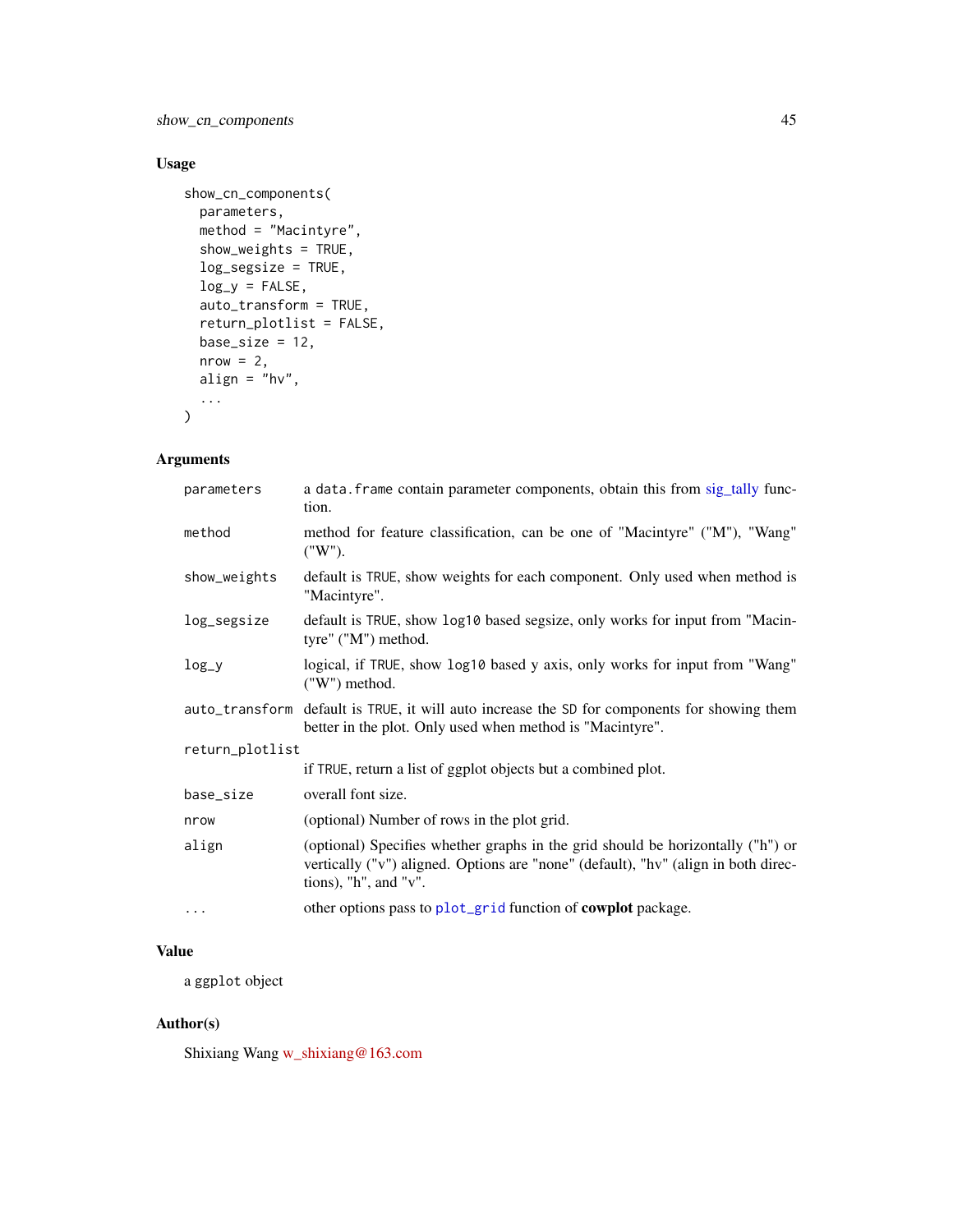### Examples

```
load(system.file("extdata", "toy_copynumber_tally_M.RData",
  package = "sigminer", mustWork = TRUE
))
p1 <- show_cn_components(cn_tally_M$parameters)
p1
p2 <- show_cn_components(cn_tally_M$parameters, show_weights = FALSE)
p2
load(system.file("extdata", "toy_copynumber_tally_W.RData",
  package = "sigminer", mustWork = TRUE
))
p3 <- show_cn_components(cn_tally_W$parameters, method = "W")
p3
```
show\_cn\_distribution *Show Copy Number Distribution either by Length or Chromosome*

#### Description

Visually summarize copy number distribution either by copy number segment length or chromosome. Input is a [CopyNumber](#page-9-0) object, genome\_build option will read from genome\_build slot of object.

## Usage

```
show_cn_distribution(
 data,
 rm_normal = TRUE,
 mode = c("ld", "cd"),
 fill = FALSE,scale_chr = TRUE,
 base_size = 14
\lambda
```
#### Arguments

| data      | a CopyNumber object.                                                              |
|-----------|-----------------------------------------------------------------------------------|
| rm_normal | logical. Whether remove normal copy (i.e. "segVal" equals 2), default is TRUE.    |
| mode      | either "Id" for distribution by CN length or "cd" for distribution by chromosome. |
| fill      | when mode is "cd" and fill is TRUE, plot percentage instead of count.             |
| scale_chr | logical. If TRUE, normalize count to per Megabase unit.                           |
| base size | overall font size.                                                                |

### Value

a ggplot object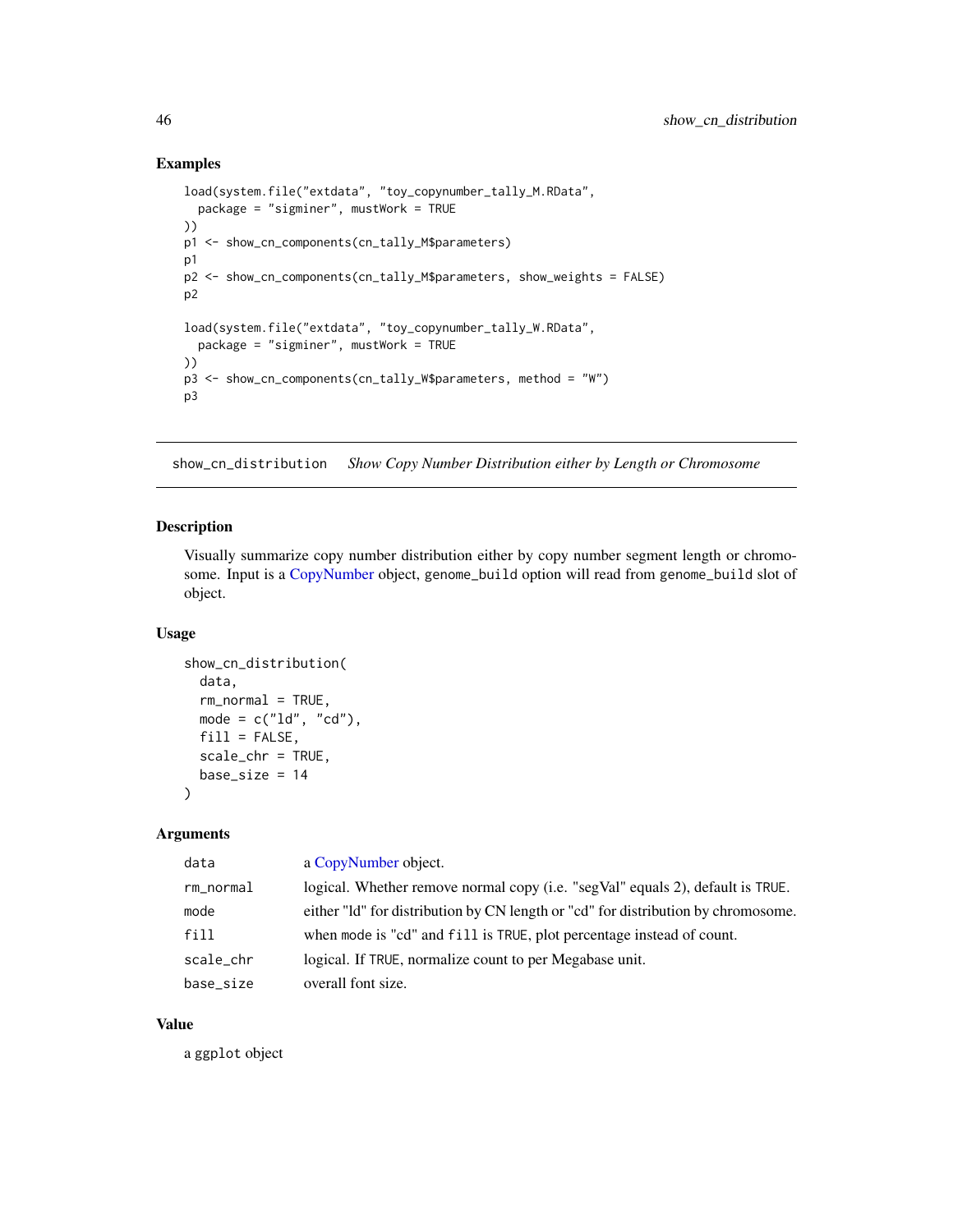show\_cn\_features 47

## Author(s)

Shixiang Wang [w\\_shixiang@163.com](mailto:w_shixiang@163.com)

#### Examples

```
# Load copy number object
load(system.file("extdata", "toy_copynumber.RData",
  package = "sigminer", mustWork = TRUE
))
# Plot distribution
p1 <- show_cn_distribution(cn)
p1
p2 <- show_cn_distribution(cn, mode = "cd")
p2
p3 <- show_cn_distribution(cn, mode = "cd", fill = TRUE)
p3
```
show\_cn\_features *Show Copy Number Feature Distributions*

## Description

Show Copy Number Feature Distributions

#### Usage

```
show_cn_features(
  features,
 method = "Macintyre",
 rm_outlier = FALSE,
 vlab = NULL,log_segsize = TRUE,
 log_y = FALSE,
  return_plotlist = FALSE,
 base_size = 12,
 nrow = 2,
 align = "hv",
  ...
)
```

| features   | a feature list generate from sig_tally function.                                            |
|------------|---------------------------------------------------------------------------------------------|
| method     | method for feature classification, can be one of "Macintyre" ("M"), "Wang"<br>("W").        |
| rm outlier | default is FALSE, if TRUE, remove outliers. Only works when method is "Wang"<br>$(''W'')$ . |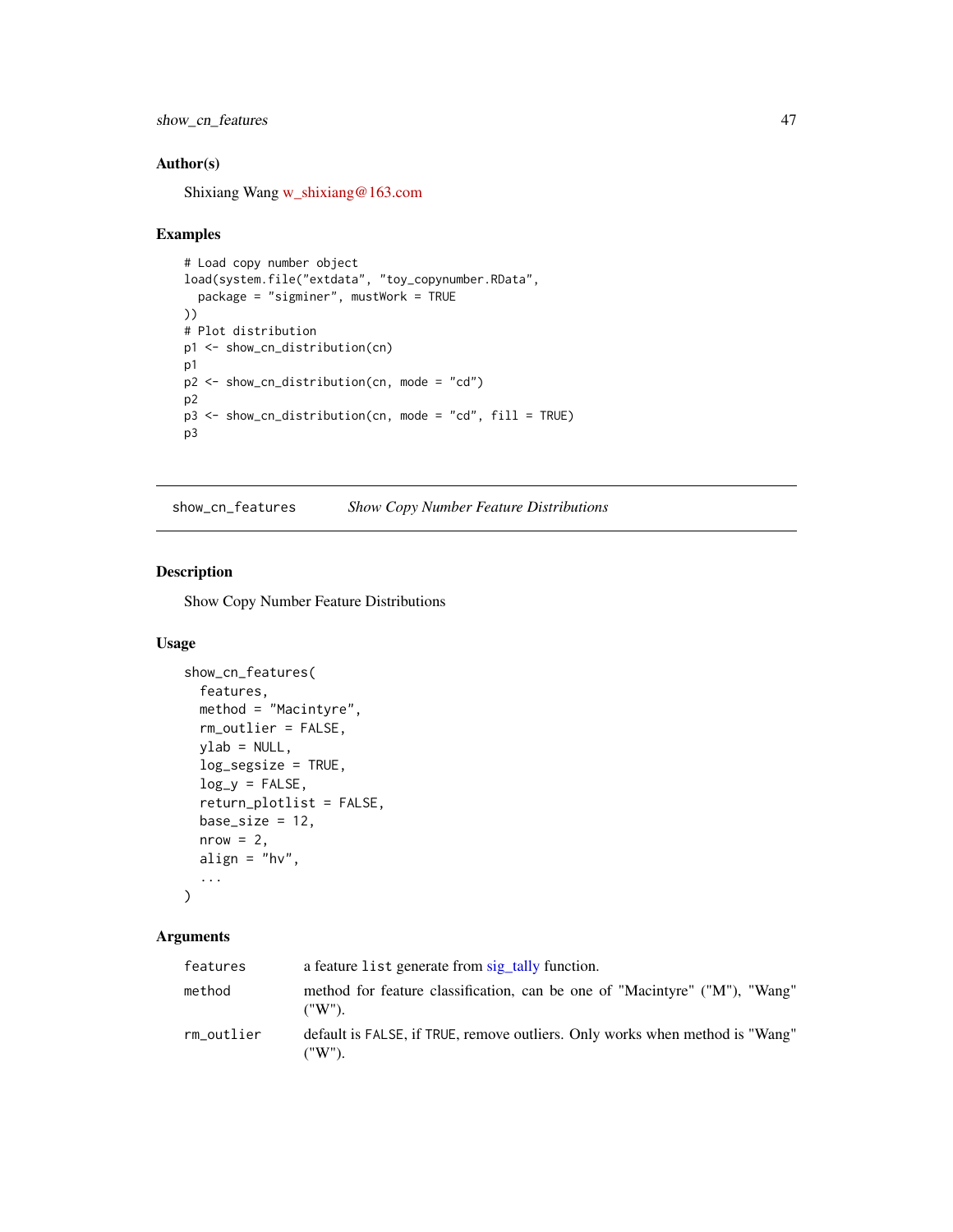| ylab            | lab of y axis.                                                                                                                                                                                         |
|-----------------|--------------------------------------------------------------------------------------------------------------------------------------------------------------------------------------------------------|
| log_segsize     | default is TRUE, show log10 based segsize, only works for input from "Macin-<br>tyre" ("M") method.                                                                                                    |
| $log_y$         | logical, if TRUE, show log10 based y axis, only works for input from "Wang"<br>$(''W'')$ method.                                                                                                       |
| return_plotlist |                                                                                                                                                                                                        |
|                 | if TRUE, return a list of ggplot objects but a combined plot.                                                                                                                                          |
| base_size       | overall font size.                                                                                                                                                                                     |
| nrow            | (optional) Number of rows in the plot grid.                                                                                                                                                            |
| align           | (optional) Specifies whether graphs in the grid should be horizontally ("h") or<br>vertically ("v") aligned. Options are "none" (default), "hv" (align in both direc-<br>tions), " $h$ ", and " $v$ ". |
| $\cdot$         | other options pass to plot_grid function of cowplot package.                                                                                                                                           |

a ggplot object

## Examples

```
# Load copy number prepare object
load(system.file("extdata", "toy_copynumber_tally_M.RData",
  package = "sigminer", mustWork = TRUE
))
p <- show_cn_features(cn_tally_M$features)
p
```
show\_cn\_freq\_circos *Show Copy Number Variation Frequency Profile with Circos*

## Description

Show Copy Number Variation Frequency Profile with Circos

### Usage

```
show_cn_freq_circos(
 data,
 groups = NULL,
 cutoff = 2L,resolution_factor = 1L,
 title = c("AMP", "DEL"),
 chrs = paste0("chr", 1:22),genome_build = c("hg19", "hg38", "mm10"),
 cols = NULL,
 plot_ideogram = TRUE,
```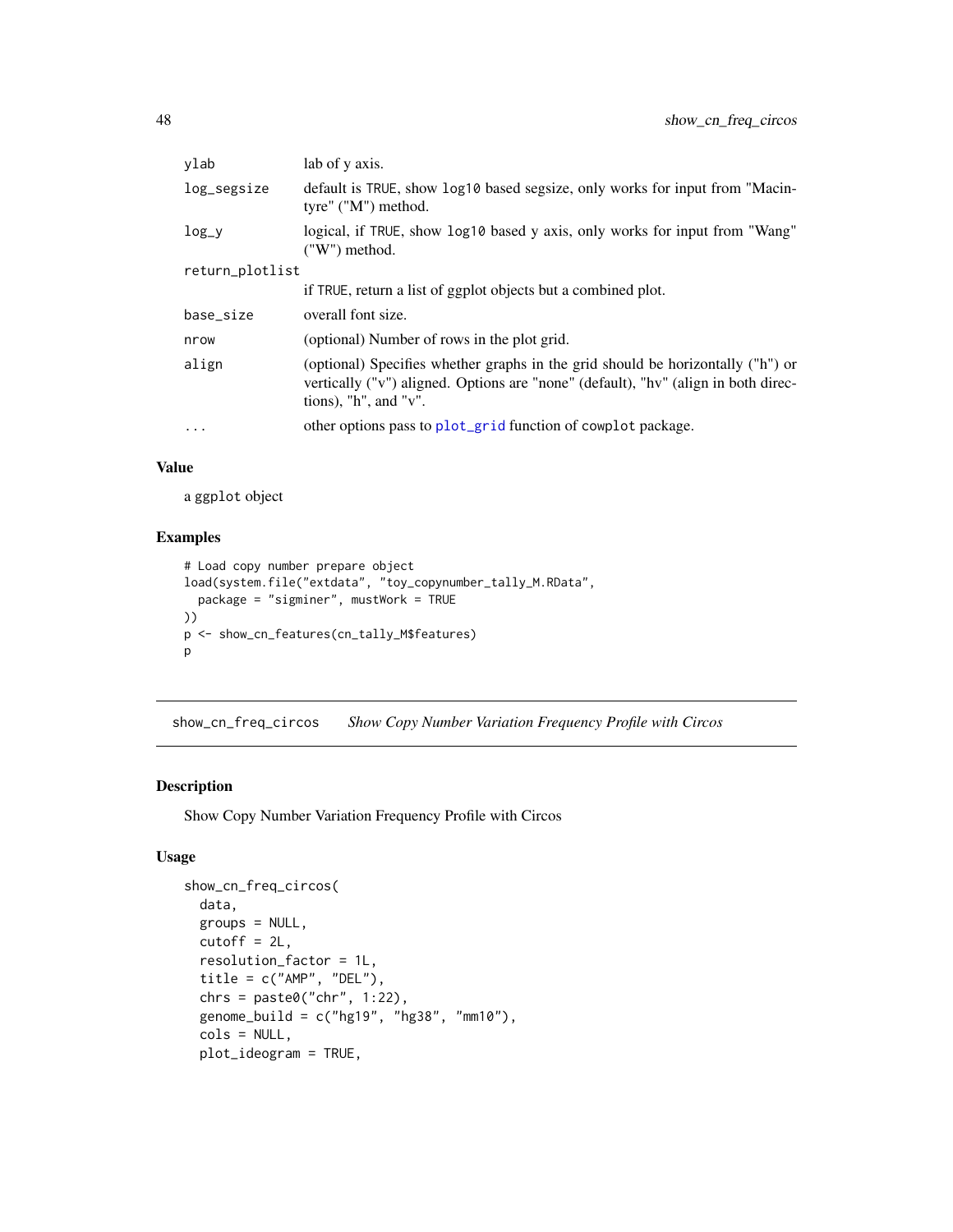```
track_height = 0.5,
ideogram_height = 1,
...
```
## Arguments

 $\mathcal{L}$ 

| data              | a CopyNumber object or a data.frame containing at least 'chromosome', 'start',<br>'end', 'segVal', 'sample' these columns.                                                       |
|-------------------|----------------------------------------------------------------------------------------------------------------------------------------------------------------------------------|
| groups            | a named list or a column name for specifying groups.                                                                                                                             |
| cutoff            | copy number value cutoff for splitting data into AMP and DEL. The values<br>equal to cutoff are discarded. Default is 2, you can also set a length-2 vector,<br>e.g. $c(2, 2)$ . |
| resolution_factor |                                                                                                                                                                                  |
|                   | an integer to control the resolution. When it is 1 (default), compute frequency<br>in each cytoband. When it is 2, use compute frequency in each half cytoband.                  |
| title             | length-2 titles for AMP and DEL.                                                                                                                                                 |
| chrs              | chromosomes start with 'chr'.                                                                                                                                                    |
| genome_build      | genome build version, used when data is a data. frame, should be 'hg19' or<br>'hg $38$ '.                                                                                        |
| cols              | length-2 colors for AMP and DEL.                                                                                                                                                 |
| plot_ideogram     | default is TRUE, show ideogram.                                                                                                                                                  |
| track_height      | track height in mm unit.                                                                                                                                                         |
| ideogram_height   |                                                                                                                                                                                  |
|                   | ideogram height in mm unit.                                                                                                                                                      |
| .                 | other parameters passing to circlize::circos.genomicLines.                                                                                                                       |

## Value

Nothing.

```
load(system.file("extdata", "toy_copynumber.RData",
 package = "sigminer", mustWork = TRUE
))
show_cn_freq_circos(cn)
ss <- unique(cn@data$sample)
show_cn_freq_circos(cn, groups = list(a = ss[1:5], b = ss[6:10]), cols = c("red", "green"))
```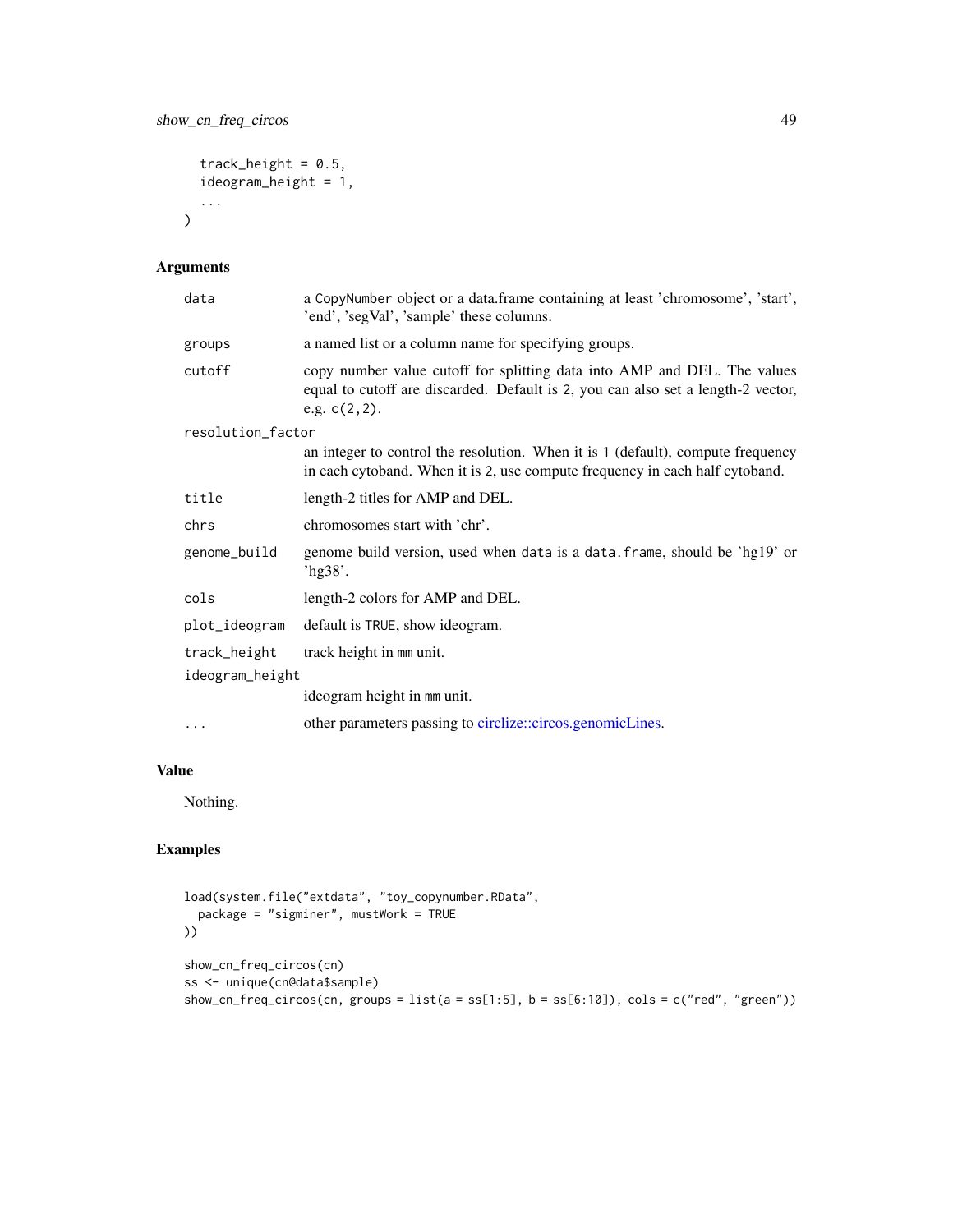show\_cn\_group\_profile *Show Summary Copy Number Profile for Sample Groups*

## Description

Show Summary Copy Number Profile for Sample Groups

## Usage

```
show_cn_group_profile(
 data,
 groups = NULL,
 fill_area = TRUE,
 cols = NULL,
 chrs = paste0("chr", c(1:22, "X")),
 genome_build = c("hg19", "hg38", "mm10"),
 cutoff = 2L,
 resolution_factor = 1L,
  force_y_limit = TRUE,highlight_genes = NULL,
 nrow = NULL,
 ncol = NULL,return_plotlist = FALSE
)
```

| data              | a CopyNumber object or a data.frame containing at least 'chromosome', 'start',<br>'end', 'segVal', 'sample' these columns.                                                      |  |
|-------------------|---------------------------------------------------------------------------------------------------------------------------------------------------------------------------------|--|
| groups            | a named list or a column name for specifying groups.                                                                                                                            |  |
| fill_area         | default is TRUE, fill area with colors.                                                                                                                                         |  |
| cols              | length-2 colors for AMP and DEL.                                                                                                                                                |  |
| chrs              | chromosomes start with 'chr'.                                                                                                                                                   |  |
| genome_build      | genome build version, used when data is a data. frame, should be 'hg19' or<br>hg38'.                                                                                            |  |
| cutoff            | copy number value cutoff for splitting data into AMP and DEL. The values<br>equal to cutoff are discarded. Default is 2, you can also set a length-2 vector,<br>e.g. $c(2,2)$ . |  |
| resolution_factor |                                                                                                                                                                                 |  |
|                   | an integer to control the resolution. When it is 1 (default), compute frequency<br>in each cytoband. When it is 2, use compute frequency in each half cytoband.                 |  |
| force_y_limit     | default is TRUE, force multiple plots                                                                                                                                           |  |
| highlight_genes   |                                                                                                                                                                                 |  |
|                   | gene list to highlight. have same y ranges. You can also set a length-2 numeric<br>value.                                                                                       |  |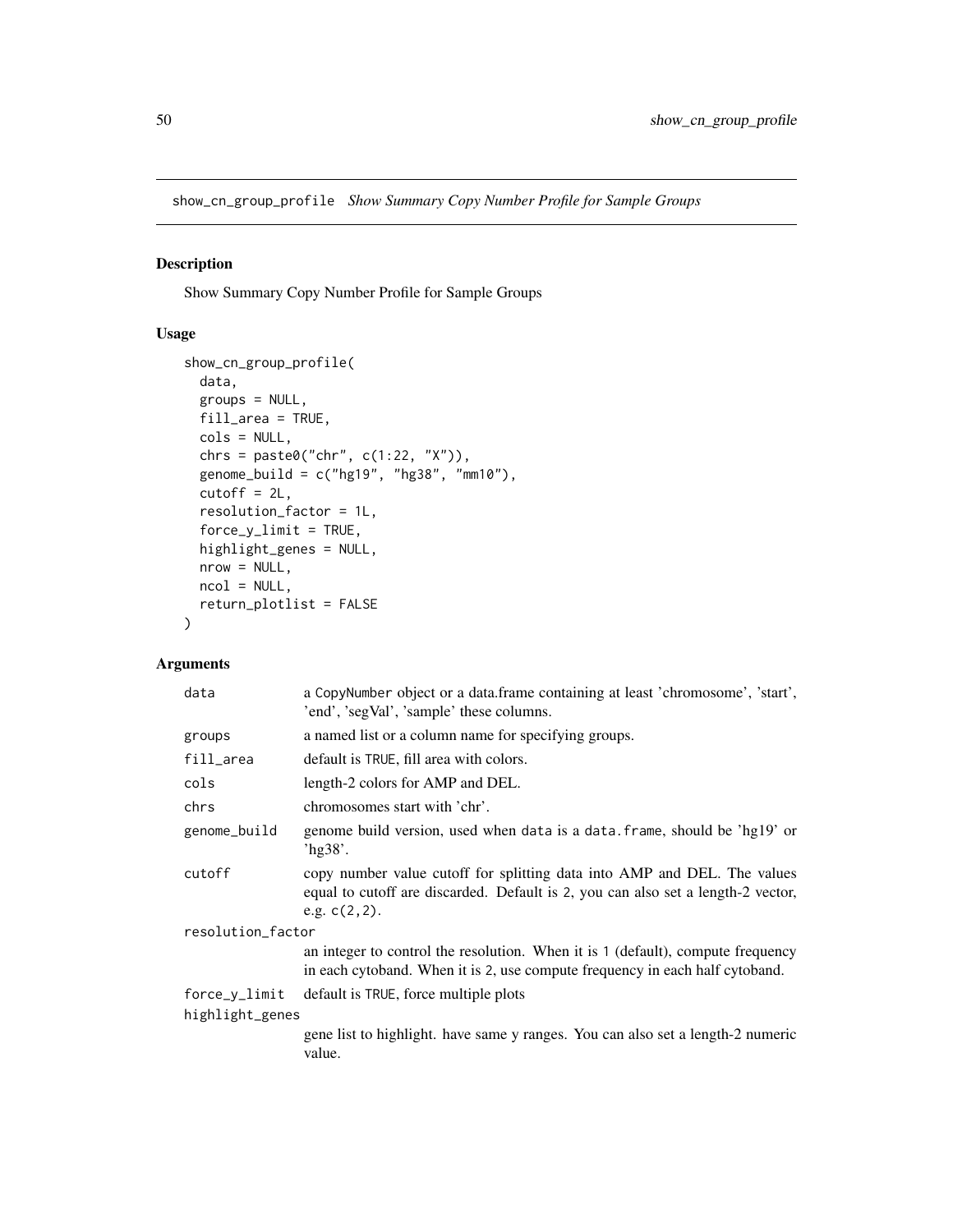| nrow            | number of rows in the plot grid when multiple samples are selected.       |
|-----------------|---------------------------------------------------------------------------|
| ncol            | number of columns in the plot grid when multiple samples are selected.    |
| return_plotlist |                                                                           |
|                 | default is FALSE, if TRUE, return a plot list instead of a combined plot. |

a (list of) ggplot object.

## Examples

```
load(system.file("extdata", "toy_copynumber.RData",
  package = "sigminer", mustWork = TRUE
))
p1 <- show_cn_group_profile(cn)
p1
ss <- unique(cn@data$sample)
p2 \le - show_cn_group_profile(cn, groups = list(a = ss[1:5], b = ss[6:10]))
p2
p3 <- show_cn_group_profile(cn,
  groups = list(g1 = ss[1:5], g2 = ss[6:10]),force_y_limit = c(-1, 1), nrow = 2
)
p3
## Set custom cutoff for custom data
data <- cn@data
data$segVal <- data$segVal - 2L
p4 <- show_cn_group_profile(data,
  groups = list(g1 = ss[1:5], g2 = ss[6:10]),force_y_limit = c(-1, 1), nrow = 2,
  cutoff = c(0, 0))
p4
## Add highlight gene
p5 <- show_cn_group_profile(cn, highlight_genes = c("TP53", "EGFR"))
p5
```
<span id="page-50-0"></span>show\_cn\_profile *Show Sample Copy Number Profile*

#### Description

Sometimes it is very useful to check details about copy number profile for one or multiple samples. This function is designed to do this job and can be further modified by ggplot2 related packages.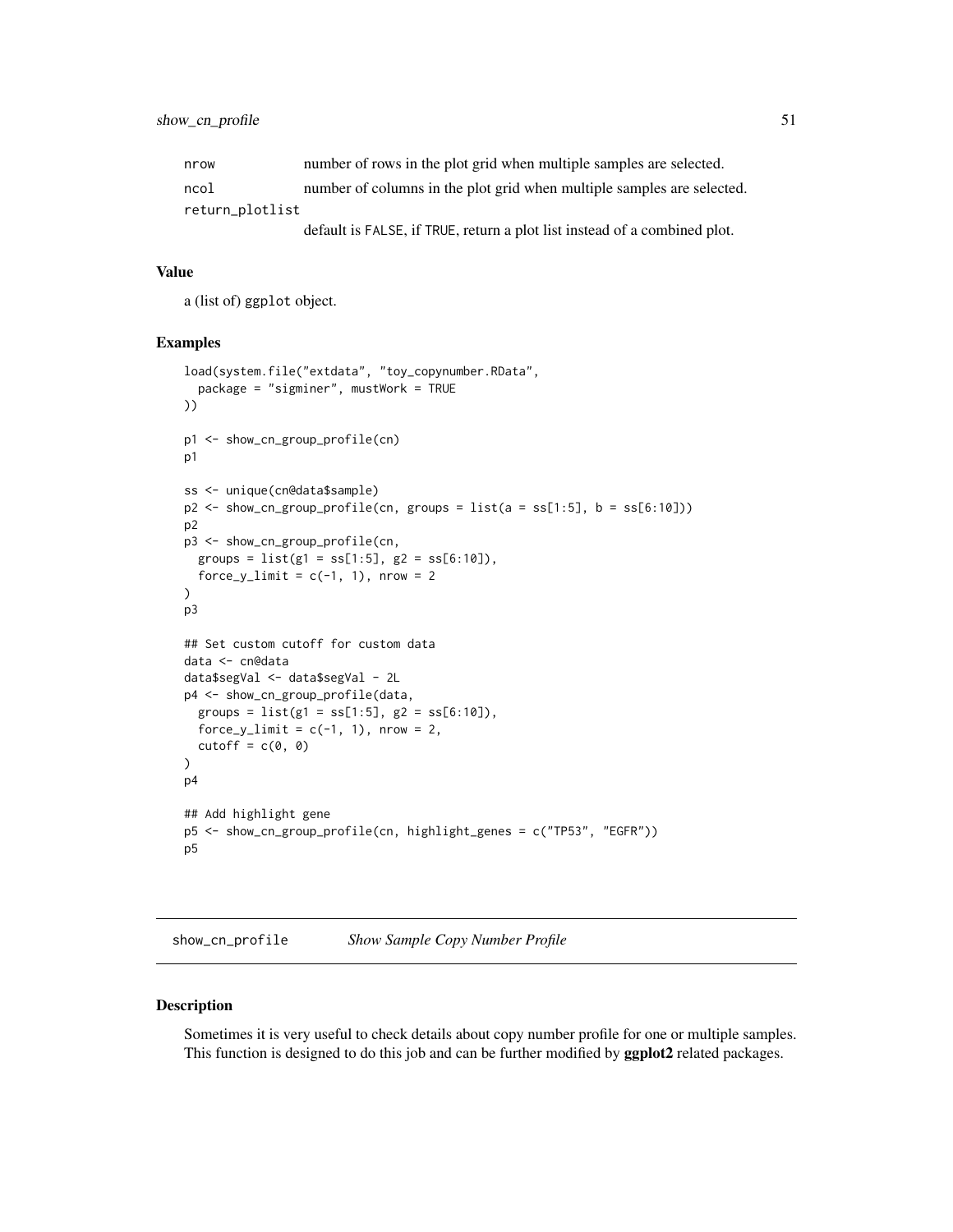## Usage

```
show_cn_profile(
 data,
 samples = NULL,
 show_n = NULL,show_title = FALSE,
 show_labels = NULL,
 chrs = paste0("chr", 1:22),position = NULL,
 genome_build = c("hg19", "hg38", "mm10"),
 ylim = NULL,
 nrow = NULL,
 ncol = NULL,return_plotlist = FALSE
)
```
## Arguments

| data            | a CopyNumber object or a data. frame containing at least 'chromosome', 'start',<br>'end', 'segVal' these columns.                                 |
|-----------------|---------------------------------------------------------------------------------------------------------------------------------------------------|
| samples         | default is NULL, can be a chracter vector representing multiple samples. If data<br>argument is a data. frame, a column called sample must exist. |
| show_n          | number of samples to show, this is used for checking.                                                                                             |
| show_title      | if TRUE, show title for multiple samples.                                                                                                         |
| show_labels     | one of NULL, "s" (for labelling short segments $\langle$ 1e7) or "a" (all segments).                                                              |
| chrs            | chromosomes start with 'chr'.                                                                                                                     |
| position        | a position range, e.g. "chr1:3218923-116319008". Only data overlaps with<br>this range will be shown.                                             |
| genome_build    | genome build version, used when data is a data. frame, should be 'hg19' or<br>'hg $38$ '.                                                         |
| ylim            | limites for y axis.                                                                                                                               |
| nrow            | number of rows in the plot grid when multiple samples are selected.                                                                               |
| ncol            | number of columns in the plot grid when multiple samples are selected.                                                                            |
| return_plotlist |                                                                                                                                                   |
|                 |                                                                                                                                                   |

default is FALSE, if TRUE, return a plot list instead of a combined plot.

## Value

a ggplot object or a list

```
# Load copy number object
load(system.file("extdata", "toy_copynumber.RData",
  package = "sigminer", mustWork = TRUE
))
```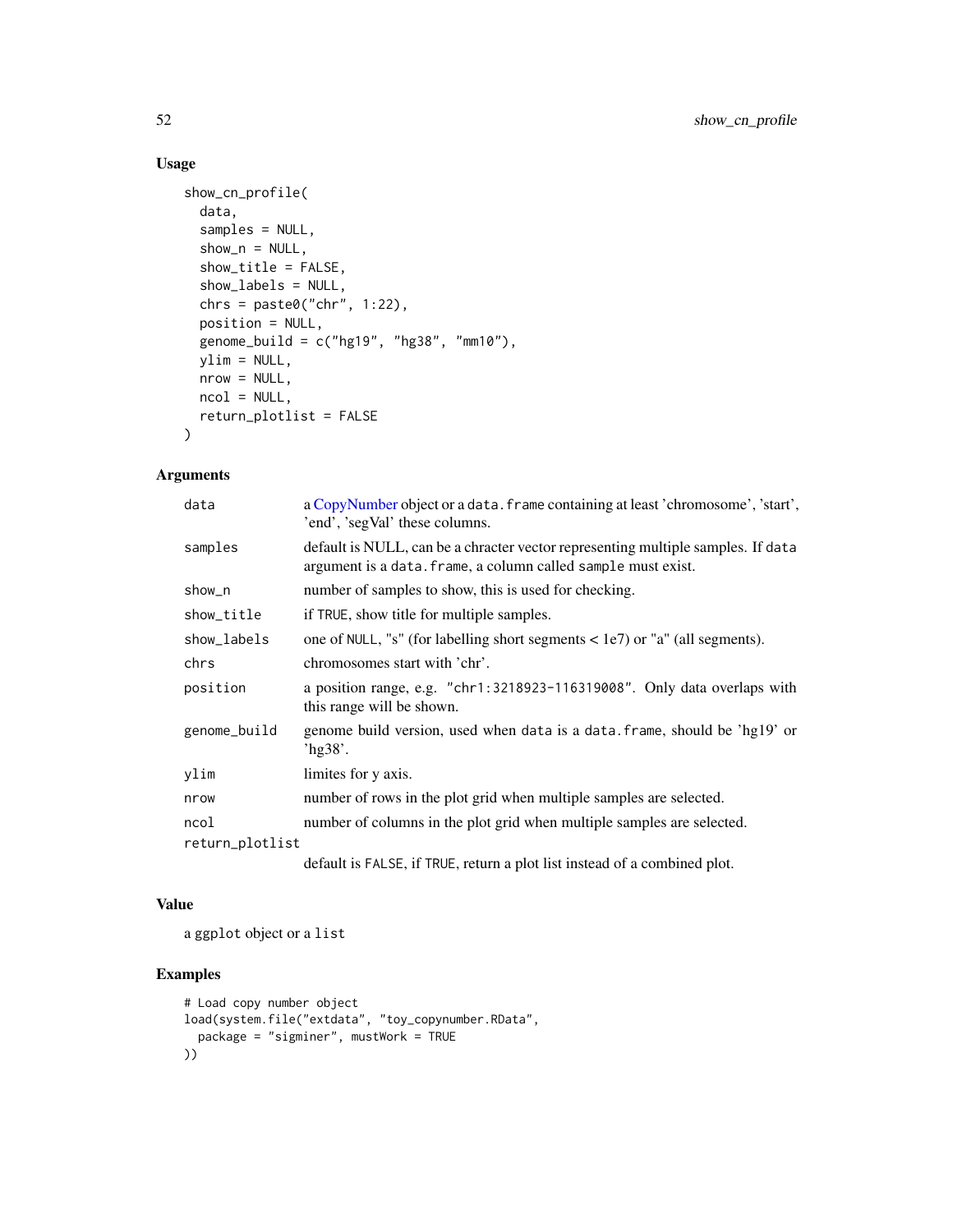#### show\_cor 53

```
p <- show_cn_profile(cn, nrow = 2, ncol = 1)
p
p2 <- show_cn_profile(cn,
 nrow = 2, ncol = 1,
 position = "chr1:3218923-116319008"
)
p2
```
show\_cor *A Simple and General Way for Association Analysis*

# Description

All variables must be continuous. The matrix will be returned as an element of ggplot object. This is basically a wrapper of R package [ggcorrplot.](https://github.com/kassambara/ggcorrplot)

## Usage

```
show_cor(
  data,
  x_vars = colnames(data),
  y_{\text{vars}} = x_{\text{vars}},
  cor_method = "spearman",
  vis_method = "square",
  lab = TRUE,test = TRUE,
  hc_order = FALSE,
  p\_adj = NULL,...
\mathcal{L}
```

| data       | a data.frame.                                                                             |
|------------|-------------------------------------------------------------------------------------------|
| x_vars     | variables/column names shown in x axis.                                                   |
| y_vars     | variables/column names shown in y axis.                                                   |
| cor_method | method for correlation, default is 'spearman'.                                            |
| vis_method | visualization method, default is 'square', can also be 'circle'.                          |
| lab        | logical value. If TRUE, add correlation coefficient on the plot.                          |
| test       | if TRUE, run test for correlation and mark significance.                                  |
| hc_order   | logical value. If TRUE, correlation matrix will be hc.ordered using holast func-<br>tion. |
| p_adj      | p adjust method, see stats::p.adjust for details.                                         |
| $\cdots$   | other parameters passing to ggcorrplot::ggcorrplot().                                     |
|            |                                                                                           |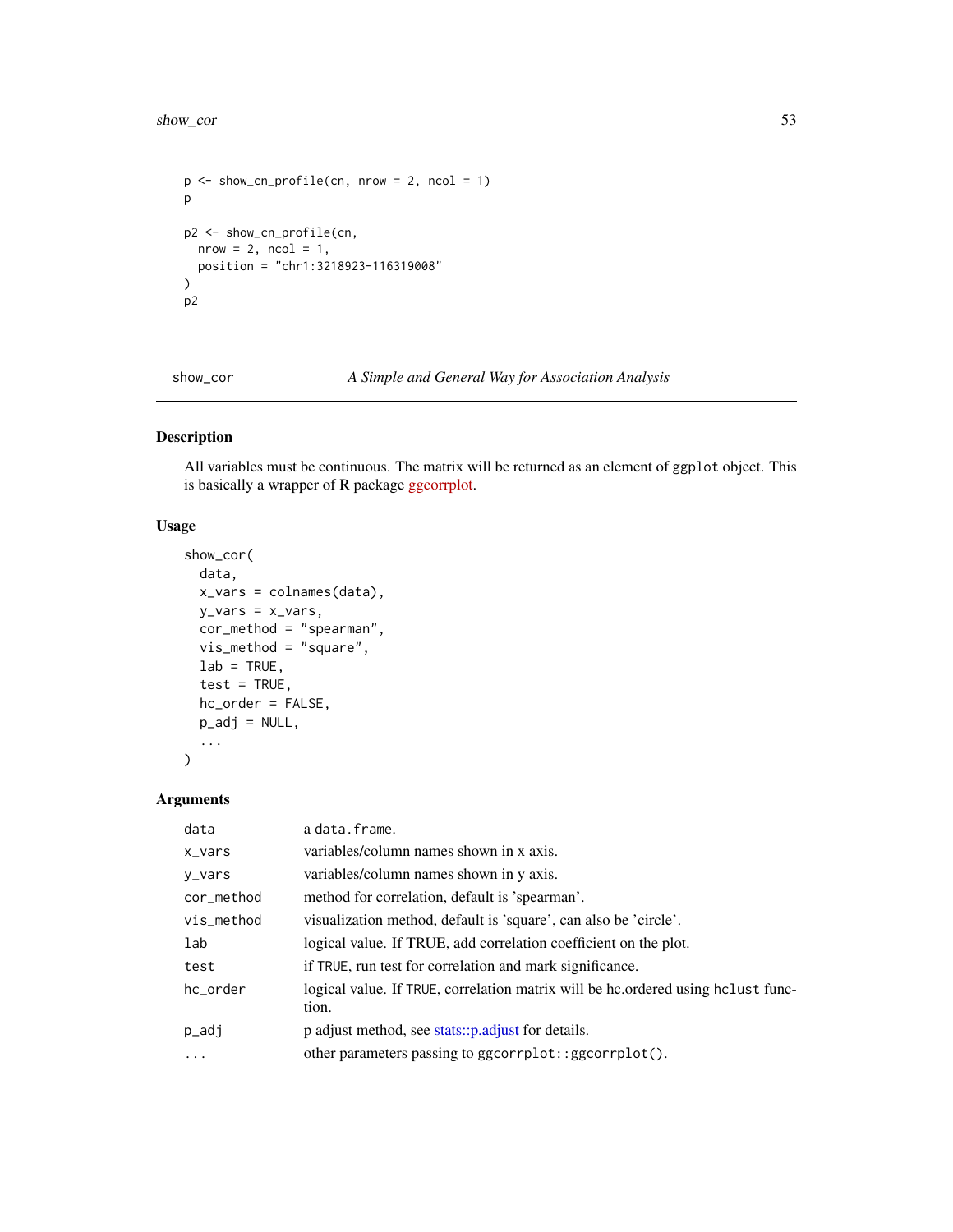a ggplot object

## See Also

[show\\_sig\\_feature\\_corrplot](#page-68-0) for specific and more powerful association analysis and visualization.

#### Examples

```
data("mtcars")
p1 <- show_cor(mtcars)
p2 <- show_cor(mtcars,
               x_vars = colnames(mtcars)[1:4],
               y_vars = colnames(mtcars)[5:8])
p3 <- show_cor(mtcars, vis_method = "circle", p_adj = "fdr")
p1
p1$cor
p2
p3
## Auto detect problem variables
mtcars$xx <- 0L
p4 <- show_cor(mtcars)
p4
```
#### show\_cosmic *Show Signature Information in Web Browser*

#### Description

Show Signature Information in Web Browser

#### Usage

```
show_cosmic(x = "home")
```
#### Arguments

x a string indicating location ("home" for COSMIC signature home, "legacy" for COSMIC v2 signatures, "SBS" for COSMIC v3 SBS signatures, "DBS" for COSMIC v3 DBS signatures, "ID" for COSMIC v3 INDEL signatures) or signature index (e.g. "SBS1", "DBS2", "ID3").

#### Value

Nothing.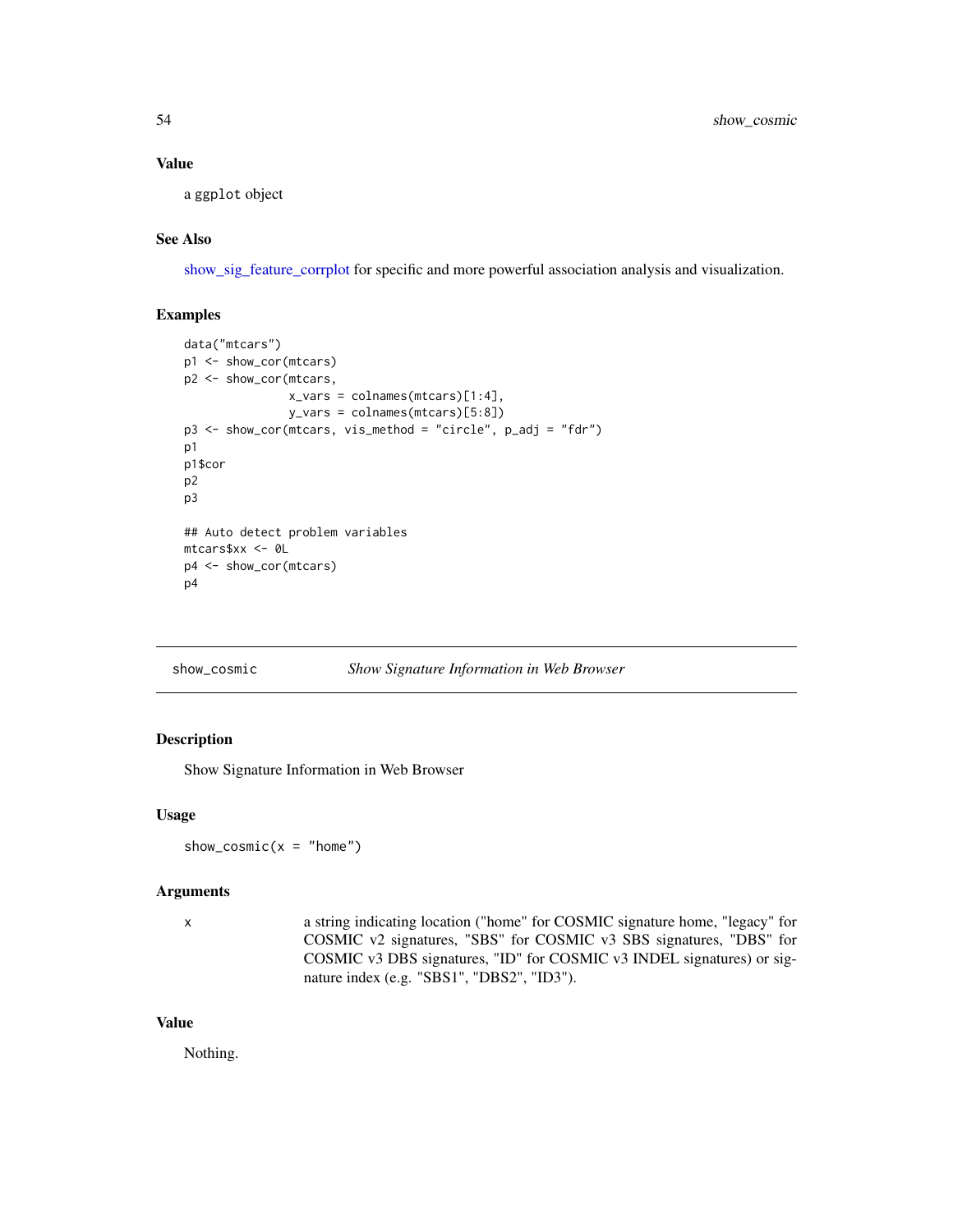## Examples

```
## Not run:
show_cosmic()
show_cosmic("legacy")
show_cosmic("SBS")
show_cosmic("DBS")
show_cosmic("ID")
show_cosmic("SBS1")
show_cosmic("DBS2")
show_cosmic("ID3")
```
## End(Not run)

show\_cosmic\_sig\_profile

*Plot Reference (Mainly COSMIC) Signature Profile*

## Description

Plot Reference (Mainly COSMIC) Signature Profile

## Usage

```
show_cosmic_sig_profile(
  sig_index = NULL,
  show_index = TRUE,
  sig_db = "legacy",
  ...
\mathcal{L}
```

| sig_index  | a vector for signature index. "ALL" for all signatures.                                                                                                                                                                                                                                                                                                                                                                                                                                                                                                                                                                                                                                                                                                                                                                                              |
|------------|------------------------------------------------------------------------------------------------------------------------------------------------------------------------------------------------------------------------------------------------------------------------------------------------------------------------------------------------------------------------------------------------------------------------------------------------------------------------------------------------------------------------------------------------------------------------------------------------------------------------------------------------------------------------------------------------------------------------------------------------------------------------------------------------------------------------------------------------------|
| show_index | if TRUE, show valid indices.                                                                                                                                                                                                                                                                                                                                                                                                                                                                                                                                                                                                                                                                                                                                                                                                                         |
| sig_db     | default 'legacy', it can be 'legacy' (for COSMIC v2 'SBS'), 'SBS', 'DBS', 'ID'<br>and 'TSB' (for COSMIV v3.1 signatures). For more specific details, it can<br>also be 'SBS_hg19', 'SBS_hg38', 'SBS_mm9', 'SBS_mm10', 'DBS_hg19',<br>'DBS_hg38', 'DBS_mm9', 'DBS_mm10' to use COSMIC v3 reference sig-<br>natures from Alexandrov, Ludmil B., et al. (2020) (reference #1). In addition,<br>it can be one of "SBS_Nik_lab_Organ", "RS_Nik_lab_Organ", "SBS_Nik_lab",<br>"RS_Nik_lab" to refer reference signatures from Degasperi, Andrea, et al. (2020)<br>(reference #2). Note: the signature profile for different genome builds are basi-<br>cally same. And specific database (e.g. 'SBS_mm10') contains less signatures<br>than all COSMIC signatures (because some signatures are not detected from<br>Alexandrov, Ludmil B., et al. (2020)). |
| .          | other arguments passing to show_sig_profile.                                                                                                                                                                                                                                                                                                                                                                                                                                                                                                                                                                                                                                                                                                                                                                                                         |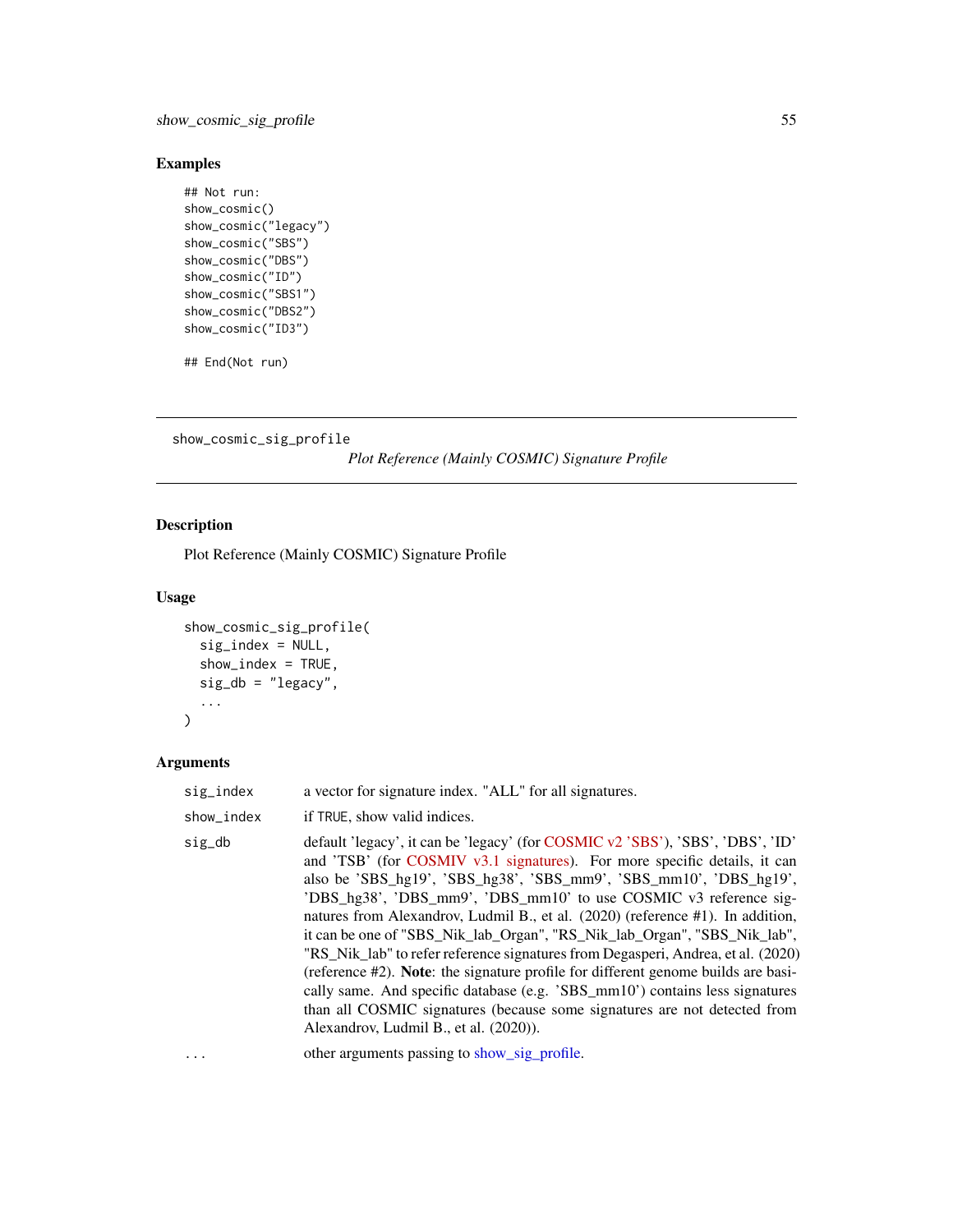a ggplot object

## Author(s)

Shixiang Wang [w\\_shixiang@163.com](mailto:w_shixiang@163.com)

## Examples

```
show_cosmic_sig_profile()
show_cosmic_sig_profile(sig_db = "SBS")
show_cosmic_sig_profile(sig_index = 1:5)
show_cosmic_sig_profile(sig_db = "SBS", sig_index = c("10a", "17a"))
gg <- show_cosmic_sig_profile(sig_index = 1:5)
gg$aetiology
```
show\_groups *Show Signature Contribution in Clusters*

## Description

See example section in [sig\\_fit\(\)](#page-91-0) for an examples.

## Usage

show\_groups(grp\_dt, ...)

## Arguments

| grp_dt   | a result data. table from get_groups.                     |
|----------|-----------------------------------------------------------|
| $\cdots$ | parameters passing to $lepend(.)$ , e.g. $x = "topleft".$ |

## Value

nothing.

#### See Also

[get\\_groups,](#page-17-0) [sig\\_fit.](#page-91-0)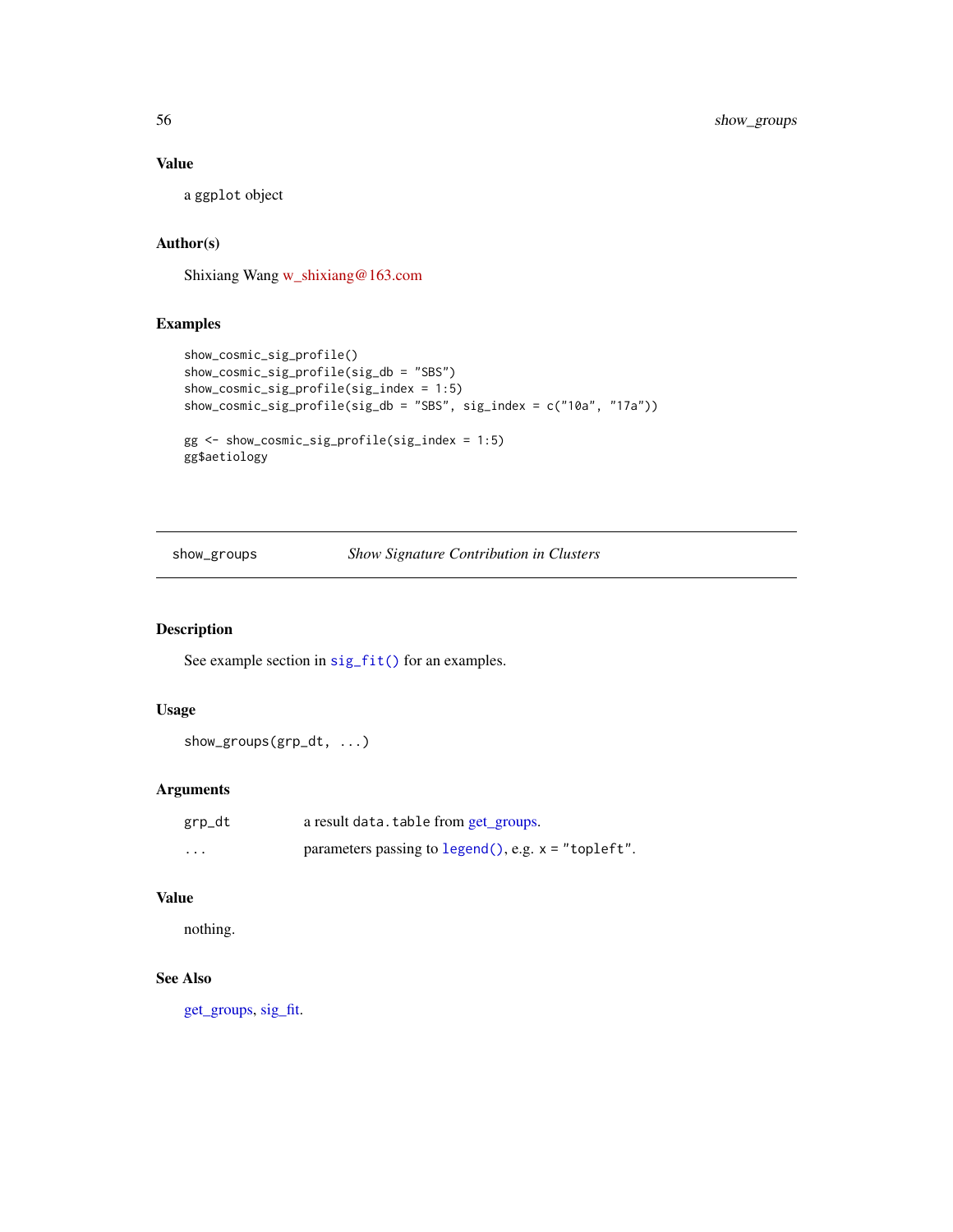show\_group\_comparison *Plot Group Comparison Result*

## Description

Using result data from [get\\_group\\_comparison,](#page-18-0) this function plots genotypes/phenotypes comparison between signature groups using **ggplot2** package and return a list of ggplot object contains individual and combined plots. The combined plot is easily saved to local using [cowplot::save\\_plot\(\)](#page-0-0). Of note, default fisher test p values are shown for categorical data and fdr values are shown for continuous data.

#### Usage

```
show_group_comparison(
  group_comparison,
 xlab = "group",
 ylab_{co} = NA,
  legend_title_ca = NA,
  legend_position_ca = "bottom",
  set_ca_sig_yaxis = FALSE,
  set_ca_custom_xlab = FALSE,
  show_pvalue = TRUE,
  ca\_p\_threshold = 0.01,
 method = "wilcox.test",
 p.adjust.method = "fdr",
 base_size = 12,
  font\_size_x = 12,text\_angle_x = 30,
  text\_hjust_x = 0.2,
  ...
)
```

| group_comparison                                                                                                                                                                                                 |  |  |
|------------------------------------------------------------------------------------------------------------------------------------------------------------------------------------------------------------------|--|--|
| a list from result of get_group_comparison function.                                                                                                                                                             |  |  |
| lab name of x axis for all plots. if it is NA, remove title for x axis.                                                                                                                                          |  |  |
| lab name of y axis for plots of continuous type data. Of note, this argument<br>should be a character vector has same length as group_comparison, the location<br>for categorical type data should mark with NA. |  |  |
| legend_title_ca                                                                                                                                                                                                  |  |  |
| legend title for plots of categorical type data.                                                                                                                                                                 |  |  |
| legend_position_ca                                                                                                                                                                                               |  |  |
| legend position for plots of categorical type data. Of note, this argument should<br>be a character vector has same length as group_comparison, the location for<br>continuous type data should mark with NA.    |  |  |
|                                                                                                                                                                                                                  |  |  |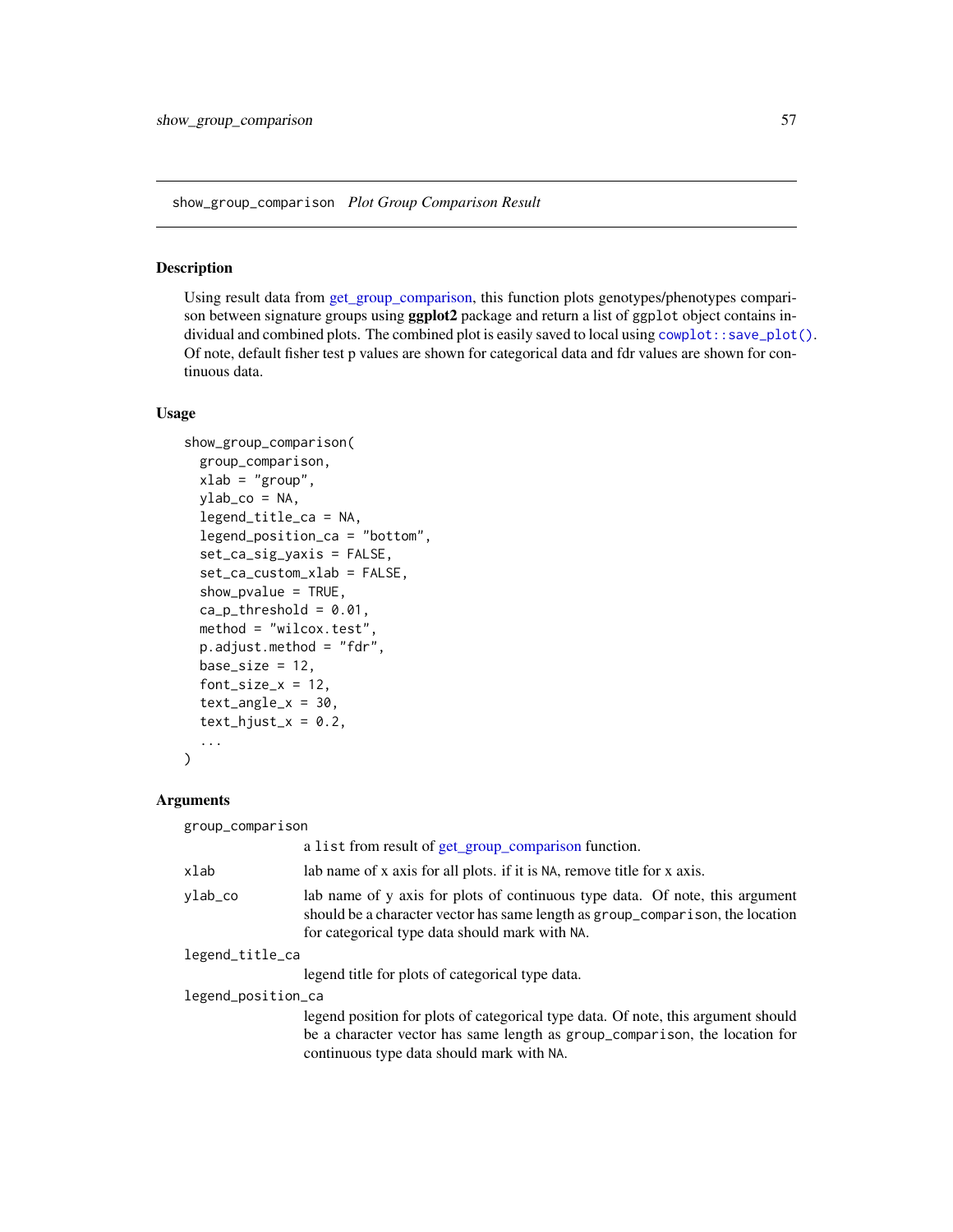| set_ca_sig_yaxis   |                                                                                                                                       |  |
|--------------------|---------------------------------------------------------------------------------------------------------------------------------------|--|
|                    | if TRUE, use y axis to show signature proportion instead of variable proportion.                                                      |  |
| set_ca_custom_xlab |                                                                                                                                       |  |
|                    | only works when set_ca_sig_yaxis is TRUE. If TRUE, set x labels using input<br>xlab, otherwise variable names will be used.           |  |
| show_pvalue        | if TRUE, show p values.                                                                                                               |  |
|                    | $ca$ -p-threshold a p threshold for categorical variables, default is 0.01. A p value less than 0.01<br>will be shown as $P < 0.01$ . |  |
| method             | a character string indicating which method to be used for comparing means. It<br>can be 't.test', 'wilcox.test' etc                   |  |
| p.adjust.method    |                                                                                                                                       |  |
|                    | correction method, default is 'fdr'. Run p. adjust. methods to see all available<br>options.                                          |  |
| base_size          | overall font size.                                                                                                                    |  |
| font_size_x        | font size for x.                                                                                                                      |  |
| text_angle_x       | text angle for x.                                                                                                                     |  |
| text_hjust_x       | adjust x axis text                                                                                                                    |  |
| .                  | other paramters pass to ggpubr::compare_means() or ggpubr::stat_compare_means()<br>according to the specified method.                 |  |

a list of ggplot objects.

#### Author(s)

Shixiang Wang [w\\_shixiang@163.com](mailto:w_shixiang@163.com)

```
load(system.file("extdata", "toy_copynumber_signature_by_M.RData",
  package = "sigminer", mustWork = TRUE
))
# Assign samples to clusters
groups <- get_groups(sig, method = "k-means")
set.seed(1234)
groups$prob <- rnorm(10)
groups$new_group <- sample(c("1", "2", "3", "4", NA), size = nrow(groups), replace = TRUE)
# Compare groups (filter NAs for categorical coloumns)
groups.cmp <- get_group_comparison(groups[, -1],
 col_group = "group",
 cols_to_compare = c("prob", "new_group"),
  type = c("co", "ca"), verbose = TRUE
)
```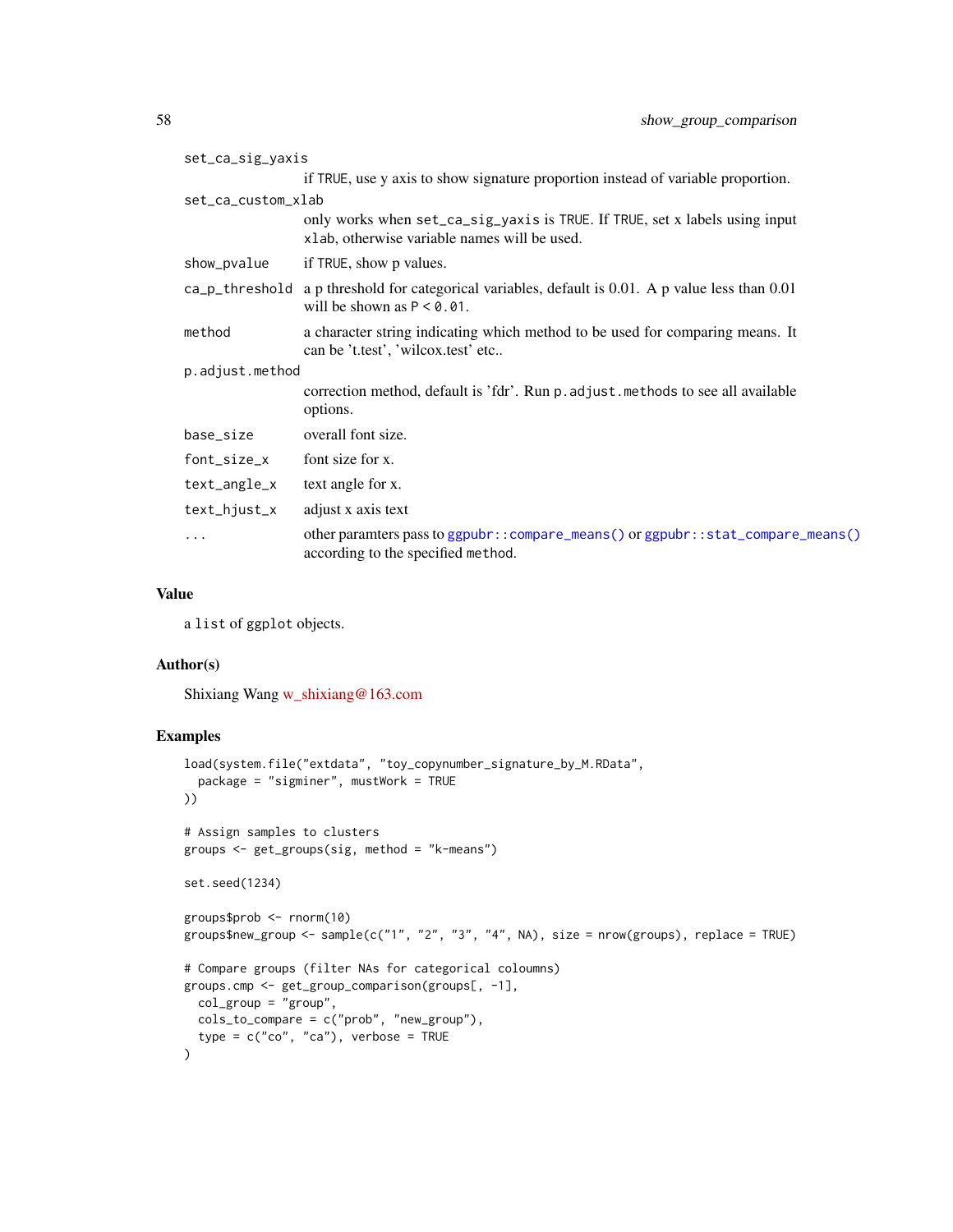```
# Compare groups (Set NAs of categorical columns to 'Rest')
groups.cmp2 <- get_group_comparison(groups[, -1],
  col_group = "group",
 cols_to_compare = c("prob", "new_group"),
  type = c("co", "ca"), NAs = "Rest", verbose = TRUE
\mathcal{L}show_group_comparison(groups.cmp)
ggcomp <- show_group_comparison(groups.cmp2)
ggcomp$co_comb
ggcomp$ca_comb
```

```
show_group_distribution
```
*Show Groupped Variable Distribution*

## Description

This is a general function, it can be used in any proper analysis.

## Usage

```
show_group_distribution(
  data,
  gvar,
  dvar,
  fun = stats::median,
  order_by_fun = FALSE,
  alpha = 0.8,
  g<sup>-</sup>label = "label",
  g<sub>angle</sub> = \theta,
  g_position = "top",
  point_size = 1L,
  segment_size = 1L,
  segment_color = "red",
  xlab = NULL,
 ylab = NULL,
  nrow = 1L,
  background_color = c("#DCDCDC", "#F5F5F5")
)
```

| data | a data.frame.                       |
|------|-------------------------------------|
| gvar | a group variable name/index.        |
| dvar | a distribution variable name/index. |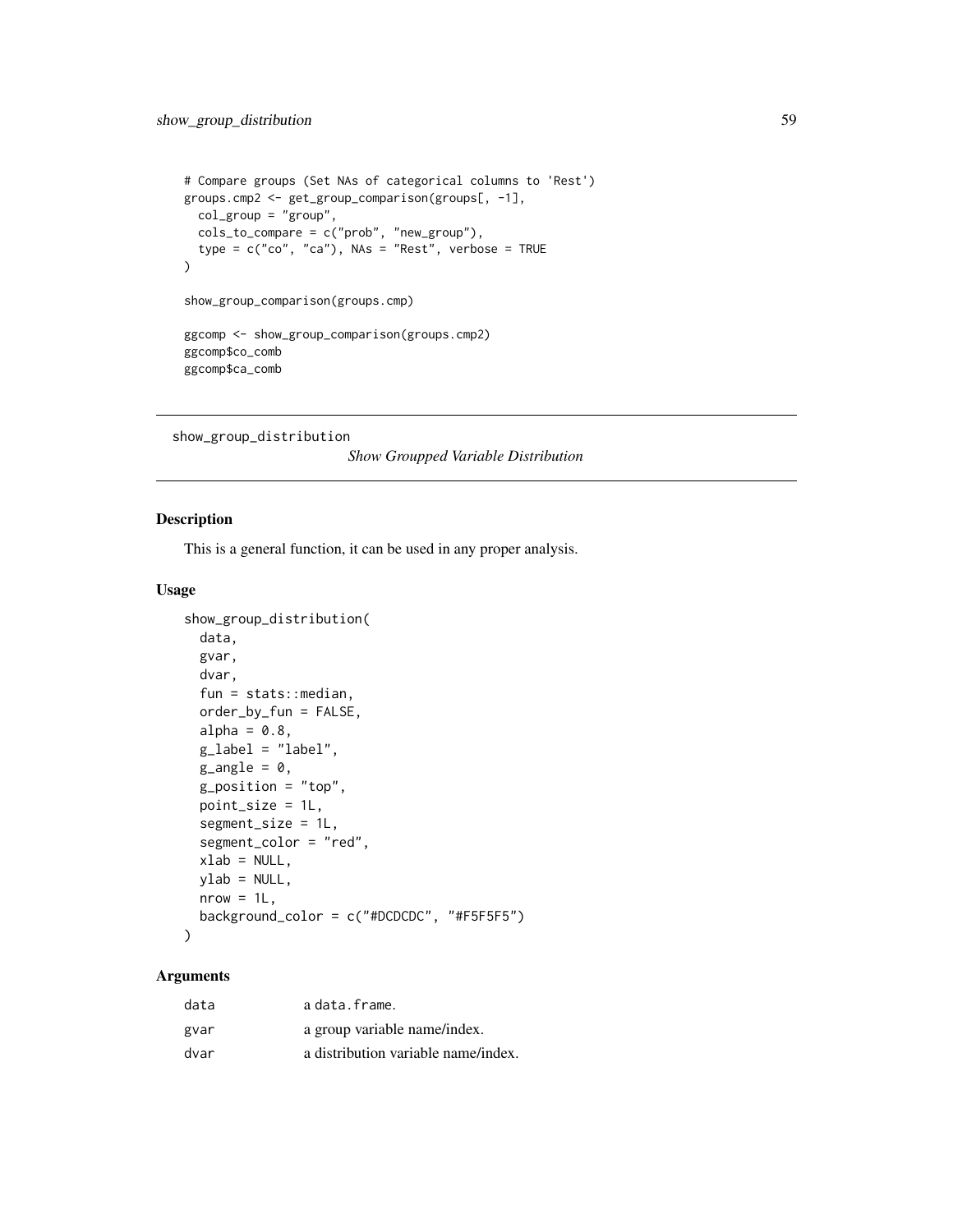| fun                      | a function to summarize, default is stats: median, can also be mean.                                                                   |
|--------------------------|----------------------------------------------------------------------------------------------------------------------------------------|
| order_by_fun             | if TRUE, reorder the groups by summary measure computed by argument fun.                                                               |
| alpha                    | alpha for points, range from 0 to 1.                                                                                                   |
| g_label                  | a string 'label' (default) for labeling with sample size, or 'norm' to show just<br>group name, or a named vector to set facet labels. |
| g_angle                  | angle for facet labels, default is 0.                                                                                                  |
| g_position               | position for facet labels, default is 'top', can also be 'bottom'.                                                                     |
| point_size               | size of point.                                                                                                                         |
| segment_size             | size of segment.                                                                                                                       |
| segment_color            | color of segment.                                                                                                                      |
| xlab                     | title for x axis.                                                                                                                      |
| ylab                     | title for y axis.                                                                                                                      |
| nrow<br>background_color | number of row.                                                                                                                         |
|                          | background color for plot panel.                                                                                                       |

a ggplot object.

#### Author(s)

Shixiang Wang [w\\_shixiang@163.com](mailto:w_shixiang@163.com)

```
set.seed(1234)
data <- data.frame(
 yval = rnorm(120),
 gr = c(rep("A", 50), rep("B", 40), rep("C", 30))
\lambdap <- show_group_distribution(data,
  gvar = 2, dvar = 1,
  g<sup>-</sup>label = "norm",background_color = "grey"
)
p
p2 <- show_group_distribution(data,
 gvar = "gr", dvar = "yval",g_position = "bottom",
  order_by_fun = TRUE,
  alpha = 0.3)
p2
# Set custom group names
p3 <- show_group_distribution(data,
```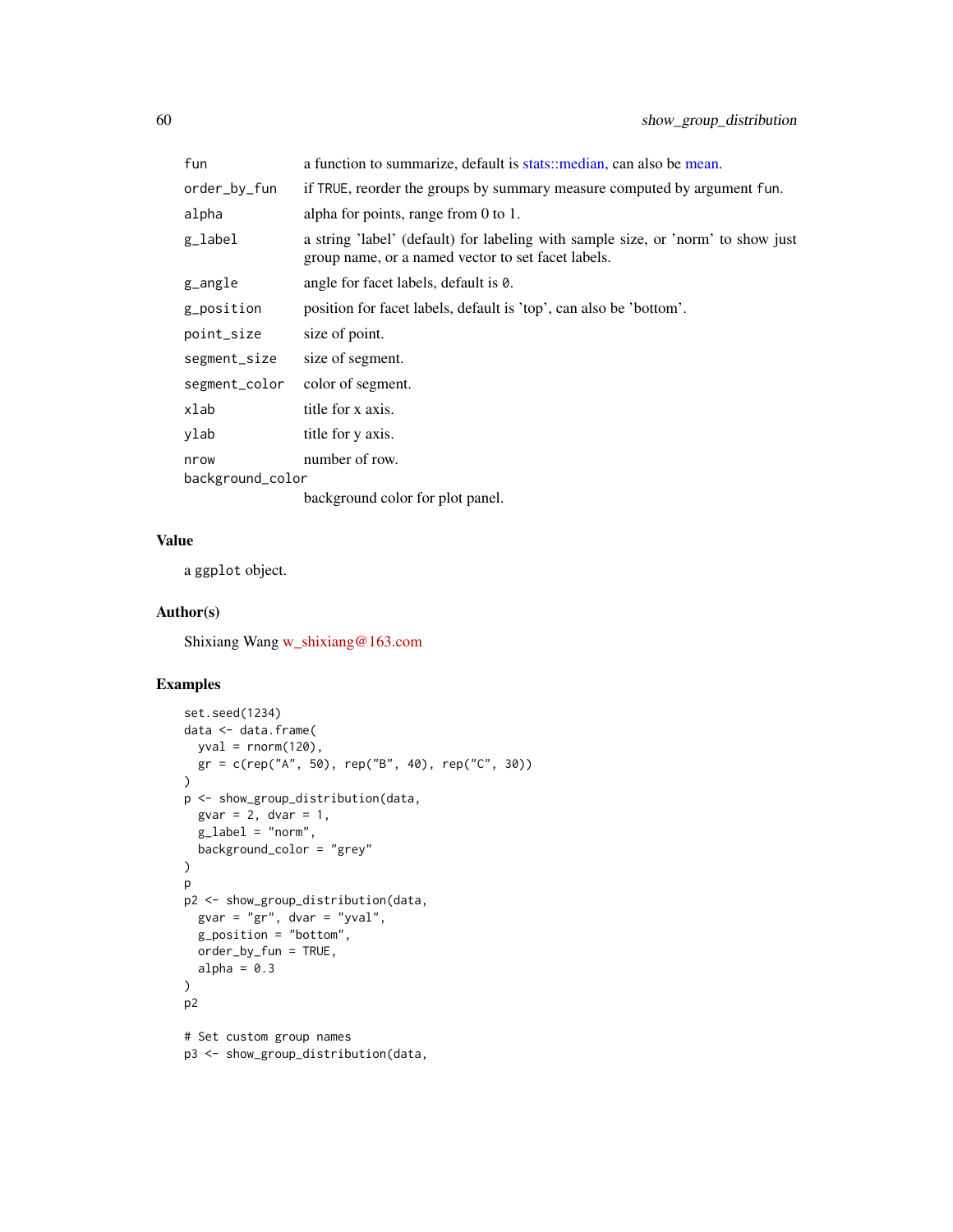```
gvar = 2, dvar = 1,
g_{\text{label}} = c("A"="X", "B"="Y", "C"="Z")
```
show\_group\_enrichment *Show Group Enrichment Result*

## Description

) p3

See [group\\_enrichment](#page-28-0) for examples.

### Usage

```
show_group_enrichment(
 df_enrich,
 return_list = FALSE,
 scales = "free",
 add_text_annotation = TRUE,
 fill_by_p_value = TRUE,
 fill_scale = scale_fill_gradient2(low = "blue", mid = "white", high = "red", midpoint
    = ifelse(fill_by_p_value, 0, 1)),
  ...
\mathcal{L}
```
## Arguments

| df_enrich           | result data. frame from group_enrichment.                                                                                                                                                    |  |
|---------------------|----------------------------------------------------------------------------------------------------------------------------------------------------------------------------------------------|--|
| return_list         | if TRUE, return a list of ggplot object so user can combine multiple plots by<br>other R packages like patchwork.                                                                            |  |
| scales              | Should scales be fixed ("fixed", the default), free ("free"), or free in one<br>dimension ("free_x", "free_y")?                                                                              |  |
| add_text_annotation |                                                                                                                                                                                              |  |
|                     | if TRUE, add text annotation in box. When show p value with filled color, the<br>text indicates relative change; when show relative change with filled color, the<br>text indicates p value. |  |
| fill_by_p_value     |                                                                                                                                                                                              |  |
|                     | if TRUE, show $log10$ based p values with filled color. The $+/-$ of p values indicates<br>change direction.                                                                                 |  |
| fill_scale          | a Scale object generated by ggplot2 package to set color for continuous values.                                                                                                              |  |
| .                   | other parameters passing to ggplot2::facet_wrap, only used when return_list<br>is FALSE.                                                                                                     |  |

## Value

a (list of ) ggplot object.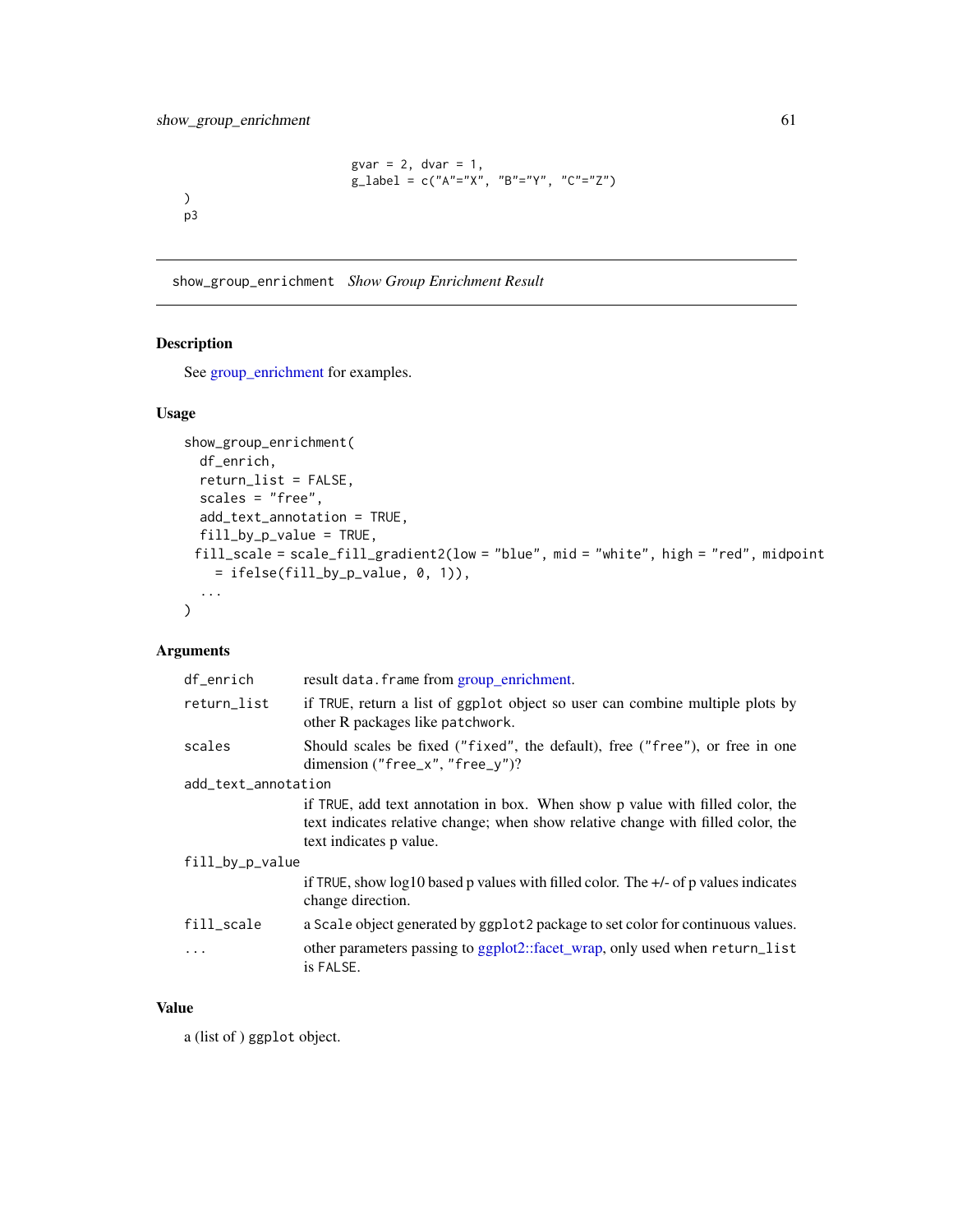show\_group\_mapping *Map Groups using Sankey*

### Description

This feature is designed for signature analysis. However, users can also use it in other similar situations.

## Usage

```
show_group_mapping(
 data,
 col_to_flow,
  cols_to_map,
  include_sig = FALSE,
  fill\_na = FALSE,title = NULL,
  xlab = NULL,
 ylab = NULL,
  custom_theme = cowplot::theme_minimal_hgrid()
)
```
# Arguments

| data         | a data. frame containing signature group and other categorical groups.      |
|--------------|-----------------------------------------------------------------------------|
| col_to_flow  | length-1 character showing the column to flow, typically a signature group. |
| cols_to_map  | character vector showing colnames of other groups.                          |
| include_sig  | default if FALSE, if TRUE, showing signature group.                         |
| fill_na      | length-1 string to fill NA, default is FALSE.                               |
| title        | the title.                                                                  |
| xlab         | label for x axis.                                                           |
| ylab         | label for y axis.                                                           |
| custom_theme | theme for plotting, default is $\text{cowplot}:$ : theme_minimal_hgrid().   |

#### Value

a ggplot object

```
data <- dplyr::tibble(
 Group1 = rep(LETTERS[1:5], each = 10),
  Group2 = rep(LETTERS[6:15], each = 5),
  zzzz = c(rep("xx", 20), rep("yy", 20), rep(NA, 10))
)
```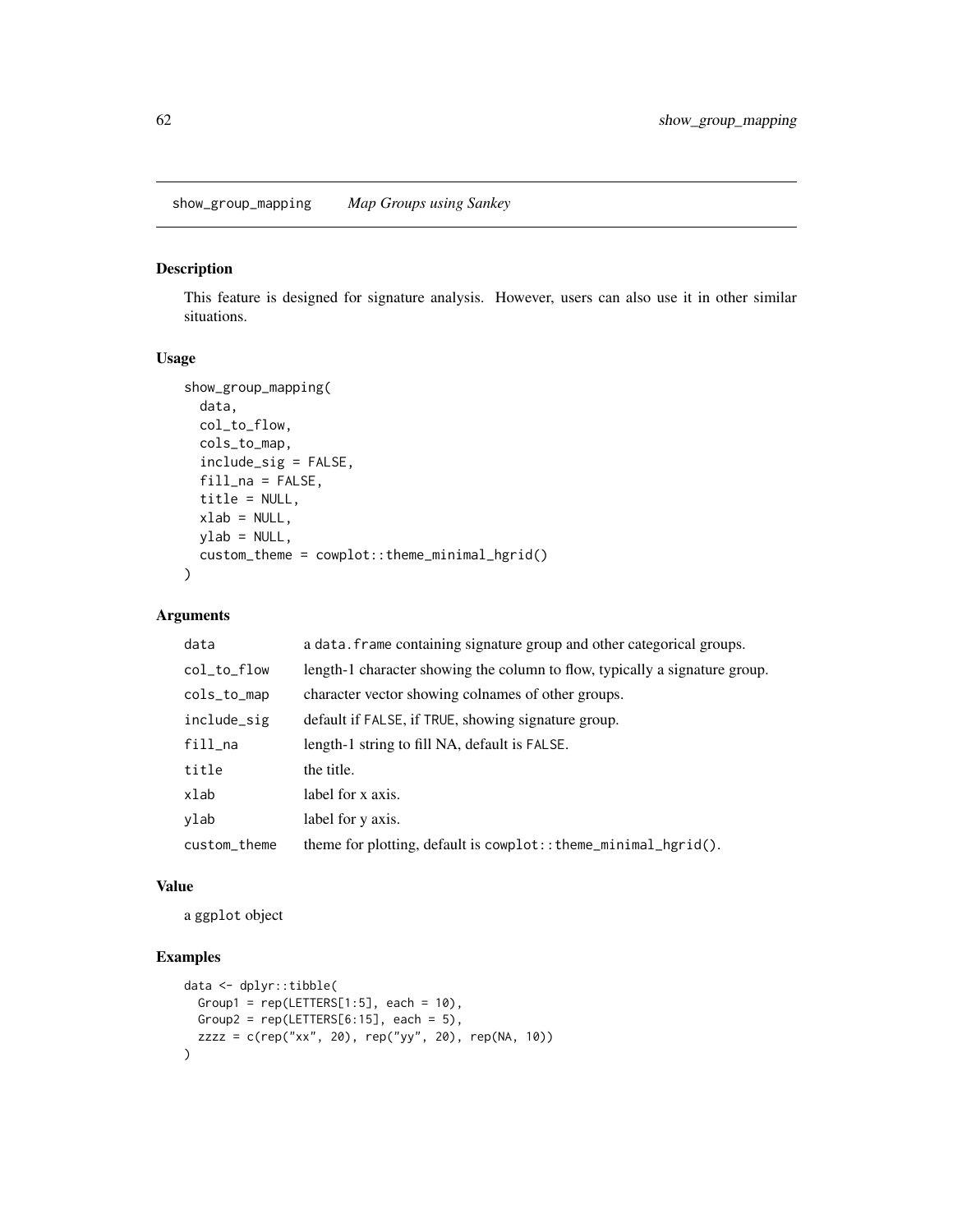```
p1 <- show_group_mapping(data, col_to_flow = "Group1", cols_to_map = colnames(data)[-1])
p1
p2 <- show_group_mapping(data,
 col_to_flow = "Group1", cols_to_map = colnames(data)[-1],include_sig = TRUE
)
p2
```
show\_sig\_bootstrap *Show Signature Bootstrap Analysis Results*

#### <span id="page-62-0"></span>Description

See details for description.

## Usage

```
show_sig_bootstrap_exposure(
 bt_result,
  sample = NULL,
  signatures = NULL,
 methods = "QP",plot_fun = c("boxplot", "violin"),
  agg_fun = c("mean", "median", "min", "max"),
 highlight = "auto",
 highlight_size = 4,
 palette = "aaas",
 title = NULL,
 xlab = FALSE,
 ylab = "Signature exposure",
 width = 0.3,
 dodge_width = 0.8,
 outlier.shape = NA,
  add = "jitter",
  add.params = list(alpha = 0.3),...
)
show_sig_bootstrap_error(
 bt_result,
  sample = NULL,
 methods = "OP",plot_fun = c("boxplot", "violin"),
  agg_fun = c("mean", "median"),highlight = "auto",
  highlight_size = 4,
 palette = "aaas",
```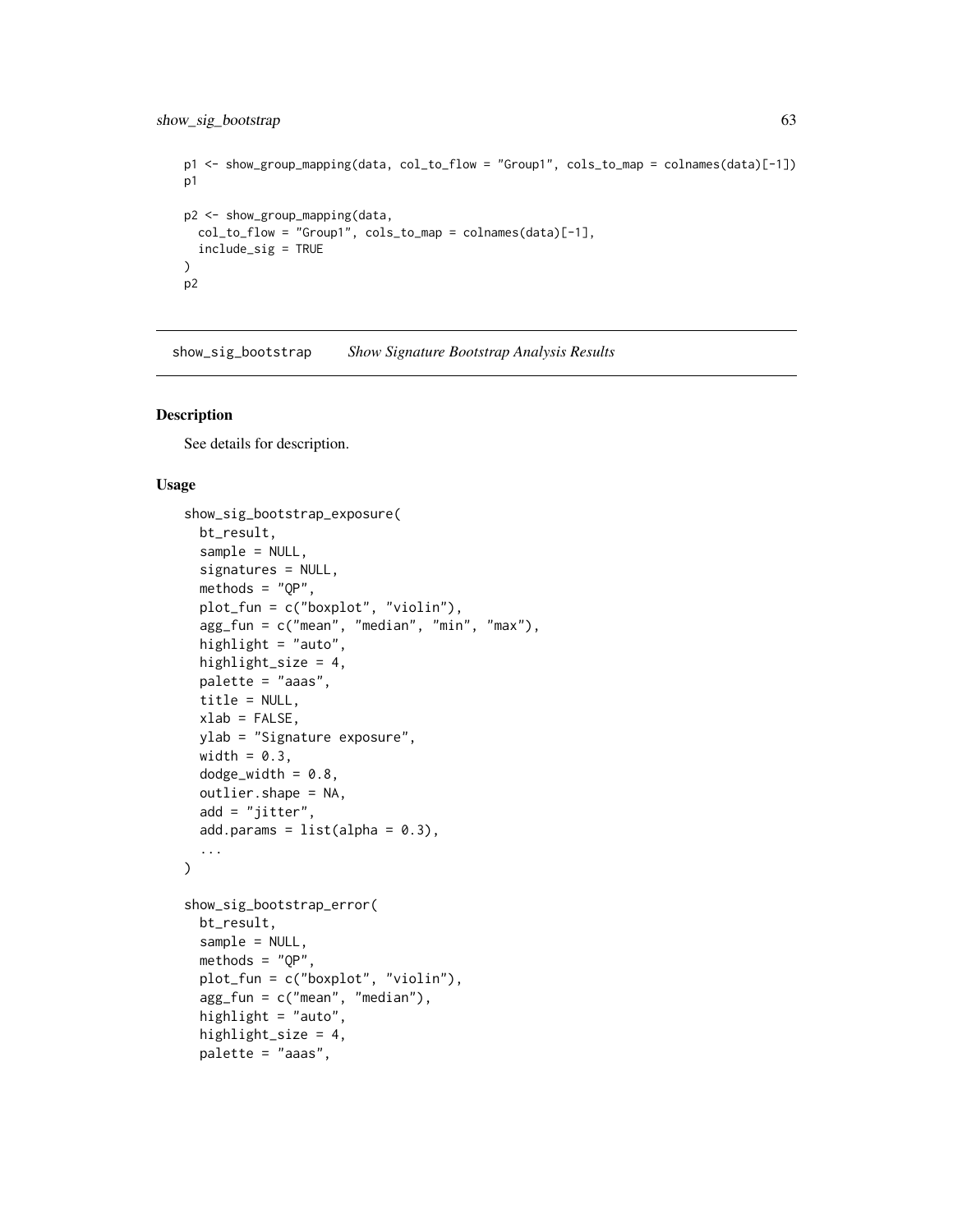```
title = NULL,
 xlab = FALSE,
 ylab = "Reconstruction error (L2 norm)",
 width = 0.3,
  dodge_width = 0.8,
 outlier.shape = NA,
 add = "jitter",add.params = list(alpha = 0.3),legend = "none",...
\mathcal{L}show_sig_bootstrap_stability(
 bt_result,
 signatures = NULL,
 measure = c("RMSE", "CV", "MAE", "AbsDiff"),
 methods = "QP",plot_fun = c("boxplot", "violin"),
 palette = "aaas",
 title = NULL,
 xlab = FALSE,ylab = "Signature instability",
 width = 0.3,
 outlier.shape = NA,
 add = "jitter",add.params = list(alpha = 0.3),
  ...
\mathcal{L}
```

| bt_result  | result object from sig_fit_bootstrap_batch.                                                                                                                                                                                                                                                                                                                                |
|------------|----------------------------------------------------------------------------------------------------------------------------------------------------------------------------------------------------------------------------------------------------------------------------------------------------------------------------------------------------------------------------|
| sample     | a sample id.                                                                                                                                                                                                                                                                                                                                                               |
| signatures | signatures to show.                                                                                                                                                                                                                                                                                                                                                        |
| methods    | a subset of $c("NNLS", "QP", "SA").$                                                                                                                                                                                                                                                                                                                                       |
| plot_fun   | set the plot function.                                                                                                                                                                                                                                                                                                                                                     |
| agg_fun    | set the aggregation function when sample is NULL.                                                                                                                                                                                                                                                                                                                          |
| highlight  | set the color for optimal solution. Default is "auto", which use the same color as<br>bootstrap results, you can set it to color like "red", "gold", etc.                                                                                                                                                                                                                  |
|            | highlight_size size for highlighting triangle, default is 4.                                                                                                                                                                                                                                                                                                               |
| palette    | the color palette to be used for coloring or filling by groups. Allowed values<br>include "grey" for grey color palettes; brewer palettes e.g. "RdBu", "Blues",<br>; or custom color palette e.g. c("blue", "red"); and scientific journal palettes<br>from ggsci R package, e.g.: "npg", "aaas", "lancet", "jco", "ucscgb", "uchicago",<br>"simpsons" and "rickandmorty". |
| title      | plot main title.                                                                                                                                                                                                                                                                                                                                                           |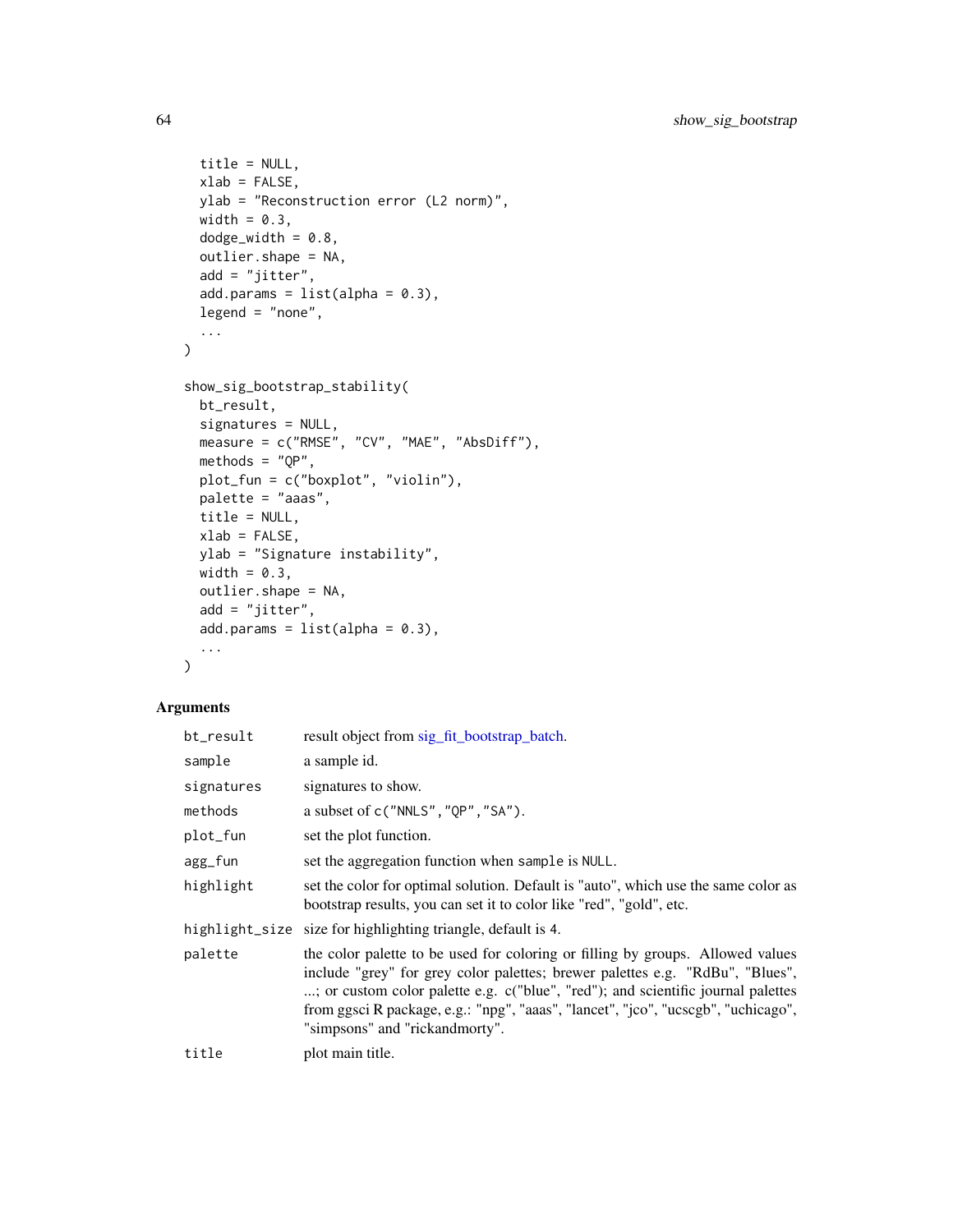| xlab          | character vector specifying x axis labels. Use $x$ lab = FALSE to hide xlab.                                                                                                                                                                                                                                                                                                     |
|---------------|----------------------------------------------------------------------------------------------------------------------------------------------------------------------------------------------------------------------------------------------------------------------------------------------------------------------------------------------------------------------------------|
| ylab          | character vector specifying $y$ axis labels. Use $y$ lab = FALSE to hide $y$ lab.                                                                                                                                                                                                                                                                                                |
| width         | numeric value between 0 and 1 specifying box width.                                                                                                                                                                                                                                                                                                                              |
| dodge_width   | dodge width.                                                                                                                                                                                                                                                                                                                                                                     |
| outlier.shape | point shape of outlier. Default is 19. To hide outlier, specify outlier. shape =<br>NA. When jitter is added, then outliers will be automatically hidden.                                                                                                                                                                                                                        |
| add           | character vector for adding another plot element (e.g.: dot plot or error bars).<br>Allowed values are one or the combination of: "none", "dotplot", "jitter", "box-<br>plot", "point", "mean", "mean_se", "mean_sd", "mean_ci", "mean_range", "me-<br>dian", "median_iqr", "median_hilow", "median_q1q3", "median_mad", "me-<br>dian_range"; see ?desc_statby for more details. |
| add.params    | parameters (color, shape, size, fill, linetype) for the argument 'add'; e.g.: add.params<br>$=$ list(color $=$ "red").                                                                                                                                                                                                                                                           |
| $\cdots$      | other parameters passing to ggpubr::ggboxplot or ggpubr::ggviolin.                                                                                                                                                                                                                                                                                                               |
| legend        | character specifying legend position. Allowed values are one of c("top", "bot-<br>tom", "left", "right", "none"). To remove the legend use legend = "none". Leg-<br>end position can be also specified using a numeric vector $c(x, y)$ ; see details<br>section.                                                                                                                |
| measure       | measure to estimate the exposure instability, can be one of 'RMSE', 'CV',<br>'MAE' and 'AbsDiff'.                                                                                                                                                                                                                                                                                |

#### Details

Functions:

- [show\\_sig\\_bootstrap\\_exposure](#page-62-0) this function plots exposures from bootstrap samples with both dotted boxplot. The optimal exposure (the exposure from original input) is shown as triangle point. Only one sample can be plotted.
- [show\\_sig\\_bootstrap\\_error](#page-62-0) this function plots decomposition errors from bootstrap samples with both dotted boxplot. The error from optimal solution (the decomposition error from original input) is shown as triangle point. Only one sample can be plotted.
- [show\\_sig\\_bootstrap\\_stability](#page-62-0) this function plots the signature exposure instability for specified signatures. Currently, the instability measure supports 3 types:
	- 'RMSE' for Mean Root Squared Error (default) of bootstrap exposures and original exposures for each sample.
	- 'CV' for Coefficient of Variation (CV) based on RMSE (i.e. RMSE / btExposure\_mean).
	- 'MAE' for Mean Absolute Error of bootstrap exposures and original exposures for each sample.
	- 'AbsDiff' for Absolute Difference between mean bootstram exposure and original exposure.

#### Value

a ggplot object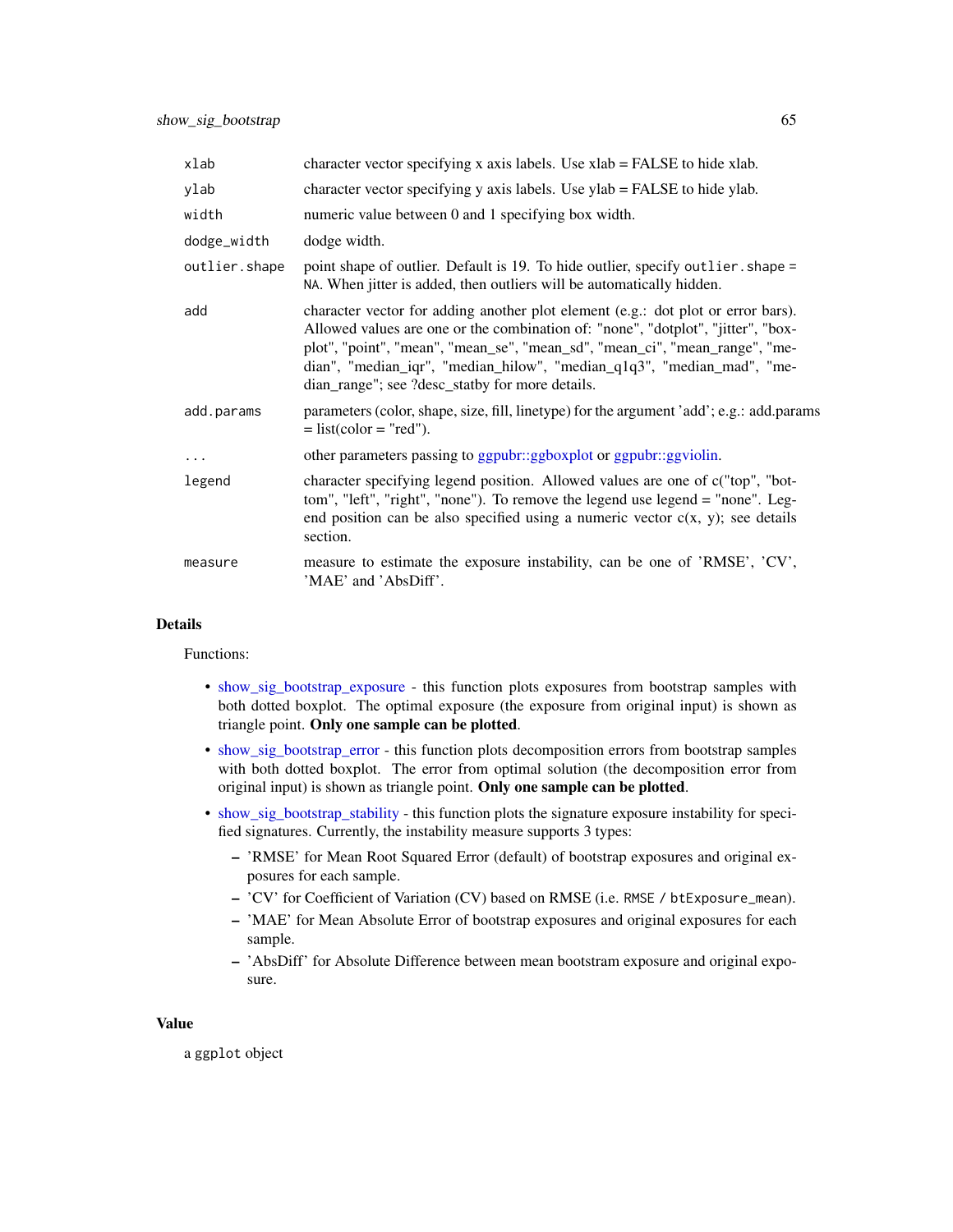#### References

Huang X, Wojtowicz D, Przytycka TM. Detecting presence of mutational signatures in cancer with confidence. Bioinformatics. 2018;34(2):330–337. doi:10.1093/bioinformatics/btx604

#### See Also

[sig\\_fit\\_bootstrap\\_batch,](#page-96-0) [sig\\_fit,](#page-91-0) [sig\\_fit\\_bootstrap](#page-94-0)

```
if (require("BSgenome.Hsapiens.UCSC.hg19")) {
 laml.maf <- system.file("extdata", "tcga_laml.maf.gz", package = "maftools")
 laml < - read_maf(maf = laml.maf)mt_tally <- sig_tally(
   laml,
   ref_genome = "BSgenome.Hsapiens.UCSC.hg19",
   use_syn = TRUE
 \lambdalibrary(NMF)
 mt_sig <- sig_extract(mt_tally$nmf_matrix,
   n<sub>sig</sub> = 3,
   nrun = 2,
   cores = 1,pConstant = 1e-13
 \lambdamat <- t(mt_tally$nmf_matrix)
 mat < -mat[, colSums(mat) > 0]bt_result <- sig_fit_bootstrap_batch(mat, sig = mt_sig, n = 10)
 ## Parallel computation
 ## bt_result = sig_fit_bootstrap_batch(mat, sig = mt_sig, n = 10, use_parallel = TRUE)
 ## At default, mean bootstrap exposure for each sample has been calculated
 p <- show_sig_bootstrap_exposure(bt_result, methods = c("QP"))
 ## Show bootstrap exposure (optimal exposure is shown as triangle)
 p1 <- show_sig_bootstrap_exposure(bt_result, methods = c("QP"), sample = "TCGA-AB-2802")
 p1
 p2 <- show_sig_bootstrap_exposure(bt_result,
   methods = c("QP"),
   sample = "TCGA-AB-3012",signatures = c("Sig1", "Sig2")
 \lambdap2
 ## Show bootstrap error
 ## Similar to exposure above
 p <- show_sig_bootstrap_error(bt_result, methods = c("QP"))
 p
 p3 <- show_sig_bootstrap_error(bt_result, methods = c("QP"), sample = "TCGA-AB-2802")
 p3
```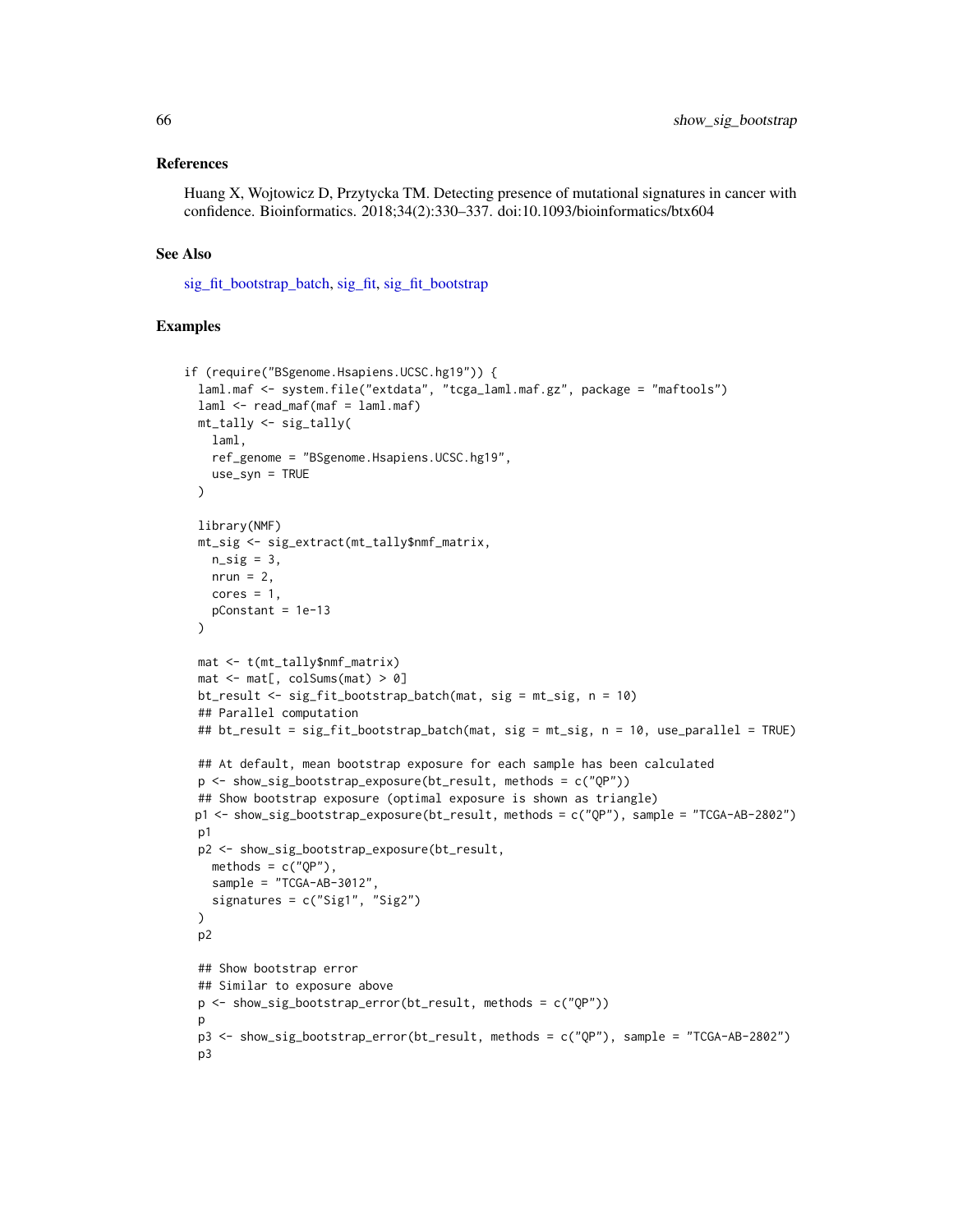```
## Show exposure (in)stability
 p4 <- show_sig_bootstrap_stability(bt_result, methods = c("QP"))
 p4
 p5 <- show_sig_bootstrap_stability(bt_result, methods = c("QP"), measure = "MAE")
 p5
 p6 <- show_sig_bootstrap_stability(bt_result, methods = c("QP"), measure = "AbsDiff")
 p6
 p7 <- show_sig_bootstrap_stability(bt_result, methods = c("QP"), measure = "CV")
 p7
} else {
 message("Please install package 'BSgenome.Hsapiens.UCSC.hg19' firstly!")
}
```
show\_sig\_consensusmap *Show Signature Consensus Map*

## Description

This function is a wrapper of NMF:: consensusmap().

#### Usage

```
show_sig_consensusmap(
  sig,
  main = "Consensus matrix",
  tracks = c("consensus:", "silhouette:"),
  lab_{row} = NA,
  lab\_col = NA,
  ...
\mathcal{L}
```

| sig      | a Signature object obtained from sig_extract.                                                                                                                                                                                                                                                                               |
|----------|-----------------------------------------------------------------------------------------------------------------------------------------------------------------------------------------------------------------------------------------------------------------------------------------------------------------------------|
| main     | Main title as a character string or a grob.                                                                                                                                                                                                                                                                                 |
| tracks   | Special additional annotation tracks to highlight associations between basis com-<br>ponents and sample clusters:                                                                                                                                                                                                           |
|          | <b>basis</b> matches each row (resp. column) to the most contributing basis compo-<br>nent in basismap (resp. coefmap). In basismap (resp. coefmap), adding<br>a track ':basis' to annCol (resp. annRow) makes the column (resp. row)<br>corresponding to the component being also highlited using the mathcing<br>colours. |
| lab_row  | labels for the rows.                                                                                                                                                                                                                                                                                                        |
| lab col  | labels for the columns.                                                                                                                                                                                                                                                                                                     |
| $\ddots$ | other parameters passing to NMF:: consensusmap().                                                                                                                                                                                                                                                                           |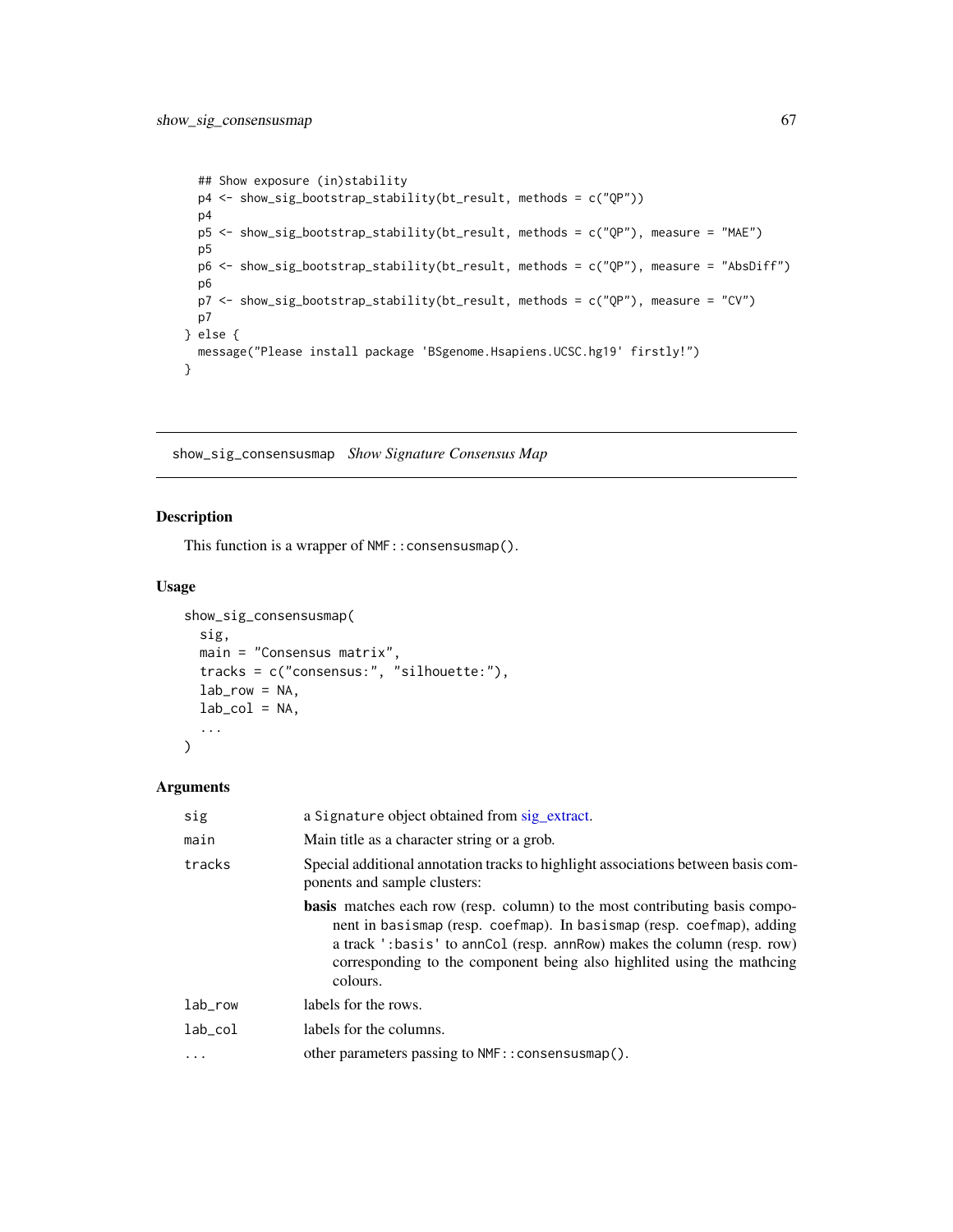nothing

show\_sig\_exposure *Plot Signature Exposure*

## Description

Currently support copy number signatures and mutational signatures.

## Usage

```
show_sig_exposure(
  Signature,
  sig_names = NULL,
  groups = NULL,
 grp_order = NULL,
 grp_size = NULL,
  cutoff = NULL,
  style = c("default", "cosmic"),
 palette = use_color_style(style),
 base_size = 12,
  font_scale = 1,
  rm_space = FALSE,
  rm_grid_line = TRUE,
  rm_panel_border = FALSE,
 hide_samps = TRUE,
  legend_position = "top"
)
```

| Signature | a Signature object obtained either from sig_extract or sig_auto_extract, or just                |
|-----------|-------------------------------------------------------------------------------------------------|
|           | a raw <b>absolute</b> exposure matrix with column representing samples (patients)               |
|           | and row representing signatures (signature names must end with different digital                |
|           | numbers, e.g. Sig1, Sig10, x12). If you named signatures with letters, you can                  |
|           | specify them by sig_names parameter.                                                            |
| sig_names | set name of signatures, can be a character vector.                                              |
| groups    | sample groups, default is NULL.                                                                 |
| grp_order | order of groups, default is NULL.                                                               |
| grp_size  | font size of groups.                                                                            |
| cutoff    | a cutoff value to remove hyper-mutated samples.                                                 |
| style     | plot style, one of 'default' and 'cosmic', works when parameter set_gradient_color<br>is FALSE. |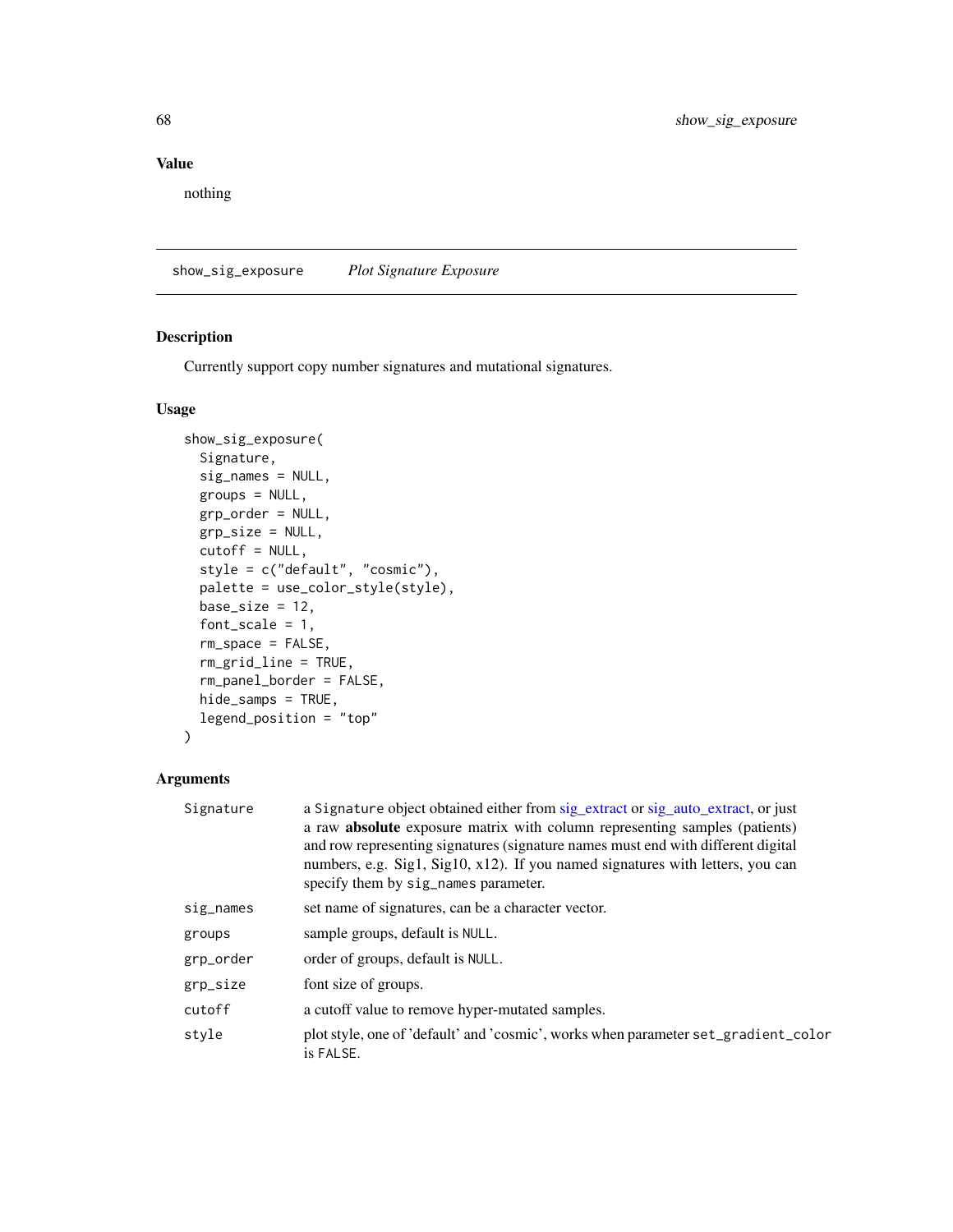| palette         | palette used to plot, default use a built-in palette according to parameter style.                                                   |
|-----------------|--------------------------------------------------------------------------------------------------------------------------------------|
| base_size       | overall font size.                                                                                                                   |
| font_scale      | a number used to set font scale.                                                                                                     |
| rm_space        | default is FALSE. If TRUE, it will remove border color and expand the bar width<br>to 1. This is useful when the sample size is big. |
| rm_grid_line    | default is FALSE, if TRUE, remove grid lines of plot.                                                                                |
| rm_panel_border |                                                                                                                                      |
|                 | default is TRUE for style 'cosmic', remove panel border to keep plot tight.                                                          |
| hide_samps      | if TRUE, hide sample names.                                                                                                          |
| legend_position |                                                                                                                                      |
|                 | $\sim 1.5$ $\sim 1.01$ $\sim 1.00$ $\sim 1.00$ $\sim 1.00$ $\sim 1.00$                                                               |

position of legend, default is 'top'.

### Value

a ggplot object

## Author(s)

Shixiang Wang

## Examples

```
# Load mutational signature
load(system.file("extdata", "toy_mutational_signature.RData",
  package = "sigminer", mustWork = TRUE
))
# Show signature exposure
p1 <- show_sig_exposure(sig2)
p1
# Load copy number signature
load(system.file("extdata", "toy_copynumber_signature_by_M.RData",
  package = "sigminer", mustWork = TRUE
))
# Show signature exposure
p2 <- show_sig_exposure(sig)
p2
```
<span id="page-68-0"></span>show\_sig\_feature\_corrplot

*Draw Corrplot for Signature Exposures and Other Features*

#### Description

This function is for association visualization. Of note, the parameters p\_val and drop will affect the visualization of association results under p value threshold.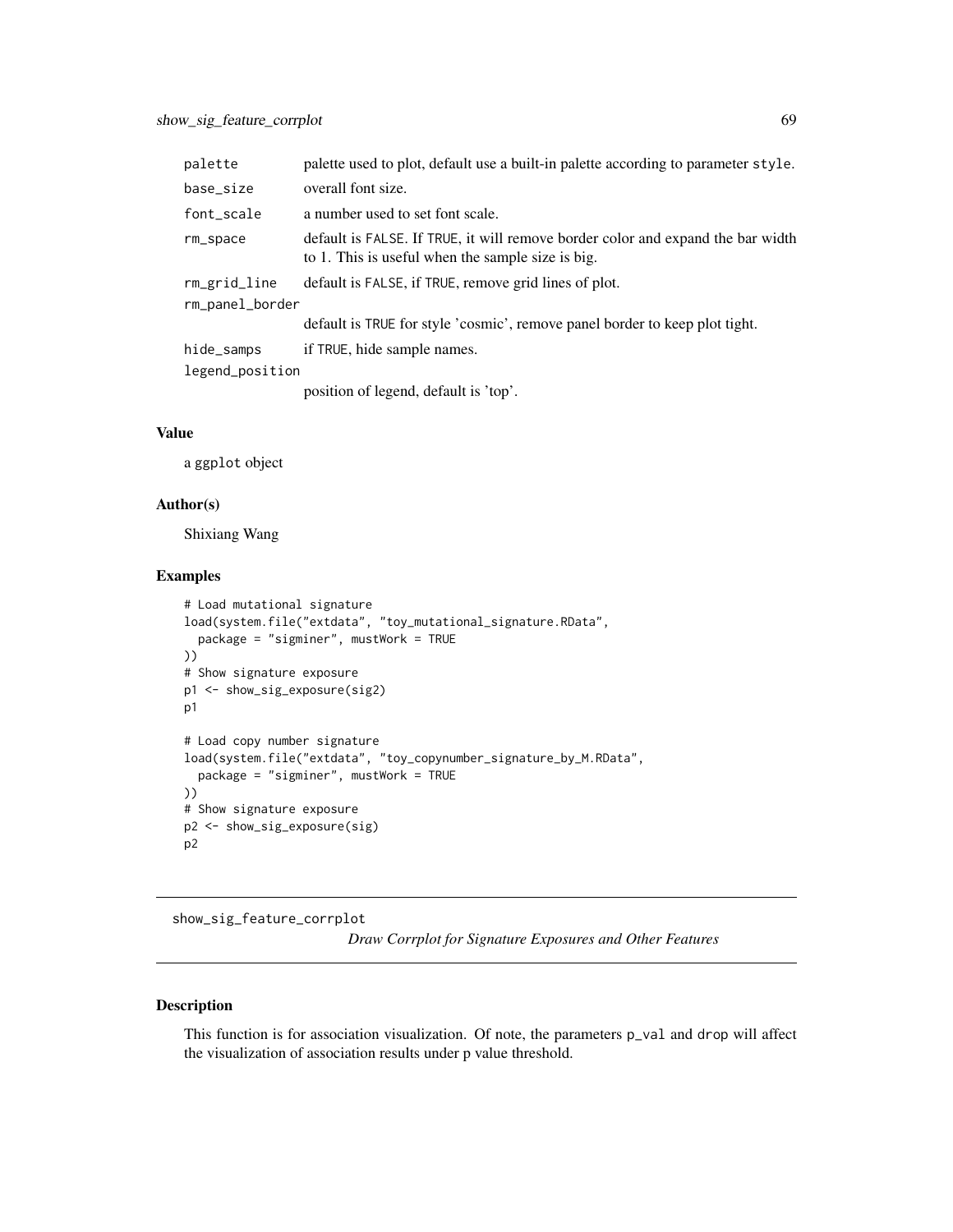## Usage

```
show_sig_feature_corrplot(
  tidy_cor,
 feature_list,
 sort_features = FALSE,
  sig_orders = NULL,
 drop = TRUE,return_plotlist = FALSE,
 p_{val} = 0.05,
 xlab = "Signatures",
 ylab = "Features",
 co_gradient_colors = scale_color_gradient2(low = "blue", mid = "white", high = "red",
   mid = 0),
 ca_gradient_colors = co_gradient_colors,
 plot_ratio = "auto",
 breaks_count = c(0L, 200L, 400L, 600L, 800L, 1020L)
\mathcal{L}
```

| tidy_cor           | data returned by get_tidy_association.                                                                                                                                                                                         |  |  |
|--------------------|--------------------------------------------------------------------------------------------------------------------------------------------------------------------------------------------------------------------------------|--|--|
| feature_list       | a character vector contains features want to be plotted. If missing, all features<br>will be used.                                                                                                                             |  |  |
| sort_features      | default is FALSE, use feature order obtained from the previous step. If TRUE, sort<br>features as feature_list.                                                                                                                |  |  |
| sig_orders         | signature levels for ordering.                                                                                                                                                                                                 |  |  |
| drop               | if TRUE, when a feature has no association with all signatures (p value larger than<br>threshold set by p_val), this feature will be removed from the plot. Otherwise,<br>this feature (a row) will keep with all blank white. |  |  |
|                    | return_plotlist                                                                                                                                                                                                                |  |  |
|                    | if TRUE, return as a list of ggplot objects.                                                                                                                                                                                   |  |  |
| p_val              | p value threshold. If p value larger than this threshold, the result becomes blank<br>white.                                                                                                                                   |  |  |
| xlab               | label for x axis.                                                                                                                                                                                                              |  |  |
| ylab               | label for y axis.                                                                                                                                                                                                              |  |  |
| co_gradient_colors |                                                                                                                                                                                                                                |  |  |
|                    | a Scale object representing gradient colors used to plot for continuous features.                                                                                                                                              |  |  |
| ca_gradient_colors |                                                                                                                                                                                                                                |  |  |
|                    | a Scale object representing gradient colors used to plot for categorical features.                                                                                                                                             |  |  |
| plot_ratio         | a length-2 numeric vector to set the height/width ratio.                                                                                                                                                                       |  |  |
| breaks_count       | breaks for sample count. If set it to NULL, ggplot bin scale will be used to<br>automatically determine the breaks. If set it to NA, aes for sample will be not<br>used.                                                       |  |  |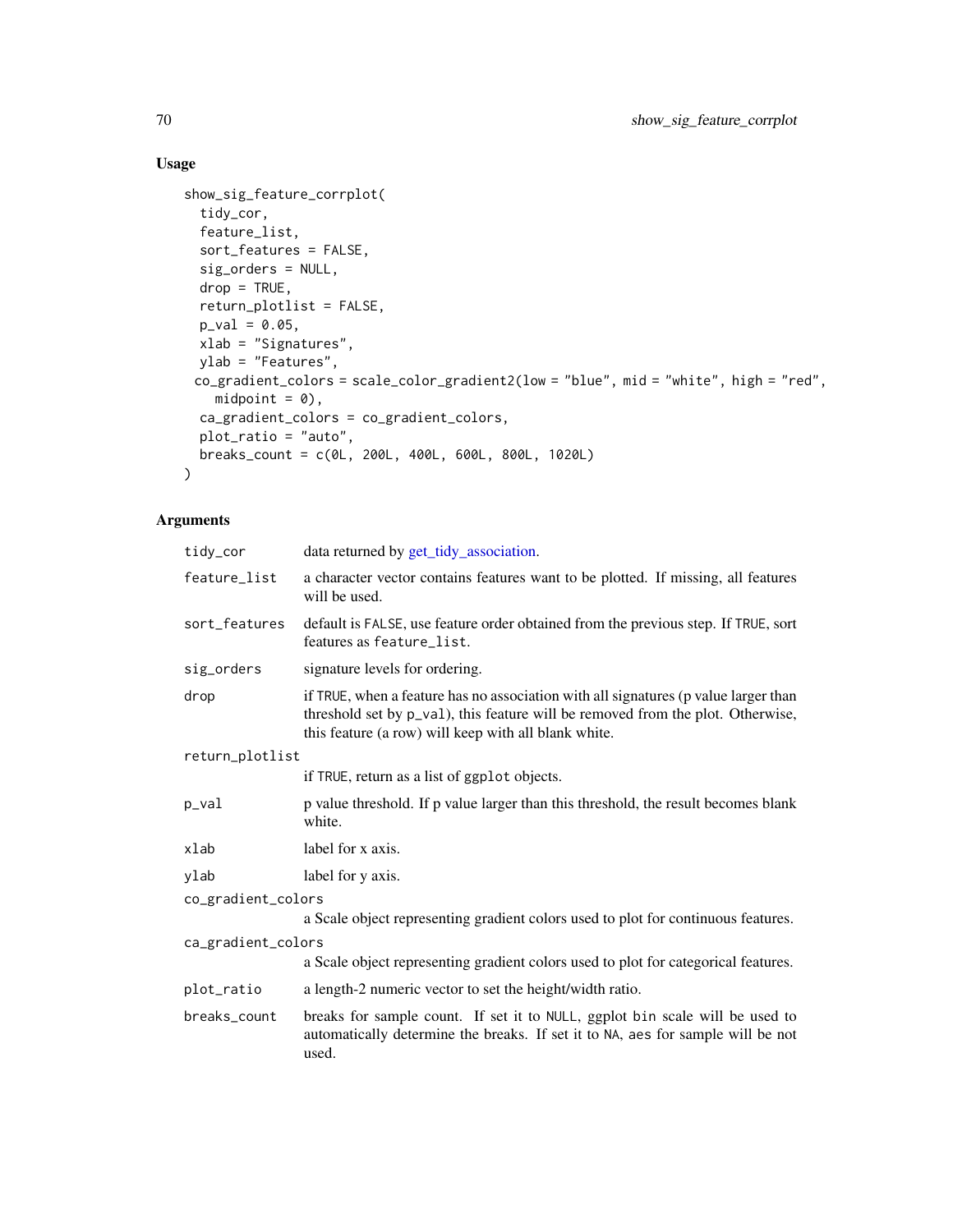show\_sig\_fit 71

## Value

a ggplot2 object

#### See Also

[get\\_tidy\\_association](#page-26-0) and [get\\_sig\\_feature\\_association](#page-23-0)

#### Examples

```
# The data is generated from Wang, Shixiang et al.
load(system.file("extdata", "asso_data.RData",
  package = "sigminer", mustWork = TRUE
))
p <- show_sig_feature_corrplot(tidy_data.seqz.feature, p_val = 0.05)
p
```
show\_sig\_fit *Show Signature Fit Result*

### Description

See [sig\\_fit](#page-91-0) for examples.

#### Usage

```
show_sig_fit(
 fit_result,
  samples = NULL,
  signatures = NULL,
 plot_fun = c("boxplot", "violin", "scatter"),
 palette = "aaas",
 title = NULL,
 xlab = FALSE,
 ylab = "Signature exposure",
 legend = "none",
 width = 0.3,
 outlier.shape = NA,
 add = "jitter",add.params = list(alpha = 0.3),
  ...
\mathcal{L}
```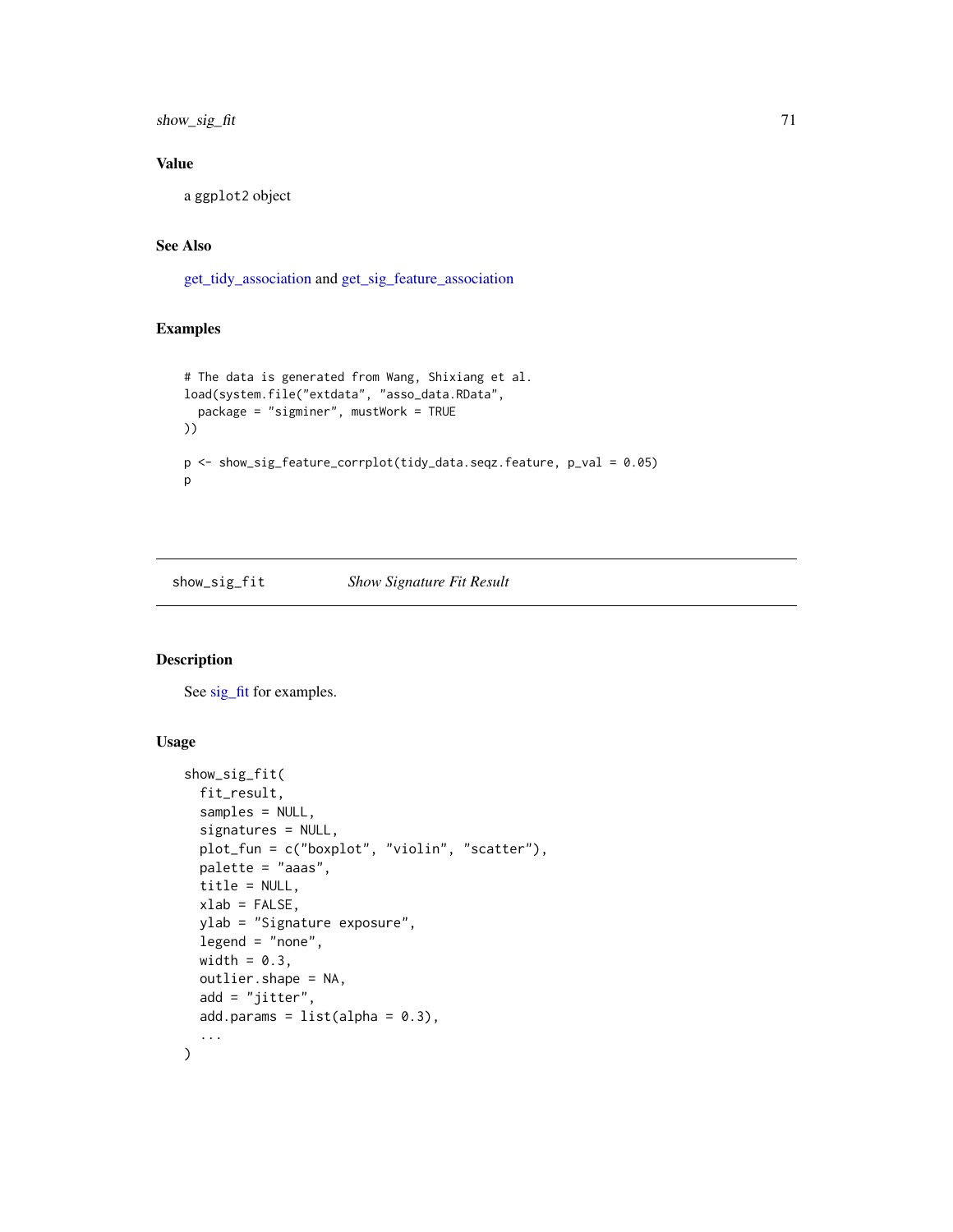# Arguments

| fit_result    | result object from sig_fit.                                                                                                                                                                                                                                                                                                                                                      |
|---------------|----------------------------------------------------------------------------------------------------------------------------------------------------------------------------------------------------------------------------------------------------------------------------------------------------------------------------------------------------------------------------------|
| samples       | samples to show, if NULL, all samples are used.                                                                                                                                                                                                                                                                                                                                  |
| signatures    | signatures to show.                                                                                                                                                                                                                                                                                                                                                              |
| plot_fun      | set the plot function.                                                                                                                                                                                                                                                                                                                                                           |
| palette       | the color palette to be used for coloring or filling by groups. Allowed values<br>include "grey" for grey color palettes; brewer palettes e.g. "RdBu", "Blues",<br>; or custom color palette e.g. c("blue", "red"); and scientific journal palettes<br>from ggsci R package, e.g.: "npg", "aaas", "lancet", "jco", "ucscgb", "uchicago",<br>"simpsons" and "rickandmorty".       |
| title         | plot main title.                                                                                                                                                                                                                                                                                                                                                                 |
| xlab          | character vector specifying x axis labels. Use xlab = FALSE to hide xlab.                                                                                                                                                                                                                                                                                                        |
| ylab          | character vector specifying y axis labels. Use ylab = FALSE to hide ylab.                                                                                                                                                                                                                                                                                                        |
| legend        | character specifying legend position. Allowed values are one of c("top", "bot-<br>tom", "left", "right", "none"). To remove the legend use legend = "none". Leg-<br>end position can be also specified using a numeric vector $c(x, y)$ ; see details<br>section.                                                                                                                |
| width         | numeric value between 0 and 1 specifying box width.                                                                                                                                                                                                                                                                                                                              |
| outlier.shape | point shape of outlier. Default is 19. To hide outlier, specify outlier. shape =<br>NA. When jitter is added, then outliers will be automatically hidden.                                                                                                                                                                                                                        |
| add           | character vector for adding another plot element (e.g.: dot plot or error bars).<br>Allowed values are one or the combination of: "none", "dotplot", "jitter", "box-<br>plot", "point", "mean", "mean_se", "mean_sd", "mean_ci", "mean_range", "me-<br>dian", "median_iqr", "median_hilow", "median_q1q3", "median_mad", "me-<br>dian_range"; see ?desc_statby for more details. |
| add.params    | parameters (color, shape, size, fill, linetype) for the argument 'add'; e.g.: add.params<br>$=$ list(color = "red").                                                                                                                                                                                                                                                             |
| $\cdots$      | other arguments to be passed to geom_boxplot, ggpar and facet.                                                                                                                                                                                                                                                                                                                   |
|               |                                                                                                                                                                                                                                                                                                                                                                                  |

## Value

a ggplot object.

# See Also

[sig\\_fit,](#page-91-0) [show\\_sig\\_bootstrap\\_exposure,](#page-62-0) [sig\\_fit\\_bootstrap,](#page-94-0) [sig\\_fit\\_bootstrap\\_batch](#page-96-0)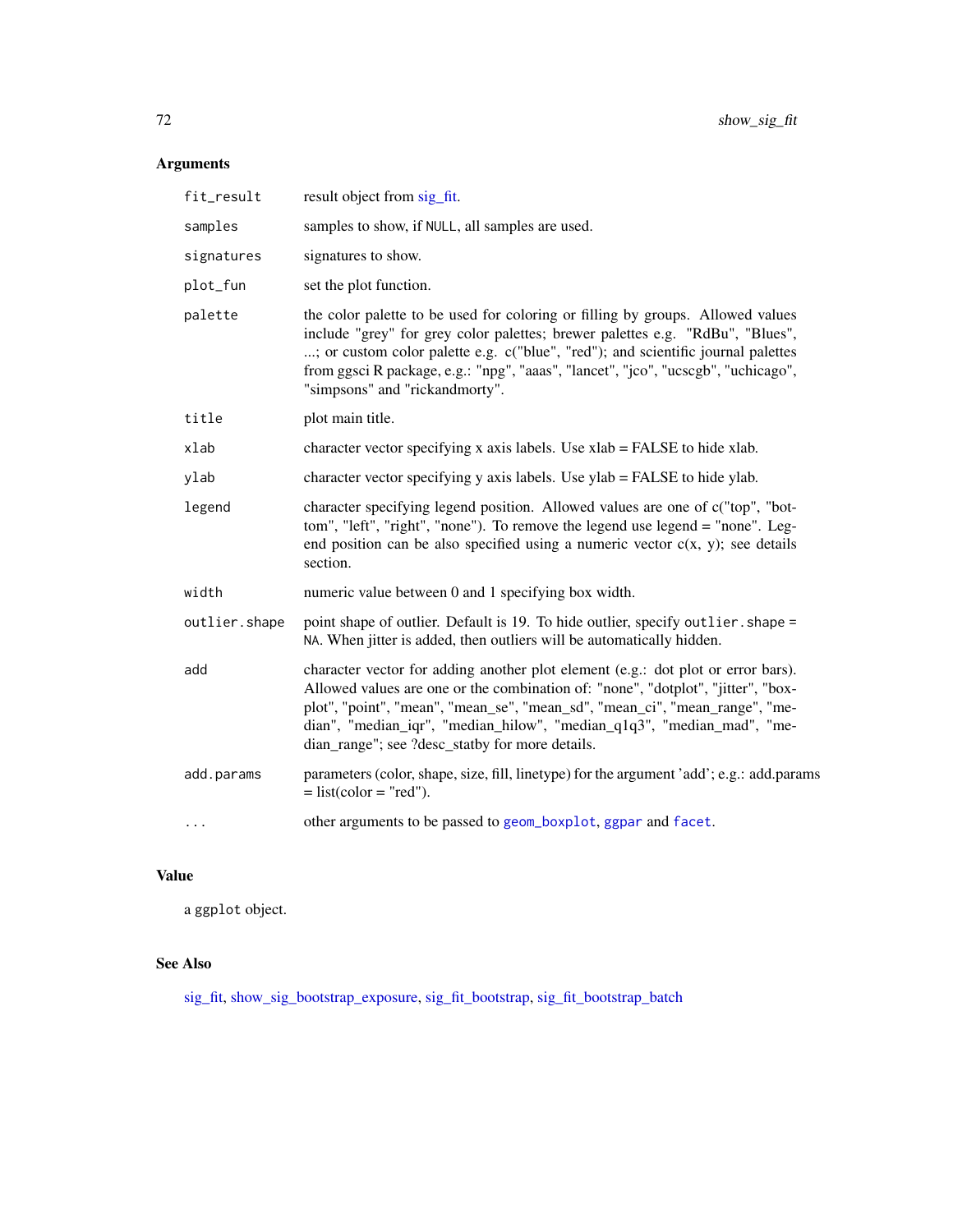show\_sig\_number\_survey

*Show Simplified Signature Number Survey*

## Description

[sig\\_estimate](#page-88-0) shows comprehensive rank survey generated by NMF package, sometimes it is hard to consider all measures. Here provides a one or two y-axis visualization method to help users determine the optimal signature number (showing both stability ("cophenetic") and error (RSS) at default). Users can also set custom measures to show.

## Usage

```
show_sig_number_survey(
 object,
  x = "rank",left_y = "cophenetic",
  right_y = "rss",left_name = left_y,right_name = toupper(right_y),
  left_color = "black",
  right_color = "red",
  left\_shape = 16,
  right_shape = 18,
  shape_size = 4)
```
### Arguments

| object                              | a Survey object generated from sig_estimate, or a data. frame contains at least<br>rank columns and columns for one measure. |
|-------------------------------------|------------------------------------------------------------------------------------------------------------------------------|
| x                                   | column name for x axis.                                                                                                      |
| $left_y$                            | column name for left y axis.                                                                                                 |
| $right_y$                           | column name for right y axis.                                                                                                |
| left_name                           | label name for left y axis.                                                                                                  |
| right_name                          | label name for right y axis.                                                                                                 |
| left_color                          | color for left axis.                                                                                                         |
| right_color                         | color for right axis.                                                                                                        |
| left_shape, right_shape, shape_size |                                                                                                                              |
|                                     | shape setting.                                                                                                               |

## Value

a ggplot object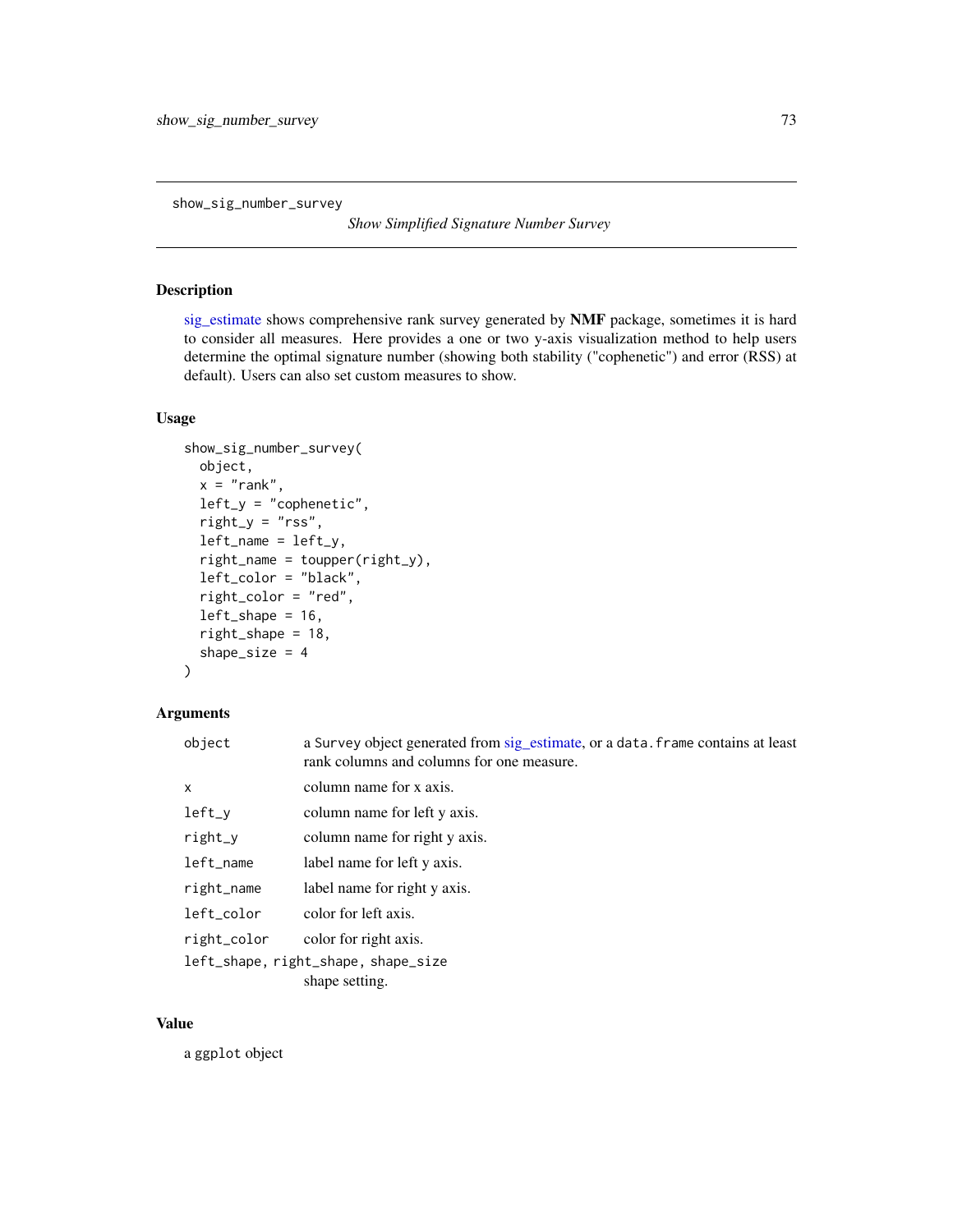#### See Also

[sig\\_estimate](#page-88-0) for estimating signature number for [sig\\_extract,](#page-90-0) [show\\_sig\\_number\\_survey2](#page-73-0) for more visualization method.

#### Examples

```
load(system.file("extdata", "toy_copynumber_tally_M.RData",
  package = "sigminer", mustWork = TRUE
))
library(NMF)
cn_estimate <- sig_estimate(cn_tally_M$nmf_matrix,
 cores = 1, nrun = 5,verbose = TRUE
\lambda# Show two measures
show_sig_number_survey(cn_estimate)
# Show one measure
p <- show_sig_number_survey(cn_estimate, right_y = NULL)
p
p \leq - add_h_arrow(p, x = 4.1, y = 0.953, label = "selected number")
p
# Show data from a data.frame
show_sig_number_survey(cn_estimate$survey)
# Show other measures
head(cn_estimate$survey)
show_sig_number_survey(cn_estimate$survey,
  right_y = "dispersion",
  right_name = "dispersion"
)
show_sig_number_survey(cn_estimate$survey,
  right_y = "evar",right_name = "evar"
)
```
<span id="page-73-0"></span>show\_sig\_number\_survey2

*Show Comprehensive Signature Number Survey*

## Description

This function is modified from NMF package to better help users to explore survey of signature number.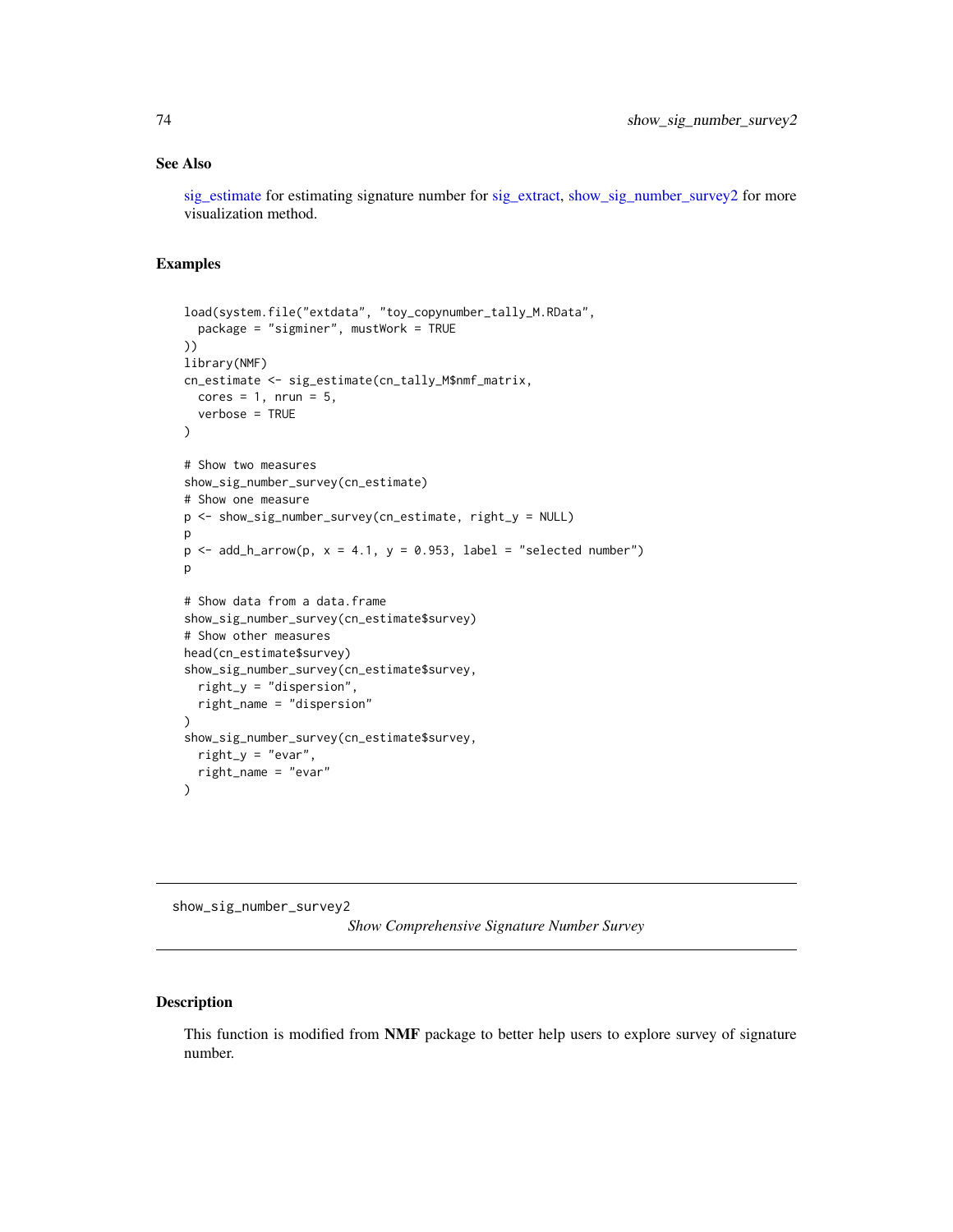## Usage

```
show_sig_number_survey2(
 x,
 y = NULL,what = c("all", "cophenetic", "rss", "residuals", "dispersion", "evar", "sparseness",
    "sparseness.basis", "sparseness.coef", "silhouette", "silhouette.coef",
    "silhouette.basis", "silhouette.consensus"),
 na.rm = FALSE,
 xlab = "Number of signature",
 ylab = "",
 main = "Signature number survey using NMF package"
\mathcal{L}
```
# Arguments

| X     | a data. frame or NMF. rank object obtained from sig_estimate().                                                                                                                                                                                                                                                                                                                                                                                           |
|-------|-----------------------------------------------------------------------------------------------------------------------------------------------------------------------------------------------------------------------------------------------------------------------------------------------------------------------------------------------------------------------------------------------------------------------------------------------------------|
| У     | for random simulation, a data. frame or NMF. rank object obtained from sig_estimate().                                                                                                                                                                                                                                                                                                                                                                    |
| what  | a character vector whose elements partially match one of the following item,<br>which correspond to the measures computed by summary () on each $-$ multi-run<br>- NMF result: 'all', 'cophenetic', 'rss', 'residuals', 'dispersion', 'evar', 'silhou-<br>ette' (and more specific *.coef, *.basis, *.consensus), 'sparseness' (and more<br>specific *.coef, *.basis). It specifies which measure must be plotted (what='all'<br>plots all the measures). |
| na.rm | single logical that specifies if the rank for which the measures are NA values<br>should be removed from the graph or not (default to FALSE). This is useful when<br>plotting results which include NAs due to error during the estimation process.<br>See argument stop for nmfEstimateRank.                                                                                                                                                             |
| xlab  | x-axis label                                                                                                                                                                                                                                                                                                                                                                                                                                              |
| ylab  | y-axis label                                                                                                                                                                                                                                                                                                                                                                                                                                              |
| main  | main title                                                                                                                                                                                                                                                                                                                                                                                                                                                |
|       |                                                                                                                                                                                                                                                                                                                                                                                                                                                           |

### Value

a ggplot object

## Examples

```
load(system.file("extdata", "toy_copynumber_tally_M.RData",
  package = "sigminer", mustWork = TRUE
))
library(NMF)
cn_estimate <- sig_estimate(cn_tally_M$nmf_matrix,
 cores = 1, nrun = 5,
  verbose = TRUE,
 keep_nmfObj = TRUE
\mathcal{L}
```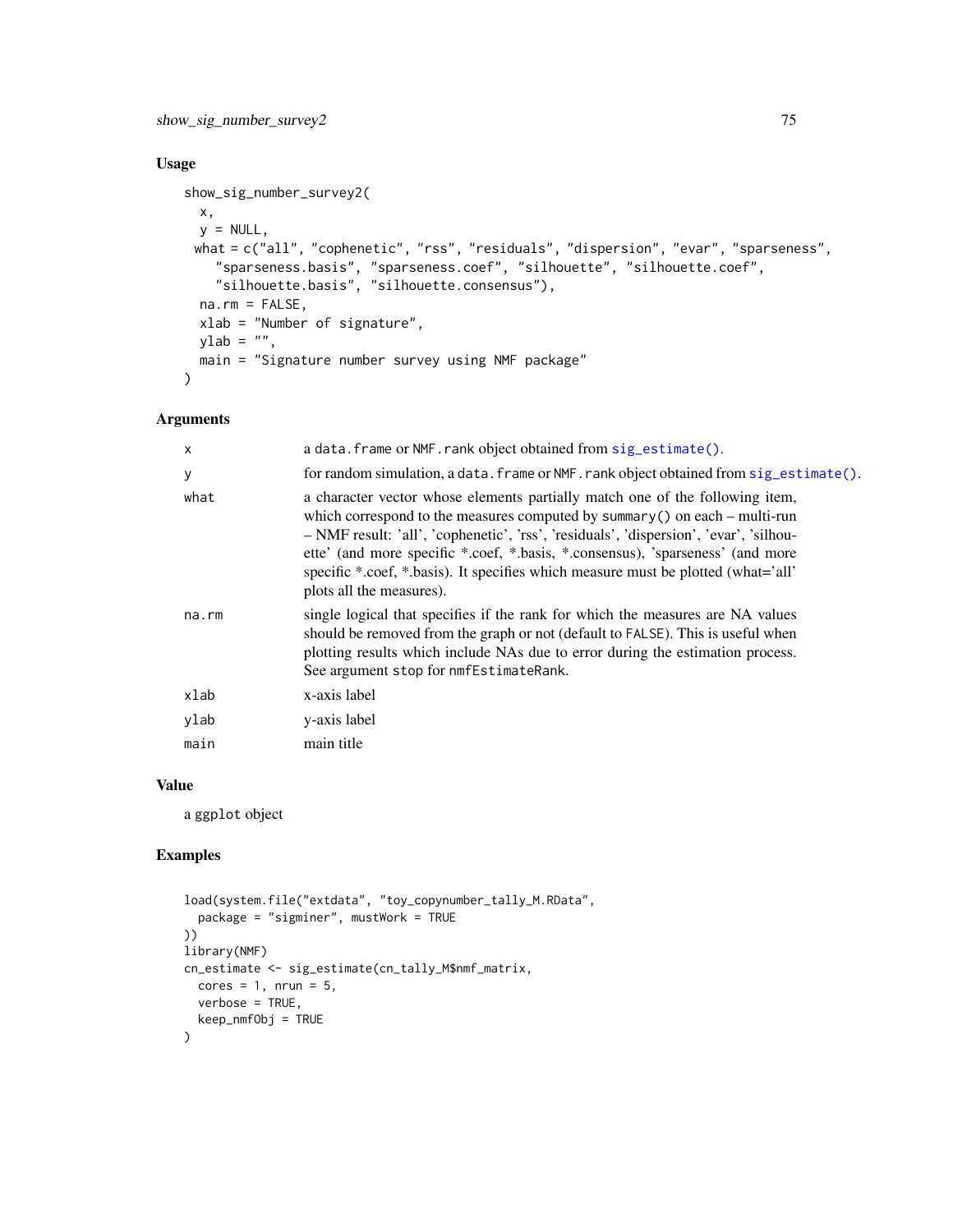```
# Show from data.frame obtained by sig_estimate()
show_sig_number_survey2(cn_estimate$survey)
show_sig_number_survey2(cn_estimate$survey, y = cn_estimate$survey.random)
# Show directly from NMF.rank object
show_sig_number_survey2(cn_estimate$nmfEstimate)
show_sig_number_survey2(cn_estimate$nmfEstimate, y = cn_estimate$nmfEstimate.random)
```
<span id="page-75-0"></span>show\_sig\_profile *Show Signature Profile*

#### Description

Who don't like to show a barplot for signature profile? This is for it.

#### Usage

```
show_sig_profile(
  Signature,
 mode = c("SBS", "copynumber", "DBS", "ID", "RS"),
 method = "Wang",normalize = c("row", "column", "raw", "feature"),
  y_tr = NULL,filters = NULL,
  feature_setting = sigminer::CN.features,
  style = c("default", "cosmic"),
  palette = use_color_style(style, mode, method),
  set_gradient_color = FALSE,
  free\_space = "free_x",rm_panel_border = style == "cosmic",
  rm_grid_line = style == "cosmic",
  rm_axis_text = FALSE,
  bar_border_color = ifelse(style == "default", "grey50", "white"),
 bar_wwidth = 0.7,
 paint_axis_text = TRUE,
 x_label_angle = ifelse(mode == "copynumber" & !(startsWith(method, "T") | method ==
    "X"), 60, 90),
 x_label_vjust = ifelse(mode == "copynumber" & !(startsWith(method, "T") | method ==
    "X"), 1, 0.5),
  x<sup>1</sup>abel_hjust = 1,
  x_lab = "Components",
 y_lab = "auto",
 params = NULL,
  show_{cv} = FALSE,
  params_label_size = 3,
  params_label_angle = 60,
  y<sup>=</sup>xpand = 1,
```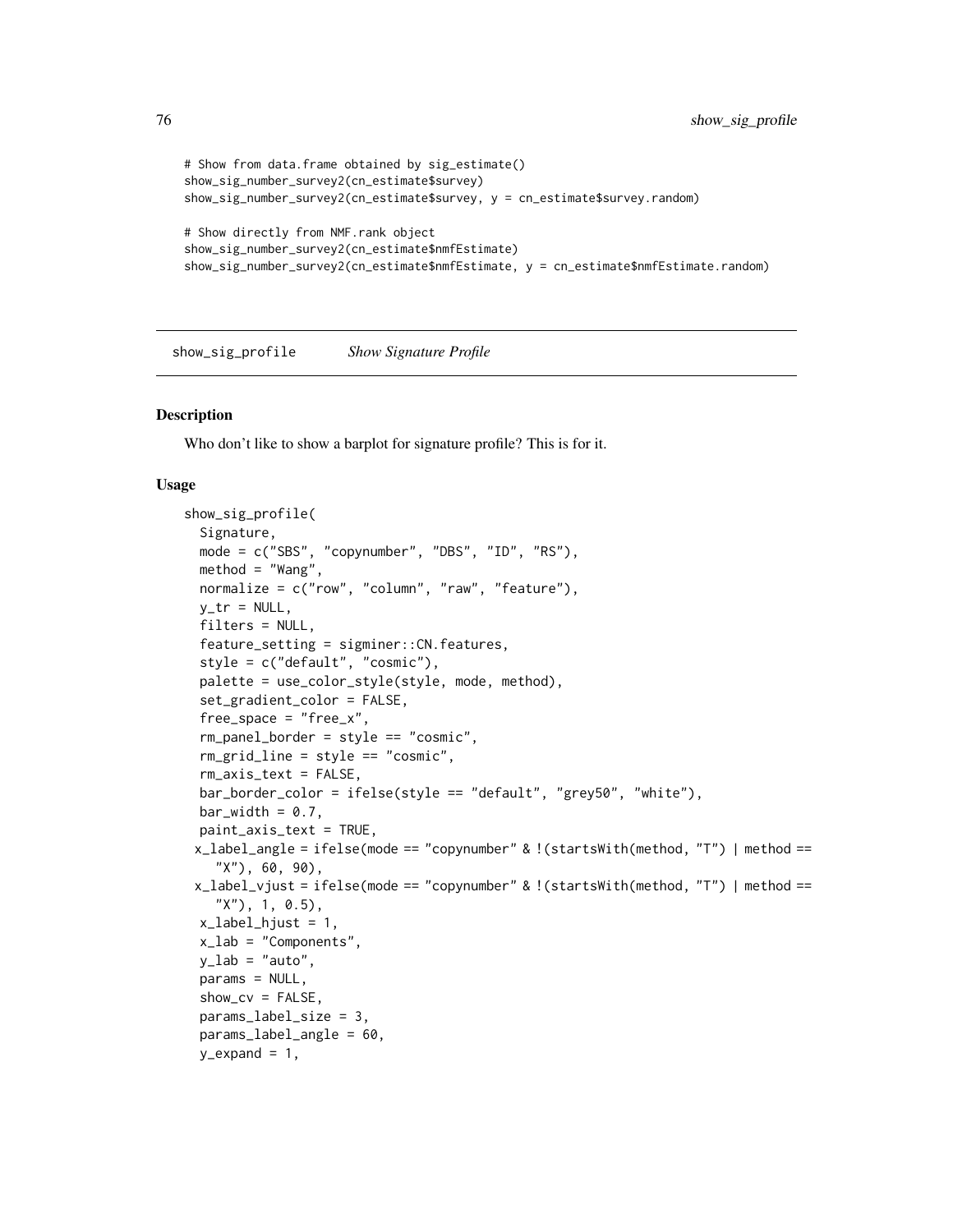# show\_sig\_profile 77

```
digits = 2,
 base_size = 12,
 font_scale = 1,sig_names = NULL,
 sig_orders = NULL,
 check_sig_names = TRUE
\mathcal{L}
```
# Arguments

| Signature          | a Signature object obtained either from sig_extract or sig_auto_extract, or just<br>a raw signature matrix with row representing components (motifs) and column<br>representing signatures (column names must start with 'Sig').                                                                                                                  |
|--------------------|---------------------------------------------------------------------------------------------------------------------------------------------------------------------------------------------------------------------------------------------------------------------------------------------------------------------------------------------------|
| mode               | signature type for plotting, now supports 'copynumber', 'SBS', 'DBS', 'ID' and<br>'RS' (genome rearrangement signature).                                                                                                                                                                                                                          |
| method             | method for copy number feature classification in sig_tally, can be one of "Mac-<br>intyre" ("M"), "Wang" ("W").                                                                                                                                                                                                                                   |
| normalize          | one of 'row', 'column', 'raw' and "feature", for row normalization (signature),<br>column normalization (component), raw data, row normalization by feature, re-<br>spectively. Of note, 'feature' only works when the mode is 'copynumber'.                                                                                                      |
| y_tr               | a function (e.g. log10) to transform y axis before plotting.                                                                                                                                                                                                                                                                                      |
| filters            | a pattern used to select components to plot.                                                                                                                                                                                                                                                                                                      |
| feature_setting    |                                                                                                                                                                                                                                                                                                                                                   |
|                    | a data. frame used for classification. Only used when method is "Wang"<br>("W"). Default is CN.features. Users can also set custom input with "fea-<br>ture", "min" and "max" columns available. Valid features can be printed by<br>unique(CN.features\$feature).                                                                                |
| style              | plot style, one of 'default' and 'cosmic', works when parameter set_gradient_color<br>is FALSE.                                                                                                                                                                                                                                                   |
| palette            | palette used to plot when set_gradient_color is FALSE, default use a built-in<br>palette according to parameter style.                                                                                                                                                                                                                            |
| set_gradient_color |                                                                                                                                                                                                                                                                                                                                                   |
|                    | default is FALSE, if TRUE, use gradient colors to fill bars. This is very useful<br>when signatures are extracted from "Macintyre" method and normalize is<br>'column'.                                                                                                                                                                           |
| free_space         | default is 'free_x'. If "fixed", all panels have the same size. If "free_y" their<br>height will be proportional to the length of the y scale; if "free_x" their width<br>will be proportional to the length of the x scale; or if "free" both height and width<br>will vary. This setting has no effect unless the appropriate scales also vary. |
| rm_panel_border    |                                                                                                                                                                                                                                                                                                                                                   |
|                    | default is TRUE for style 'cosmic', remove panel border to keep plot tight.                                                                                                                                                                                                                                                                       |
| rm_grid_line       | default is FALSE, if TRUE, remove grid lines of plot.                                                                                                                                                                                                                                                                                             |
| rm_axis_text       | default is FALSE, if TRUE, remove component texts. This is useful when multiple<br>signature profiles are plotted together.                                                                                                                                                                                                                       |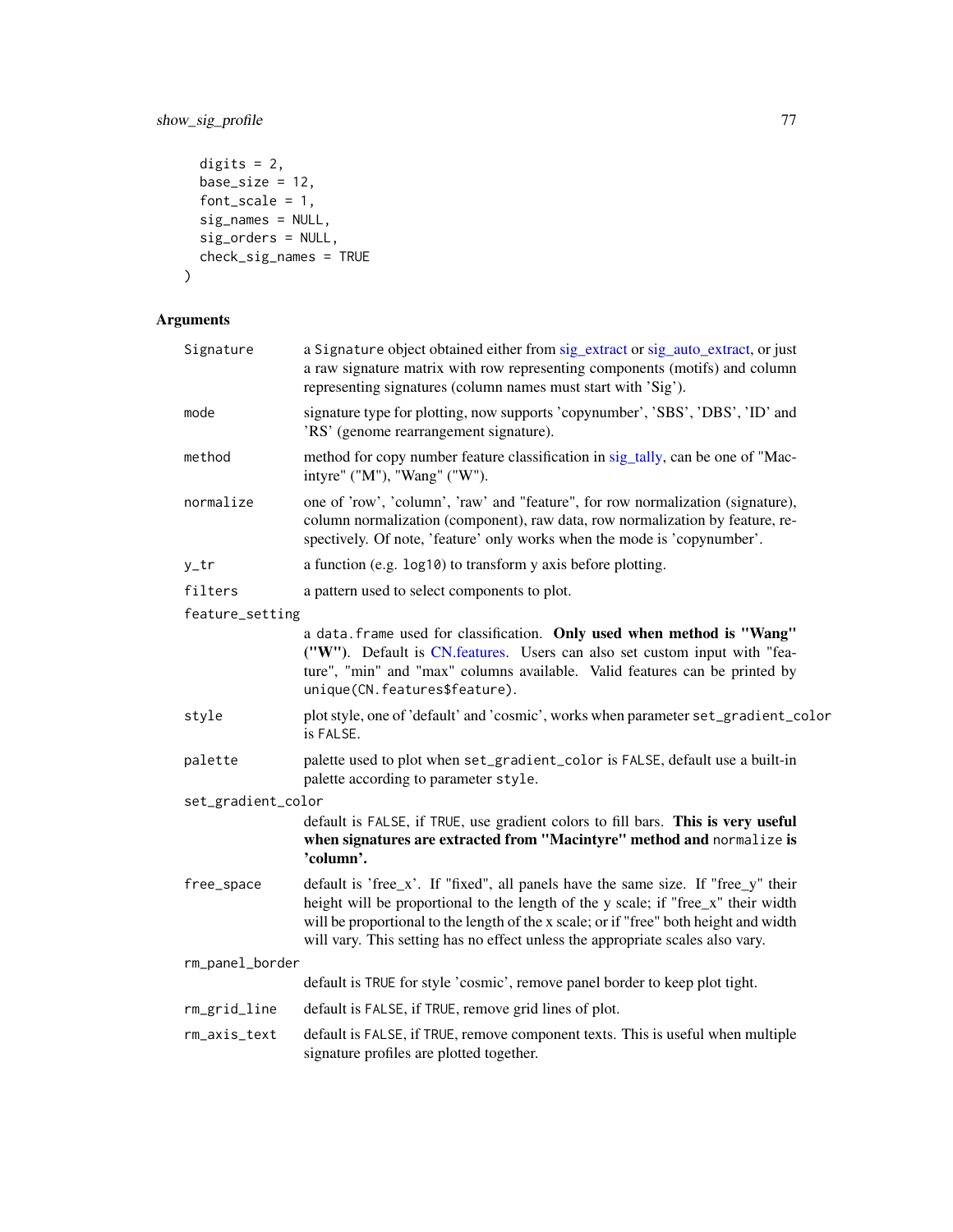| bar_border_color   |                                                                                                                                                                                                 |  |
|--------------------|-------------------------------------------------------------------------------------------------------------------------------------------------------------------------------------------------|--|
|                    | the color of bar border.                                                                                                                                                                        |  |
| bar_width          | bar width. By default, set to 70% of the resolution of the data.                                                                                                                                |  |
| paint_axis_text    |                                                                                                                                                                                                 |  |
|                    | if TRUE, color on text of x axis.                                                                                                                                                               |  |
| x_label_angle      | font angle for x label.                                                                                                                                                                         |  |
| x_label_vjust      | font vjust for x label.                                                                                                                                                                         |  |
| x_label_hjust      | font hjust for x label.                                                                                                                                                                         |  |
| x_lab              | x axis lab.                                                                                                                                                                                     |  |
| y_lab              | y axis lab.                                                                                                                                                                                     |  |
| params             | params data. frame of components, obtained from sig_tally.                                                                                                                                      |  |
| show_cv            | default is FALSE, if TRUE, show coefficient of variation when params is not NULL.                                                                                                               |  |
| params_label_size  |                                                                                                                                                                                                 |  |
|                    | font size for params label.                                                                                                                                                                     |  |
| params_label_angle |                                                                                                                                                                                                 |  |
|                    | font angle for params label.                                                                                                                                                                    |  |
| y_expand           | y expand height for plotting params of copy number signatures.                                                                                                                                  |  |
| digits             | digits for plotting params of copy number signatures.                                                                                                                                           |  |
| base_size          | overall font size.                                                                                                                                                                              |  |
| font_scale         | a number used to set font scale.                                                                                                                                                                |  |
| sig_names          | set name of signatures, can be a character vector. Default is NULL, prefix 'Sig'<br>plus number is used.                                                                                        |  |
| sig_orders         | set order of signatures, can be a character vector. Default is NULL, the signa-<br>tures are ordered by alphabetical order. If an integer vector set, only specified<br>signatures are plotted. |  |
| check_sig_names    |                                                                                                                                                                                                 |  |
|                    | if TRUE, check signature names when input is a matrix, i.e., all signatures (col-<br>names) must start with 'Sig'.                                                                              |  |

# Value

a ggplot object

# Author(s)

Shixiang Wang

# See Also

[show\\_sig\\_profile\\_loop,](#page-81-0) [show\\_sig\\_profile\\_heatmap](#page-79-0)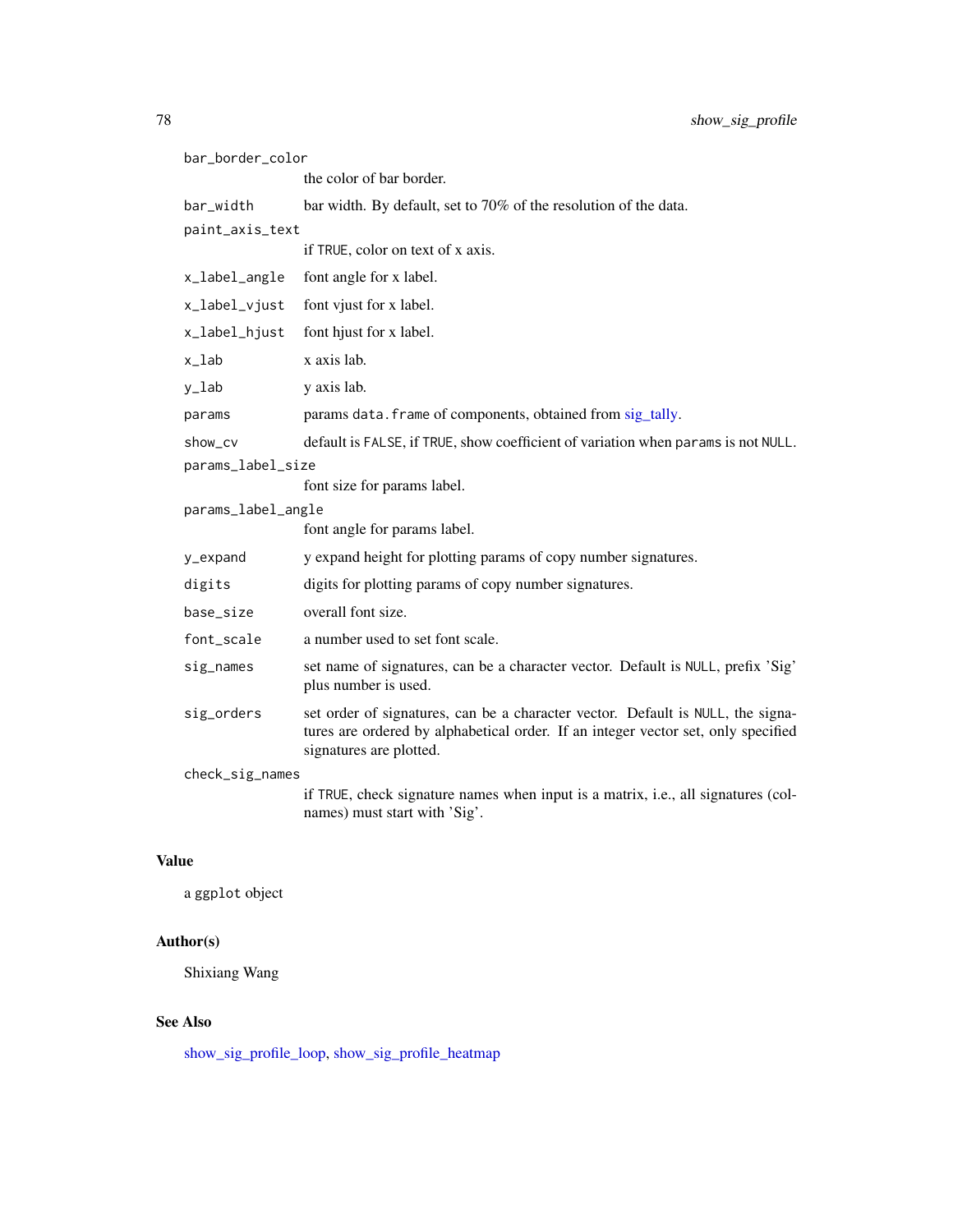## show\_sig\_profile 79

### Examples

```
# Load SBS signature
load(system.file("extdata", "toy_mutational_signature.RData",
  package = "sigminer", mustWork = TRUE
))
# Show signature profile
p1 <- show_sig_profile(sig2, mode = "SBS")
p1
# Use 'y_tr' option to transform values in y axis
p11 <- show_sig_profile(sig2, mode = "SBS", y_tr = function(x) \times x + 100)
p11
# Load copy number signature from method "W"
load(system.file("extdata", "toy_copynumber_signature_by_W.RData",
  package = "sigminer", mustWork = TRUE
))
# Show signature profile
p2 <- show_sig_profile(sig,
  style = "cosmic",
  mode = "copynumber",
 method = "W".normalize = "feature"
)
p2
# Load copy number signature from method "M"
load(system.file("extdata", "toy_copynumber_signature_by_M.RData",
  package = "sigminer", mustWork = TRUE
))
# Show signature profile
# The 'column' normalization is consistent with
# original paper
p3 <- show_sig_profile(sig,
 paint_axis_text = FALSE,
 mode = "copynumber",
 method = "M", normalize = "column"
)
p3
# Add params label
# =================
# Load copy number prepare object
load(system.file("extdata", "toy_copynumber_tally_M.RData",
  package = "sigminer", mustWork = TRUE
))
params <- get_tidy_parameter(cn_tally_M$components)
p4 <- show_sig_profile(sig,
 mode = "copynumber",
 method = "M", normalize = "column",
  params = params, y_{exp})
```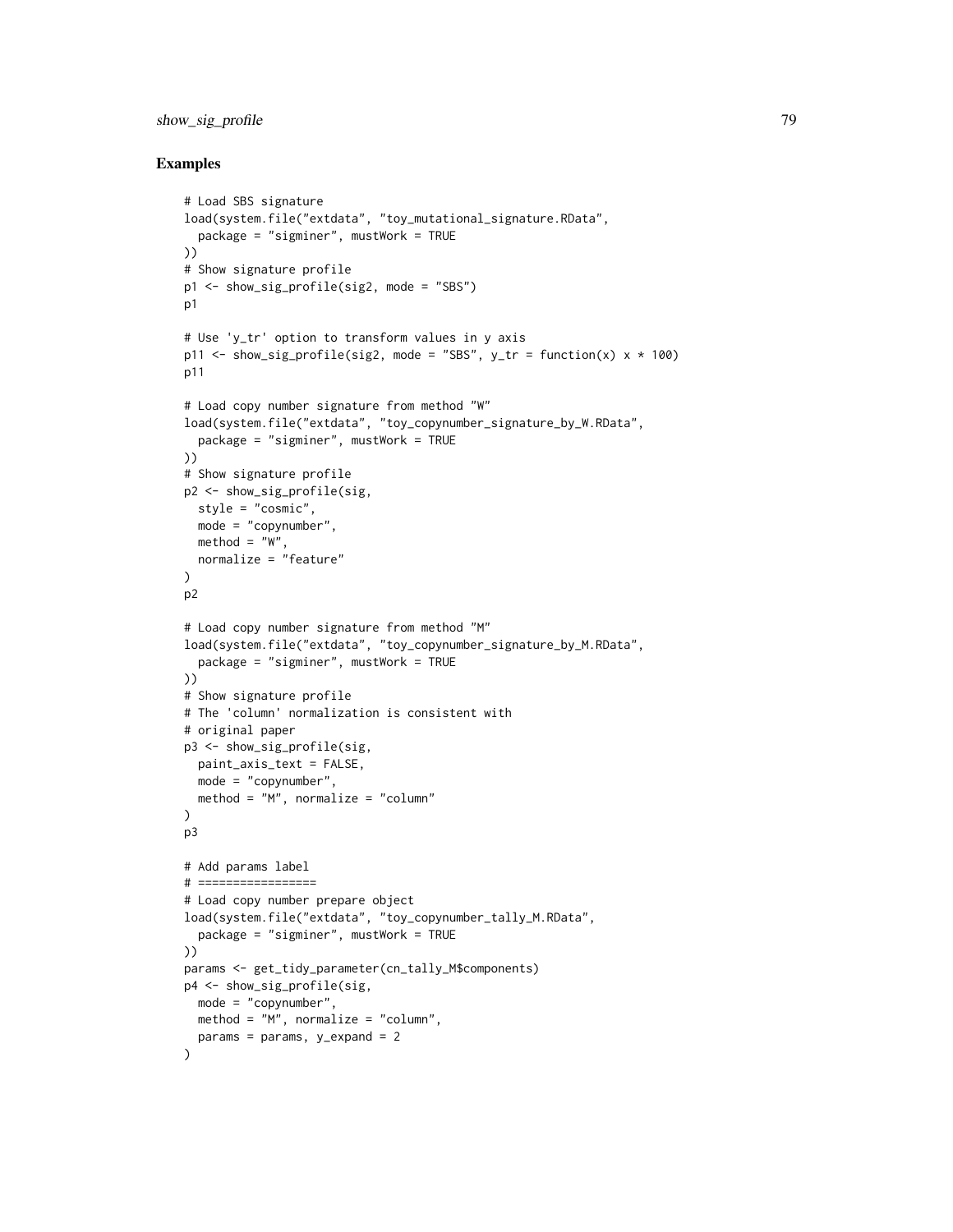```
p4
# Visualize rearrangement signatures
s <- get_sig_db("RS_Nik_lab")
ss <- s$db[, 1:3]
colnames(ss) <- c("Sig1", "Sig2", "Sig3")
p5 <- show_sig_profile(ss, mode = "RS", style = "cosmic")
p5
```
<span id="page-79-0"></span>show\_sig\_profile\_heatmap

*Show Signature Profile with Heatmap*

#### Description

This is a complementary function to [show\\_sig\\_profile\(\)](#page-75-0), it is used for visualizing some big signatures, i.e. SBS-1536, not all signatures are supported. See details for current supported signatures.

#### Usage

```
show_sig_profile_heatmap(
  Signature,
  mode = c("SBS", "DBS"),
  normalize = c("row", "column", "raw"),
  filters = NULL,
  x<sup>-</sup>lab = NULL,
  y<sup>-</sup>lab = NULL,
  legend_name = "auto",
  palette = "red",
  x_label_angle = 90,
  x<sup>l</sup>abel_vjust = 1,
  x<sup>1</sup>abel_hjust = 0.5,
  y_label_angle = 0,
  y<sup>1</sup>abel_vjust = 0.5,
  y_label_hjust = 1,
  flip_{xy} = FALSE,sig_names = NULL,
  sig_orders = NULL,
  check_sig_names = TRUE
```

```
)
```
#### Arguments

Signature a Signature object obtained either from [sig\\_extract](#page-90-0) or [sig\\_auto\\_extract,](#page-84-0) or just a raw signature matrix with row representing components (motifs) and column representing signatures (column names must start with 'Sig').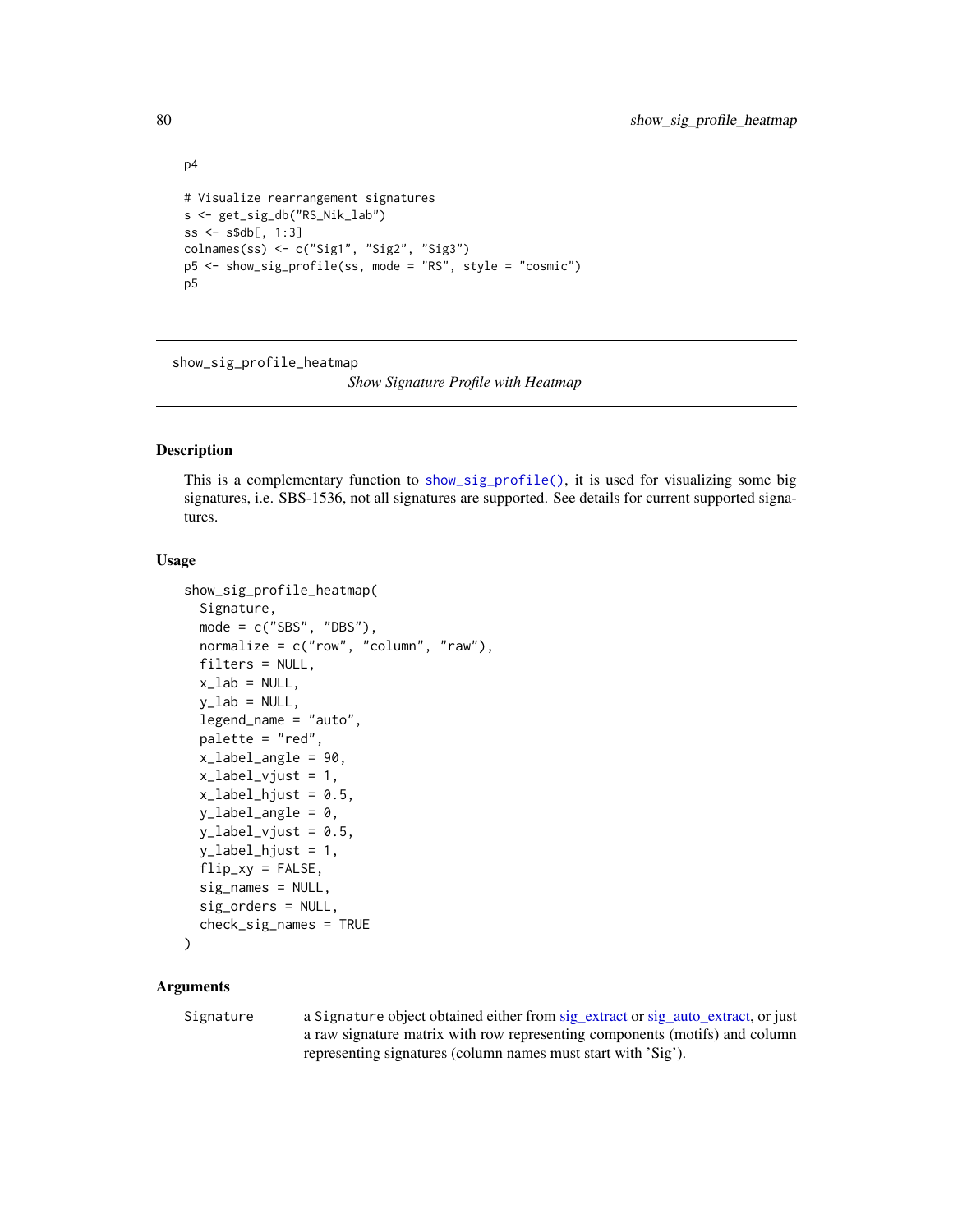| mode            | one of "SBS" and "DBS".                                                                                                                                                                                                                      |
|-----------------|----------------------------------------------------------------------------------------------------------------------------------------------------------------------------------------------------------------------------------------------|
| normalize       | one of 'row', 'column', 'raw' and "feature", for row normalization (signature),<br>column normalization (component), raw data, row normalization by feature, re-<br>spectively. Of note, 'feature' only works when the mode is 'copynumber'. |
| filters         | a pattern used to select components to plot.                                                                                                                                                                                                 |
| x_lab           | x label.                                                                                                                                                                                                                                     |
| y_lab           | y label.                                                                                                                                                                                                                                     |
| legend_name     | name of figure legend.                                                                                                                                                                                                                       |
| palette         | color for value.                                                                                                                                                                                                                             |
| x_label_angle   | angle for x axis text.                                                                                                                                                                                                                       |
| x_label_vjust   | vjust for x axis text.                                                                                                                                                                                                                       |
| x_label_hjust   | hjust for x axis text.                                                                                                                                                                                                                       |
| y_label_angle   | angle for y axis text.                                                                                                                                                                                                                       |
| y_label_vjust   | vjust for y axis text.                                                                                                                                                                                                                       |
| y_label_hjust   | hjust for y axis text.                                                                                                                                                                                                                       |
| flip_xy         | if TRUE, flip x axis and y axis.                                                                                                                                                                                                             |
| sig_names       | set name of signatures, can be a character vector. Default is NULL, prefix 'Sig'<br>plus number is used.                                                                                                                                     |
| sig_orders      | set order of signatures, can be a character vector. Default is NULL, the signa-<br>tures are ordered by alphabetical order. If an integer vector set, only specified<br>signatures are plotted.                                              |
| check_sig_names |                                                                                                                                                                                                                                              |

if TRUE, check signature names when input is a matrix, i.e., all signatures (colnames) must start with 'Sig'.

# Details

Support:

- SBS-24
- SBS-96
- SBS-384
- SBS-1536
- SBS-6144
- DBS-78
- DBS-186

### Value

a ggplot object.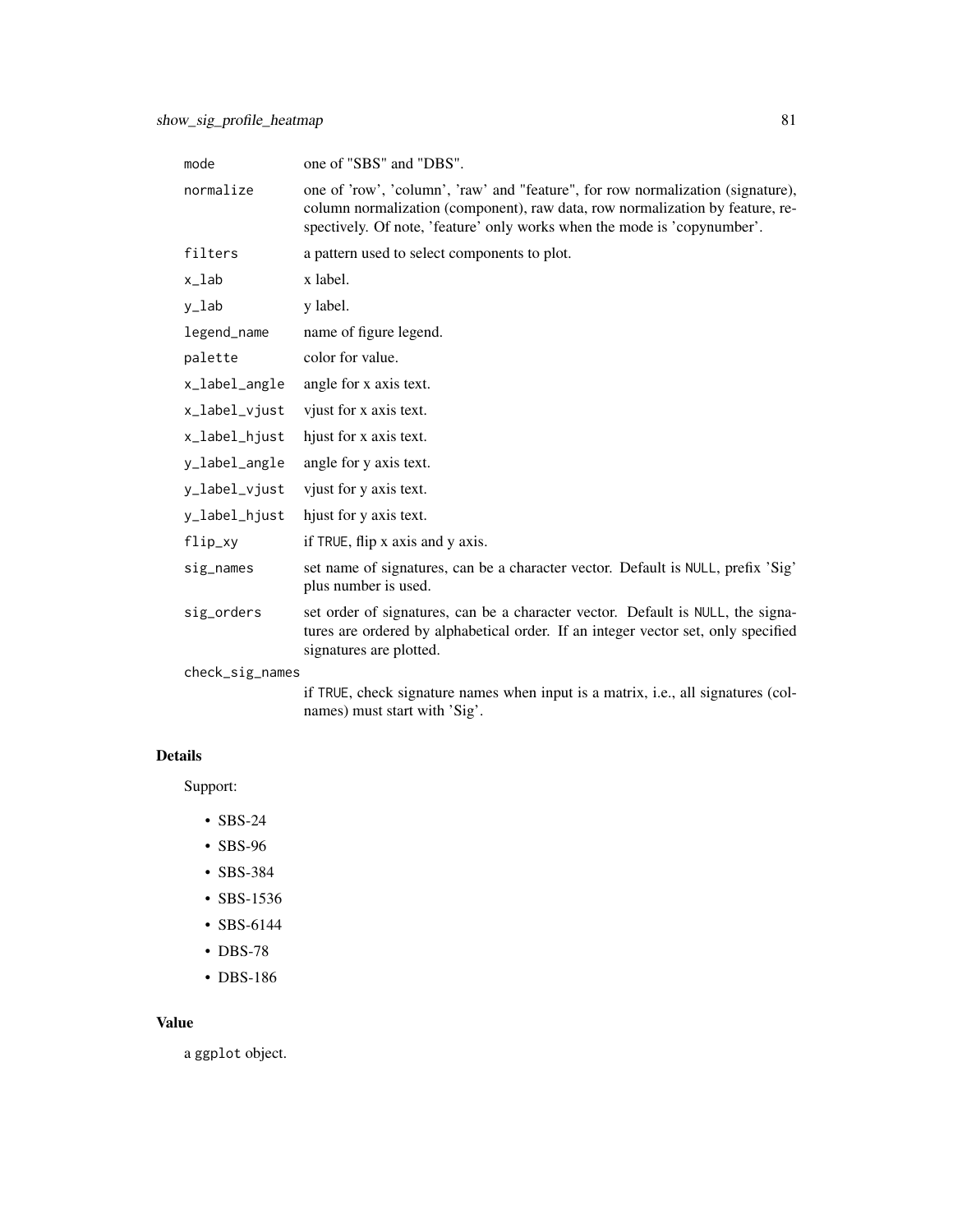# Examples

```
# Load SBS signature
load(system.file("extdata", "toy_mutational_signature.RData",
  package = "sigminer", mustWork = TRUE
))
# Show signature profile
p1 <- show_sig_profile_heatmap(sig2, mode = "SBS")
p1
```
<span id="page-81-0"></span>show\_sig\_profile\_loop *Show Signature Profile with Loop Way*

## Description

Show Signature Profile with Loop Way

### Usage

```
show_sig_profile_loop(
 Signature,
 sig_names = NULL,
 ncol = 1,
 nrow = NULL,
 x_lab = "Components",
  ...
)
```
## Arguments

| Signature | a Signature object obtained either from sig_extract or sig_auto_extract, or just<br>a raw signature matrix with row representing components (motifs) and column<br>representing signatures (column names must start with 'Sig'). |
|-----------|----------------------------------------------------------------------------------------------------------------------------------------------------------------------------------------------------------------------------------|
| sig_names | set name of signatures, can be a character vector. Default is NULL, prefix 'Sig'<br>plus number is used.                                                                                                                         |
| ncol      | (optional) Number of columns in the plot grid.                                                                                                                                                                                   |
| nrow      | (optional) Number of rows in the plot grid.                                                                                                                                                                                      |
| x_lab     | x axis lab.                                                                                                                                                                                                                      |
|           | other parameters but sig_order passing to show_sig_profile.                                                                                                                                                                      |

# Value

a ggplot result from cowplot::plot\_grid().

# See Also

[show\\_sig\\_profile](#page-75-0)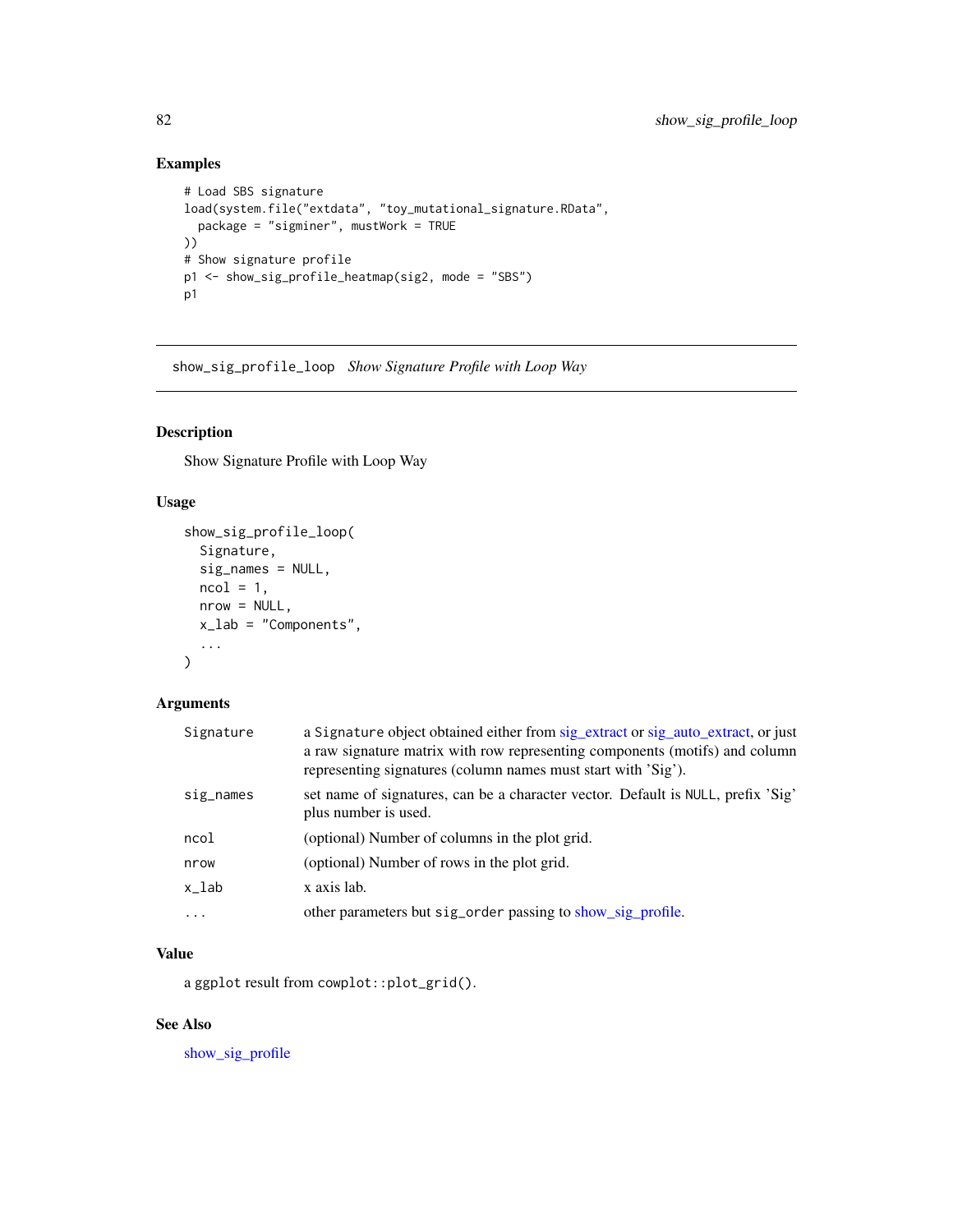#### sigminer 83

### Examples

```
load(system.file("extdata", "toy_mutational_signature.RData",
  package = "sigminer", mustWork = TRUE
))
# Show signature profile
p1 <- show_sig_profile_loop(sig2, mode = "SBS")
p1
p2 <- show_sig_profile_loop(sig2, mode = "SBS", style = "cosmic", sig_names = c("A", "B", "C"))
p2
```

| sigminer | sigminer: Extract, Analyze and Visualize Signatures for Genomic Vari-<br>ations |
|----------|---------------------------------------------------------------------------------|
|----------|---------------------------------------------------------------------------------|

## Description

- Author: [Shixiang Wang](https://shixiangwang.github.io/home/) [\(w\\_shixiang@163.com\)](mailto:w_shixiang@163.com)
- Please go to <https://shixiangwang.github.io/sigminer-doc/> for full vignette.
- Please go to <https://shixiangwang.github.io/sigminer/reference/index.html> for organized documentation of functions and datasets.
- Result visualization for [MAF](#page-31-0) is provide by maftools package, please read its [vignette.](https://bioconductor.org/packages/release/bioc/vignettes/maftools/inst/doc/maftools.html)

sigprofiler *Extract Signatures with SigProfiler*

### Description

This function provides an interface to software SigProfiler. More please see [https://github.com/](https://github.com/AlexandrovLab/SigProfilerExtractor) [AlexandrovLab/SigProfilerExtractor](https://github.com/AlexandrovLab/SigProfilerExtractor). Typically, a reference genome is not required because the input is a matrix (my understanding).

## Usage

```
sigprofiler_extract(
  nmf_matrix,
 output,
  range = 2:5,
 nrun = 10L,refit = FALSE,refit_plot = FALSE,
  is\_exome = FALSE,
 init_method = c("nndsvd_min", "random", "alexandrov-lab-custom", "nndsvd", "nndsvda",
    "nndsvdar"),
  cores = -1L,
```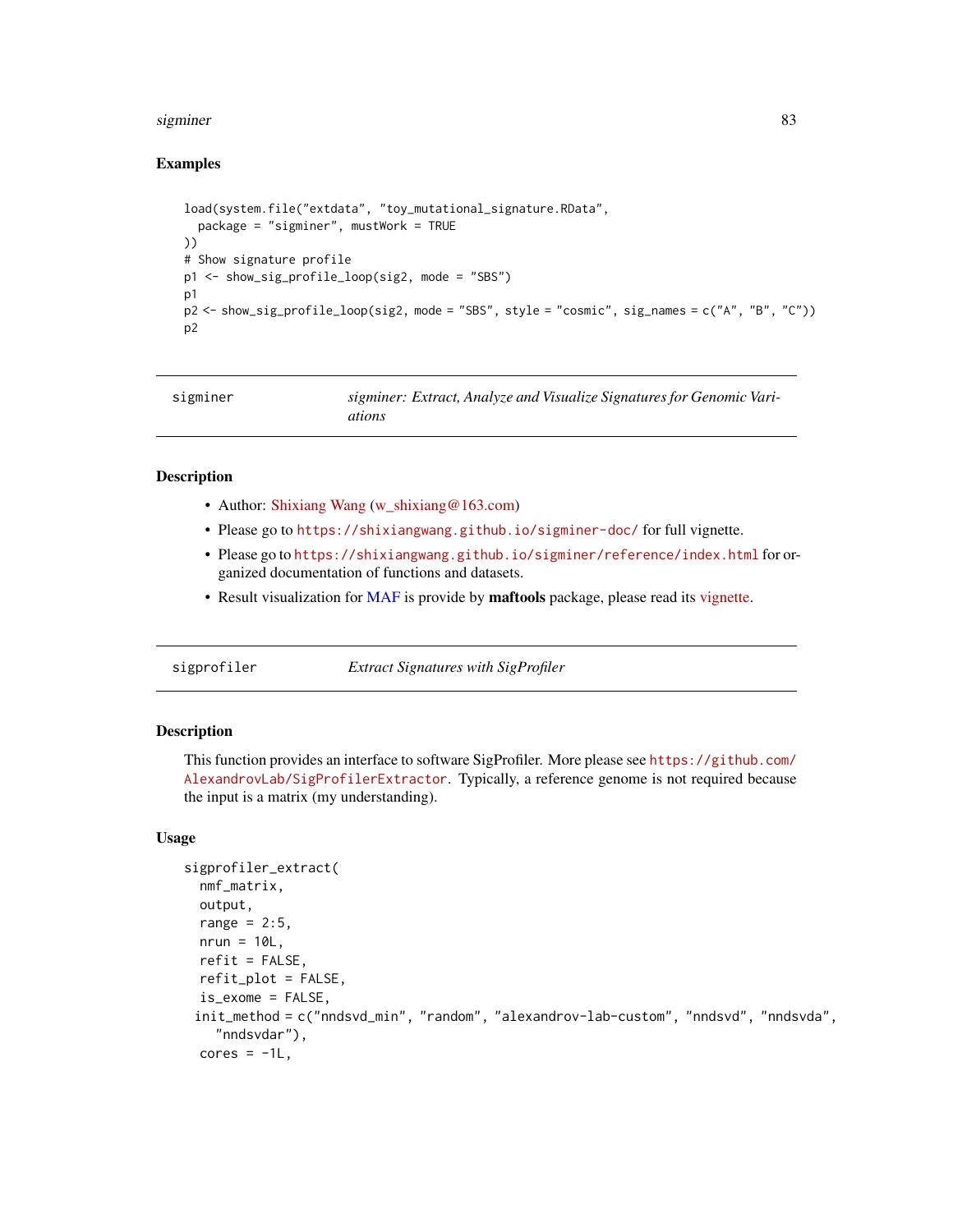# 84 sigprofiler

```
genome_build = c("hg19", "hg38", "mm10"),
 use_conda = FALSE,
 py_path = NULL,
 sigprofiler_version = "1.0.17"
\mathcal{L}sigprofiler_import(
 output,
 order_by_expo = FALSE,
 type = c("suggest", "refit", "all")
\mathcal{L}
```
# Arguments

| $nmf_matrix$        | a matrix used for NMF decomposition with rows indicate samples and columns<br>indicate components.                                                                                 |  |
|---------------------|------------------------------------------------------------------------------------------------------------------------------------------------------------------------------------|--|
| output              | output directory.                                                                                                                                                                  |  |
| range               | signature number range, i.e. 2:5.                                                                                                                                                  |  |
| nrun                | the number of iteration to be performed to extract each signature number.                                                                                                          |  |
| refit               | if TRUE, then refit the denovo signatures with nnls. Same meaning as optimize<br>option in sig_extract or sig_auto_extract.                                                        |  |
| refit_plot          | if TRUE, SigProfiler will make denovo to COSMIC sigantures decompostion<br>plots. However, this may fail due to some matrix cannot be identified by Sig-<br>Profiler plot program. |  |
| is_exome            | if TRUE, the exomes will be extracted.                                                                                                                                             |  |
| init_method         | the initialization algorithm for W and H matrix of NMF. Options are 'random',<br>'nndsvd', 'nndsvda', 'nndsvdar', 'alexandrov-lab-custom' and 'nndsvd_min'.                        |  |
| cores               | number of cores used for computation.                                                                                                                                              |  |
| genome_build        | I think this option is useless when input is matrix, keep it in case it is useful.                                                                                                 |  |
| use_conda           | if TRUE, create an independent conda environment to run SigProfiler.                                                                                                               |  |
| py_path             | path to Python executable file, e.g. '/Users/wsx/anaconda3/bin/python'.                                                                                                            |  |
| sigprofiler_version |                                                                                                                                                                                    |  |
|                     | version of SigProfilerExtractor. If this package is not installed, the specified<br>package will be installed. If this package is installed, this option is useless.               |  |
| order_by_expo       | if TRUE, order the import signatures by their exposures, e.g. the signature con-<br>tributed the most exposure in all samples will be named as Sig1.                               |  |
| type                | one of 'suggest' (for suggested solution), 'refit' (for refit solution) or 'all' (for<br>all solutions).                                                                           |  |
|                     |                                                                                                                                                                                    |  |

# Value

For sigprofiler\_extract(), returns nothing. See output directory. For sigprofiler\_import(), a list containing Signature object.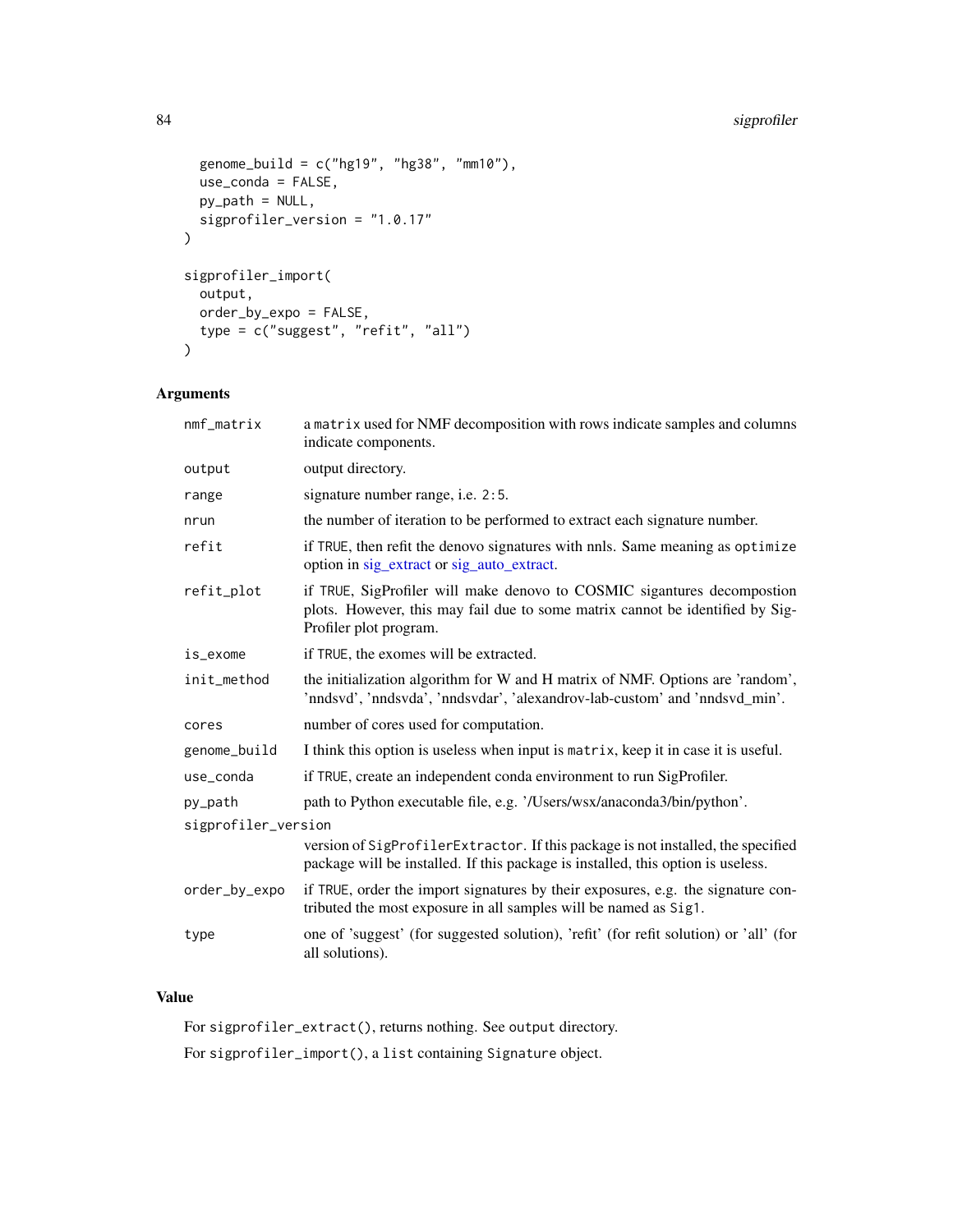## sig\_auto\_extract 85

#### Examples

```
if (FALSE) {
 load(system.file("extdata", "toy_copynumber_tally_M.RData",
   package = "sigminer", mustWork = TRUE
 ))
 reticulate::conda_list()
 sigprofiler_extract(cn_tally_M$nmf_matrix, "~/test/test_sigminer",
   use_conda = TRUE
 )
 sigprofiler_extract(cn_tally_M$nmf_matrix, "~/test/test_sigminer",
   use_conda = FALSE, py_path = "/Users/wsx/anaconda3/bin/python"
 )
}
```
<span id="page-84-0"></span>sig\_auto\_extract *Extract Signatures through the Automatic Relevance Determination Technique*

#### Description

A bayesian variant of NMF algorithm to enable optimal inferences for the number of signatures through the automatic relevance determination technique. This functions delevers highly interpretable and sparse representations for both signature profiles and attributions at a balance between data fitting and model complexity (this method may introduce more signatures than expected, especially for copy number signatures (thus I don't recommend you to use this feature to extract copy number signatures)). See detail part and references for more.

#### Usage

```
sig_auto_extract(
  nmf_matrix = NULL,
  result_prefix = "BayesNMF",
  destdir = tempdir(),
 method = c("L1W.L2H", "L1KL", "L2KL"),
  strategy = c("stable", "optimal", "ms"),
  ref_sigs = NULL,
 K0 = 25,
  nrun = 10,
  niter = 2e+05,
  tol = 1e-07.
  cores = 1,optimize = FALSE,
  skip = FALSE,
  recover = FALSE
)
```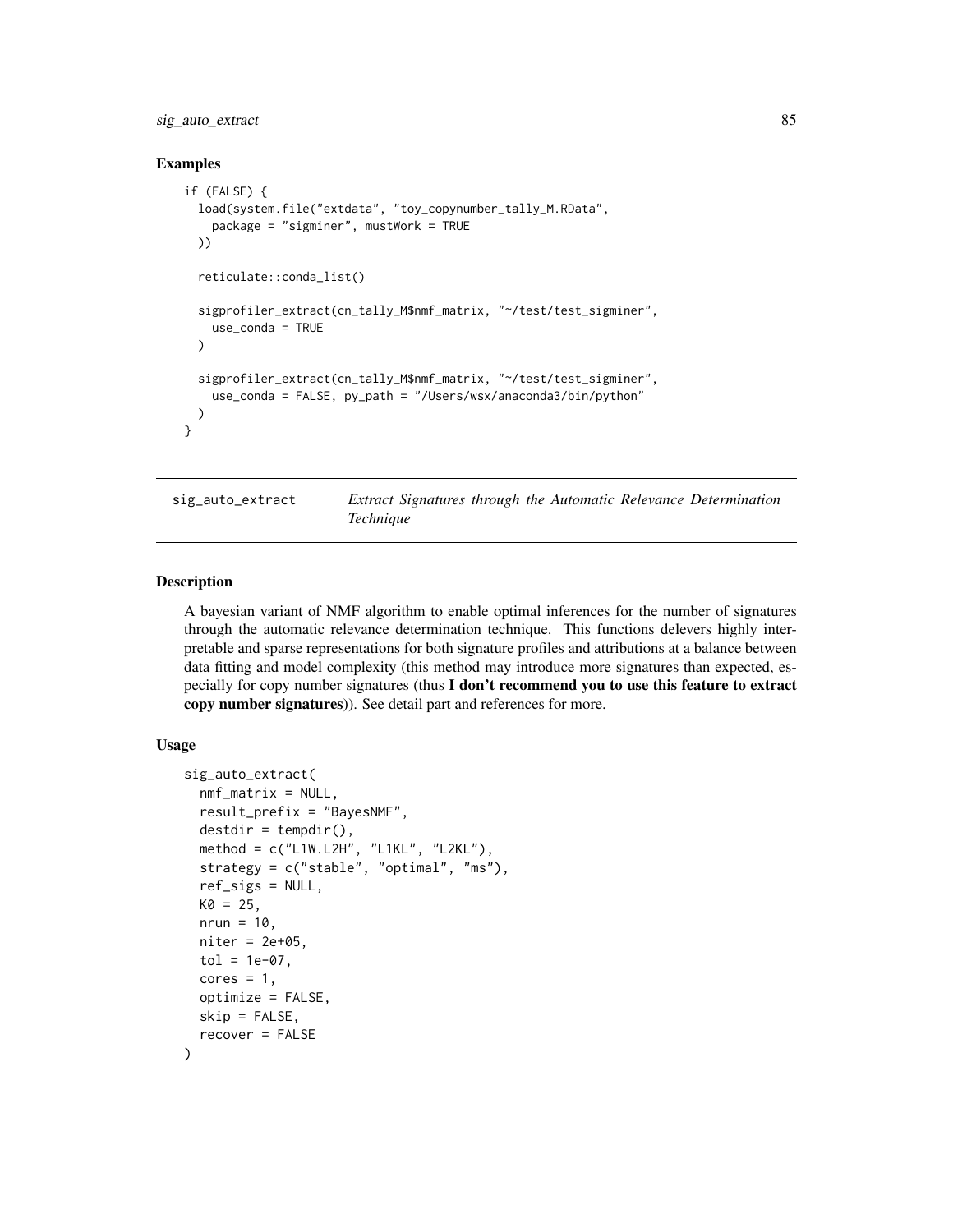## Arguments

| nmf_matrix    | a matrix used for NMF decomposition with rows indicate samples and columns<br>indicate components.                                                                                                                                                                                                                                                                                      |
|---------------|-----------------------------------------------------------------------------------------------------------------------------------------------------------------------------------------------------------------------------------------------------------------------------------------------------------------------------------------------------------------------------------------|
| result_prefix | prefix for result data files.                                                                                                                                                                                                                                                                                                                                                           |
| destdir       | path to save data runs, default is tempdir().                                                                                                                                                                                                                                                                                                                                           |
| method        | default is "L1W.L2H", which uses an exponential prior for W and a half-normal<br>prior for H (This method is used by PCAWG project, see reference #3). You<br>can also use "L1KL" to set expoential priors for both W and H, and "L2KL" to<br>set half-normal priors for both W and H. The latter two methods are originally<br>implemented by SignatureAnalyzer software.              |
| strategy      | the selection strategy for returned data. Set 'stable' for getting optimal result<br>from the most frequent K. Set 'optimal' for getting optimal result from all Ks.<br>Set 'ms' for getting result with maximum mean cosine similarity with provided<br>reference signatures. See ref_sigs option for details. If you want select other<br>solution, please check get_bayesian_result. |
| ref_sigs      | A Signature object or matrix or string for specifying reference signatures, only<br>used when strategy = 'ms'. See Signature and sig_db options in get_sig_similarity<br>for details.                                                                                                                                                                                                   |
| K0            | number of initial signatures.                                                                                                                                                                                                                                                                                                                                                           |
| nrun          | number of independent simulations.                                                                                                                                                                                                                                                                                                                                                      |
| niter         | the maximum number of iterations.                                                                                                                                                                                                                                                                                                                                                       |
| tol           | tolerance for convergence.                                                                                                                                                                                                                                                                                                                                                              |
| cores         | number of cpu cores to run NMF.                                                                                                                                                                                                                                                                                                                                                         |
| optimize      | if TRUE, then refit the denovo signatures with QP method, see sig_fit.                                                                                                                                                                                                                                                                                                                  |
| skip          | if TRUE, it will skip running a previous stored result. This can be used to extend<br>run times, e.g. you try running 10 times firstly and then you want to extend it to<br>20 times.                                                                                                                                                                                                   |
| recover       | if TRUE, try to recover result from previous runs based on input result_prefix,<br>destdir and nrun. This is pretty useful for reproducing result. Please use skip<br>if you want to recover an unfinished job.                                                                                                                                                                         |

#### Details

There are three methods available in this function: "L1W.L2H", "L1KL" and "L2KL". They use different priors for the bayesian variant of NMF algorithm (see method parameter) written by reference #1 and implemented in [SignatureAnalyzer software](https://software.broadinstitute.org/cancer/cga/msp) (reference #2).

I copied source code for the three methods from Broad Institute and supplementary files of reference #3, and wrote this higher function. It is more friendly for users to extract, visualize and analyze signatures by combining with other powerful functions in sigminer package. Besides, I implemented parallel computation to speed up the calculation process and a similar input and output structure like [sig\\_extract\(\)](#page-90-0).

### Value

a list with Signature class.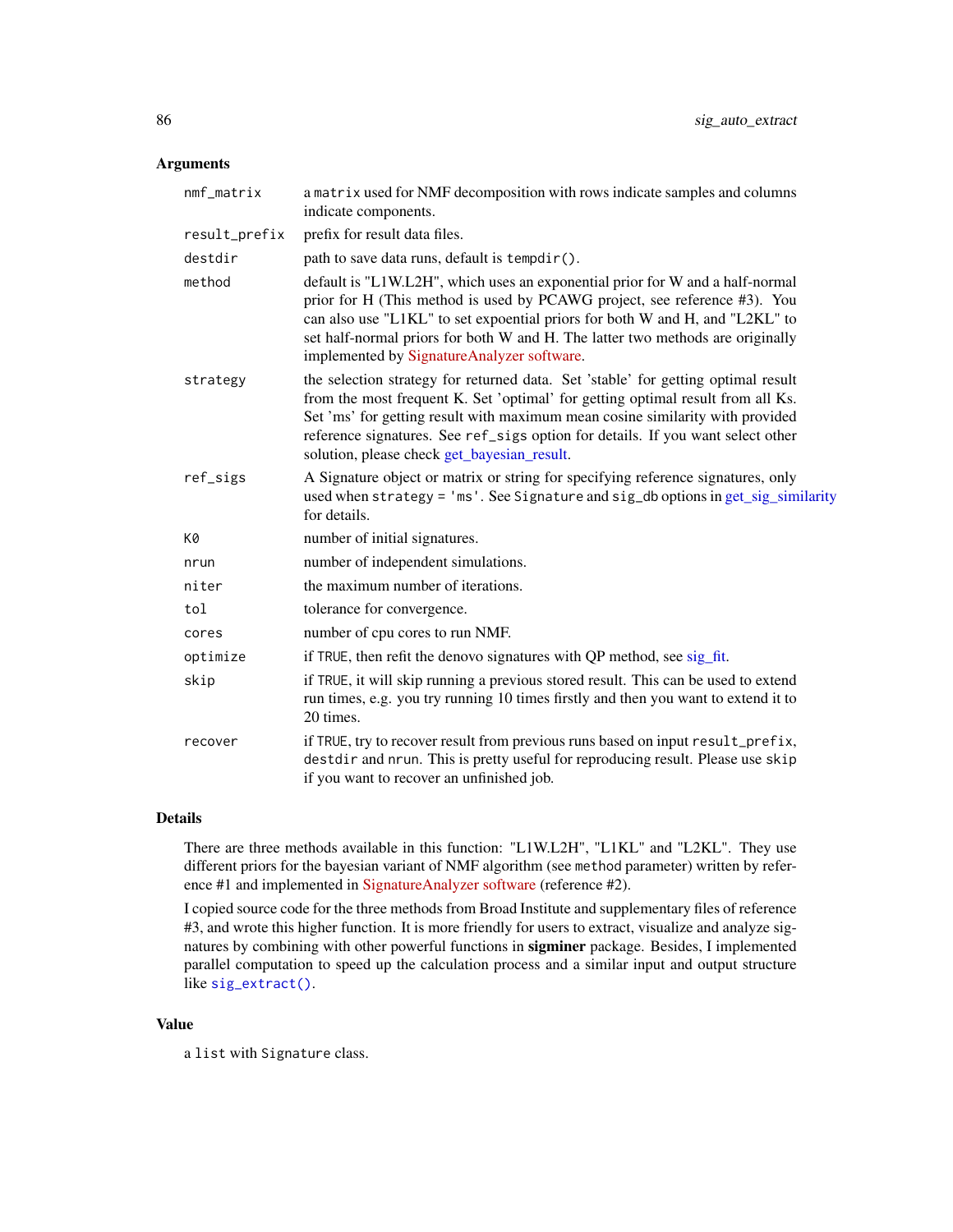sig\_convert 87

#### Author(s)

Shixiang Wang

#### References

Tan, Vincent YF, and Cédric Févotte. "Automatic relevance determination in nonnegative matrix factorization with the/spl beta/-divergence." IEEE Transactions on Pattern Analysis and Machine Intelligence 35.7 (2012): 1592-1605.

Kim, Jaegil, et al. "Somatic ERCC2 mutations are associated with a distinct genomic signature in urothelial tumors." Nature genetics 48.6 (2016): 600.

Alexandrov, Ludmil, et al. "The repertoire of mutational signatures in human cancer." BioRxiv (2018): 322859.

### See Also

[sig\\_tally](#page-99-0) for getting variation matrix, [sig\\_extract](#page-90-0) for extracting signatures using NMF package, [sig\\_estimate](#page-88-0) for estimating signature number for [sig\\_extract.](#page-90-0)

### Examples

```
load(system.file("extdata", "toy_copynumber_tally_M.RData",
  package = "sigminer", mustWork = TRUE
))
res <- sig_auto_extract(cn_tally_M$nmf_matrix, result_prefix = "Test_copynumber", nrun = 1)
# At default, all run files are stored in tempdir()
dir(tempdir(), pattern = "Test_copynumber")
laml.maf <- system.file("extdata", "tcga_laml.maf.gz", package = "maftools")
laml < - read_maf(maf = laml.maf)mt_tally <- sig_tally(
  laml,
  ref_genome = "BSgenome.Hsapiens.UCSC.hg19",
  use_syn = TRUE
)
x <- sig_auto_extract(mt_tally$nmf_matrix,
  strategy = "ms", nrun = 3, ref_sigs = "legacy"
)
x
```

| sıg_convert |  |
|-------------|--|
|-------------|--|

sig\_convert *Convert Signatures between different Genomic Distribution of Components*

#### **Description**

Converts signatures between two representations relative to different sets of mutational opportunities. Currently, only SBS signature is supported.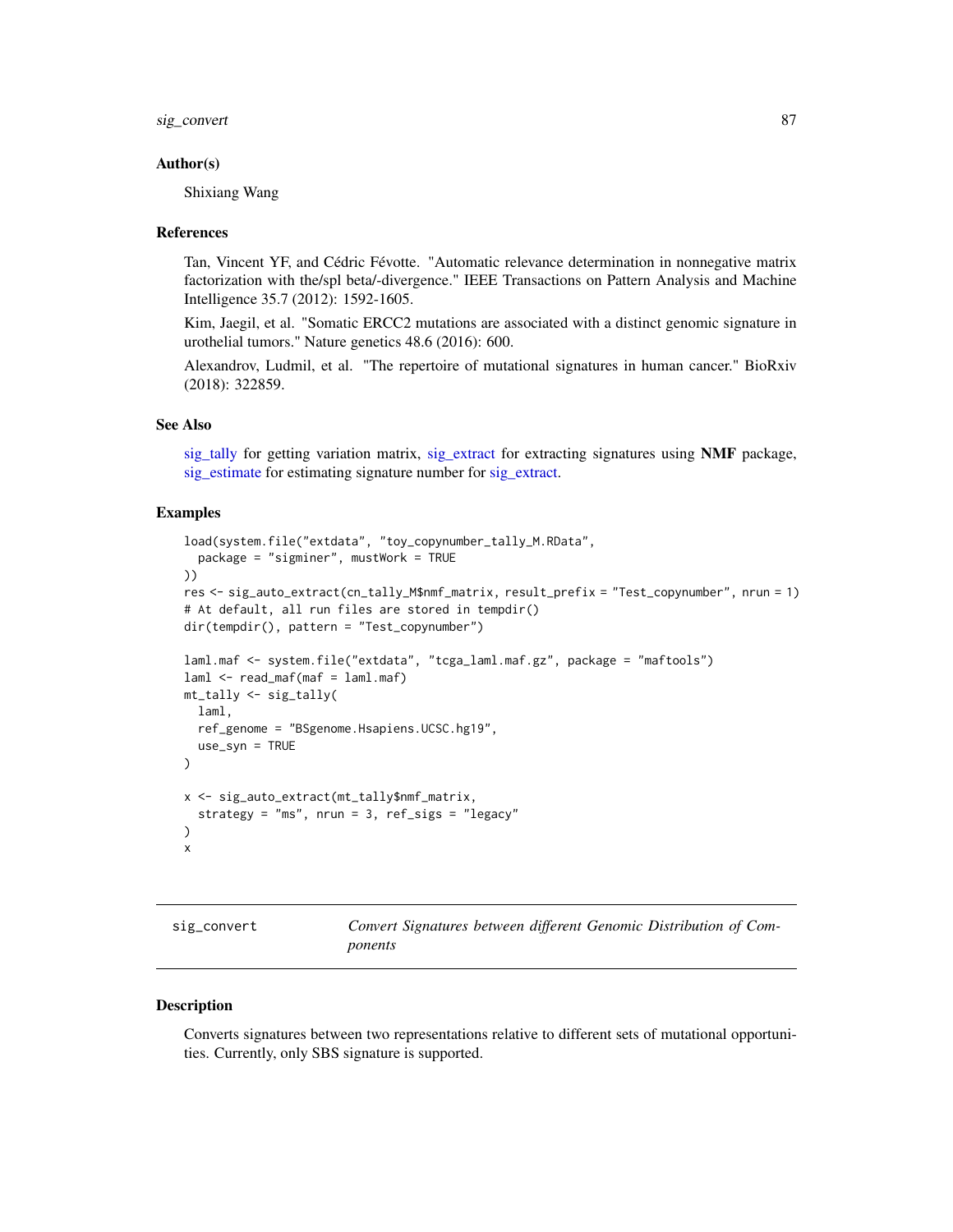## Usage

```
sig_convert(sig, from = "human-genome", to = "human-exome")
```
### Arguments

| sig  | a Signature object obtained either from sig_extract or sig_auto_extract, or just<br>a raw signature matrix/data. frame with row representing components (motifs)<br>and column representing signatures.  |
|------|----------------------------------------------------------------------------------------------------------------------------------------------------------------------------------------------------------|
| from | either one of "human-genome" and "human-exome" or an opportunity matrix<br>(repeated n columns with each row represents the total number of mutations for<br>a component, n is the number of signature). |
| to   | same as from.                                                                                                                                                                                            |

# Details

The default opportunity matrix for "human-genome" and "human-exome" comes from COSMIC signature database v2 and v3.

## Value

a matrix.

### References

convert\_signatures function from sigfit package.

#### Examples

```
# Load SBS signature
load(system.file("extdata", "toy_mutational_signature.RData",
  package = "sigminer", mustWork = TRUE
))
# Exome-relative to Genome-relative
sig_converted <- sig_convert(sig2,
 from = "human-exome",
  to = "human-genome"
)
sig_converted
show_sig_profile(sig2, style = "cosmic")
show_sig_profile(sig_converted, style = "cosmic")
```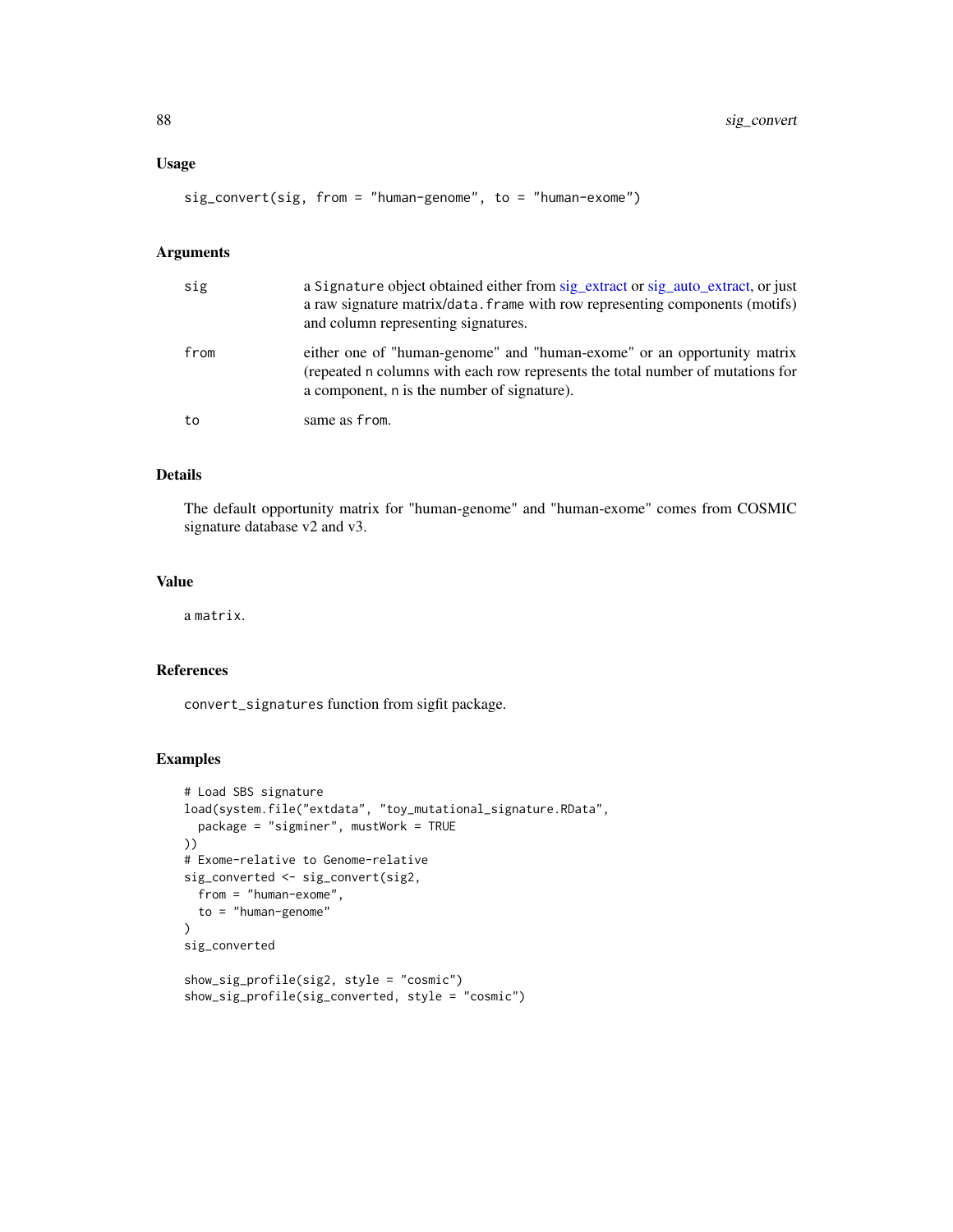<span id="page-88-0"></span>

## Description

Use NMF package to evaluate the optimal number of signatures. This is used along with [sig\\_extract.](#page-90-0) Users should library(NMF) firstly. If NMF objects are returned, the result can be further visualized by NMF plot methods like NMF::consensusmap() and NMF::basismap().

#### Usage

```
sig_estimate(
 nmf_matrix,
 range = 2:5,
 nrun = 10,
 use_random = FALSE,
 method = "brunet",seed = 123456,cores = 1,keep_nmfObj = FALSE,
 save_plots = FALSE,
 plot_basename = file.path(tempdir(), "nmf"),
 what = "all",pConstant = NULL,
  verbose = FALSE
)
```
#### Arguments

| $nmf_matrix$ | a matrix used for NMF decomposition with rows indicate samples and columns<br>indicate components.                                                                                                 |
|--------------|----------------------------------------------------------------------------------------------------------------------------------------------------------------------------------------------------|
| range        | a numeric vector containing the ranks of factorization to try. Note that dupli-<br>cates are removed and values are sorted in increasing order. The results are<br>notably returned in this order. |
| nrun         | a numeric giving the number of run to perform for each value in range, nrun<br>set to 30~50 is enough to achieve robust result.                                                                    |
| use_random   | Should generate random data from input to test measurements. Default is TRUE.                                                                                                                      |
| method       | specification of the NMF algorithm. Use 'brunet' as default. Available methods<br>for nmf decompositions are 'brunet', 'lee', 'ls-nmf', 'nsNMF', 'offset'.                                         |
| seed         | specification of the starting point or seeding method, which will compute a start-<br>ing point, usually using data from the target matrix in order to provide a good<br>guess.                    |
| cores        | number of cpu cores to run NMF.                                                                                                                                                                    |
| keep_nmfObj  | default is FALSE, if TRUE, keep NMF objects from runs, and the result may be<br>huge.                                                                                                              |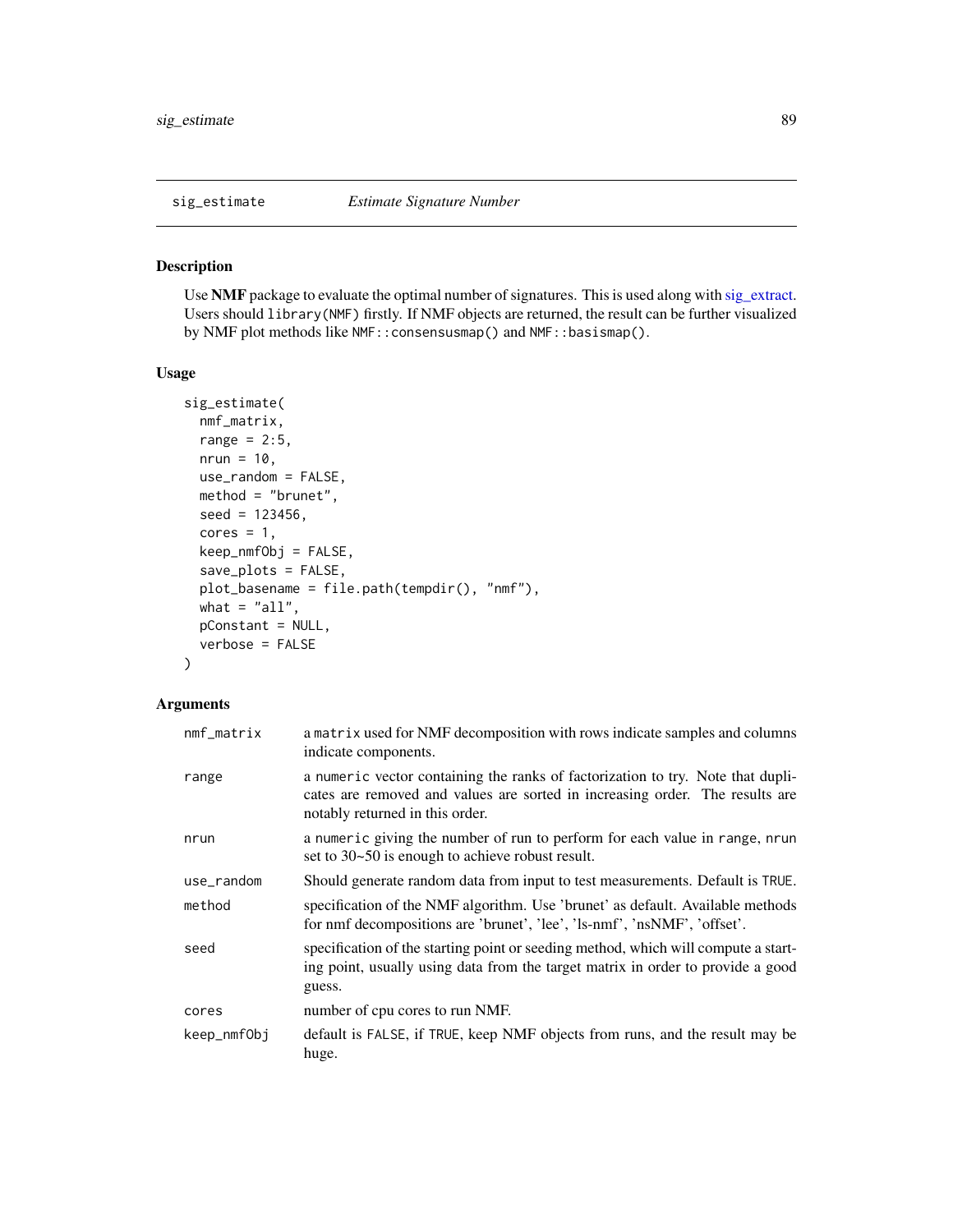| save_plots    | if TRUE, save signature number survey plot to local machine.                                                                                                                                                                                                                                                                                                                                                                                  |
|---------------|-----------------------------------------------------------------------------------------------------------------------------------------------------------------------------------------------------------------------------------------------------------------------------------------------------------------------------------------------------------------------------------------------------------------------------------------------|
| plot_basename | when save plots, set custom base name for file path.                                                                                                                                                                                                                                                                                                                                                                                          |
| what          | a character vector whose elements partially match one of the following item,<br>which correspond to the measures computed by summary on each multi-run<br>NMF result: 'all', 'cophenetic', 'rss', 'residuals', 'dispersion', 'evar', 'silhou-<br>ette' (and more specific .coef, .basis, .consensus), 'sparseness' (and more spe-<br>cific .coef, .basis). It specifies which measure must be plotted (what='all' plots<br>all the measures). |
| pConstant     | A small positive value (like 1e-9) to add to the matrix. Use it ONLY if the<br>functions throws an non-conformable arrays error.                                                                                                                                                                                                                                                                                                              |
| verbose       | if TRUE, print extra message.                                                                                                                                                                                                                                                                                                                                                                                                                 |

#### Details

The most common approach is to choose the smallest rank for which cophenetic correlation coefficient starts decreasing (Used by this function). Another approach is to choose the rank for which the plot of the residual sum of squares (RSS) between the input matrix and its estimate shows an inflection point. More custom features please directly use [NMF::nmfEstimateRank.](#page-0-0)

#### Value

a list contains information of NMF run and rank survey.

#### Author(s)

Shixiang Wang

## References

Gaujoux, Renaud, and Cathal Seoighe. "A flexible R package for nonnegative matrix factorization." BMC bioinformatics 11.1 (2010): 367.

#### See Also

[sig\\_extract](#page-90-0) for extracting signatures using NMF package, [sig\\_auto\\_extract](#page-84-0) for extracting signatures using automatic relevance determination technique.

### Examples

```
load(system.file("extdata", "toy_copynumber_tally_M.RData",
  package = "sigminer", mustWork = TRUE
))
## Not run:
library(NMF)
cn_estimate <- sig_estimate(cn_tally_M$nmf_matrix,
  cores = 1, nrun = 5,verbose = TRUE
\mathcal{L}## End(Not run)
```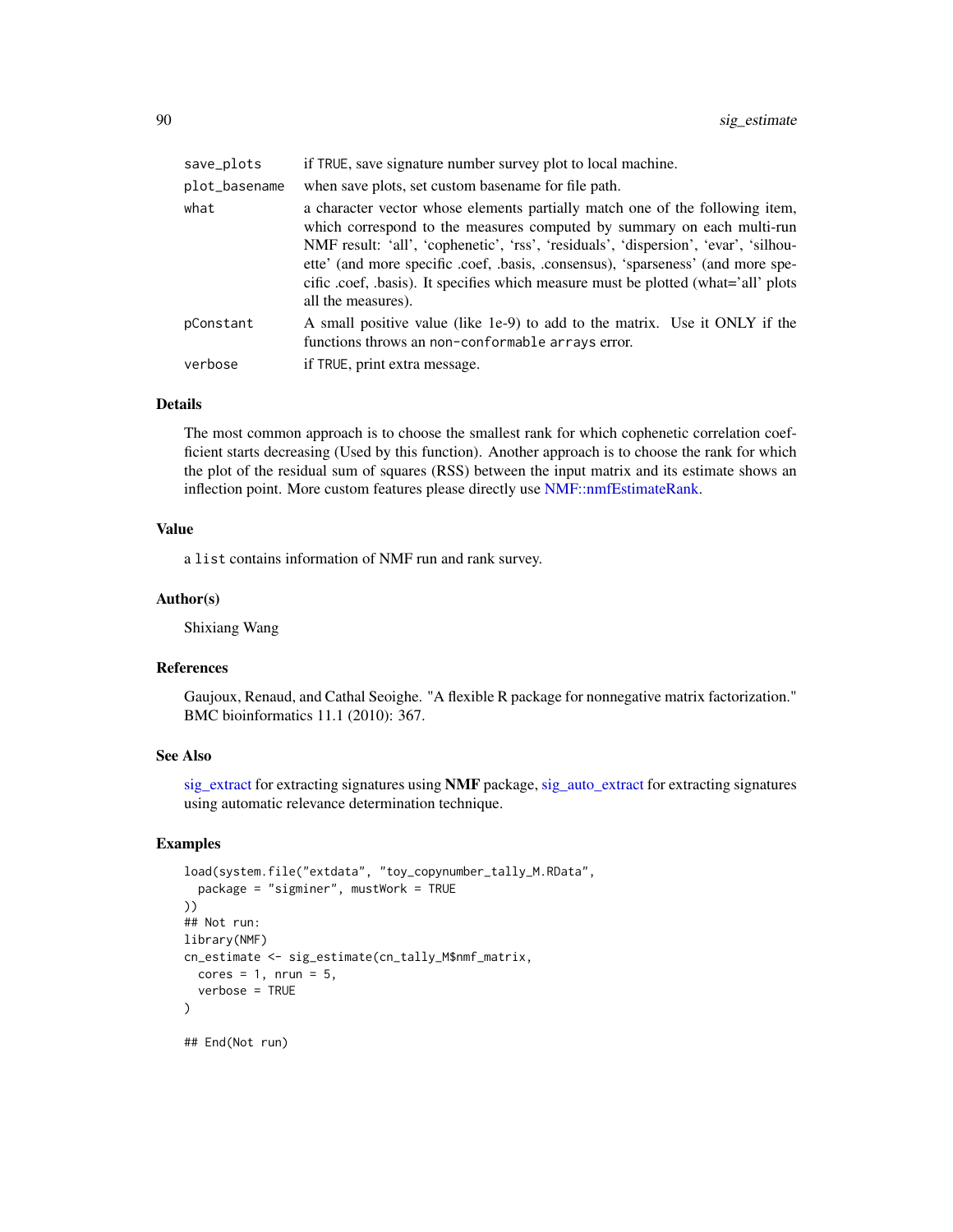<span id="page-90-0"></span>

## Description

Do NMF de-composition and then extract signatures.

## Usage

```
sig_extract(
 nmf_matrix,
 n_sig,
 nrun = 10,
 cores = 1,method = "brunet",
 optimize = FALSE,
 pConstant = NULL,
  seed = 123456,
  ...
)
```
## Arguments

| $nmf_matrix$ | a matrix used for NMF decomposition with rows indicate samples and columns<br>indicate components.                                                                              |
|--------------|---------------------------------------------------------------------------------------------------------------------------------------------------------------------------------|
| $n$ _sig     | number of signature. Please run sig_estimate to select a suitable value.                                                                                                        |
| nrun         | a numeric giving the number of run to perform for each value in range, nrun<br>set to 30~50 is enough to achieve robust result.                                                 |
| cores        | number of cpu cores to run NMF.                                                                                                                                                 |
| method       | specification of the NMF algorithm. Use 'brunet' as default. Available methods<br>for nmf decompositions are 'brunet', 'lee', 'ls-nmf', 'nsNMF', 'offset'.                      |
| optimize     | if TRUE, then refit the denovo signatures with QP method, see sig_fit.                                                                                                          |
| pConstant    | A small positive value (like 1e-9) to add to the matrix. Use it ONLY if the<br>functions throws an non-conformable arrays error.                                                |
| seed         | specification of the starting point or seeding method, which will compute a start-<br>ing point, usually using data from the target matrix in order to provide a good<br>guess. |
| $\cdots$     | other arguments passed to $NMF$ : : nmf().                                                                                                                                      |

# Value

a list with Signature class.

## Author(s)

Shixiang Wang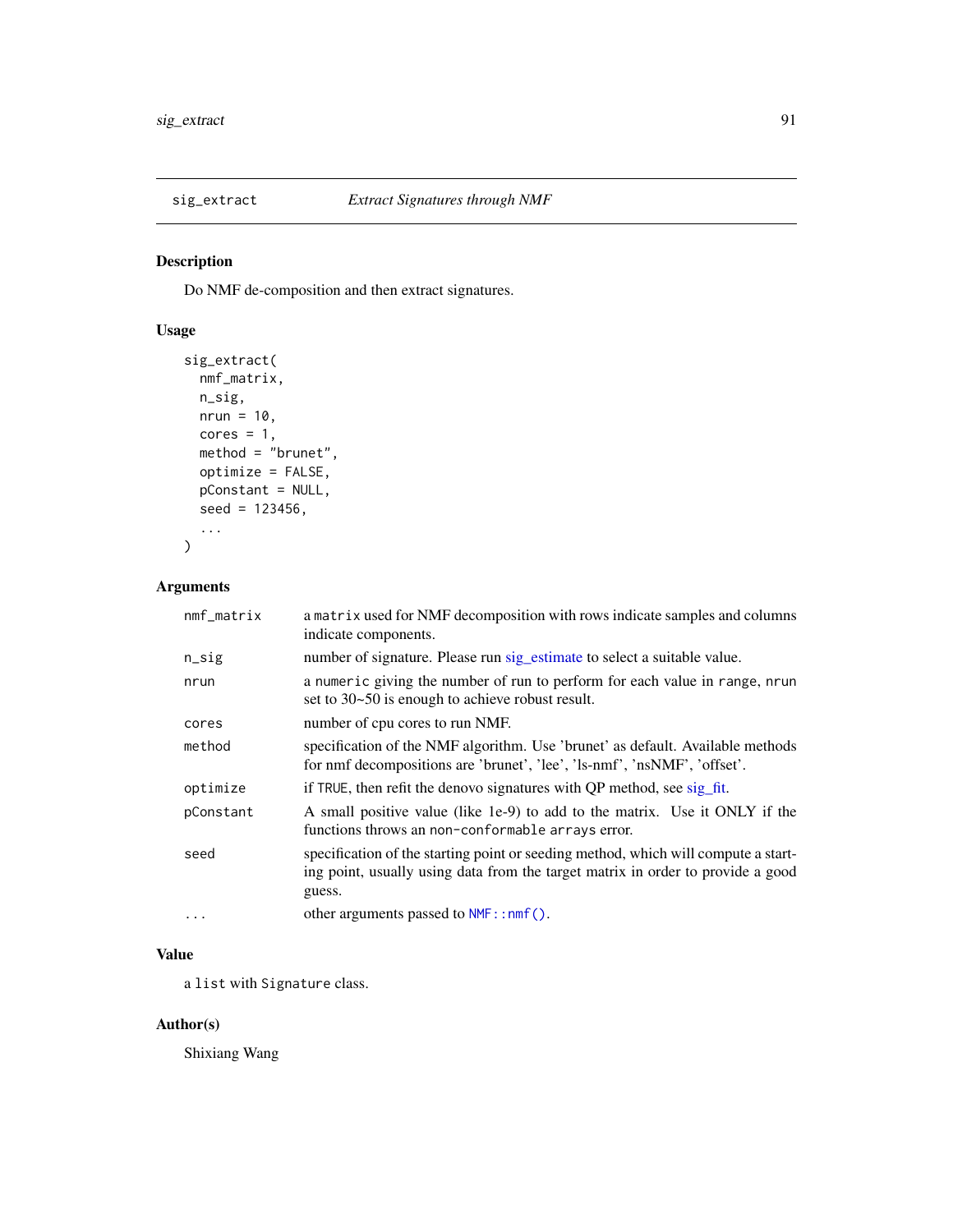## References

Gaujoux, Renaud, and Cathal Seoighe. "A flexible R package for nonnegative matrix factorization." BMC bioinformatics 11.1 (2010): 367.

Mayakonda, Anand, et al. "Maftools: efficient and comprehensive analysis of somatic variants in cancer." Genome research 28.11 (2018): 1747-1756.

## See Also

[sig\\_tally](#page-99-0) for getting variation matrix, [sig\\_estimate](#page-88-0) for estimating signature number for [sig\\_extract,](#page-90-0) [sig\\_auto\\_extract](#page-84-0) for extracting signatures using automatic relevance determination technique.

#### Examples

```
load(system.file("extdata", "toy_copynumber_tally_M.RData",
  package = "sigminer", mustWork = TRUE
))
# Extract copy number signatures
library(NMF)
res <- sig_extract(cn_tally_M$nmf_matrix, 2, nrun = 1)
```
<span id="page-91-0"></span>sig\_fit *Fit Signature Exposures with Linear Combination Decomposition*

#### Description

The function performs a signatures decomposition of a given mutational catalogue V with known signatures W by solving the minimization problem  $min(||W^*H - V||)$  where W and V are known.

### Usage

```
sig_fit(
  catalogue_matrix,
  sig,
  sig_index = NULL,
  sig_d b = "legacy",db_type = c("", "human-exome", "human-genome"),
  show\_index = TRUE,method = c("QP", "NNLS", "SA"),
  auto_reduce = FALSE,
  type = c("absolute", "relative"),
  return_class = c("matrix", "data.table"),
  return_error = FALSE,
  rel_{th}rel<sub>z</sub>threshold = 0,
  mode = c("SBS", "DBS", "ID", "copynumber"),
  true_catalog = NULL,
  ...
)
```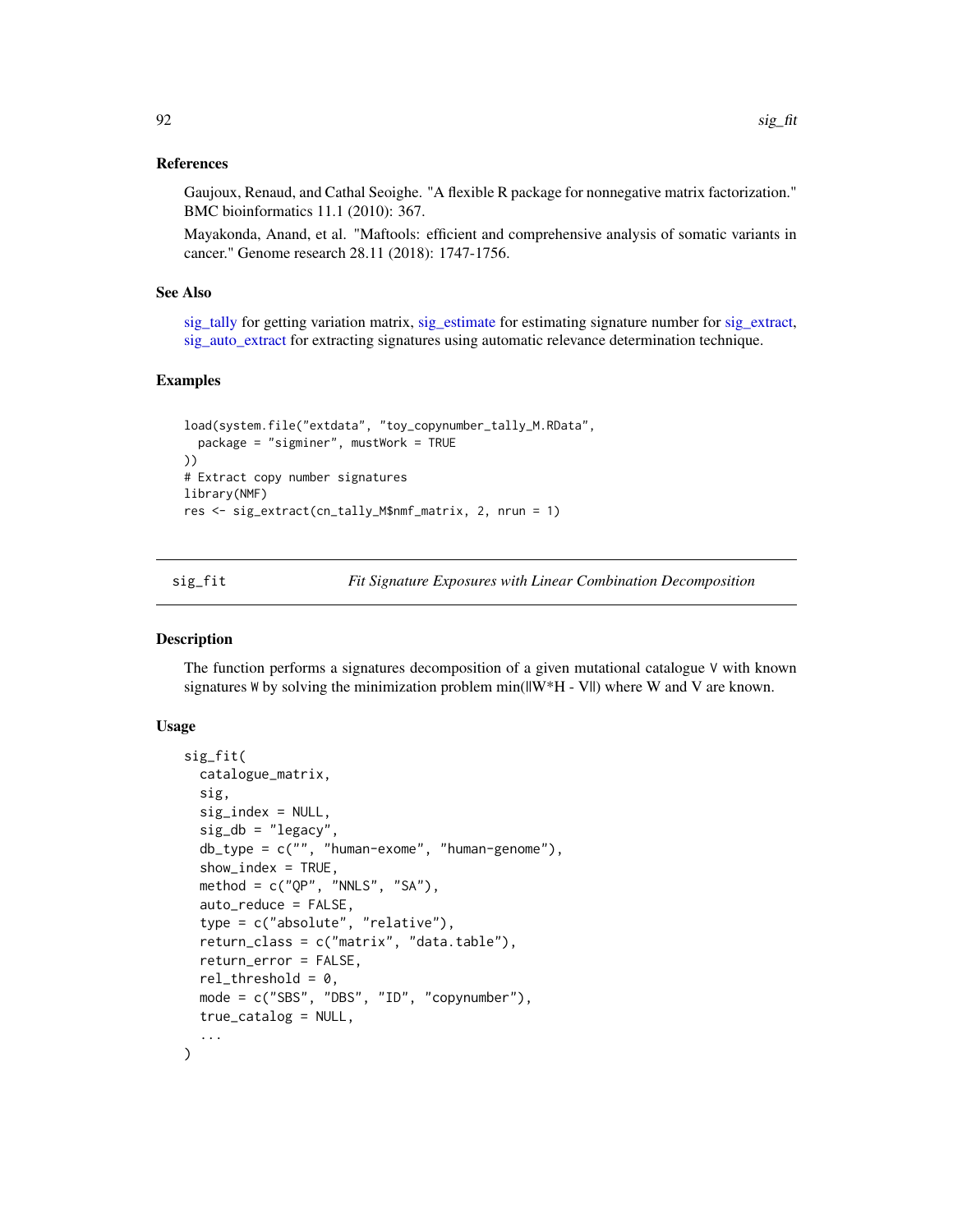### sig\_fit 93

# Arguments

| catalogue_matrix | a numeric matrix V with row representing components and columns representing<br>samples, typically you can get nmf_matrix from sig_tally() and transpose it<br>by $t()$ .                                                                                                                                                                                                                                                                                                                                                                                                                                                                                                                                                                                                                                                                            |
|------------------|------------------------------------------------------------------------------------------------------------------------------------------------------------------------------------------------------------------------------------------------------------------------------------------------------------------------------------------------------------------------------------------------------------------------------------------------------------------------------------------------------------------------------------------------------------------------------------------------------------------------------------------------------------------------------------------------------------------------------------------------------------------------------------------------------------------------------------------------------|
| sig              | a Signature object obtained either from sig_extract or sig_auto_extract, or just<br>a raw signature matrix/data. frame with row representing components (motifs)<br>and column representing signatures.                                                                                                                                                                                                                                                                                                                                                                                                                                                                                                                                                                                                                                              |
| sig_index        | a vector for signature index. "ALL" for all signatures.                                                                                                                                                                                                                                                                                                                                                                                                                                                                                                                                                                                                                                                                                                                                                                                              |
| sig_db           | default 'legacy', it can be 'legacy' (for COSMIC v2 'SBS'), 'SBS', 'DBS', 'ID'<br>and 'TSB' (for COSMIV v3.1 signatures). For more specific details, it can<br>also be 'SBS_hg19', 'SBS_hg38', 'SBS_mm9', 'SBS_mm10', 'DBS_hg19',<br>'DBS_hg38', 'DBS_mm9', 'DBS_mm10' to use COSMIC v3 reference sig-<br>natures from Alexandrov, Ludmil B., et al. (2020) (reference #1). In addition,<br>it can be one of "SBS_Nik_lab_Organ", "RS_Nik_lab_Organ", "SBS_Nik_lab",<br>"RS_Nik_lab" to refer reference signatures from Degasperi, Andrea, et al. (2020)<br>(reference #2). Note: the signature profile for different genome builds are basi-<br>cally same. And specific database (e.g. 'SBS_mm10') contains less signatures<br>than all COSMIC signatures (because some signatures are not detected from<br>Alexandrov, Ludmil B., et al. (2020)). |
| db_type          | only used when sig_db is enabled. "" for keeping default, "human-exome"<br>for transforming to exome frequency of component, and "human-genome" for<br>transforming to whole genome frequency of component. Currently only works<br>for 'SBS'.                                                                                                                                                                                                                                                                                                                                                                                                                                                                                                                                                                                                       |
| show_index       | if TRUE, show valid indices.                                                                                                                                                                                                                                                                                                                                                                                                                                                                                                                                                                                                                                                                                                                                                                                                                         |
| method           | method to solve the minimazation problem. 'NNLS' for non-negative least<br>square; 'QP' for quadratic programming; 'SA' for simulated annealing.                                                                                                                                                                                                                                                                                                                                                                                                                                                                                                                                                                                                                                                                                                     |
| auto_reduce      | if TRUE, try reducing the input reference signatures to increase the cosine simi-<br>larity of reconstructed profile to observed profile.                                                                                                                                                                                                                                                                                                                                                                                                                                                                                                                                                                                                                                                                                                            |
| type             | 'absolute' for signature exposure and 'relative' for signature relative exposure.                                                                                                                                                                                                                                                                                                                                                                                                                                                                                                                                                                                                                                                                                                                                                                    |
| return_class     | string, 'matrix' or 'data.table'.                                                                                                                                                                                                                                                                                                                                                                                                                                                                                                                                                                                                                                                                                                                                                                                                                    |
| return_error     | if TRUE, also return sample error (Frobenius norm) and cosine similarity between<br>observed sample profile (asa. spectrum) and reconstructed profile. NOTE: it is<br>better to obtain the error when the type is 'absolute', because the error is affected<br>by relative exposure accuracy.                                                                                                                                                                                                                                                                                                                                                                                                                                                                                                                                                        |
| rel_threshold    | numeric vector, a signature with relative exposure lower than (equal is included,<br>i.e. <= > this value will be set to 0 (both absolute exposure and relative exposure).<br>In this case, sum of signature contribution may not equal to 1.                                                                                                                                                                                                                                                                                                                                                                                                                                                                                                                                                                                                        |
| mode             | signature type for plotting, now supports 'copynumber', 'SBS', 'DBS', 'ID' and<br>'RS' (genome rearrangement signature).                                                                                                                                                                                                                                                                                                                                                                                                                                                                                                                                                                                                                                                                                                                             |
| true_catalog     | used by sig_fit_bootstrap, user never use it.                                                                                                                                                                                                                                                                                                                                                                                                                                                                                                                                                                                                                                                                                                                                                                                                        |
| .                | control parameters passing to argument control in GenSA function when use<br>method 'SA'.                                                                                                                                                                                                                                                                                                                                                                                                                                                                                                                                                                                                                                                                                                                                                            |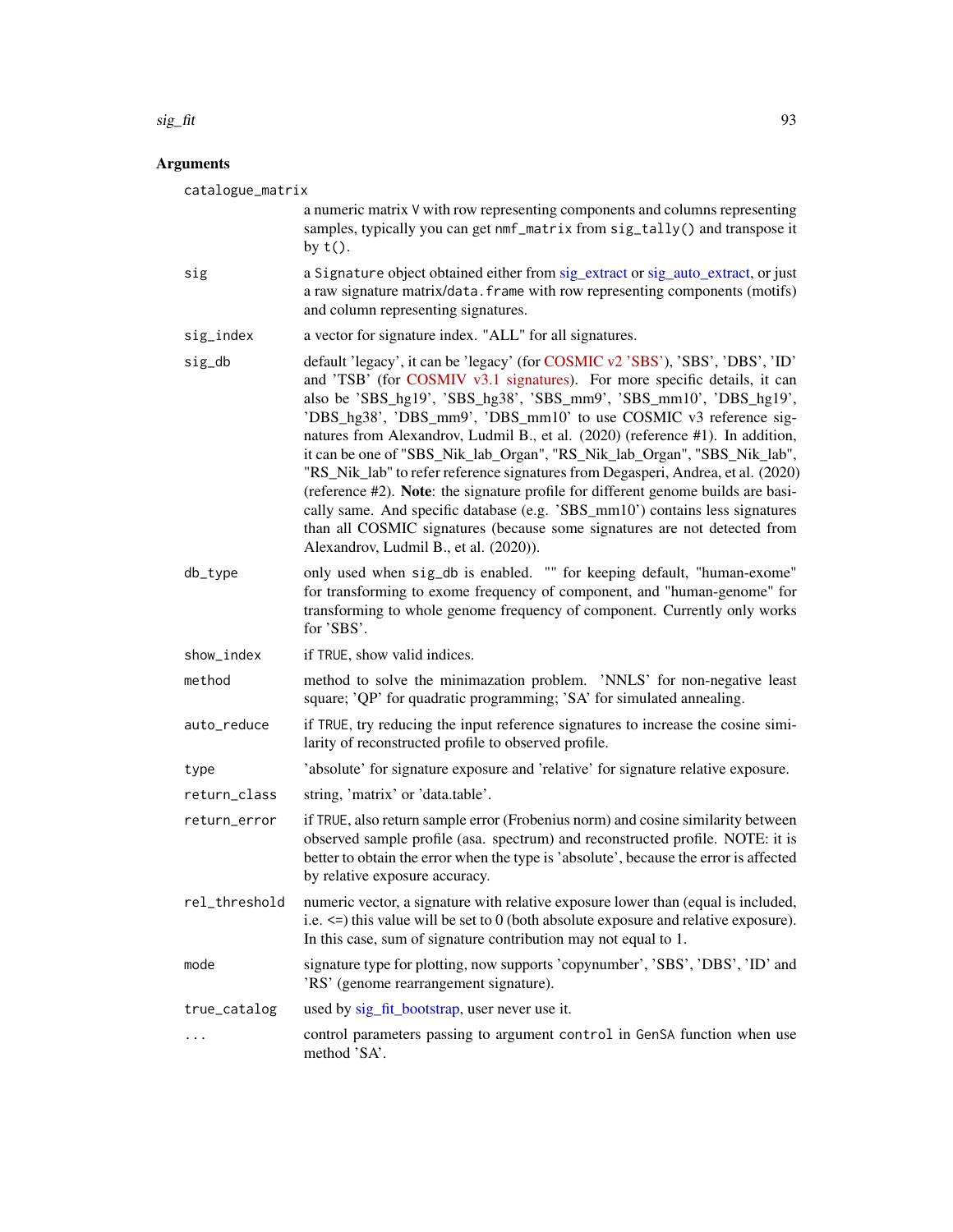#### Details

The method 'NNLS' solves the minimization problem with nonnegative least-squares constraints. The method 'QP' and 'SA' are modified from SignatureEstimation package. See references for details. Of note, when fitting exposures for copy number signatures, only components of feature CN is used.

#### Value

The exposure result either in matrix or data.table format. If return\_error set TRUE, a list is returned.

#### References

Daniel Huebschmann, Zuguang Gu and Matthias Schlesner (2019). YAPSA: Yet Another Package for Signature Analysis. R package version 1.12.0.

Huang X, Wojtowicz D, Przytycka TM. Detecting presence of mutational signatures in cancer with confidence. Bioinformatics. 2018;34(2):330–337. doi:10.1093/bioinformatics/btx604

Kim, Jaegil, et al. "Somatic ERCC2 mutations are associated with a distinct genomic signature in urothelial tumors." Nature genetics 48.6 (2016): 600.

#### See Also

[sig\\_extract,](#page-90-0) [sig\\_auto\\_extract,](#page-84-0) [sig\\_fit\\_bootstrap,](#page-94-0) [sig\\_fit\\_bootstrap\\_batch](#page-96-0)

## Examples

```
W \le - matrix(c(1, 2, 3, 4, 5, 6), ncol = 2)
colnames(W) <- c("sig1", "sig2")
W \leftarrow apply(W, 2, function(x) \times / sum(x))H \leq - matrix(c(2, 5, 3, 6, 1, 9, 1, 2), ncol = 4)
collnames(H) \leq -</math> paste0("samp", 1:4)V <- W %*% H
V
if (requireNamespace("quadprog", quietly = TRUE)) {
 H_infer <- sig_fit(V, W, method = "QP")
 H_infer
 H
 H_dt <- sig_fit(V, W, method = "QP", return_class = "data.table")
 H_dt
 ## Show results
 show_sig_fit(H_infer)
 show_sig_fit(H_dt)
 ## Get clusters/groups
 H_dt_rel <- sig_fit(V, W, return_class = "data.table", type = "relative")
```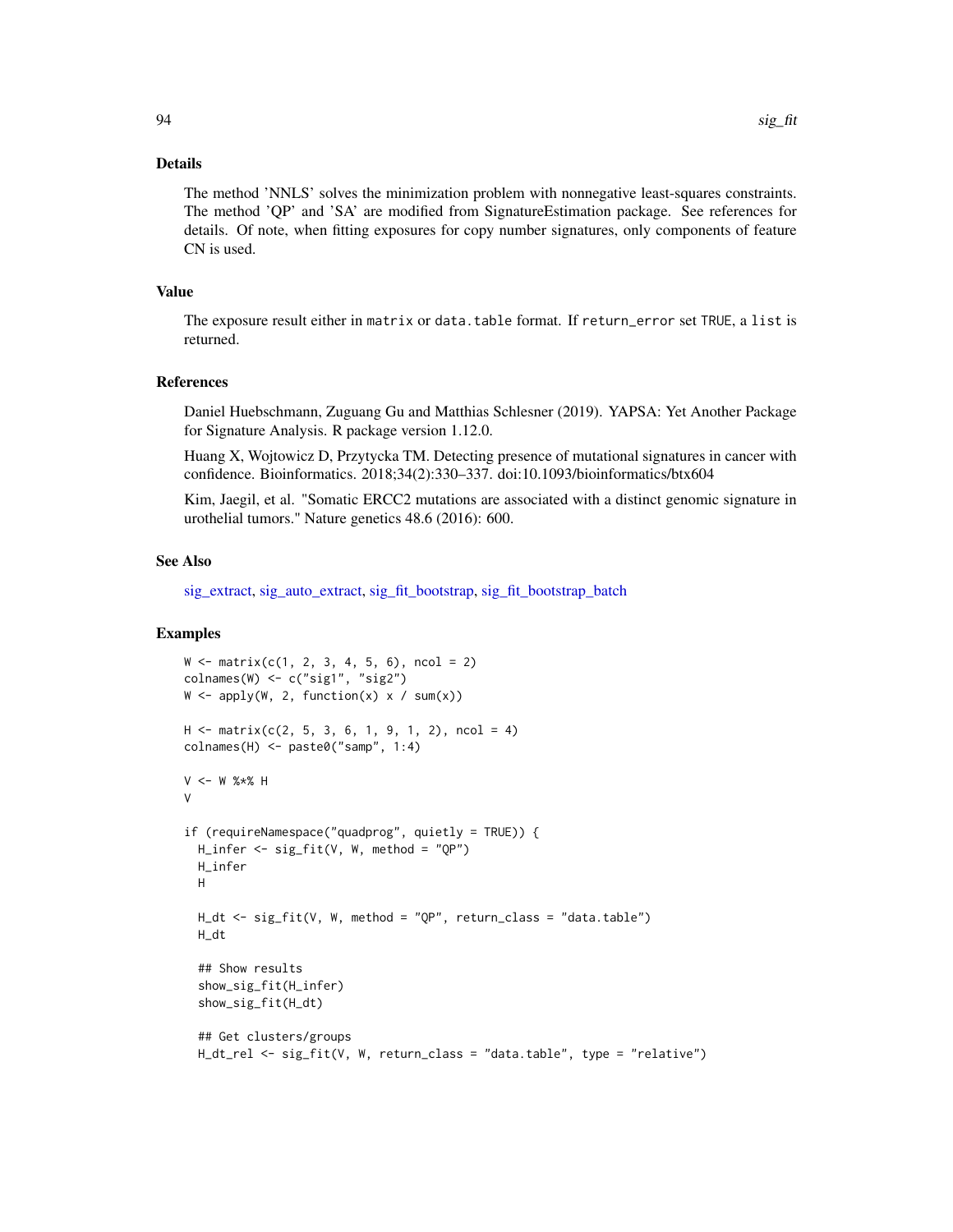```
z <- get_groups(H_dt_rel, method = "k-means")
 show_groups(z)
}
```
<span id="page-94-0"></span>sig\_fit\_bootstrap *Obtain Bootstrap Distribution of Signature Exposures of a Certain Tumor Sample*

## Description

This can be used to obtain the confidence of signature exposures or search the suboptimal decomposition solution.

## Usage

```
sig_fit_bootstrap(
 catalog,
  sig,
  n = 100L,sig_index = NULL,
  sig_d b = "legacy",db_type = c("", "human-exome", "human-genome"),
  show_index = TRUE,
 method = c("QP", "NNLS", "SA"),
  auto_reduce = FALSE,
  SA_not_bootstrap = FALSE,
  type = c("absolute", "relative"),
  rel\_threshold = 0,
 mode = c("SBS", "DBS", "ID", "copynumber"),
  find_suboptimal = FALSE,
  suboptimal_ref_error = NULL,
  suboptimal_factor = 1.05,
  ...
\mathcal{L}
```
### Arguments

| catalog   | a named numeric vector or a numeric matrix with dimension Nx1. N is the<br>number of component, 1 is the sample.                                                                                        |
|-----------|---------------------------------------------------------------------------------------------------------------------------------------------------------------------------------------------------------|
| sig       | a Signature object obtained either from sig_extract or sig_auto_extract, or just<br>a raw signature matrix/data. frame with row representing components (motifs)<br>and column representing signatures. |
| n         | the number of bootstrap replicates.                                                                                                                                                                     |
| sig_index | a vector for signature index. "ALL" for all signatures.                                                                                                                                                 |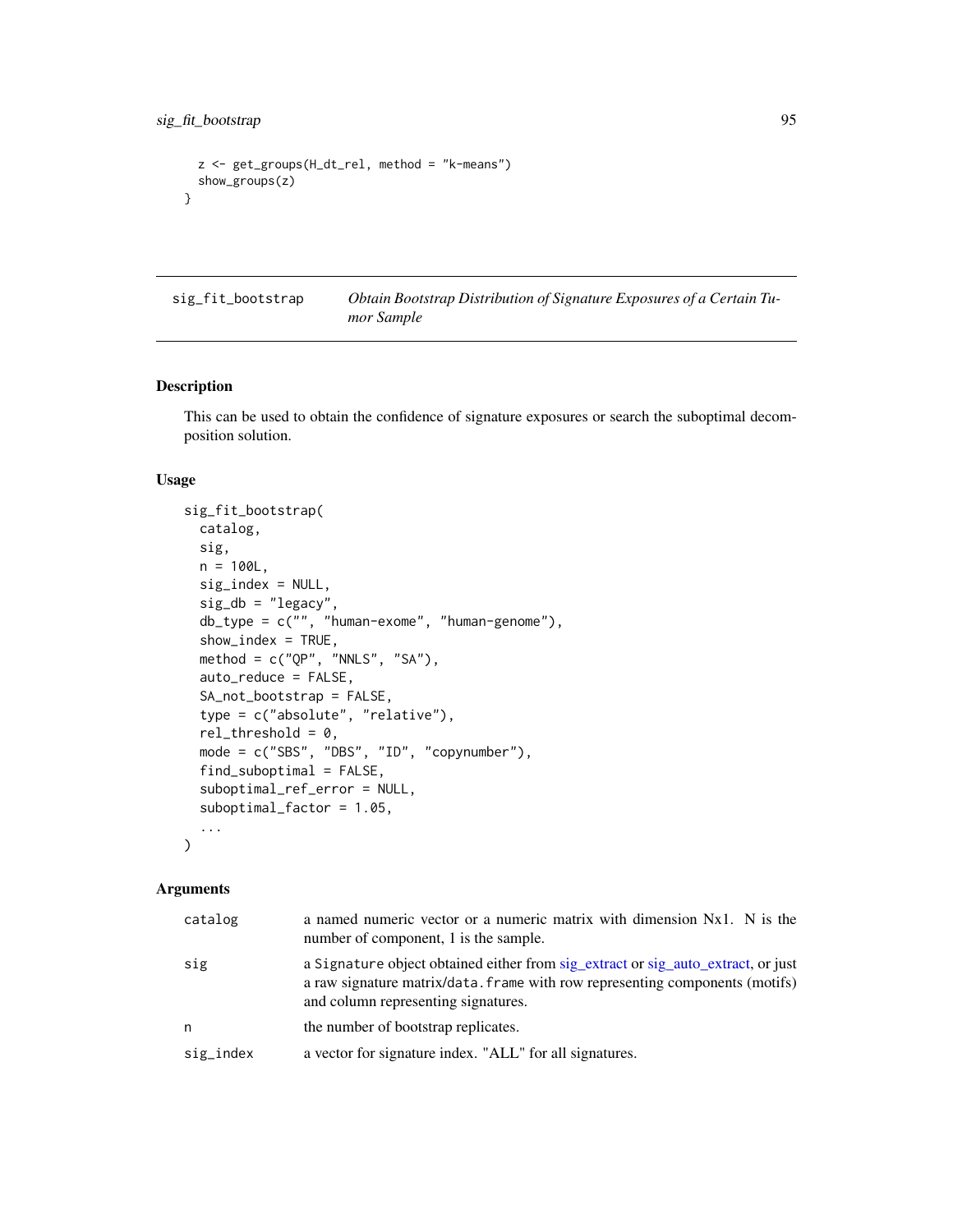| sig_db               | default 'legacy', it can be 'legacy' (for COSMIC v2 'SBS'), 'SBS', 'DBS', 'ID'<br>and 'TSB' (for COSMIV v3.1 signatures). For more specific details, it can<br>also be 'SBS_hg19', 'SBS_hg38', 'SBS_mm9', 'SBS_mm10', 'DBS_hg19',<br>'DBS_hg38', 'DBS_mm9', 'DBS_mm10' to use COSMIC v3 reference sig-<br>natures from Alexandrov, Ludmil B., et al. (2020) (reference #1). In addition,<br>it can be one of "SBS_Nik_lab_Organ", "RS_Nik_lab_Organ", "SBS_Nik_lab",<br>"RS_Nik_lab" to refer reference signatures from Degasperi, Andrea, et al. (2020)<br>(reference #2). Note: the signature profile for different genome builds are basi-<br>cally same. And specific database (e.g. 'SBS_mm10') contains less signatures<br>than all COSMIC signatures (because some signatures are not detected from<br>Alexandrov, Ludmil B., et al. (2020)). |
|----------------------|------------------------------------------------------------------------------------------------------------------------------------------------------------------------------------------------------------------------------------------------------------------------------------------------------------------------------------------------------------------------------------------------------------------------------------------------------------------------------------------------------------------------------------------------------------------------------------------------------------------------------------------------------------------------------------------------------------------------------------------------------------------------------------------------------------------------------------------------------|
| db_type              | only used when sig_db is enabled. "" for keeping default, "human-exome"<br>for transforming to exome frequency of component, and "human-genome" for<br>transforming to whole genome frequency of component. Currently only works<br>for 'SBS'.                                                                                                                                                                                                                                                                                                                                                                                                                                                                                                                                                                                                       |
| show_index           | if TRUE, show valid indices.                                                                                                                                                                                                                                                                                                                                                                                                                                                                                                                                                                                                                                                                                                                                                                                                                         |
| method               | method to solve the minimazation problem. 'NNLS' for non-negative least<br>square; 'QP' for quadratic programming; 'SA' for simulated annealing.                                                                                                                                                                                                                                                                                                                                                                                                                                                                                                                                                                                                                                                                                                     |
| auto_reduce          | if TRUE, try reducing the input reference signatures to increase the cosine simi-<br>larity of reconstructed profile to observed profile.                                                                                                                                                                                                                                                                                                                                                                                                                                                                                                                                                                                                                                                                                                            |
| SA_not_bootstrap     |                                                                                                                                                                                                                                                                                                                                                                                                                                                                                                                                                                                                                                                                                                                                                                                                                                                      |
|                      | if TRUE, directly run 'SA' multiple times with original input instead of bootstrap<br>samples.                                                                                                                                                                                                                                                                                                                                                                                                                                                                                                                                                                                                                                                                                                                                                       |
| type                 | 'absolute' for signature exposure and 'relative' for signature relative exposure.                                                                                                                                                                                                                                                                                                                                                                                                                                                                                                                                                                                                                                                                                                                                                                    |
| rel_threshold        | numeric vector, a signature with relative exposure lower than (equal is included,<br>i.e. $\le$ this value will be set to 0 (both absolute exposure and relative exposure).<br>In this case, sum of signature contribution may not equal to 1.                                                                                                                                                                                                                                                                                                                                                                                                                                                                                                                                                                                                       |
| mode                 | signature type for plotting, now supports 'copynumber', 'SBS', 'DBS', 'ID' and<br>'RS' (genome rearrangement signature).                                                                                                                                                                                                                                                                                                                                                                                                                                                                                                                                                                                                                                                                                                                             |
| find_suboptimal      |                                                                                                                                                                                                                                                                                                                                                                                                                                                                                                                                                                                                                                                                                                                                                                                                                                                      |
|                      | logical, if TRUE, find suboptimal decomposition with slightly higher error than<br>the optimal solution by method 'SA'. This is useful to explore hidden dependen-<br>cies between signatures. More see reference.                                                                                                                                                                                                                                                                                                                                                                                                                                                                                                                                                                                                                                   |
| suboptimal_ref_error |                                                                                                                                                                                                                                                                                                                                                                                                                                                                                                                                                                                                                                                                                                                                                                                                                                                      |
|                      | baseline error used for finding suboptimal solution. if it is NULL, then use 'SA'<br>method to obtain the optimal error.                                                                                                                                                                                                                                                                                                                                                                                                                                                                                                                                                                                                                                                                                                                             |
| suboptimal_factor    |                                                                                                                                                                                                                                                                                                                                                                                                                                                                                                                                                                                                                                                                                                                                                                                                                                                      |
|                      | suboptimal factor to get suboptimal error, default is 1.05, i.e., suboptimal error<br>is 1.05 times baseline error.                                                                                                                                                                                                                                                                                                                                                                                                                                                                                                                                                                                                                                                                                                                                  |
|                      | control parameters passing to argument control in GenSA function when use<br>method 'SA'.                                                                                                                                                                                                                                                                                                                                                                                                                                                                                                                                                                                                                                                                                                                                                            |

## Value

a list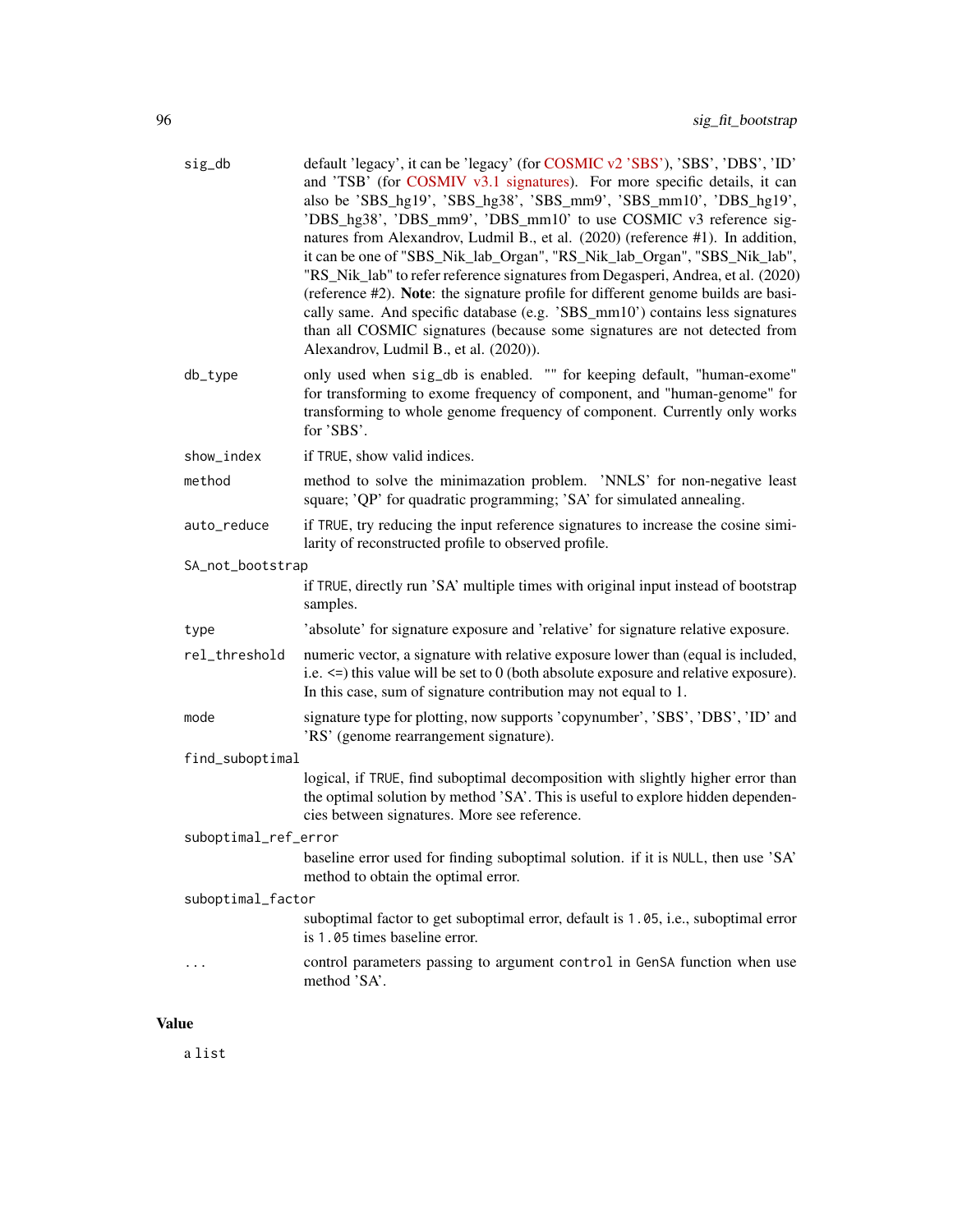## References

Huang X, Wojtowicz D, Przytycka TM. Detecting presence of mutational signatures in cancer with confidence. Bioinformatics. 2018;34(2):330–337. doi:10.1093/bioinformatics/btx604

#### See Also

[report\\_bootstrap\\_p\\_value,](#page-38-0) [sig\\_fit,](#page-91-0) [sig\\_fit\\_bootstrap\\_batch](#page-96-0)

## Examples

```
W \leftarrow matrix(c(1, 2, 3, 4, 5, 6), ncol = 2)colnames(W) <- c("sig1", "sig2")
W \leftarrow apply(W, 2, function(x) \times / sum(x))H \leq -\text{ matrix}(c(2, 5, 3, 6, 1, 9, 1, 2), \text{ncol} = 4)colnames(H) <- paste0("samp", 1:4)
V <- W %*% H
V
if (requireNamespace("quadprog", quietly = TRUE)) {
  H_bootstrap <- sig_fit_bootstrap(V[, 1], W, n = 10, type = "absolute")
  ## Typically, you have to run many times to get close to the answer
  boxplot(t(H_bootstrap$expo))
  H[, 1]
  ## Return P values
  ## In practice, run times >= 100
  ## is recommended
  report_bootstrap_p_value(H_bootstrap)
  ## For multiple samples
  ## Input a list
  report_bootstrap_p_value(list(samp1 = H_bootstrap, samp2 = H_bootstrap))
}
```
<span id="page-96-0"></span>sig\_fit\_bootstrap\_batch

*Exposure Instability Analysis of Signature Exposures with Bootstrapping*

### Description

Read [sig\\_fit\\_bootstrap](#page-94-0) for more option setting.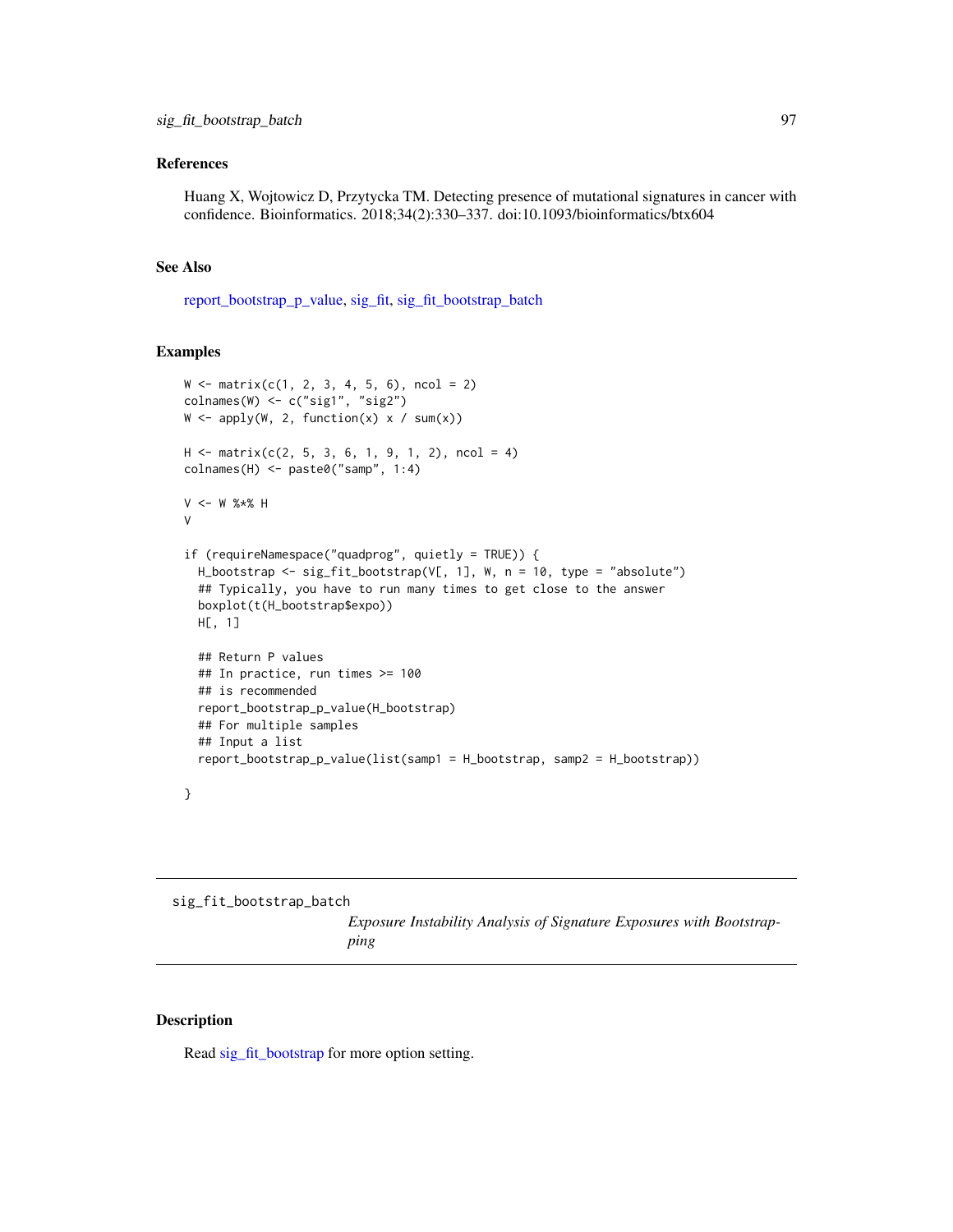# Usage

```
sig_fit_bootstrap_batch(
  catalogue_matrix,
  methods = c("QP"),
  n = 100L,min\_count = 1L,
  p_val_thresholds = c(0.05),
  use_parallel = FALSE,
  seed = 123456L,
  job_id = NULL,
  result_dir = tempdir(),
  ...
\mathcal{L}
```
## Arguments

| catalogue_matrix |                                                                                                                                                                                                                                        |  |
|------------------|----------------------------------------------------------------------------------------------------------------------------------------------------------------------------------------------------------------------------------------|--|
|                  | a numeric matrix V with row representing components and columns representing<br>samples, typically you can get nmf_matrix from sig_tally() and transpose it<br>by $t()$ .                                                              |  |
| methods          | a subset of $c("NNLS", "QP", "SA").$                                                                                                                                                                                                   |  |
| n                | the number of bootstrap replicates.                                                                                                                                                                                                    |  |
| min_count        | minimal exposure in a sample, default is 1. Any patient has total exposure less<br>than this value will be filtered out.                                                                                                               |  |
| p_val_thresholds |                                                                                                                                                                                                                                        |  |
|                  | a vector of relative exposure threshold for calculating p values.                                                                                                                                                                      |  |
| use_parallel     | if TRUE, use parallel computation based on furrr package.                                                                                                                                                                              |  |
| seed             | random seed to reproduce the result.                                                                                                                                                                                                   |  |
| job_id           | a job ID, default is NULL, can be a string. When not NULL, all bootstrapped<br>results will be saved to local machine location defined by result_dir. This is<br>very useful for running more than 10 times for more than 100 samples. |  |
| result_dir       | see above, default is temp directory defined by R.                                                                                                                                                                                     |  |
| $\ddotsc$        | other common parameters passing to sig_fit_bootstrap, including sig, sig_index,<br>sig_db, db_type, mode, auto_reduce etc.                                                                                                             |  |

# Value

a list of data.table.

# See Also

[sig\\_fit,](#page-91-0) [sig\\_fit\\_bootstrap](#page-94-0)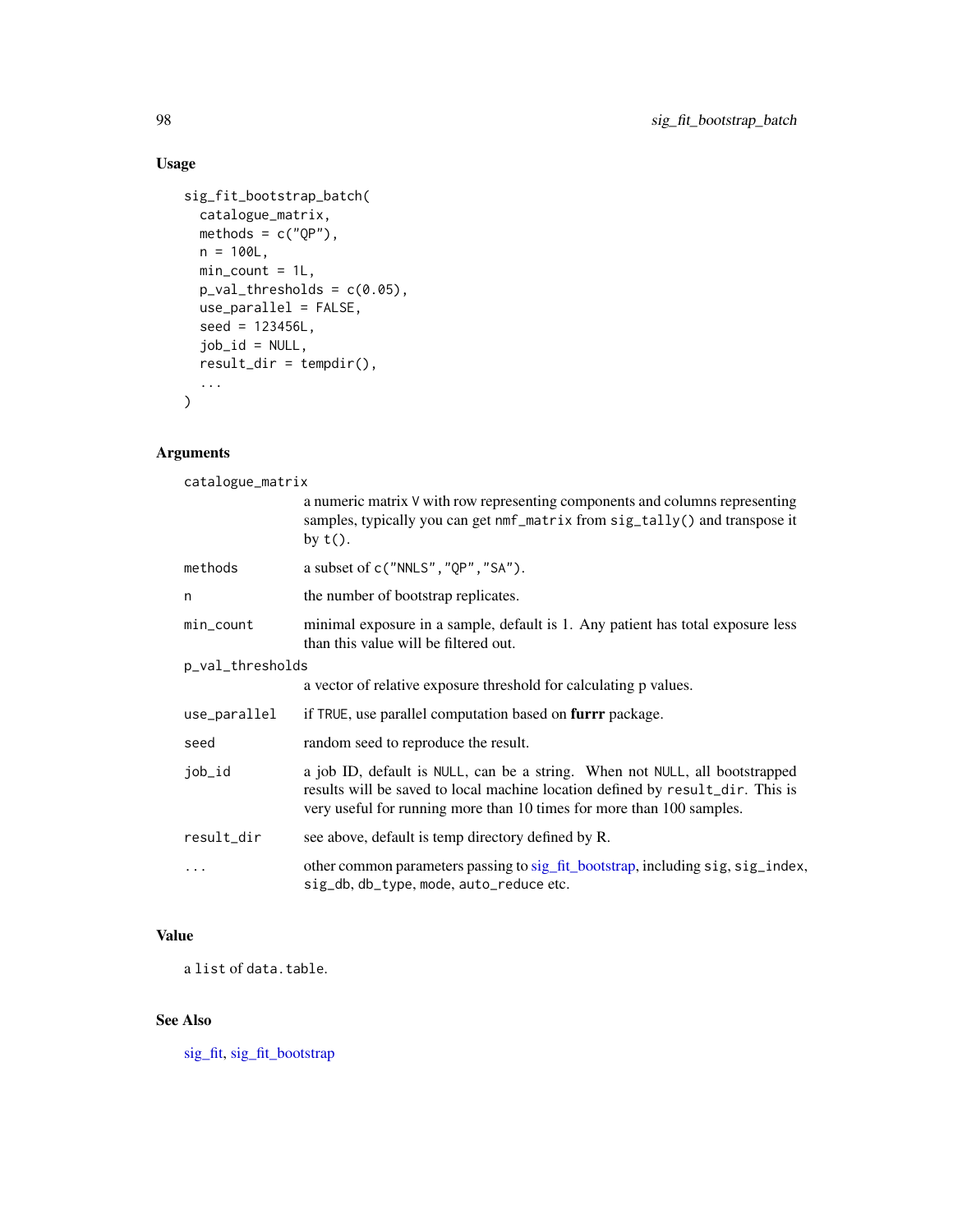## sig\_names 99

## Examples

```
W \leftarrow matrix(c(1, 2, 3, 4, 5, 6), ncol = 2)colnames(W) <- c("sig1", "sig2")
W \leftarrow apply(W, 2, function(x) \times / sum(x))H \leq - matrix(c(2, 5, 3, 6, 1, 9, 1, 2), ncol = 4)
colnames(H) <- paste0("samp", 1:4)
V <- W %*% H
V
if (requireNamespace("quadprog")) {
  z10 \leftarrow sig\_fit\_bootstrap\_batch(V, sig = W, n = 10)z10
}
```
sig\_names *Obtain or Modify Signature Information*

## Description

Obtain or Modify Signature Information

## Usage

```
sig_names(sig)
sig_modify_names(sig, new_names)
sig_number(sig)
sig_attrs(sig)
sig_signature(sig, normalize = c("row", "column", "raw", "feature"))
sig_exposure(sig, type = c("absolute", "relative"))
```
## Arguments

| sig       | a Signature object obtained either from sig_extract or sig_auto_extract.                                                                                                        |
|-----------|---------------------------------------------------------------------------------------------------------------------------------------------------------------------------------|
| new_names | new signature names.                                                                                                                                                            |
| normalize | one of 'row', 'column', 'raw' and "feature", for row normalization (signature),<br>column normalization (component), raw data, row normalization by feature, re-<br>spectively. |
| type      | one of 'absolute' and 'relative'.                                                                                                                                               |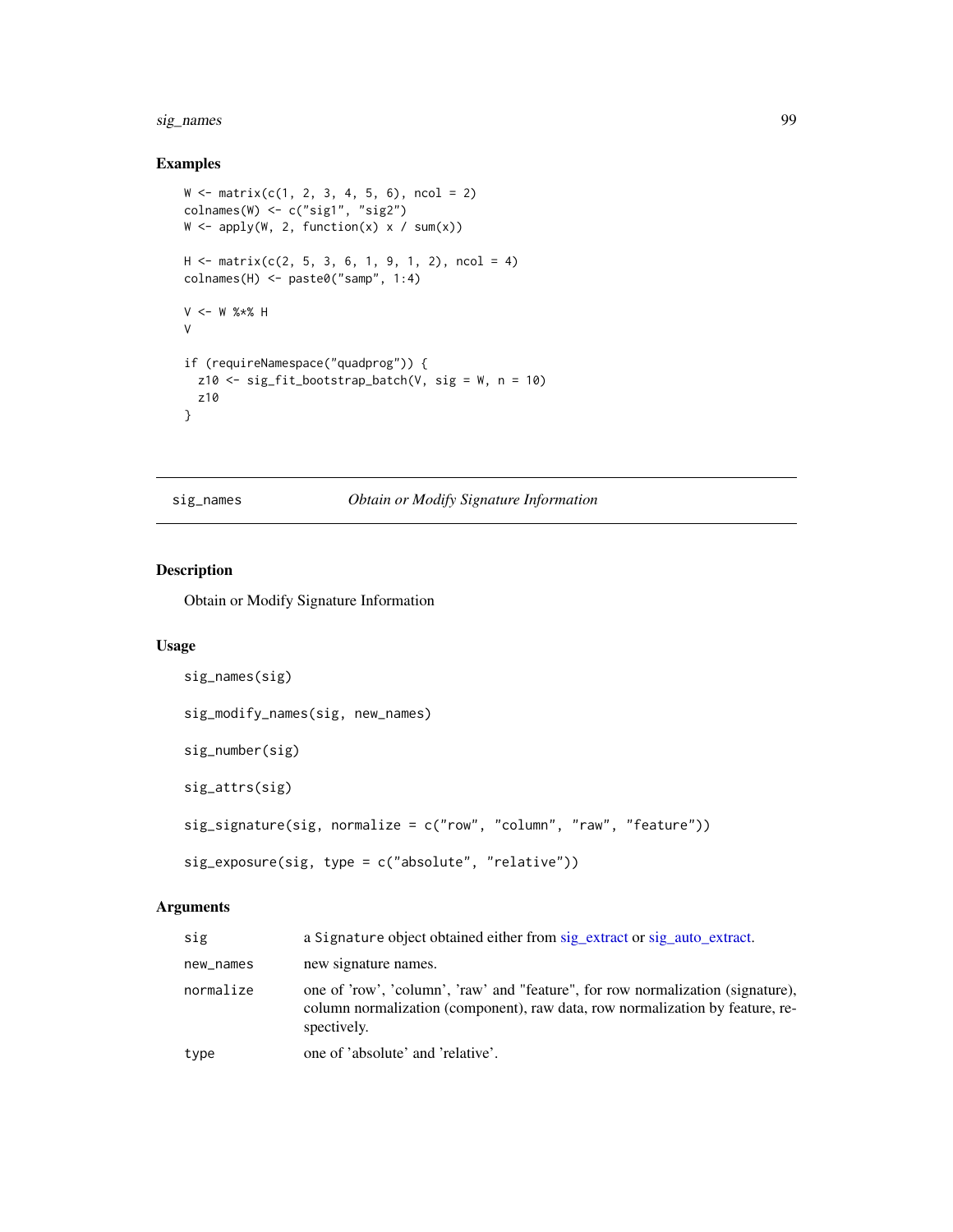#### Value

a Signature object or data.

## Examples

```
## Operate signature names
load(system.file("extdata", "toy_mutational_signature.RData",
  package = "sigminer", mustWork = TRUE
))
sig_names(sig2)
cc \leq - sig_modelfy_names(sig2, new_names = c("Sig2", "Sig1", "Sig3"))sig_names(cc)
# The older names are stored in tags.
print(attr(cc, "tag"))
## Get signature number
sig_number(sig2)
## Get signature attributes
sig_number(sig2)
## Get signature matrix
z <- sig_signature(sig2)
z <- sig_signature(sig2, normalize = "raw")
## Get exposure matrix
## Of note, this is different from get_sig_exposure()
## it returns a matrix instead of data table.
z <- sig_exposure(sig2) # it is same as sig$Exposure
z <- sig_exposure(sig2, type = "relative") # it is same as sig2$Exposure.norm
```
<span id="page-99-0"></span>sig\_tally *Tally a Genomic Alteration Object*

### Description

Tally a variation object like [MAF,](#page-31-0) [CopyNumber](#page-9-0) and return a matrix for NMF de-composition and more. This is a generic function, so it can be further extended to other mutation cases. Please read details about how to set sex for identifying copy number signatures. Please read [https:](https://osf.io/s93d5/) [//osf.io/s93d5/](https://osf.io/s93d5/) for the generation of SBS, DBS and ID (INDEL) components. Of note, many options are designed for method "M" only, and they are highlighted by bold fonts (you can ignore them if you don't use "M" method).

## Usage

```
sig_tally(object, ...)
## S3 method for class 'CopyNumber'
sig_tally(
 object,
 method = "Wang",
```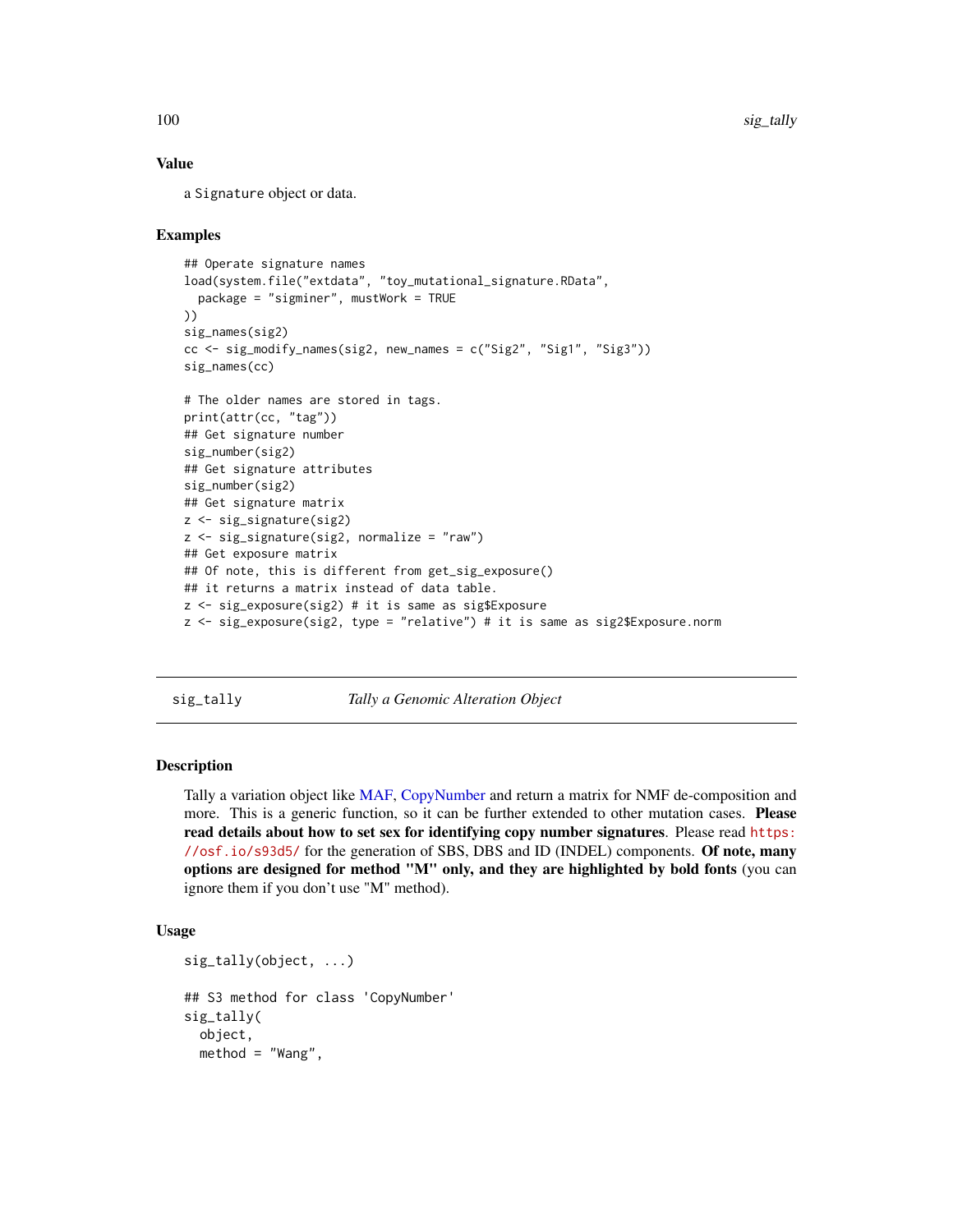#### sig\_tally 101

```
ignore_chrs = NULL,
  indices = NULL,
  add\_loh = FALSE,
  feature_setting = sigminer::CN.features,
  type = c("probability", "count"),
  reference_components = FALSE,
  cores = 1,
  seed = 123456,
 min\_comp = 2,max_{comp} = 15,
 min\_prior = 0.001,model_selection = "BIC",
  threshold = 0.1,
 nrep = 1,
 niter = 1000,
 keep_only_matrix = FALSE,
  ...
\mathcal{L}## S3 method for class 'MAF'
sig_tally(
 object,
 mode = c("SBS", "DBS", "ID", "ALL"),
  ref_genome = "BSgenome.Hsapiens.UCSC.hg19",
  genome_build = NULL,
  add_trans_bias = FALSE,
  ignore_chrs = NULL,
  use_syn = TRUE,
 keep_only_matrix = FALSE,
  ...
```

```
\mathcal{L}
```
#### Arguments

| object          | a CopyNumber object or MAF object.                                                                      |
|-----------------|---------------------------------------------------------------------------------------------------------|
| $\ddotsc$       | custom setting for operating object. Detail see S3 method for corresponding<br>class (e.g. CopyNumber). |
| method          | method for feature classification, can be one of "Macintyre" ("M"), "Wang"<br>("W").                    |
| ignore_chrs     | Chromsomes to ignore from analysis. e.g. chrX and chrY.                                                 |
| indices         | integer vector indicating segments to keep.                                                             |
| add_loh         | flag to add LOH classifications.                                                                        |
| feature_setting |                                                                                                         |
|                 | a data. frame used for classification. Only used when method is "Wang"                                  |

("W"). Default is [CN.features.](#page-8-0) Users can also set custom input with "feature", "min" and "max" columns available. Valid features can be printed by unique(CN.features\$feature).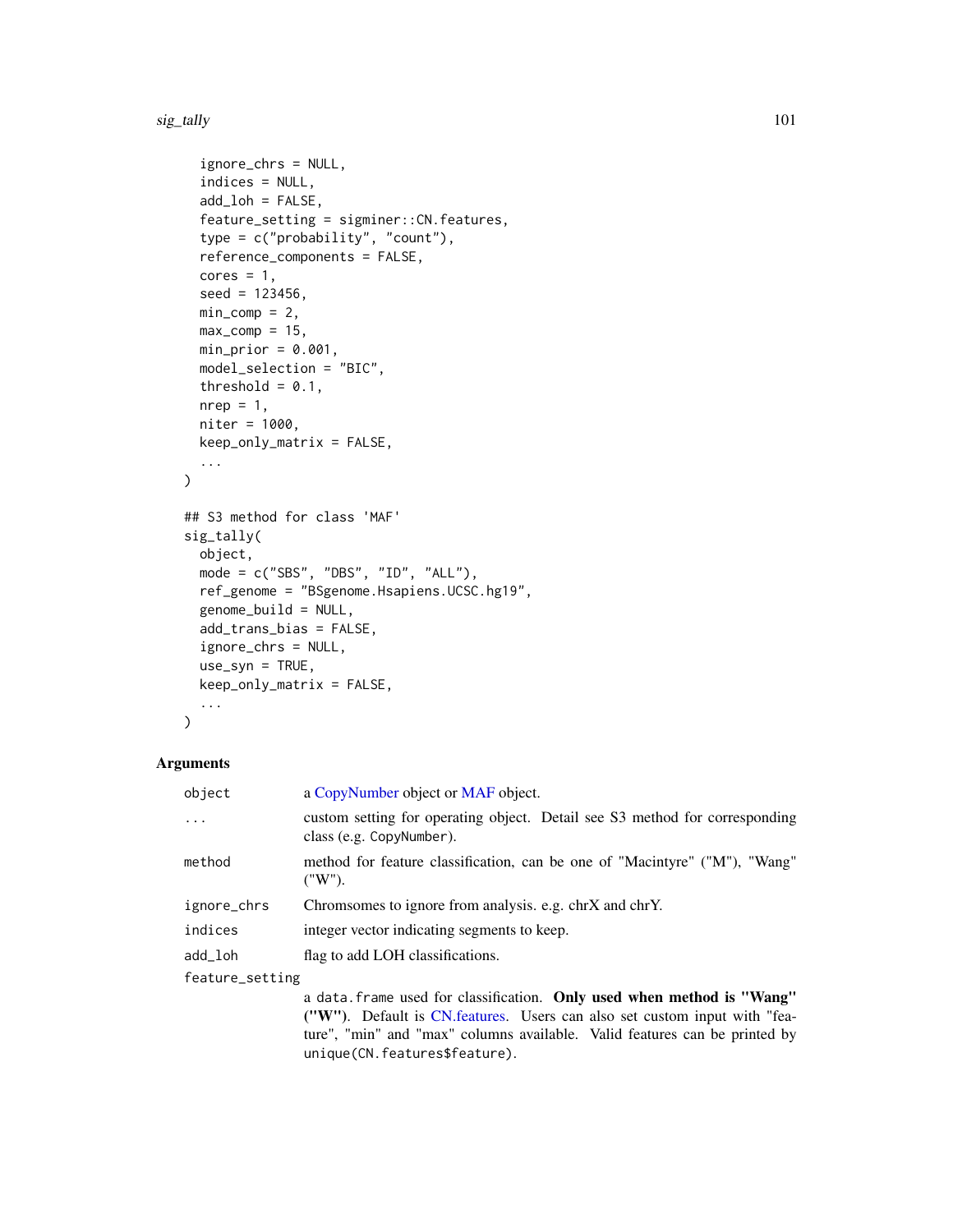| type                 | one of "probability", "count". Default is "probability", return a matrix with the<br>sum of posterior probabilities for each components. If set to 'count', return a<br>matrix with event count assigned to each components. The result for both types<br>should be close. Only used when method is "Macintyre".                                                                                                                                                                                                                                                                                 |
|----------------------|--------------------------------------------------------------------------------------------------------------------------------------------------------------------------------------------------------------------------------------------------------------------------------------------------------------------------------------------------------------------------------------------------------------------------------------------------------------------------------------------------------------------------------------------------------------------------------------------------|
| reference_components |                                                                                                                                                                                                                                                                                                                                                                                                                                                                                                                                                                                                  |
|                      | default is FALSE, calculate mixture components from CopyNumber object. Only<br>used when method is "Macintyre".                                                                                                                                                                                                                                                                                                                                                                                                                                                                                  |
| cores                | number of computer cores to run this task. You can use future:: availableCores()<br>function to check how many cores you can use.                                                                                                                                                                                                                                                                                                                                                                                                                                                                |
| seed                 | seed number. Only used when method is "Macintyre".                                                                                                                                                                                                                                                                                                                                                                                                                                                                                                                                               |
| min_comp             | minimal number of components to fit, default is 2. Can also be a vector with<br>length 6, which apply to each feature. Only used when method is "Macin-<br>tyre".                                                                                                                                                                                                                                                                                                                                                                                                                                |
| $max_{comp}$         | maximal number of components to fit, default is 15. Can also be a vector with<br>length 6, which apply to each feature. Only used when method is "Macin-<br>tyre".                                                                                                                                                                                                                                                                                                                                                                                                                               |
| min_prior            | the minimum relative size of components, default is 0.001. Details about custom<br>setting please refer to flexmix package. Only used when method is "Macin-<br>tyre".                                                                                                                                                                                                                                                                                                                                                                                                                           |
| model_selection      |                                                                                                                                                                                                                                                                                                                                                                                                                                                                                                                                                                                                  |
|                      | model selection strategy, default is 'BIC'. Details about custom setting please<br>refer to flexmix package. Only used when method is "Macintyre".                                                                                                                                                                                                                                                                                                                                                                                                                                               |
| threshold            | default is 0.1. Sometimes, the result components include adjacent distributions<br>with similar mu (two and more distribution are very close), we use this threshold<br>to obtain a more meaningful fit with less components. Only used when method<br>is "Macintyre".                                                                                                                                                                                                                                                                                                                           |
| nrep                 | number of run times for each value of component, keep only the solution with<br>maximum likelihood. Only used when method is "Macintyre".                                                                                                                                                                                                                                                                                                                                                                                                                                                        |
| niter                | the maximum number of iterations. Only used when method is "Macintyre".                                                                                                                                                                                                                                                                                                                                                                                                                                                                                                                          |
| keep_only_matrix     |                                                                                                                                                                                                                                                                                                                                                                                                                                                                                                                                                                                                  |
|                      | if TRUE, keep only matrix for signature extraction. For a MAF object, this will just<br>return the most useful matrix.                                                                                                                                                                                                                                                                                                                                                                                                                                                                           |
| mode                 | type of mutation matrix to extract, can be one of 'SBS', 'DBS' and 'ID'.                                                                                                                                                                                                                                                                                                                                                                                                                                                                                                                         |
| ref_genome           | 'BSgenome.Hsapiens.UCSC.hg19', 'BSgenome.Hsapiens.UCSC.hg38' and 'BSgenome.Mmusculus.UC<br>etc.                                                                                                                                                                                                                                                                                                                                                                                                                                                                                                  |
| genome_build         | genome build 'hg19', 'hg38' or "mm10", if not set, guess it by ref_genome.                                                                                                                                                                                                                                                                                                                                                                                                                                                                                                                       |
|                      | add_trans_bias if TRUE, consider transcriptional bias categories. 'T:' for Transcribed (the vari-<br>ant is on the transcribed strand); 'U:' for Un-transcribed (the variant is on the<br>untranscribed strand); 'B:' for Bi-directional (the variant is on both strand and is<br>transcribed either way); 'N:' for Non-transcribed (the variant is in a non-coding<br>region and is untranslated); 'Q:' for Questionable. NOTE: the result counts<br>of 'B' and 'N' labels are a little different from SigProfilerMatrixGenerator, the<br>reason is unknown (may be caused by annotation file). |
| use_syn              | Logical. If TRUE, include synonymous variants in analysis.                                                                                                                                                                                                                                                                                                                                                                                                                                                                                                                                       |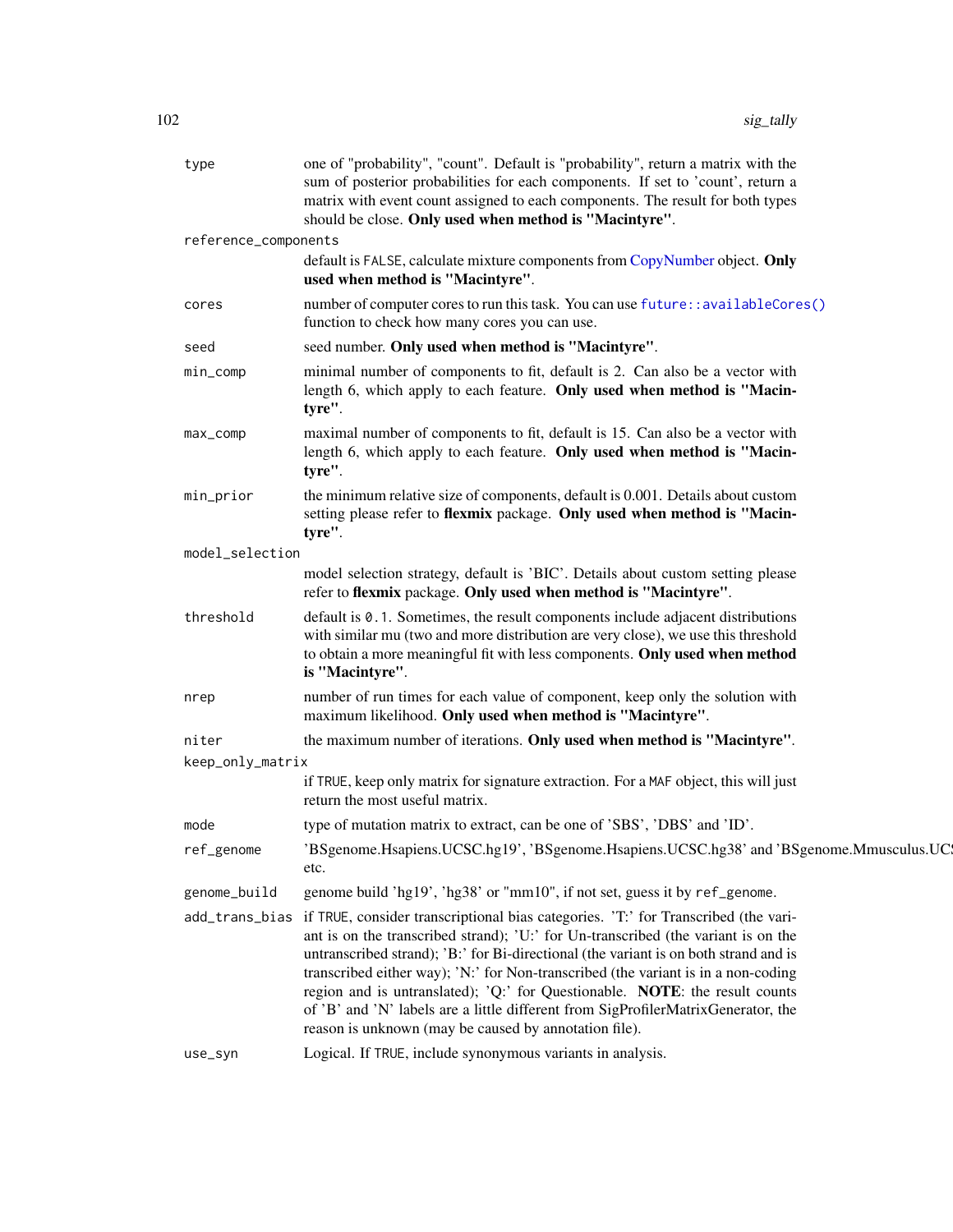sig\_tally 103

#### Details

For identifying copy number signatures, we have to derive copy number features firstly. Due to the difference of copy number values in sex chromosomes between male and female, we have to do an extra step if we don't want to ignore them.

I create two options to control this, the default values are shown as the following, you can use the same way to set (per R session).

options(sigminer.sex = "female",sigminer.copynumber.max = NA\_integer\_)

- If your cohort are all females, you can totally ignore this.
- If your cohort are all males, set sigminer.sex to 'male' and sigminer.copynumber.max to a proper value (the best is consistent with read copynumber).
- If your cohort contains both males and females, set sigminer. sex as a data. frame with two columns "sample" and "sex". And set sigminer.copynumber.max to a proper value (the best is consistent with [read\\_copynumber\)](#page-33-0).

### Value

a list contains a matrix used for NMF de-composition.

#### Methods (by class)

- CopyNumber: Returns copy number features, components and component-by-sample matrix
- MAF: Returns SBS mutation sample-by-component matrix and APOBEC enrichment

#### Author(s)

Shixiang Wang

#### **References**

Macintyre, Geoff, et al. "Copy number signatures and mutational processes in ovarian carcinoma." Nature genetics 50.9 (2018): 1262.

Wang, Shixiang, et al. "Copy number signature analyses in prostate cancer reveal distinct etiologies and clinical outcomes." medRxiv (2020).

Mayakonda, Anand, et al. "Maftools: efficient and comprehensive analysis of somatic variants in cancer." Genome research 28.11 (2018): 1747-1756.

Roberts SA, Lawrence MS, Klimczak LJ, et al. An APOBEC Cytidine Deaminase Mutagenesis Pattern is Widespread in Human Cancers. Nature genetics. 2013;45(9):970-976. doi:10.1038/ng.2702.

Bergstrom EN, Huang MN, Mahto U, Barnes M, Stratton MR, Rozen SG, Alexandrov LB: Sig-ProfilerMatrixGenerator: a tool for visualizing and exploring patterns of small mutational events. BMC Genomics 2019, 20:685 https://bmcgenomics.biomedcentral.com/articles/10.1186/s12864- 019-6041-2

#### See Also

[sig\\_estimate](#page-88-0) for estimating signature number for [sig\\_extract,](#page-90-0) [sig\\_auto\\_extract](#page-84-0) for extracting signatures using automatic relevance determination technique.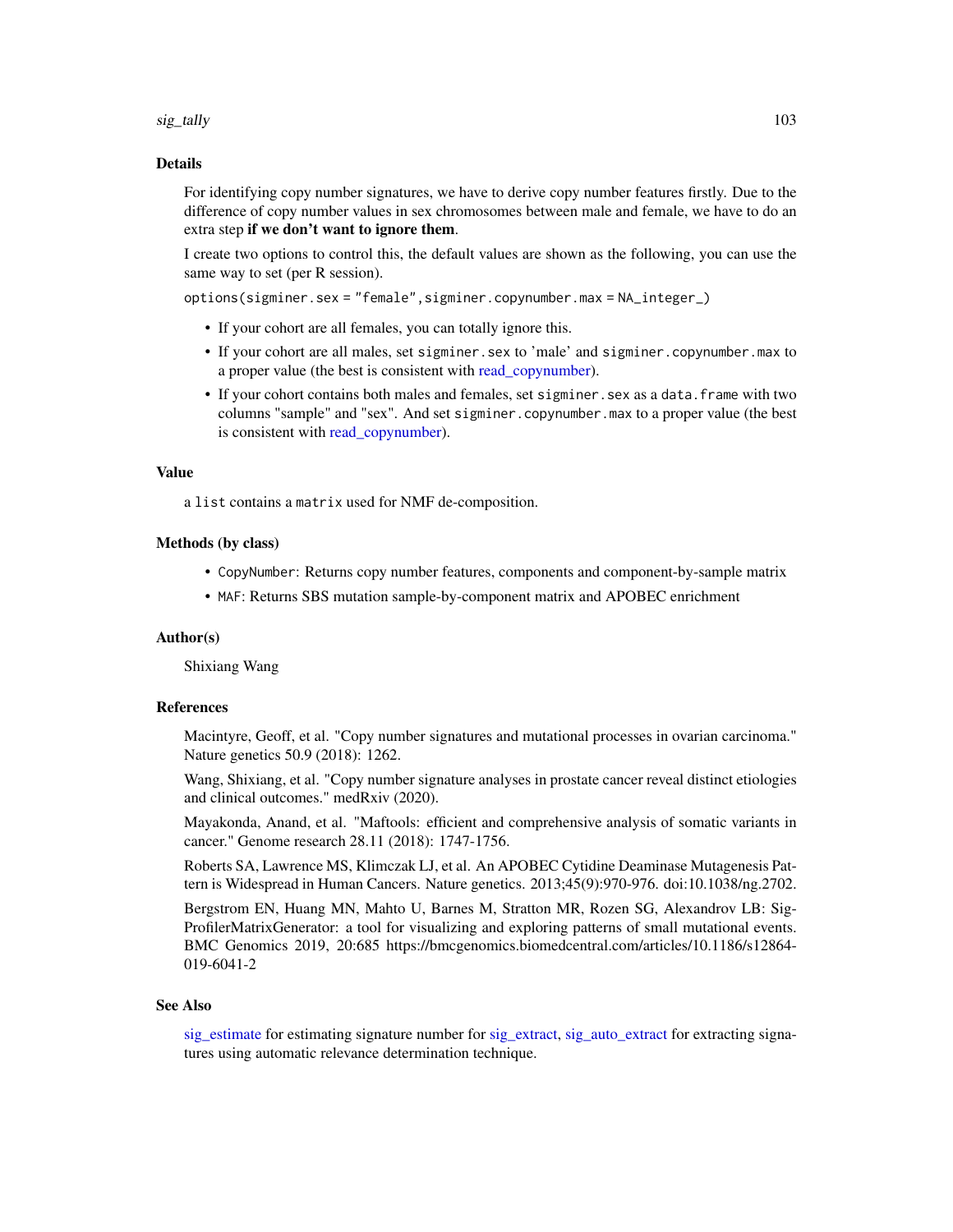## Examples

```
# Load copy number object
load(system.file("extdata", "toy_copynumber.RData",
 package = "sigminer", mustWork = TRUE
))
# Use method designed by Wang, Shixiang et al.
cn_tally_W <- sig_tally(cn, method = "W")
# Use method designed by Macintyre et al.
cn_tally_M <- sig_tally(cn, method = "M")
# Prepare SBS signature analysis
laml.maf <- system.file("extdata", "tcga_laml.maf.gz", package = "maftools")
laml < - read_maf(maf = laml.maf)if (require("BSgenome.Hsapiens.UCSC.hg19")) {
 mt_tally <- sig_tally(
   laml,
   ref_genome = "BSgenome.Hsapiens.UCSC.hg19",
   use_syn = TRUE
 \lambdamt_tally$nmf_matrix[1:5, 1:5]
 ## Use strand bias categories
 mt_tally <- sig_tally(
   laml,
   ref_genome = "BSgenome.Hsapiens.UCSC.hg19",
   use_syn = TRUE, add_trans_bias = TRUE
 )
 ## Test it by enrichment analysis
 enrich_component_strand_bias(mt_tally$nmf_matrix)
 enrich_component_strand_bias(mt_tally$all_matrices$SBS_24)
} else {
 message("Please install package 'BSgenome.Hsapiens.UCSC.hg19' firstly!")
}
```
simulation *Simulation Analysis*

#### Description

- simulate\_signature() Simulate signatures from signature pool.
- simulate\_catalogue() Simulate catalogs from signature/catalog pool.

#### Usage

```
simulate_signature(x, weights = NULL)
```

```
simulate_catalogue(x, n, weights = NULL)
```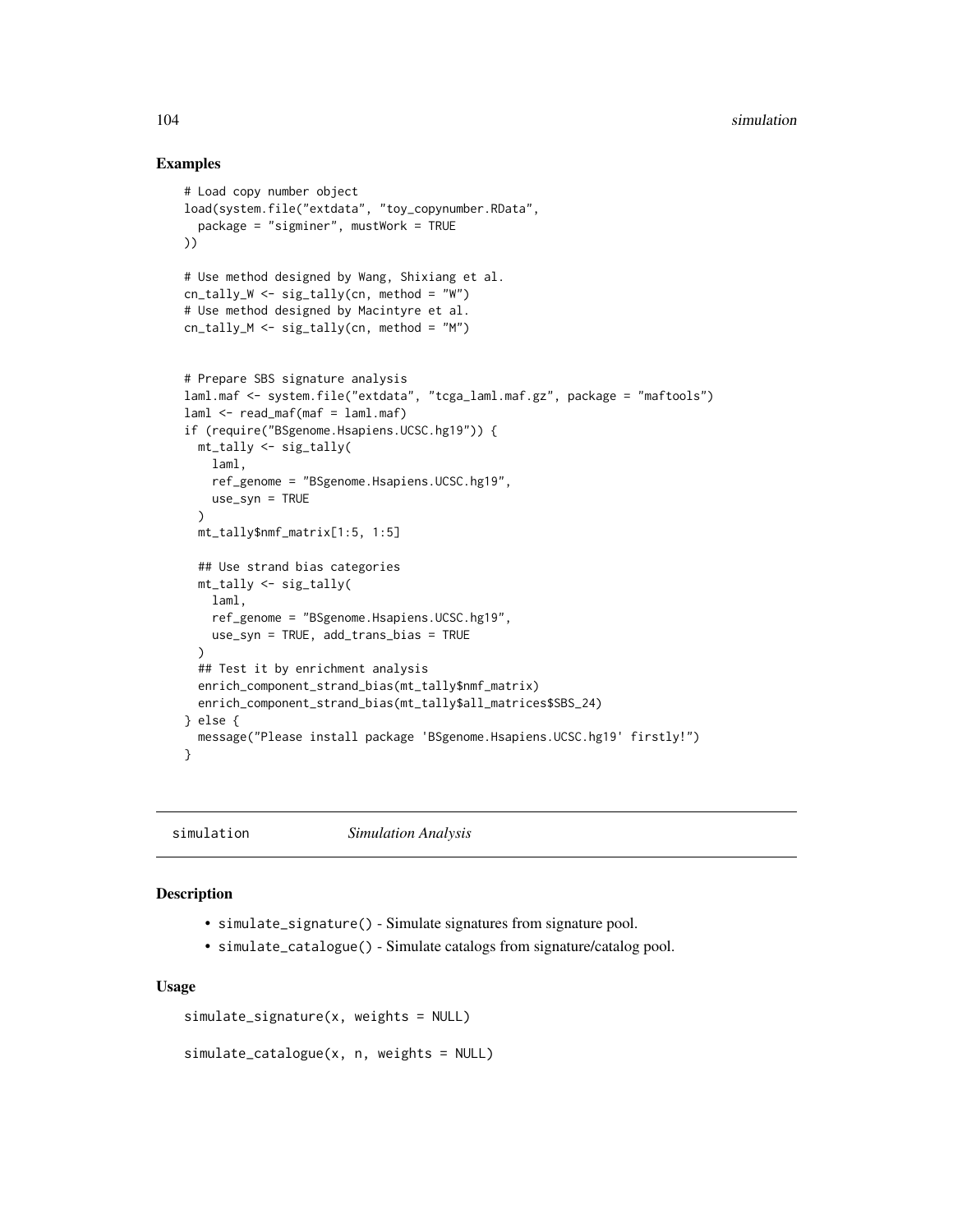#### **Arguments**

| $\mathsf{x}$ | a numeric vector representing a signature/catalog or matrix with rows represent-<br>ing signatures/samples and columns representing components. |
|--------------|-------------------------------------------------------------------------------------------------------------------------------------------------|
| weights      | a numeric vector for weights.                                                                                                                   |
| n.           | an integer indicating mutation number to be generated in a catalog.                                                                             |

#### Value

a matrix.

#### Examples

```
# Generate a catalog
set.seed(1234)
catalog <- as.integer(table(sample(1:96, 1000, replace = TRUE)))
names(catalog) <- paste0("comp", 1:96)
# Generate a signature
sig <- catalog / sum(catalog)
```

```
# Simulate catalogs
x1 <- simulate_catalogue(catalog, 10) # 10 mutations
x1
x2 <- simulate_catalogue(catalog, 100) # 100 mutations
x2
x3 <- simulate_catalogue(catalog, 1000) # 1000 mutations
x3
# Similar with a signature
x4 <- simulate_catalogue(sig, 10) # 10 mutations
x4
# Load SBS signature
load(system.file("extdata", "toy_mutational_signature.RData",
  package = "sigminer", mustWork = TRUE
))
s <- t(sig2$Signature.norm)
# Generate a signature from multiple signatures/catalogs
s1 <- simulate_signature(s)
s1
s2 <- simulate_signature(s, weights = 1:3)
s2
# Generate a catalog from multiple signatures/catalogs
c1 <- simulate_catalogue(s, 100, weights = 1:3)
c1
```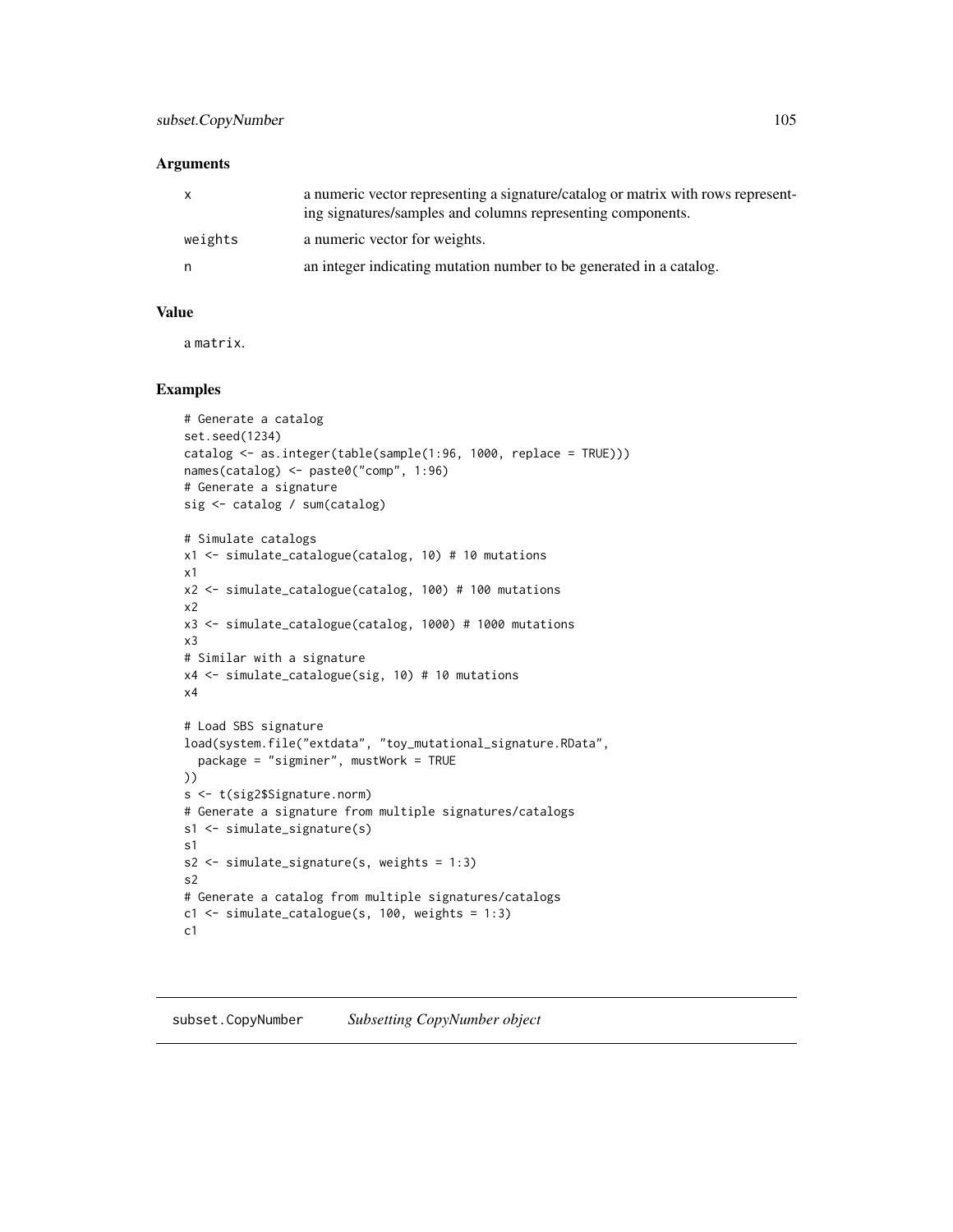## Description

Subset data slot of [CopyNumber](#page-9-0) object, un-selected rows will move to dropoff.segs slot, annotation slot will update in the same way.

## Usage

## S3 method for class 'CopyNumber'  $subset(x, subset = TRUE, ...)$ 

## Arguments

| X        | a CopyNumber object to be subsetted.                                   |
|----------|------------------------------------------------------------------------|
| subset   | logical expression indicating rows to keep.                            |
| $\cdots$ | further arguments to be passed to or from other methods. Useless here. |

## Value

a [CopyNumber](#page-9-0) object

# Author(s)

Shixiang Wang

transcript.hg19 *Merged Transcript Location at Genome Build hg19*

# Description

Merged Transcript Location at Genome Build hg19

# Format

A data.table

## Source

from GENCODE release v33.

## Examples

data(transcript.hg19)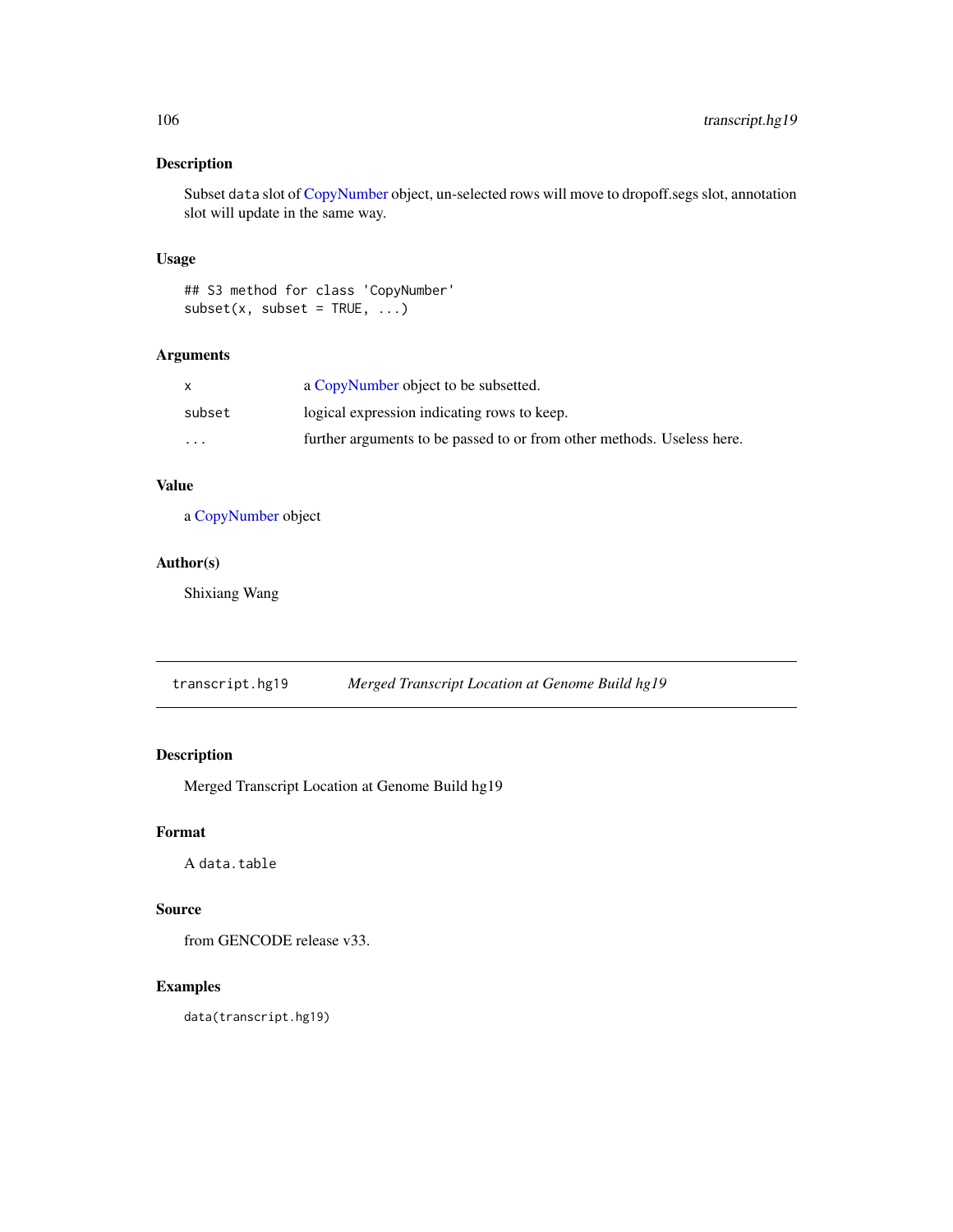transcript.hg38 *Merged Transcript Location at Genome Build hg38*

# Description

Merged Transcript Location at Genome Build hg38

#### Format

A data.table

## Source

from GENCODE release v33.

## Examples

data(transcript.hg38)

transcript.mm10 *Merged Transcript Location at Genome Build mm10*

# Description

Merged Transcript Location at Genome Build mm10

#### Format

A data.table

## Source

from GENCODE release M25 [ftp://ftp.ebi.ac.uk/pub/databases/gencode/Gencode\\_mouse](ftp://ftp.ebi.ac.uk/pub/databases/gencode/Gencode_mouse/release_M25/gencode.vM25.annotation.gtf.gz)/ [release\\_M25/gencode.vM25.annotation.gtf.gz](ftp://ftp.ebi.ac.uk/pub/databases/gencode/Gencode_mouse/release_M25/gencode.vM25.annotation.gtf.gz)

#### Examples

data(transcript.mm10)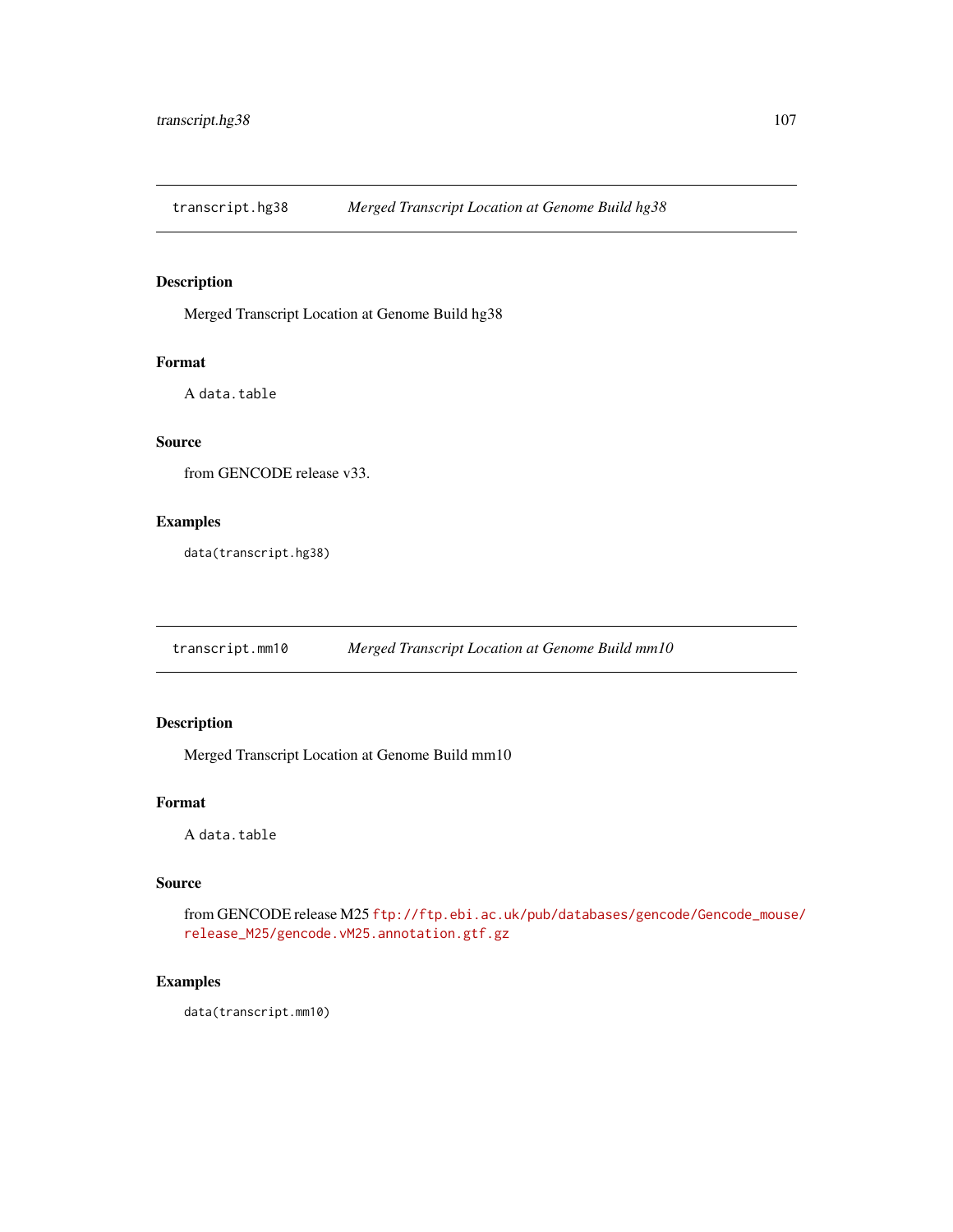## Description

Transform Copy Number Table

## Usage

```
transform_seg_table(
  data,
  genome_build = c("hg19", "hg38", "mm10"),
  ref_type = c("cytoband", "gene"),
 values_fill = NA,
 values_fn = function(x, ...) { round(mean(x, ...) ) },
  resolution_factor = 1L
\mathcal{L}
```
## Arguments

| data              | a CopyNumber object or a data.frame containing at least 'chromosome', 'start',<br>'end', 'segVal', 'sample' these columns.                                                                            |
|-------------------|-------------------------------------------------------------------------------------------------------------------------------------------------------------------------------------------------------|
| genome_build      | genome build version, used when data is a data. frame, should be 'hg19' or<br>'hg $38$ '.                                                                                                             |
| ref_type          | annotation data type used for constructing matrix.                                                                                                                                                    |
| values_fill       | Optionally, a (scalar) value that specifies what each value should be filled in<br>with when missing.                                                                                                 |
|                   | This can be a named list if you want to apply different aggregations to different<br>value columns.                                                                                                   |
| values_fn         | Optionally, a function applied to the value in each cell in the output. You will<br>typically use this when the combination of id_cols and value column does not<br>uniquely identify an observation. |
|                   | This can be a named list if you want to apply different aggregations to different<br>value columns.                                                                                                   |
| resolution_factor |                                                                                                                                                                                                       |
|                   | an integer to control the resolution. When it is 1 (default), compute frequency<br>in each cytoband. When it is 2, use compute frequency in each half cytoband.                                       |

## Value

a data.table.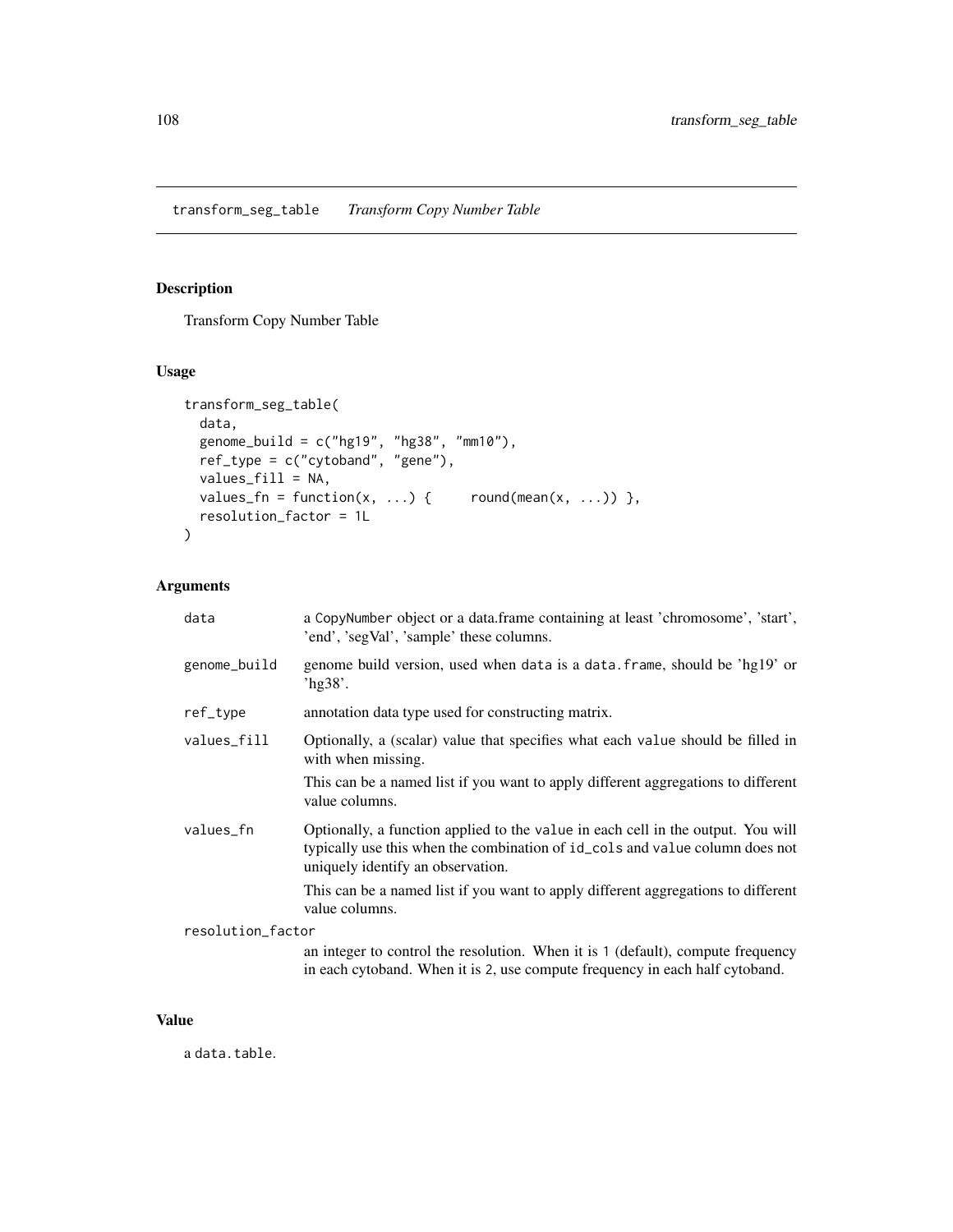## <span id="page-108-0"></span>use\_color\_style 109

## Examples

```
load(system.file("extdata", "toy_copynumber.RData",
  package = "sigminer", mustWork = TRUE
))
# Compute the mean segVal in each cytoband
x <- transform_seg_table(cn, resolution_factor = 1)
x
# Compute the mean segVal in each half-cytoband
x2 <- transform_seg_table(cn, resolution_factor = 2)
x2
```
use\_color\_style *Set Color Style for Plotting*

## Description

Set Color Style for Plotting

### Usage

```
use_color_style(
  style,
 mode = c("SBS", "copynumber", "DBS", "ID", "RS"),
 method = "Wang")
```
#### Arguments

| style  | one of 'default' and 'cosmic'.                                                           |
|--------|------------------------------------------------------------------------------------------|
| mode   | only used when the style is 'cosmic', can be one of "SBS", "copynumber",<br>"DBS". "ID". |
| method | used to set a more custom palette for different methods.                                 |

## Value

color values.

## Examples

```
use_color_style("default")
use_color_style("cosmic")
```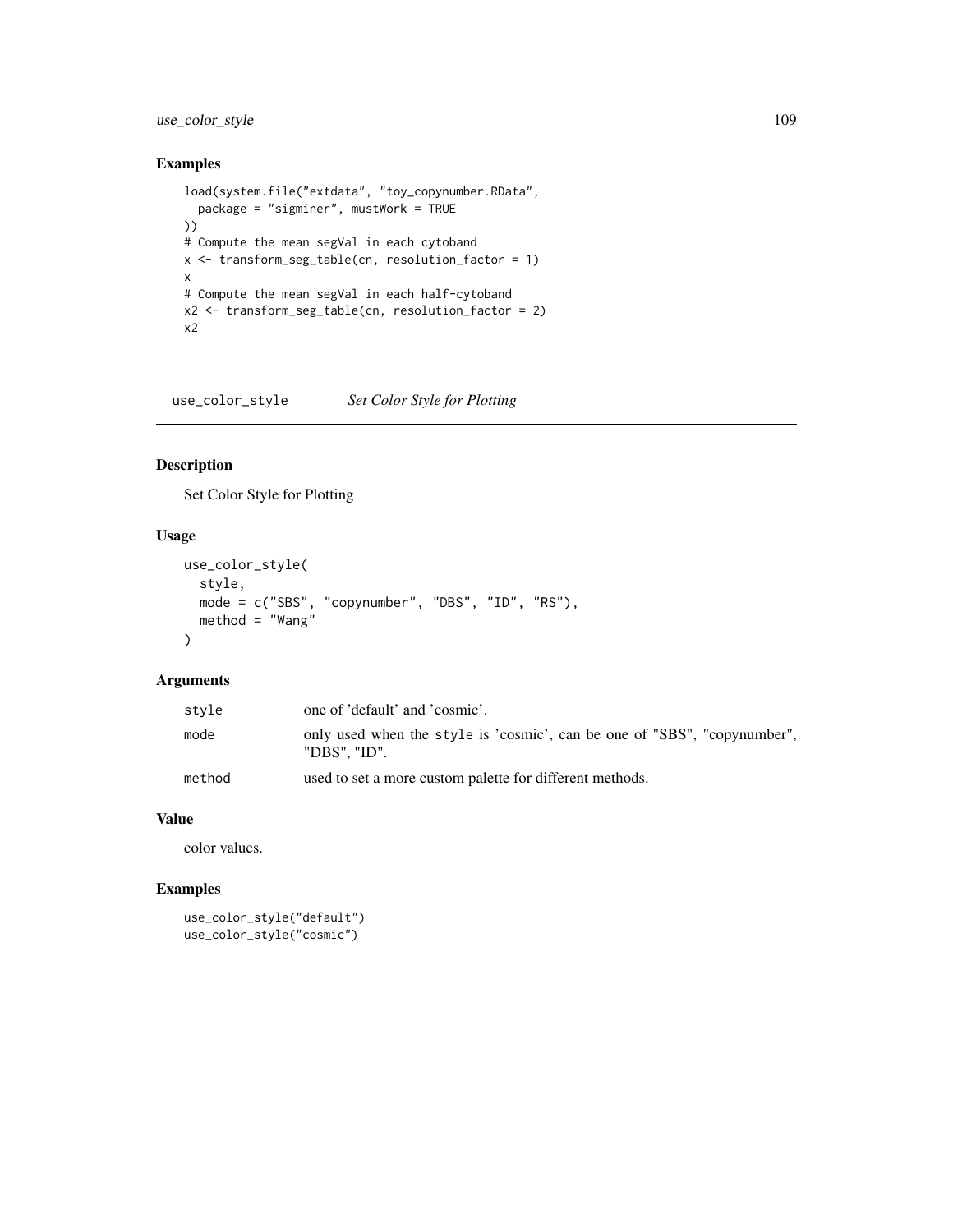# **Index**

∗ bootstrap sig\_fit\_bootstrap, [95](#page-94-0) add\_h\_arrow, [4](#page-3-0) add\_labels, [5](#page-4-0) centromeres.hg19, [6](#page-5-0) centromeres.hg38, [7](#page-6-0) centromeres.mm10, [7](#page-6-0) chromsize.hg19, [8](#page-7-0) chromsize.hg38, [8](#page-7-0) chromsize.mm10, [9](#page-8-0) circlize::circos.genomicHeatmap, *[44](#page-43-0)* circlize::circos.genomicLines, *[49](#page-48-0)* CN.features, [9,](#page-8-0) *[26](#page-25-0)*, *[77](#page-76-0)*, *[101](#page-100-0)* CopyNumber, *[16](#page-15-0)*, *[36,](#page-35-0) [37](#page-36-0)*, *[40](#page-39-0)*, *[43](#page-42-0)*, *[46](#page-45-0)*, *[52](#page-51-0)*, *[100](#page-99-0)[–102](#page-101-0)*, *[106](#page-105-0)* CopyNumber *(*CopyNumber-class*)*, [10](#page-9-0) CopyNumber-class, [10](#page-9-0) cosine, [10](#page-9-0) cowplot::save\_plot(), *[57](#page-56-0)* cytobands.hg19, [11](#page-10-0) cytobands.hg38, [11](#page-10-0) cytobands.mm10, [12](#page-11-0) data.table::fread(), *[35](#page-34-0)* enrich\_component\_strand\_bias, [12](#page-11-0) facet, *[72](#page-71-0)* future::availableCores(), *[102](#page-101-0)* geom\_boxplot, *[72](#page-71-0)* get\_adj\_p, [13](#page-12-0) get\_bayesian\_result, [14,](#page-13-0) *[86](#page-85-0)* get\_cn\_freq\_table, [15](#page-14-0) get\_cn\_ploidy, [16](#page-15-0) get\_genome\_annotation, [17](#page-16-0) get\_group\_comparison, [19,](#page-18-0) *[57](#page-56-0)* get\_groups, [18,](#page-17-0) *[56](#page-55-0)* get\_sig\_cancer\_type\_index, [21](#page-20-0)

get\_sig\_db, [22](#page-21-0) get\_sig\_exposure, [23](#page-22-0) get\_sig\_feature\_association, [24,](#page-23-0) *[28](#page-27-0)*, *[71](#page-70-0)* get\_sig\_feature\_association(), *[28](#page-27-0)* get\_sig\_similarity, *[5](#page-4-0)*, *[22](#page-21-0)*, [25,](#page-24-0) *[86](#page-85-0)* get\_tidy\_association, *[24,](#page-23-0) [25](#page-24-0)*, [27,](#page-26-0) *[70,](#page-69-0) [71](#page-70-0)* get\_tidy\_parameter, [28](#page-27-0) ggpar, *[72](#page-71-0)* ggplot2::annotate, *[5](#page-4-0)* ggplot2::facet\_wrap, *[61](#page-60-0)* ggpubr::compare\_means(), *[13](#page-12-0)*, *[58](#page-57-0)* ggpubr::ggboxplot, *[65](#page-64-0)* ggpubr::ggviolin, *[65](#page-64-0)* ggpubr::stat\_compare\_means(), *[13](#page-12-0)*, *[58](#page-57-0)* ggpubr::stat\_pvalue\_manual(), *[13](#page-12-0)* group\_enrichment, [29,](#page-28-0) *[61](#page-60-0)* handle\_hyper\_mutation, [31](#page-30-0) hello, [31](#page-30-0) legend(), *[56](#page-55-0)* list.files(), *[35](#page-34-0)* MAF, *[36](#page-35-0)*, *[38](#page-37-0)*, *[83](#page-82-0)*, *[100,](#page-99-0) [101](#page-100-0)* MAF *(*MAF-class*)*, [32](#page-31-0) MAF-class, [32](#page-31-0) maftools::read.maf, *[37](#page-36-0)* mean, *[60](#page-59-0)* NMF::nmf(), *[91](#page-90-0)* NMF::nmfEstimateRank, *[90](#page-89-0)* NMF::predict(), *[19](#page-18-0)* output\_bootstrap, [32](#page-31-0) output\_fit, [33](#page-32-0) output\_sig, [33](#page-32-0) output\_tally, [34](#page-33-0) plot\_grid, *[45](#page-44-0)*, *[48](#page-47-0)* read\_copynumber, [34,](#page-33-0) *[37,](#page-36-0) [38](#page-37-0)*, *[103](#page-102-0)*